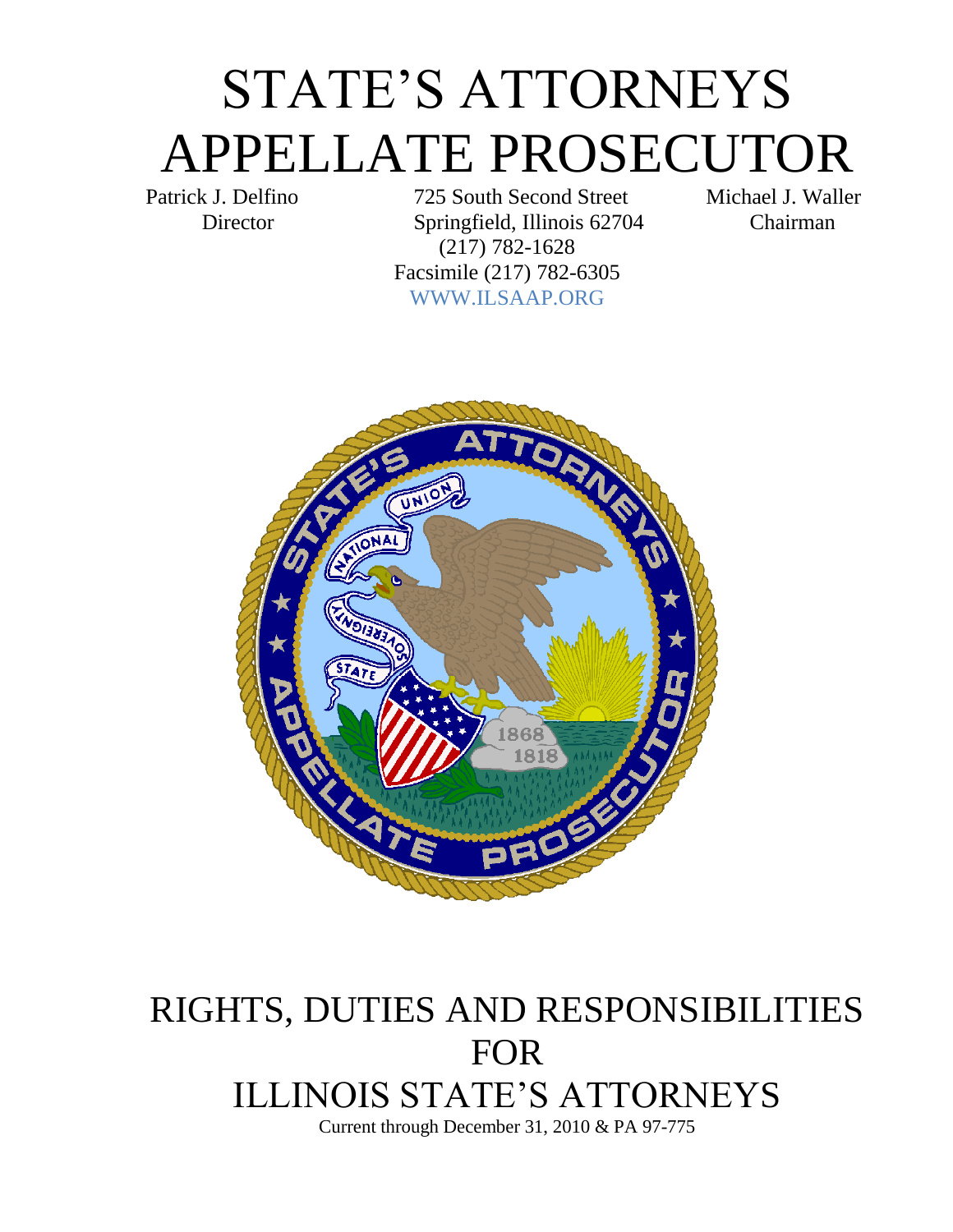#### **Table of Contents**

| <b>Titles</b>                                           | Pages          |
|---------------------------------------------------------|----------------|
| I. Rights/Authority                                     | $1-79$         |
| <b>II. Duties</b>                                       | 79-109         |
| <b>III. Responsibilities</b>                            | 109-110        |
| Sections (Chapter)                                      |                |
| State's Attorneys Act (55 ILCS 5)                       | 1,80-81        |
| Open Meetings Act (5 ILCS 120)                          | 1              |
| Intergovernmental Cooperation Act (5 ILCS 220)          | $\mathbf{1}$   |
| Notary Public Act (5 ILCS 312)                          | $1-2$          |
| Election Code (10 ILCS 5)                               | $2-3, 81$      |
| Attorney General Act (15 ILCS 205)                      | 3              |
| Act on Aging (20 ILCS 105)                              | 3              |
| Alcohol & Other Drug Abuse Dependency Act (20 ILCS 301) | $3 - 4$        |
| Children and Family Services Act (20 ILCS 505)          | 4              |
| Child Death Review Team Act (20 ILCS 515)               | $\overline{4}$ |
| Public Employment Office Act (20 ILCS 1015)             | 5              |
| Mental Health Act (20 ILCS 1705)                        | 5,93           |
| Military Code (20 ILCS 1805)                            | 5,82           |
| Civil Admin. Code (20 ILCS 2505)                        | $5 - 6$        |
| Criminal Identification Act (20 ILCS 2630)              | 6,83           |
| Conviction Information Act (20 ILCS 2635)               | 6              |
| Historic Preservation Act (20 ILCS 3410)                | 7              |
| Archeological Resources Protection Act (20 ILCS 3435)   | 7              |
| Human Remains Protection Act (20 ILCS 3440)             | 7              |
| Criminal Justice Information Act (20 ILCS 3930)         | 8              |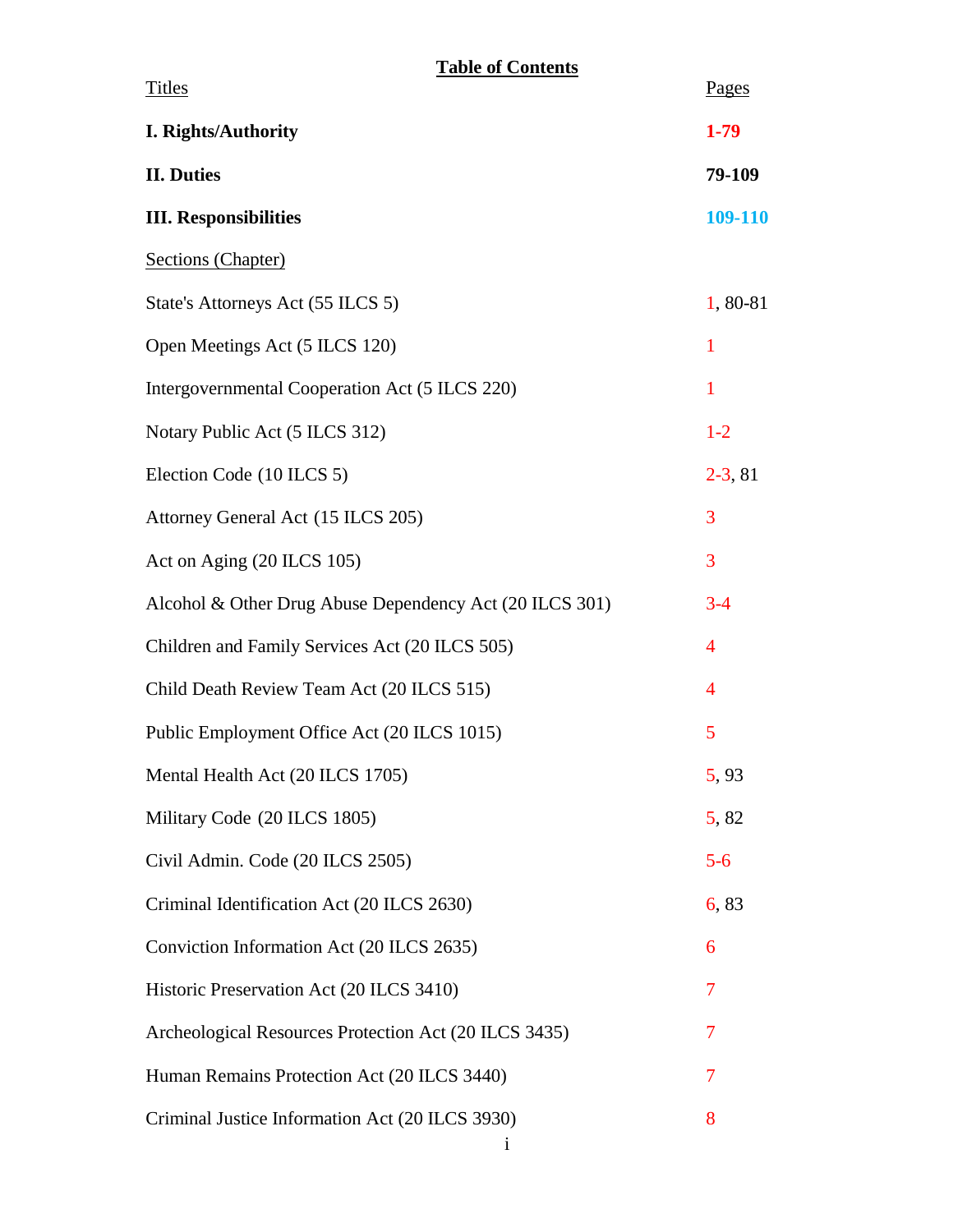| Vehicle Theft Prevention Act (20 ILCS 4005)              | 8            |
|----------------------------------------------------------|--------------|
| Sex Offender Management Board Act (20 ILCS 4026)         | 8            |
| Lobbyist Regulation Act (25 ILCS 170)                    | $8-9$        |
| Revenue Code (35 ILCS 130)                               | $9-10$       |
| Pension Code (40 ILCS 5)                                 | 10,85        |
| Local Government Code (50 ILCS 205)                      | 10           |
| Counties Code (55 ILCS 5)                                | 11-13, 85-86 |
| Habeas Corpus Reimbursement Act (55 ILCS 50)             | 13,86        |
| Children's advocacy Act (55 ILCS 80)                     | 13,86        |
| Municipal Code (65 ILCS 5)                               | 13           |
| Delinquent Special Assessment Acts (65 ILCS 60, 65)      | $13 - 14$    |
| Special Districts Statutes (70 ILCS 1210)                | 14,87        |
| School Code (105 ILCS 5)                                 | 14-15, 87    |
| Student Records Act (105 ILCS 10)                        | 15           |
| Toxic Art Act (105 ILCS 135)                             | 15           |
| Private Business & Vocational Schools Act (105 ILCS 425) | $15-16$      |
| Higher Education Code (110 ILCS 5)                       | 16,87        |
| Financial Regulations Code (205 ILCS 5)                  | 16,87        |
| Health Facilities Code(210 ILCS 5)                       | 16-20, 87-89 |
| Insurance Code (215 ILCS 5)                              | 20, 89-90    |
| Utilities Code (220 ILCS 5)                              | $20 - 21$    |
| Professions & Occupations Code (225 ILCS 2 through 745)  | 21-30, 90-92 |
| Liquor Control Act (235 ILCS 5)                          | 30-31        |
| Safe Deposit Act (240 ILCS 5)                            | 31           |
| Public Aid Code (305 ILCS 5)                             | $31 - 33$    |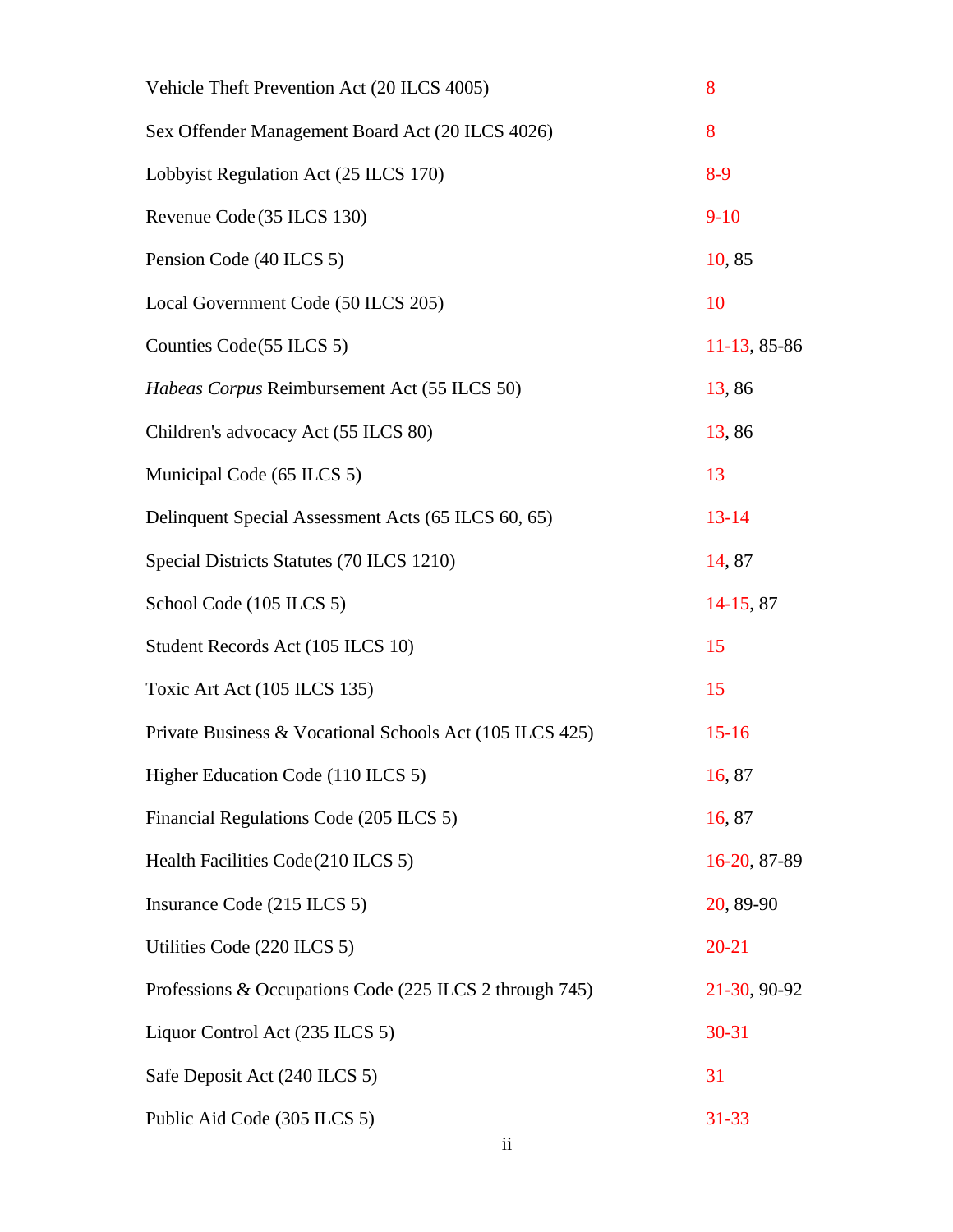| Abused and Neglected Child Reporting Act (325 ILCS 5) | 33-34          |
|-------------------------------------------------------|----------------|
| Mental Health Code (405 ILCS 5 through 15)            | 34-35          |
| Public Health Code (410 ILCS 25 through 650)          | 35-37, 93-94   |
| Environmental Safety Code (415 ILCS 5 through 65)     | 37-38, 94      |
| Spent Nuclear Fuel Act (420 ILCS 15)                  | 38             |
| Public Safety Code (430 ILCS 15 through 125)          | 39-40, 94-95   |
| Agricultural Code (505 ILCS 110 through 120)          | 40, 95         |
| Animal Code (510 ILCS 5 through 70)                   | 40-41, 95-96   |
| Natural Areas Preservation Act (525 ILCS 30)          | 41,96          |
| Highway Code (605 ILCS 5)                             | 41             |
| Rivers, Lakes, and Streams Act (615 ILCS 5)           | $41 - 42$      |
| Vehicle Code (625 ILCS 5)                             | 42-42, 96-97   |
| Courts Code (705 ILCS 35 through 405)                 | 43-51, 97-98   |
| Criminal Code (720 ILCS 5 through 600)                | 51-57, 98-100  |
| Criminal Procedure Code (725 ILCS 5 through 240)      | 57-65, 100-103 |
| Code of Corrections (730 ILCS 5 through 175)          | 65-69, 103-104 |
| Code of Civil Procedure (735 ILCS 5)                  | 69-70, 104-106 |
| Civil Liabilities Code (740 ILCS 40 through 147)      | 70-73          |
| Civil Immunities Code (745 ILCS 15)                   | 73             |
| Family Law Code (750 ILCS 5 through 60)               | 73-75, 106-107 |
| Escheats Act (755 ILCS 20)                            | 75-76, 107     |
| Property Code (765 ILCS 86 through 205)               | 76, 107        |
| Assumed Business Name Act (805 ILCS 405)              | 76             |
| Business Transactions Code (815 ILCS 120 through 705) | 76-79, 108     |
| Employment Code (820 ILCS 60 through 405)             | 79, 108        |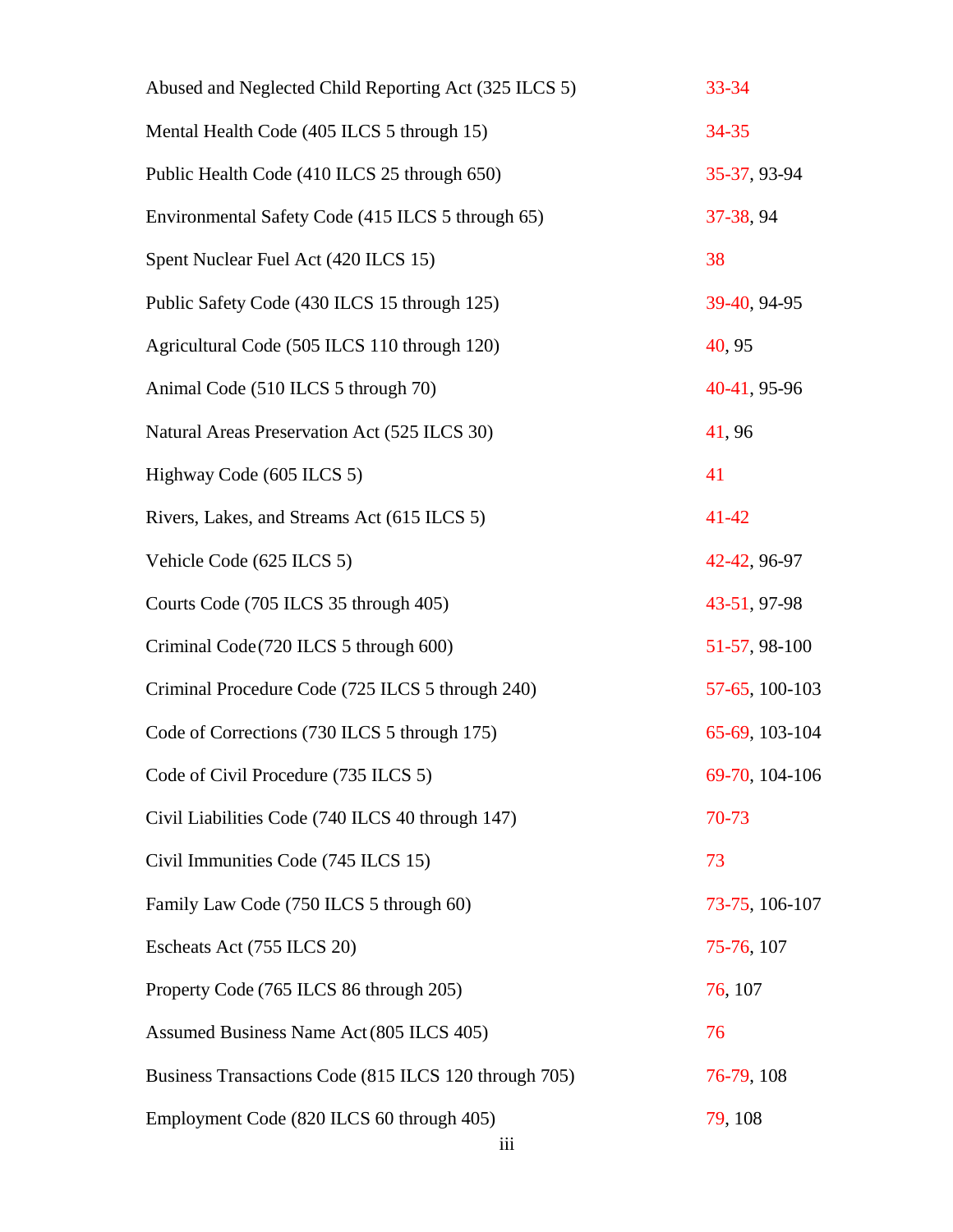| Governmental Ethics Act (5 ILCS 420)               | 81      |  |
|----------------------------------------------------|---------|--|
| State Guard Act (20 ILCS 1815)                     | 82      |  |
| Department of Public Health Act (20 ILCS 2305)     | 82      |  |
| Department of State Police Law (20 ILCS 2605)      | 82-83   |  |
| Department of Veterans Affairs Act (20 ILCS 2805)  | 83      |  |
| Health Facilities Planning Act (20 ILCS 3960)      | 83      |  |
| Public Contract Act (30 ILCS 545)                  | 83-84   |  |
| Revenue Code (35 ILCS 130 through 520)             | 84-85   |  |
| County Care for Disabled Persons Act (55 ILCS 105) | 86      |  |
| Township Code (60 ILCS 1)                          | 86      |  |
| Asbestos Abatement Act (105 ILCS 105)              | 87      |  |
| Horse Racing Act (230 ILCS 5)                      | 92      |  |
| Property Storage Act (240 ILCS 10)                 | 92      |  |
| Public Aid Code (305 ILCS 5)                       | 92      |  |
| Housing Development Act (310 ILCS 20)              | 93      |  |
| Veterans Burial Places Act (330 ILCS 110)          | 93      |  |
| Fish & Aquatic Life Code (515 ILCS 5)              | 96      |  |
| Wildlife Code (520 ILCS 5)                         | 96      |  |
| Rules of Professional Conduct (Rule 3.8)           | 109-110 |  |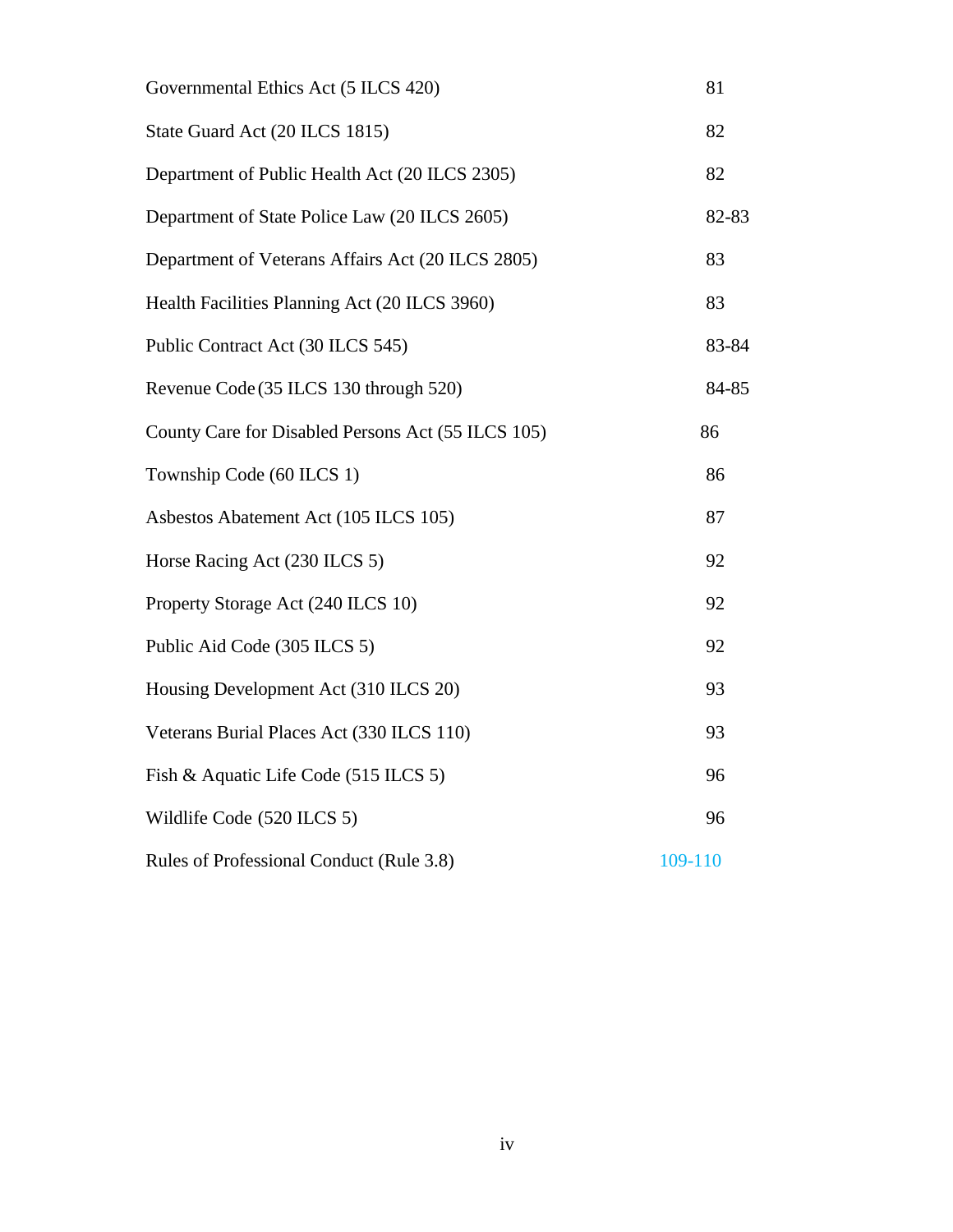### **Rights, Duties, & Responsibilities of An Illinois State's Attorney**

#### **I. Rights/Authority**

#### **State's Attorneys Act (55 ILCS 5)**

Section 3–9005 of the State's Attorneys Act assigns the following rights/authority to Illinois State's Attorneys:

**\* "**appoint one or more special investigators to serve subpoenas, make return of process and conduct investigations which assist the State's Attorney in the performance of his duties;"

\* "request and receive from employers, labor unions, telephone companies, and utility companies location information concerning putative fathers and noncustodial parents for the purpose of establishing a child's paternity or establishing, enforcing, or modifying a child support obligation;" and

\* "enter into a written agreement with the Department of Revenue for pursuit of civil liability under Section 17‑1a of the Criminal Code of 1961 against persons who have issued to the Department checks or other orders in violation of the provisions of paragraph (d) of subsection (B) of Section 17‑1 of the Criminal Code of 1961, with the Department to retain the amount owing upon the dishonored check or order along with the dishonored check fee imposed under the Uniform Penalty and Interest Act, with the balance of damages, fees, and costs collected under Section 17‑1a of the Criminal Code of 1961 to be retained by the State's Attorney." 55 ILCS 5/3‑9005 (West 2010).

#### **Open Meetings Act (5 ILCS 120)**

\* The "right" not to be assessed attorney's fees and other litigation costs pursuant to the "Noncompliance-Civil actions-Relief-Fees and Costs" section of the Open Meetings Act. 5 ILCS 120/3(d) (West 2010);

\* The authority to enforce certain provisions of the "Noncompliance-Civil actions-Relief-Fees and Costs" section of the Open Meetings Act. 5 ILCS 120/ 3(a) (West 2010).

#### **Intergovernmental Cooperation Act (5 ILCS 220)**

\* The "right" to be a member of the Regional Juvenile Detention Authority in accordance with the "Regional-Juvenile-Detention-Authority" section of the Intergovernmental Cooperation Act. 5 ILCS 220/ 3.7(b) (West 2010) ("The governing body of an Authority created under this Section shall consist of the County Board Chairman, the County Sheriff and the State's Attorney of each member county").

#### **Illinois Notary Public Act (5 ILCS 312)**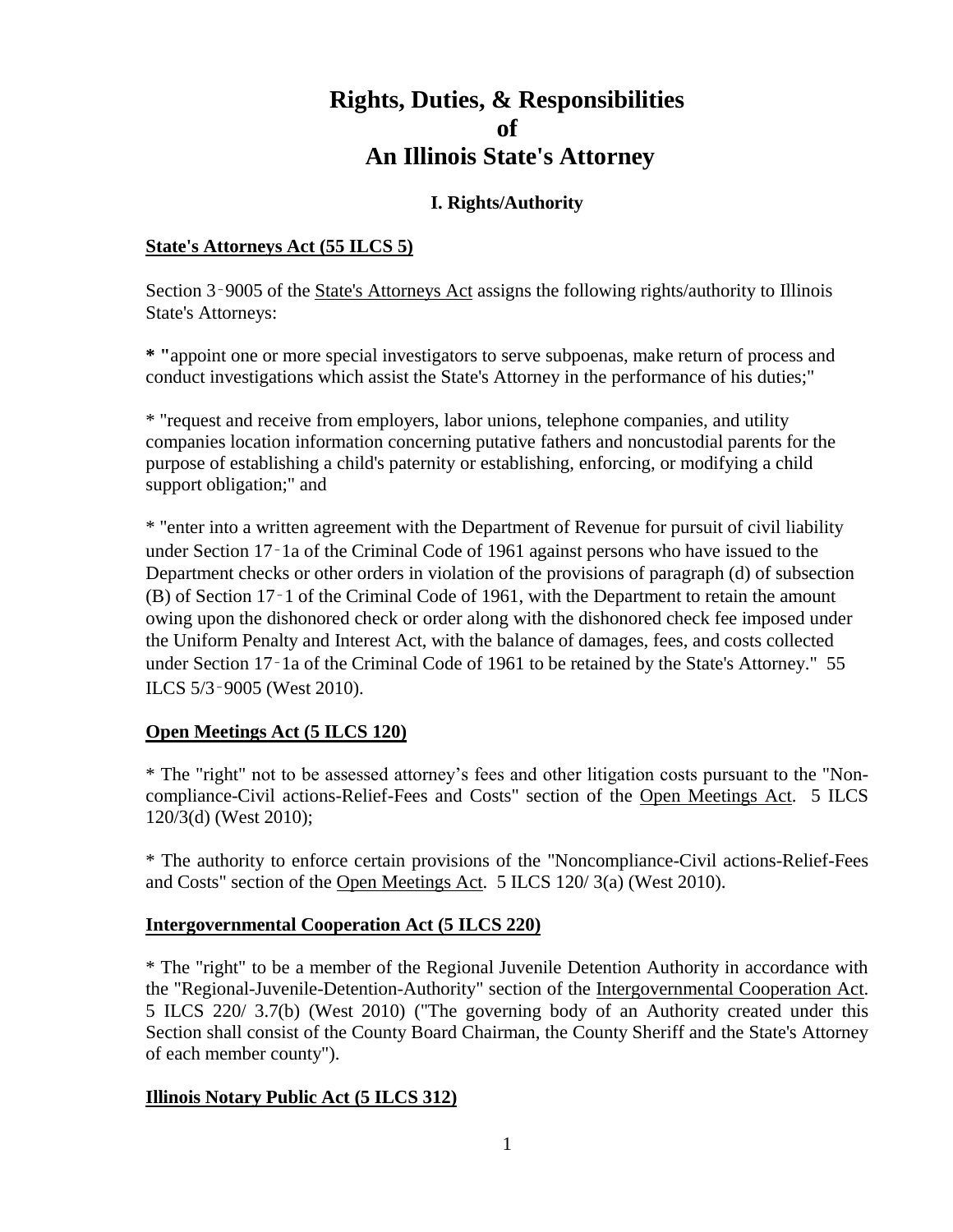**\*** The authority to maintain an action for injunctive relief in accordance with the "Maximum fee" section of the "Duties - Fees - Authority" article of the Illinois Notary Public Act. 5 ILCS 312/ 3-104(c) (West 2010) **("**Upon his own information or upon complaint of any person, the Attorney General or any State's Attorney, or their designee, may maintain an action for injunctive relief");

\* The authority to enforce certain provisions of the "Action for injunction-Unauthorized practice of law" section of the "Liability and Revocation" article of the Illinois Notary Public Act. 5 ILCS 312/ 7-109 (West 2010) ("Upon his own information or upon complaint of any person, the Attorney General or any State's Attorney, or their designee, may maintain an action for injunctive relief in the circuit court against any notary public who renders, offers to render, or holds himself or herself out as rendering any service constituting the unauthorized practice of the law").

#### **Election Code (10 ILCS 5)**

\* The "right" to receive reports of violations of the election laws in accordance with the "Powers and duties" section of the "State Board of Elections" article of the Election Code. 10 ILCS 5/1A-8(7) (West 2010) (The State Board of Elections shall "report violations of election laws to the appropriate State's Attorney or the Attorney General");

\* The "right" to receive reports of violations in accordance with the "Affixing affidavits-Investigations-Report-Prosecutions" section of the "Registration ff Electors in Counties Having a Population of Less than 500,000" article of the Election Code. 10 ILCS 5/4-27 (West 2010) ("If from such investigation the county clerk shall be satisfied that the provisions of this Article have been violated, or that any person has voted who was not qualified so to do, he shall make a complete report to the State's Attorney of the County, attaching thereto a correct copy of the application to vote and any affidavit which may have been executed by the voter and supporting witnesses, if any");

\* The "right" to be present in certain polling places pursuant to the "Poll watchers-Credentials-Candidates admitted to polling places-Absentee ballots" sections of "The Making of Nominations by Political Parties" and the "Conduct of Elections and Making Returns" articles of the Election Code. 10 ILCS 5/7-34, 5/17-23 (West 2010) ("State's attorney \*\*\* shall be permitted at all times to enter and remain in the polling place"--both citations using the same language).

\* The "right," if the board so elects, to receive reports of certain violations in accordance with the "Violations and failure to comply-Civil penalties-Report to Attorney General and State's Attorney" section of the "Disclosure of Campaign Contributions and Expenditures" article of the Election Code. 10 ILCS 5/9-23 (West 2010) ("[T]he board may report such violation and the failure or refusal to comply with the order of the Board to \*\*\* the appropriate State's Attorney");

\* The "right" to be a member of the county officers electoral board in accordance with the "Electoral boards-Hearings on objections" section of the "Making of Nominations in Certain Other Cases" article of the Election Code. 10 ILCS 5/10-9 (West 2010) (county officers electoral board "shall be composed of the county clerk, or an assistant designated by the county clerk, the State's attorney of the county or an Assistant State's Attorney designated by the State's Attorney, and the clerk of the circuit court, or an assistant designated by the clerk of the circuit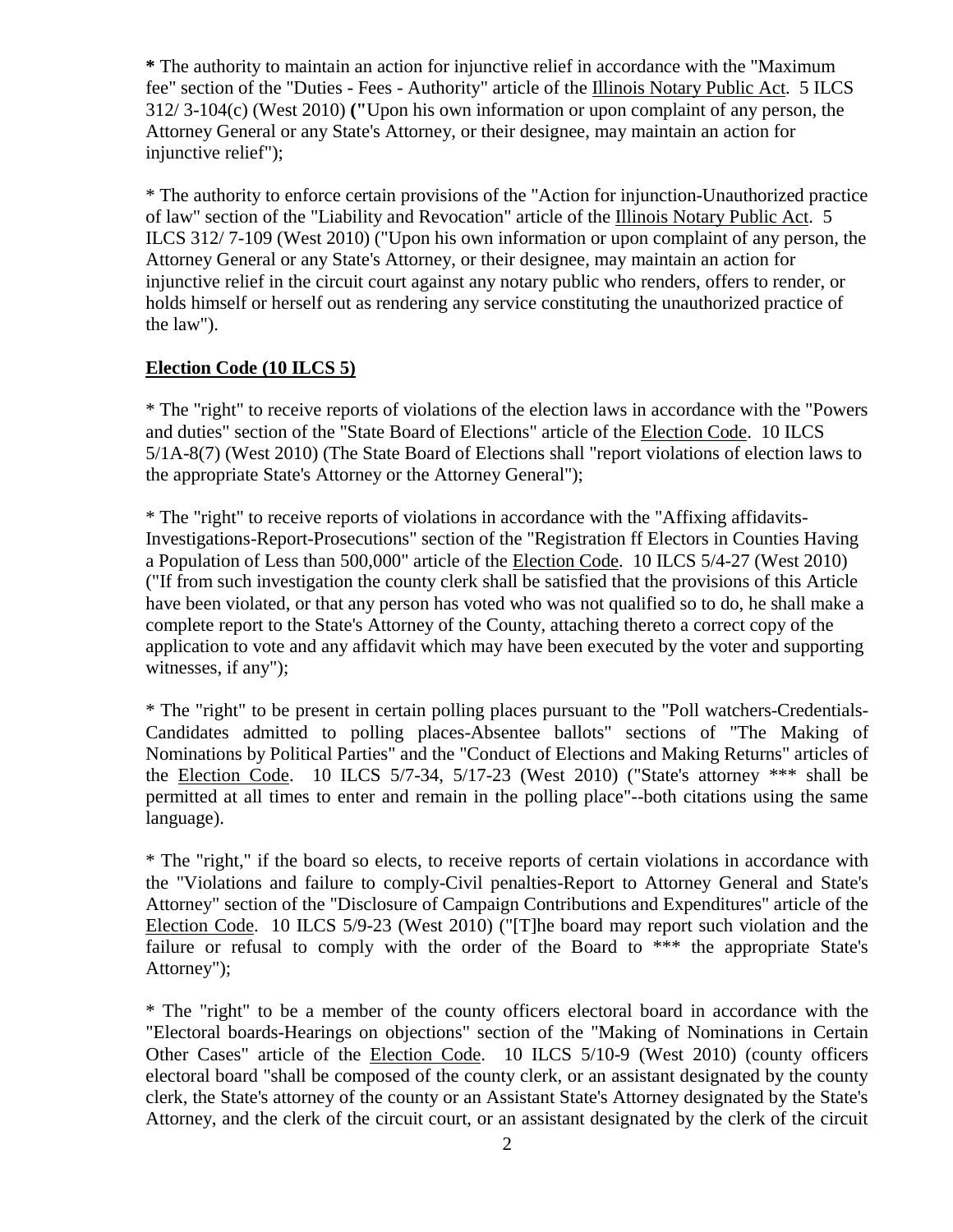court, of the county, of whom the county clerk or his designee shall be the chairman");

\* The "right" to vote absentee pursuant to the "Right to vote" section of the "Voting by Absent Electors" article of the Election Code. 10 ILCS 5/19-1 (West 2010) (see article generally);

\* The "right" to receive prior written notice in accordance with the "Official return of precinct-Check of totals-Retabulation" section of the "Electronic, Mechanical or Electric Voting Systems" article of the Election Code. 10 ILCS 5/24A-15 (West 2010) ("The State Board of Elections, the State's Attorney and other appropriate law enforcement agencies, the county chairman of each established political party and qualified civic organizations shall be given prior written notice of the time and place of such retabulation and may be represented at such retabulation").

\* The "right" to receive prior written notice and to be present pursuant to the "Official Return of Precinct; Check of Totals; Retabulation" section of the "Electronic, Mechanical or Electric Voting Systems With Precinct Tabulation Optical Scan Technology Capability" article of the Election Code. 10 ILCS 5/24B-15 (West 2010) ("The State Board of Elections, the State's Attorney and other appropriate law enforcement agencies, the county chairman of each established political party and qualified civic organizations shall be given prior written notice of the time and place of the retabulation and may be represented at the retabulation");

\* The "right" to receive written notice pursuant to the "Official Return of Precinct; Check of Totals; Audit" Section of the "Direct Recording Electronic Voting Systems" Article of the Election Code. 10 ILCS 5/24C-15 (West 2010) ("The State Board of Elections, the State's Attorney and other appropriate law enforcement agencies, the county chairman of each established political party and qualified civic organizations shall be given prior written notice of the time and place of the test and may be represented at the test").

#### **Attorney General Act (15 ILCS 205)**

\* The "right" to consult with and be advised by the Illinois Attorney General in accordance with the "Duties of attorney general" section of the Attorney General Act. 15 ILCS 205/4 (West 2010) (the attorney general must "consult with and advise the several State's Attorneys in matters relating to the duties of their office; and when, in his judgment, the interest of the people of the State requires it").

#### **Illinois Act on Aging (20 ILCS 105)**

\* The "right" to receive notice from the Director of the Department on Aging in accordance with the "Long Term Care Ombudsman Program" section of the Illinois Act on the Aging. 20 ILCS 105/4.04(f)(3) (West 2010) ("The Director of Aging, in consultation with the Office, shall notify the State's Attorney of the county in which the long term care facility, supportive living facility, or assisted living or shared housing establishment is located, or the Attorney General, of any violations of this Section").

#### **Alcoholism and Other Drug Abuse Dependency Act (20 ILCS 301)**

\* The "right" to have a State's Attorney appointed to the Illinois Advisory Counsel in accordance with the "Qualification and appointment of members" section of the "Advisory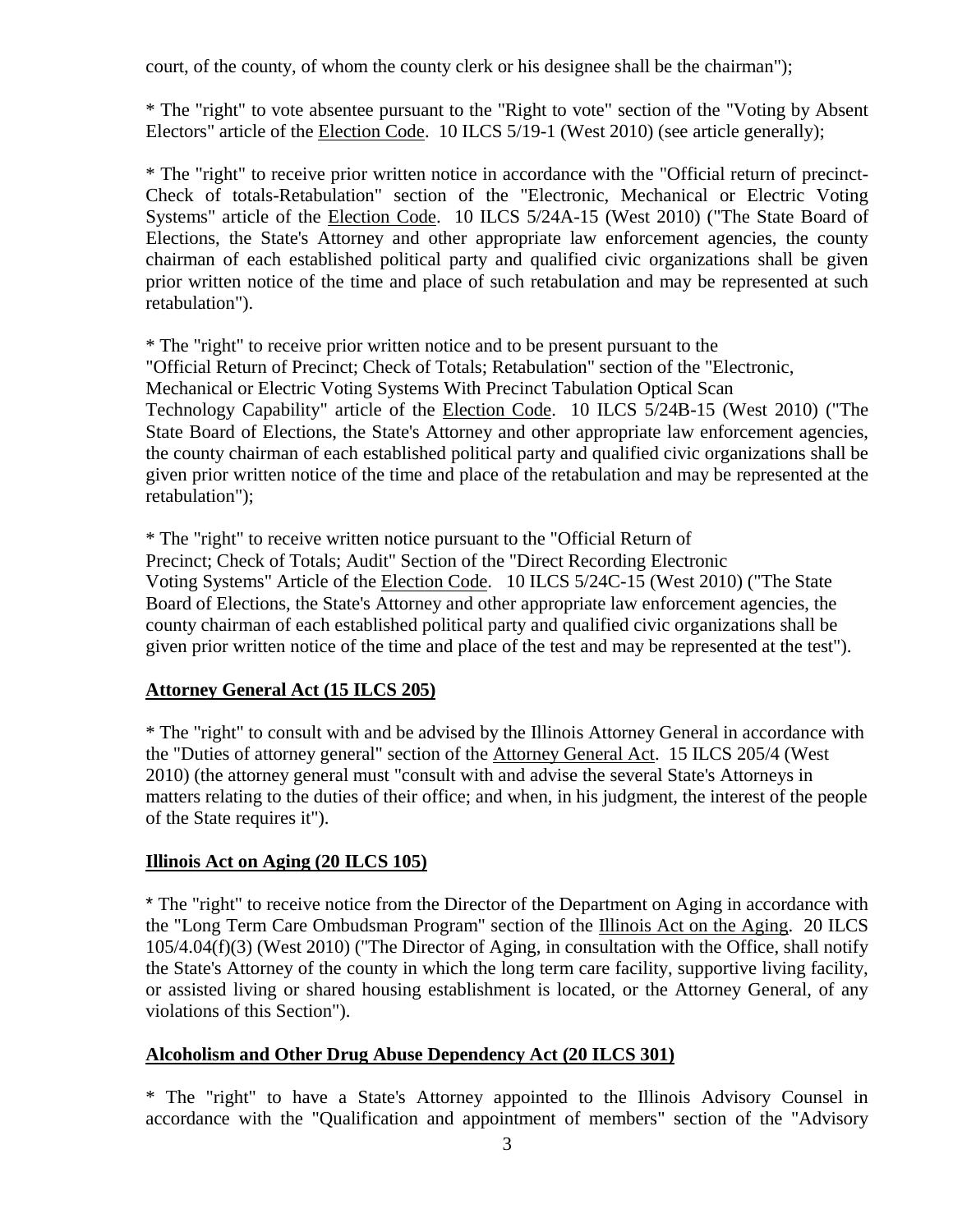Councils And Committees" Article of the Alcoholism and Other Drug Abuse and Dependency Act. 20 ILCS 301/10-15(a) (West 2010) (The membership of the Illinois Advisory Council shall consist of, among others, a State's Attorney designated by the President of the Illinois State's Attorneys Association);

\* The authority to assist the Director of the Department of Alcoholism and Substance Abuse in the enforcement of certain provisions of the "unlicensed practice" section of the "Compliance" Article of the Alcoholism and Other Drug Dependency Act. 20 ILCS 301/45-35(a) (West 2010) ("If any unlicensed person engages in activities requiring licensure under this Act, the Secretary may, in the name of the people of the State of Illinois, \*\*\* through the State's Attorney of any county, petition for a court order enjoining such activities").

#### **Children and Family Services Act (20 ILCS 505)**

\* The "right" to receive information from the Department of Children and Family Services pursuant to the "court enforcement" section of the Children and Family Services Act. 20 ILCS 505/9.8 (West 2010) ("The Department shall refer to the State's Attorney, Attorney General, or to the proper legal representative of the unit of government or private agency, for judicial enforcement as herein provided, instances of failure to make parental payments as required by law");

\* The "right" to receive information pursuant to the "case and clinical records and reports; disclosure" section of the Children and Family Services Act. 20 ILCS 505/35.1 (West 2010) ("[C]ase and clinical records and reports or the information contained therein shall be disclosed by the Director of the Department to juvenile authorities when necessary for the discharge of their official duties who request information concerning the minor and who certify in writing that the information will not be disclosed to any other party except as provided under law or order of court. For purposes of this Section, 'juvenile authorities' means[, among others,] law enforcement officers and prosecutors");

\* The authority to assist the Inspector General pursuant to the "Inspector General" Section to the Children and Family Services Act. 20 ILCS 505/ 35.5(d) (West 2010) ("The Inspector General may seek the assistance of the Attorney General or any of the several State's Attorneys in imposing sanctions").

#### **Child Death Review Team Act (20 ILCS 515)**

\* The "right" to be a member of a "child death review team" pursuant to the "child death review teams; establishment" section of the Child Death Review Team Act. 20 ILCS 515/15(b) (West 2010) ("Each child death review team shall consist of at least one member from each of the following categories: \*\*\* State's attorney or State's attorney's representative");

\* The "right" to receive information pursuant to the "public access to information" section of the Child Death Review Team Act. 20 ILCS 515/30(b) (West 2010) ("Nothing contained in this subsection \*\*\* prevents the sharing or disclosure of records, other than those produced by a Child Death Review Team or the Executive Council, relating or pertaining to the death of a minor under the care of or receiving services from the Department of Children and Family Services and under the jurisdiction of the juvenile court with the juvenile court, the State's Attorney, and the minor's attorney").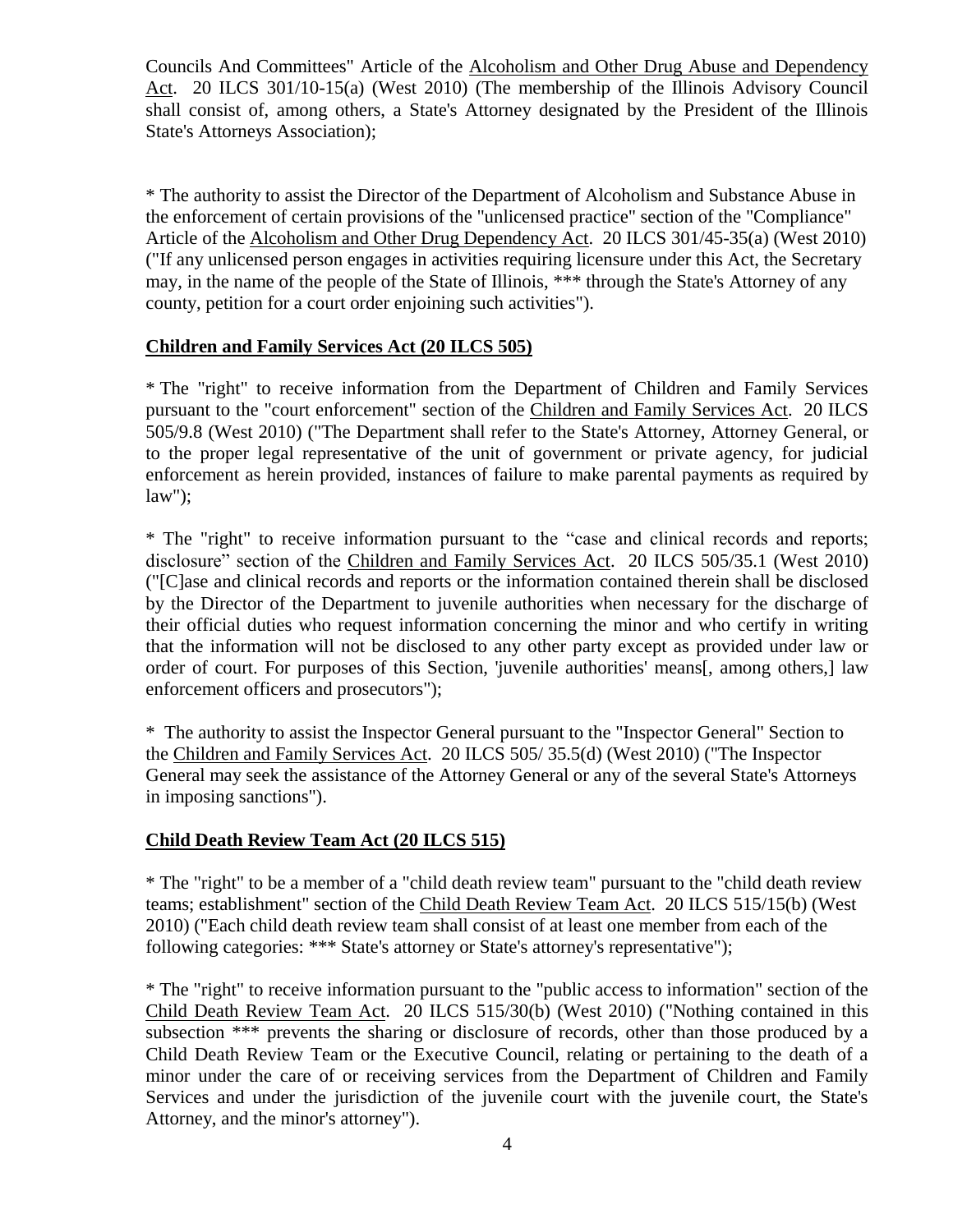#### **Public Employment Office Act (20 ILCS 1015)**

\* The "right" to receive reports of certain violations in accordance with the "Local offices-- Reports of violations--Punishment for violations" section of the Public Employment Office Act. 20 ILCS 1015/8.3 (West 2010) ("Each local office of the Job Service shall transmit to the Attorney General of the State of Illinois and to the appropriate State's Attorney allegations of violations").

#### **Mental Health and Developmental Disabilities Administration Act (20 ILCS 1705)**

\* The "right" to receive training pursuant to the "Mental Health Commitment Training" section of the Mental Health and Developmental Disabilities Administration Act. 20 ILCS 1705/ 12.2 (a) (West 2010) ("The Department shall develop and present annually at least one training event for judges, state's attorneys, public defenders, private attorneys, law enforcement personnel, hospital and community agency personnel, persons with mental illness, physicians, psychologists, social workers, emergency room personnel, and other health care personnel regarding mental illness, the standards for civil commitment and involuntary treatment, completing documentation, and changes in the Mental Health and Developmental Disabilities Code and Mental Health and Developmental Disabilities Confidentiality Act").

#### **Military Code of Illinois (20 ILCS 1805)**

\* The "right" to be present at certain trials in accordance with the "Representation by counsel-- Review of findings--Presence of local State's Attorney" section of the "Courts-Martial" article of the Military Code of Illinois. 20 ILCS 1805/74 (West 2010) ("In any trial by a general courtsmartial or a special courts-martial, the State's Attorney of the county where the offense is alleged to have been committed, or his representative, shall have the same right to be present at all sessions of any such courts‑martial as the judge advocate of the court and to produce evidence and to examine and cross‑examine all witnesses").

#### **Civil Administration Code of Illinois (20 ILCS 2505)**

\* The authority to enter into written agreements with the Department of Revenue and the "right" to receive the balance of certain damages, fees, and costs pursuant to the "Contracts for collection assistance" section of the "Department of Revenue" article of the Civil Administrative Code of Illinois. 20 ILCS 2505/2505-400(b) (West 2010) ("The Department has the power to enter into written agreements with State's Attorneys for pursuit of civil liability under subsection (E) of Section 17‑1 of the Criminal Code of 1961 against persons who have issued to the Department checks or other orders in violation of the provisions of paragraph (1) of subsection (B) of Section 17‑1 of the Criminal Code of 1961. Of the amount collected, the Department shall retain the amount owing upon the dishonored check or order along with the dishonored check fee imposed under the Uniform Penalty and Interest Act. The balance of damages, fees, and costs collected under subsection (E) of Section 17‑1 of the Criminal Code of 1961 or under Section 17–1a of that Code shall be retained by the State's Attorney");

\* The "right" to receive forensic science assistance in capital cases from the Illinois State Police pursuant to the "Division of Forensic Services" section of the Civil Administration Code of Illinois. 20 ILCS 2605/ 2605-40(7) (West 2010) ("Subject to specific appropriations made for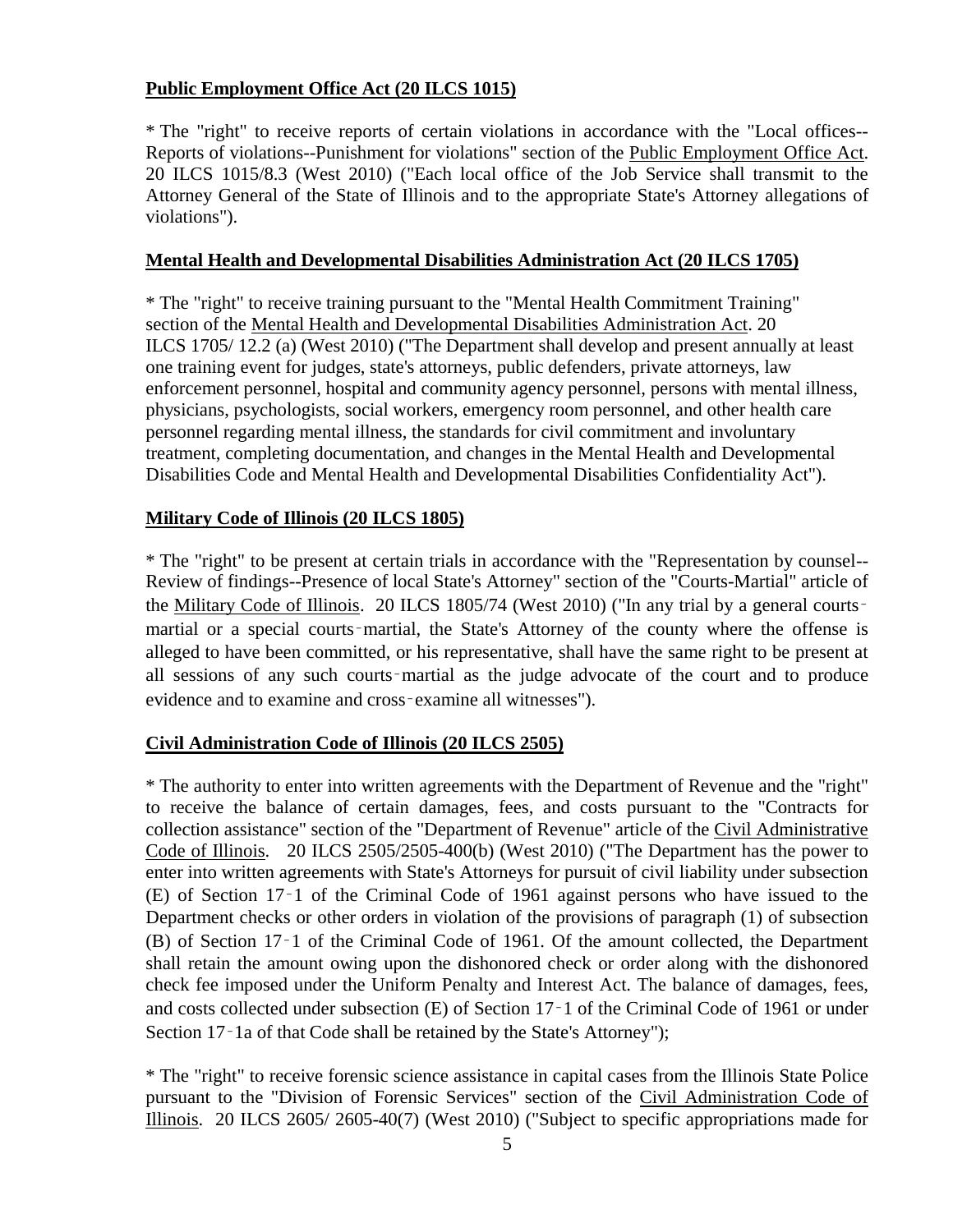these purposes, establish and coordinate a system for providing accurate and expedited forensic science and other investigative and laboratory services to local law enforcement agencies and local State's Attorneys in aid of the investigation and trial of capital cases");

\* The "right" to receive training and technical assistant concerning electronic criminal surveillance pursuant to the "Electronic Criminal Surveillance; assistance to local authorities" section of the "Department of State Police" article of the Civil Administration Code of Illinois. 20 ILCS 2605/435(2) (West 2010) ("Electronic criminal surveillance; assistance to local authorities. To do the following: \*\*\* (2) Provide training and technical assistance to State's Attorneys and local law enforcement agencies pertaining to the interception of private oral communications").

#### **Criminal Identification Act (20 ILCS 2630)**

\* The authority to enter into arrangements with other agencies pursuant to the

"Arrest, charge, disposition, fingerprint and corrections information--Notice" section of the Criminal Identification Act. 20 ILCS 2630/2.1 (West 2010) ("With approval of the Department, the State's Attorney may enter into arrangements with other agencies for the purpose of furnishing the information required by this subsection \*\*\* to the Department upon the State's Attorney's behalf);

\* The "right" to object to certain petitions and to receive certain reports in accordance with the "Arrest record and alias--Expungement--Fee" section of the Criminal Identification Act. 20 ILCS 2630/5 (West 2010) (

\* The "right" to receive crime statistics in accordance with the "Crime statistics" section of the Criminal Identification Act. 20 ILCS 2630/8 (West 2010) ("On an annual basis, the Illinois Criminal Justice Information Authority shall make available compilations published by the Authority of crime statistics required to be reported by each policing body of the State, the clerks of the circuit court of each county, the Illinois Department of Corrections, the Sheriff of each county, and the State's Attorney of each county, including, but not limited to, criminal arrest, charge and disposition information");

\* The authority to enforce certain provisions of the "Judicial remedies" section of the Criminal Identification Act. 20 ILCS 2630/10 (West 2010) ("[The] State's Attorney may bring suit in the circuit courts to prevent and restrain violations of the Illinois Uniform Conviction Information Act, enacted by the 85th General Assembly and to enforce the reporting provisions of Section 2.1 of this Act");

\* The "right" to consider expunged or sealed records pursuant to the "Entry of order; effect of expungement or sealing" section of the Criminal Identification Act. 20 ILCS 2630/12(a) (West 2010) ("Except with respect to law enforcement agencies, the Department of Corrections, State's Attorneys, or other prosecutors, and as provided in Section 13 of this Act, an expunged or sealed record may not be considered by any private or public entity in employment matters, certification, licensing, revocation of certification or licensure, or registration).

#### **Illinois Uniform Conviction Information Act (20 ILCS 2635)**

\* The authority to bring suit in accordance with the "Judicial remedies" section of the Illinois Uniform Conviction Information Act. 20 ILCS 2635/14(A) (West 2010) ("The Attorney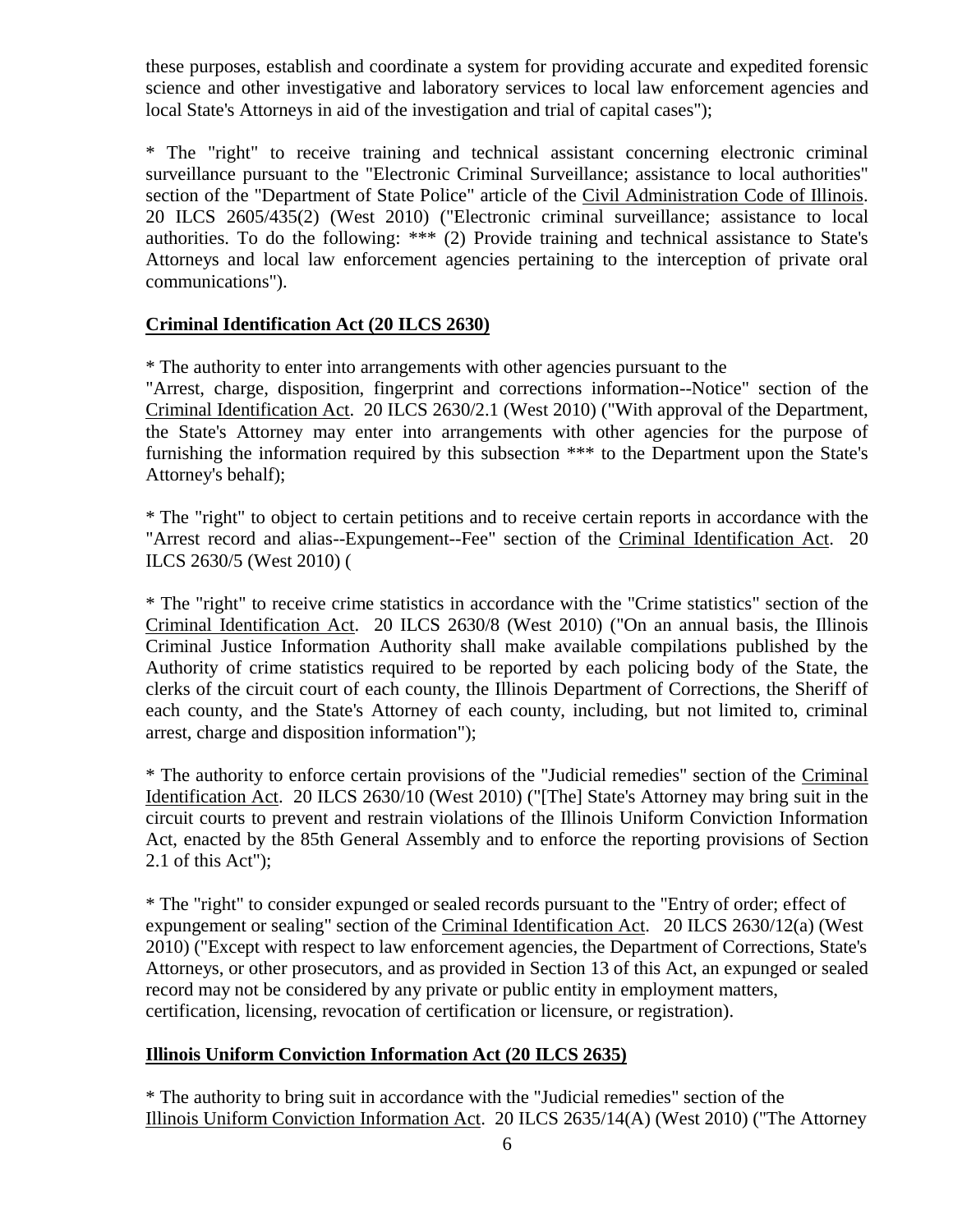General or a State's Attorney may bring suit in the circuit courts to prevent and restrain violations of this Act and to enforce the reporting provisions of Section 2.1 of 'An Act in relation to criminal identification and investigation', approved July 2, 1931, as amended").

#### **Historic Preservation Act (20 ILCS 3410)**

\* The authority to enforce the "Violations--Injunction" section of the Illinois

Historic Preservation Act. 20 ILCS 3410/11 (West 2010) ("The State's Attorney of the county where the Registered Illinois Historic Place is located or the Attorney General may, upon his own motion or upon the request of the Director, institute a civil action for an injunction to restrain violations of this Act or of any rule or order prescribed or issued under this Act").

#### **Archeological and Paleontological Resources Protection Act (20 ILCS 3435)**

\* The "right" to receive cooperation from the Historic Preservation Agency in accordance with the "Prosecutions" section of the Archaeological and Paleontological Resources Protection Act. 20 ILCS 3435/3.1 (West 2010) ("The Historic Preservation Agency shall cooperate with the State's Attorney");

\* The authority to assist the Director of the Historic Preservation Agency in enforcing certain provisions of the "Prosecutions" section of the Archaeological and Paleontological Resources Protection Act. 20 ILCS 3435/3.1 (West 2010) ("The State's Attorney of the county in which a violation of Section 3 is alleged to have occurred, or the Attorney General, may be requested by the Director of the Historic Preservation Agency to initiate criminal prosecutions or to seek civil damages, injunctive relief and any other appropriate relief");

\* The "right" to have certain proceeds deposited pursuant to the "Penalties—Damages" section of the Archaeological and Paleontological Resources Protection Act. 20 ILCS 3435/5 (West 2010) ("when civil damages are recovered through the State's Attorney, the proceeds shall be deposited into the county fund designated by the county board").

#### **Human Skeletal Remains Protection Act (20 ILCS 3440)**

\* The "right" to receive cooperation from the Historic Preservation Agency in accordance with the "Criminal prosecutions--Civil damages" section of the Human Skeletal Remains Protection Act. 20 ILCS 3440/8 (West 2010) ("The Historic Preservation Agency shall co‑operate with the State's Attorney");

\* The "right" to have damages recovered pursuant to the "Assessment of civil damages" action of the Human Skeletal Remains Protection Act. 20 ILCS 3440/12 (West 2010) ("when civil damages are recovered through the State's Attorney, the proceeds shall be deposited into the county funds designated by the county board");

\* The authority to assist the Director of the Historic Preservation Agency in enforcing certain provisions of the "Criminal prosecutions--Civil damages" section of the Human Skeletal Remains Protections Act. 20 ILCS 3440/8 (West 2010) ("The State's Attorney of the county in which a violation of Sections 4, 5, 6 or 7 of this Act is alleged to have occurred, or the Attorney General, may be requested by the Director of the Historic Preservation Agency to initiate criminal prosecutions or to seek civil damages, injunctive relief and any other appropriate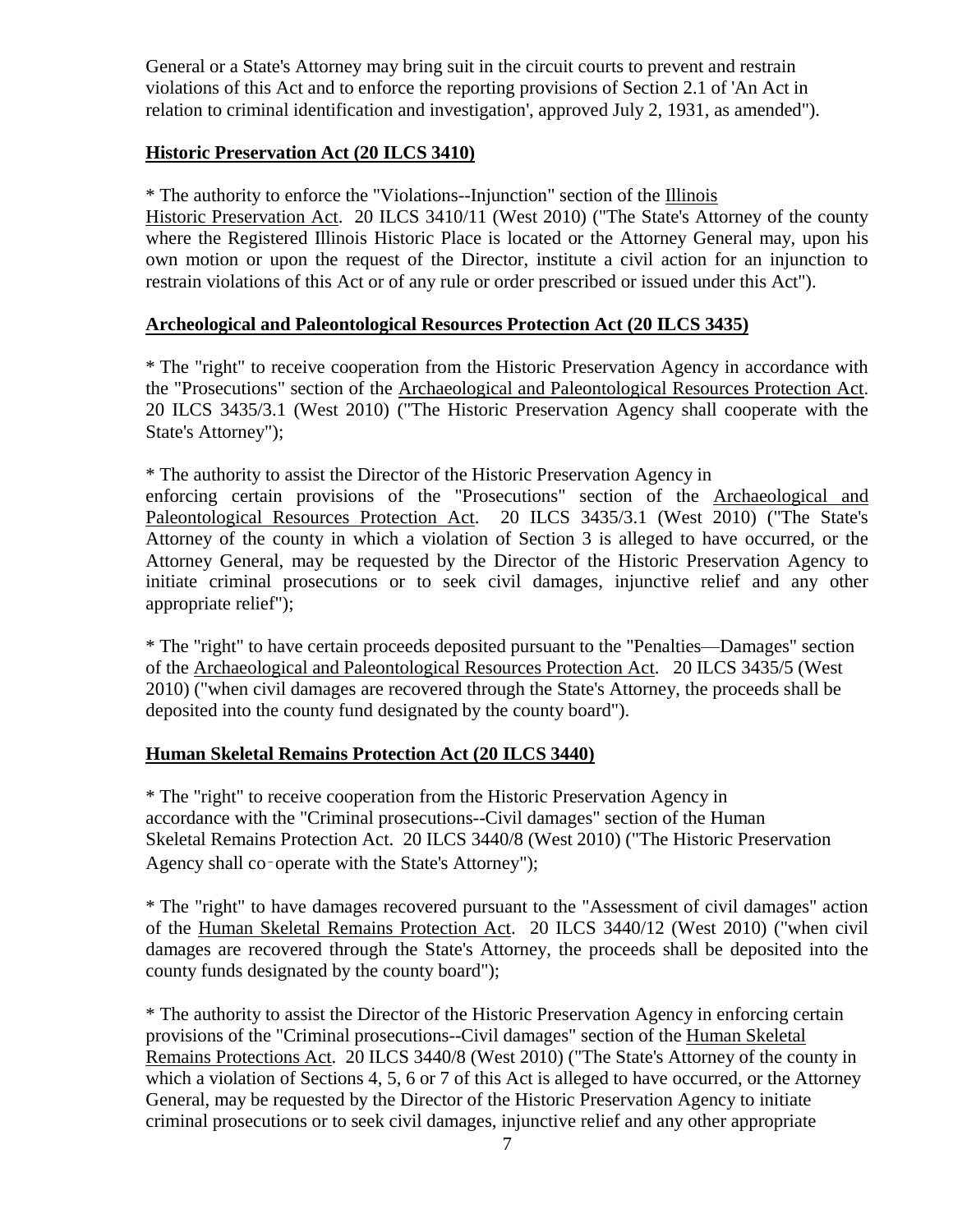relief").

#### **Criminal Justice Information Act (20 ILCS 3930)**

\* The "right" to have certain State's Attorneys be members of the Illinois Criminal Justice Information Authority in accordance with the "Illinois Criminal Justice Information Authority-- Creation, membership and meetings" section of the Illinois Criminal Justice Information Act. 20 ILCS 3930/4 (West 2010) ("The membership of the Authority shall consist of the Illinois Attorney General, or his or her designee, the Director of the Illinois Department of Corrections, the Director of the Illinois Department of State Police, the Sheriff of Cook County, the State's Attorney of Cook County, the clerk of the circuit court of Cook County, the President of the Cook County Board of Commissioners, the Superintendent of the Chicago Police Department, the Director of the Office of the State's Attorneys Appellate Prosecutor, the Executive Director of the Illinois Law Enforcement Training Standards Board, the State Appellate Defender, the Public Defender of Cook County, and the following additional members, each of whom shall be appointed by the Governor: a circuit court clerk, a sheriff, a State's Attorney of a county other than Cook, a Public Defender of a county other than Cook, a chief of police, and 6 members of the general public").

#### **Motor Vehicle Theft Prevention Act (20 ILCS 4005)**

\* The "right" to have the Cook County State's Attorney sit on the Illinois Motor Vehicle Theft Prevention Counsel in accordance with the "Motor Vehicle Theft Prevention Counsel-- Members—Chairman—Terms--Meetings" section of the Illinois Motor Vehicle Theft Prevention Act. 20 ILCS 4005/4 (West 2010) ("There shall be 11 members of the Council consisting of the Secretary of State or his designee, the Director of the Department of State Police, the State's Attorney of Cook County, the Superintendent of the Chicago Police Department, and the following 7 additional members, each of whom shall be appointed by the Governor: a state's attorney of a county other than Cook, a chief executive law enforcement official from a jurisdiction other than the City of Chicago, 5 representatives of insurers authorized to write motor vehicle insurance in this State, all of whom shall be domiciled in this State").

#### **Sex Offender Management Board Act (20 ILCS 4026)**

\* The "right" of the Cook County State's Attorney or his designee to be a member of the Sex Offender Management Board pursuant to the "Sex Offender Management Board; creation; duties" section of the Sex Offender Management Board Act. 20 ILCS 4026/15(a)(10) (West 2010) ("The membership of the Board shall consist of the following persons: \*\*\* One member being the Cook County State's Attorney or his or her designee");

\* The authority of two State's Attorneys or Assistant States Attorneys, when appointed by the Attorney General, to be members of the Sex Offender Management Board pursuant to the "Sex Offender Management Board; creation; duties" Section of the Sex Offender Management Board Act. 20 ILCS 4026/15(a)(9) (West 2010) ("The membership of the Board shall consist of the following persons: \*\*\*Two members appointed by the Attorney General who are State's Attorneys or assistant State's Attorneys, one representing juvenile court matters and one representing felony court matters").

#### **Lobbyist Registration Act (25 ILCS 170)**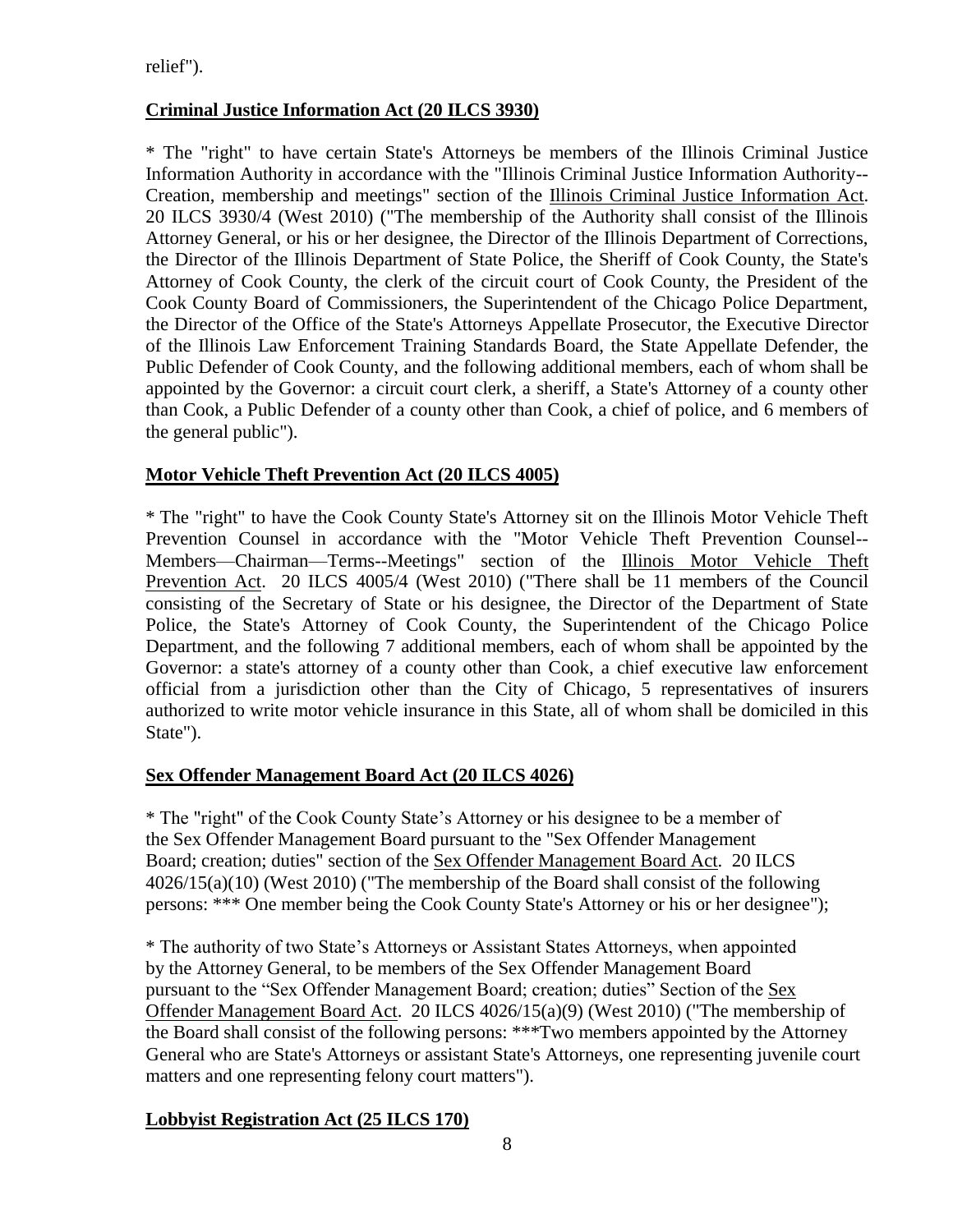\* The authority to enforce certain provisions of and to prosecute violations of the Lobbyist Registration Act. 25 ILCS 170/11(b) (West 2010) ("Any violation of this Act may be prosecuted in the county where the offense is committed or in Sangamon County").

#### **Revenue Code (35 ILCS 130)**

\* The authority to enforce the "Cigarette enforcement" section of the Cigarette Tax Act. 35 ILCS 130/3-10(f)(1) (West 2010) ("The Attorney General has concurrent power with the State's Attorney of any county to enforce this Section");

\* The authority to enforce the "Cigarette enforcement" section of the Cigarette Use Tax Act. 35 ILCS 135/3-10(f)(1) (West 2010) ("The Attorney General has concurrent power with the State's Attorney of any county to enforce this Section");

\* The authority to bring an action to enforce certain provisions of the "Scavenger sale – Ineligible bid--Liability" section of the "Due Dates, Delinquencies, and Enforcement of Payments" article of the Property Tax Code. 35 ILCS 200/21-280(b) (West 2010) ("The state's attorney of the county in which the sale under Section 21‑260 was conducted may bring an action in the name of the People of the State of Illinois against the person");

\* The authority to bring civil actions pursuant to the "Indemnity Fund Fraud" section of the "Due Dates, Delinquencies and Enforcement of Payments" articles of the Property Tax Code. 35 ILCS 200/21-306(c) (West 2010) ("The State's Attorney of the county in which a judgment for indemnity under Section 21‑305 is entered may bring a civil action in the name of the People of the State of Illinois against a person who violates paragraph (1), (2), or (3) of subsection (a)");

\* The "right" to receive a copy of certain tax objections in accordance with the "Tax objections and copies" section of the "Procedures and Adjudication for Tax Objections" article of the Property Tax Code. 35 ILCS 200/23-10 (West 2010) ("Within 10 days after the complaint is filed, the clerk of the circuit court shall deliver one copy to the State's Attorney and one copy to the county clerk, taking their receipts therefor");

\* The "right" to receive information concerning violations in accordance with the "Check for violations" section of the "Real Estate Transfer Tax Law" article of the Property Tax Code. 35 ILCS 200/31-60 (West 2010) ("The Department shall conduct spot checks or investigations of declarations required to be filed by this Article and may forward information of violations to the State's Attorney of the county where the violations occur for prosecution and collection of taxes");

\* The authority to bring an action pursuant to the "Scavenger sale;

Ineligible bid; liability" section of the Mobile Home Local Services Enforcement Act. 35 ILCS 516/220(b) (West 2010) ("The State's Attorney of the county in which the sale under Section 200 was conducted may bring an action in the name of the People of the State of Illinois against the person and, upon a finding of liability under this Section, the court shall enter judgment against the person in a sum equal to the full amount of delinquent or forfeited taxes, interest, penalties, and costs for which judgment for sale under Section 200 was entered, together with the costs of the action and reasonable attorney's fees");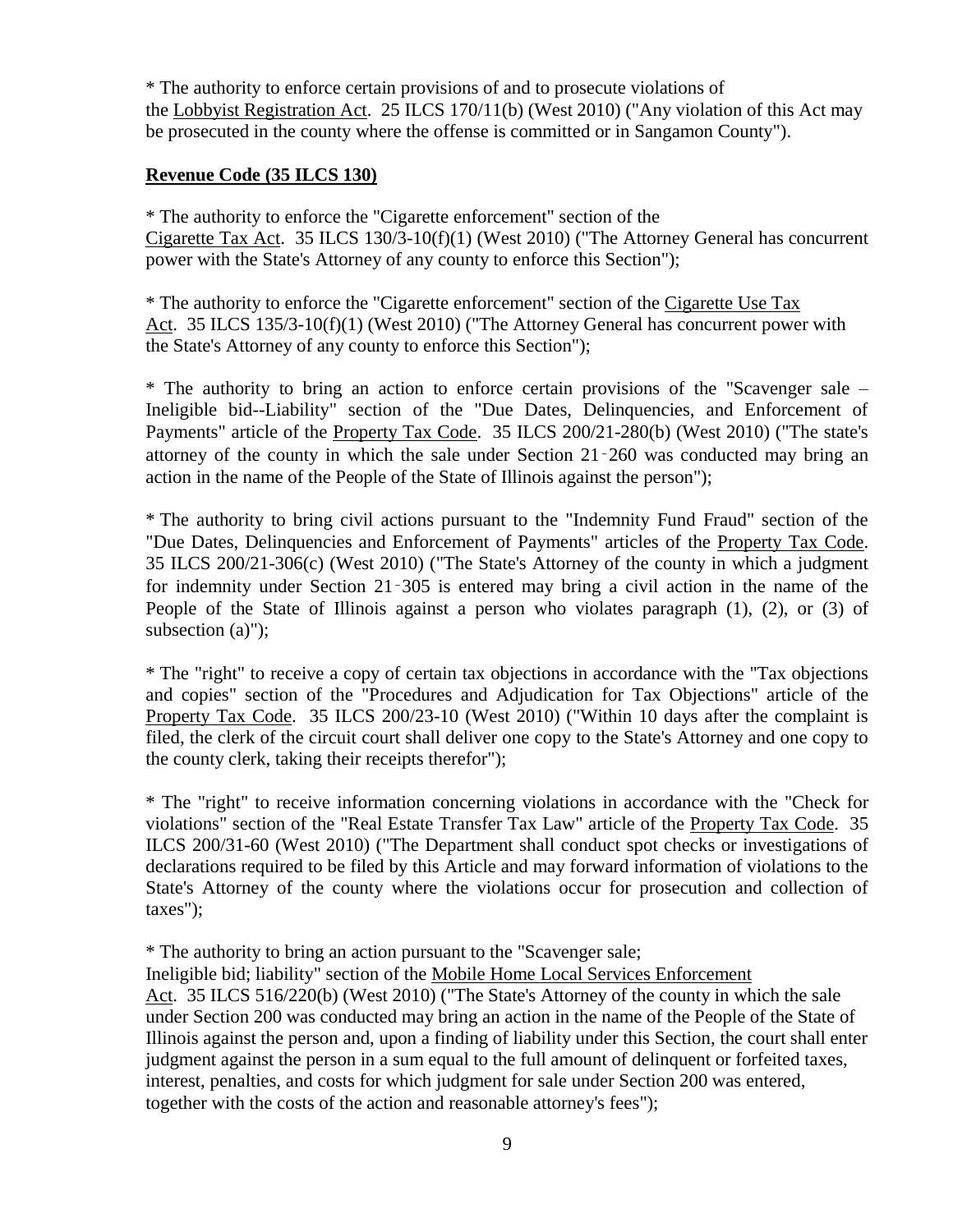\* The Authority to bring a civil action pursuant to the "Indemnity fund Fraud" section of the Mobile Home Local Services Enforcement Act. 35 ILCS 516/250(c) (West 2010) ("The State's Attorney of the county in which a judgment for indemnity under Section 245 is entered may bring a civil action in the name of the People of the State of Illinois against a person who violates paragraph  $(1)$ ,  $(2)$ , or  $(3)$  of subsection  $(a)$ );

\* The "right" to receive full cooperation from the Director of the Department of Revenue and the "right" not to have to furnish bond or pay costs pursuant to the "Enforcement by States' Attorney" section of the Cannabis and Controlled Substances Tax Act. 35 ILCS 520/14.1(d) (West 2010) ("Neither the county nor the State's Attorney is required to furnish a bond or make a deposit for or pay costs or fees of a court or court officer in a legal proceeding under this Act");

\* The authority to investigate the violation of and enforce any tax or penalty provided in the Cannabis and Controlled Substances Tax Act pursuant to the "Enforcement by State's Attorney" section of the Cannabis and Controlled Substances Tax Act. 35 ILCS 520/14.1(a) (West 2010) ("The State's Attorney of a county in which a violation of this Act is believed to have occurred may request authorization from the Attorney General to investigate the violation and enforce any tax or penalty provided in this Act").

#### **Illinois Pension Code (40 ILCS 5)**

\* The "right" of certain employees of the Cook County State's Attorney's Office to transfer credits and creditable service pursuant to the "Transfer of creditable service to Article 9 fund" and the "State's Attorney employee transfer of credits" sections of the "Policemen's Annuity and Benefit Fund-Cities over 500,000" and the County Employee's and Officer's Annuity and Benefit Fund-Counties over 500,000 Inhabitants" articles of the Illinois Pension Code. 40 ILCS 5/5-237(a) and 9-121.13(a) (West 2010) ("Any person who is an active participant in the pension fund established under Article 9 of this Code and who was employed by the office of the Cook County State's Attorney on January 1, 1995 may apply for transfer of his or her credits and creditable service accumulated in this Fund to that Article 9 fund"—"An active participant in the Fund who was employed by the office of the Cook County State's Attorney on January 1, 1995 may transfer to this Fund credits and creditable service accumulated under the pension fund established under Article 5 of this Code");

\* The "right" to be considered an "elected county official" pursuant to the "Alternative annuity for county officials" section of the "Illinois Municipal Retirement Fund" article of the Illinois Pension Code. 40 ILCS 5/7-145.1(f) (West 2010) ("For the purposes of this section \*\*\* the terms "elected county officer" and "elected county office" include \*\*\* the \*\*\* State's Attorney").

#### **Local Government Code (50 ILCS 205)**

\* The "right" to be a member of the local records commission in accordance with the "Local Records Commission" section of the Local Records Act. 50 ILCS 205/6 (West 2010) (see generally);

\* The "right" to have employees of the Office of the State's Attorney excluded from the meaning of the term "officer" in accordance with the "Definitions" section of the Uniform Peace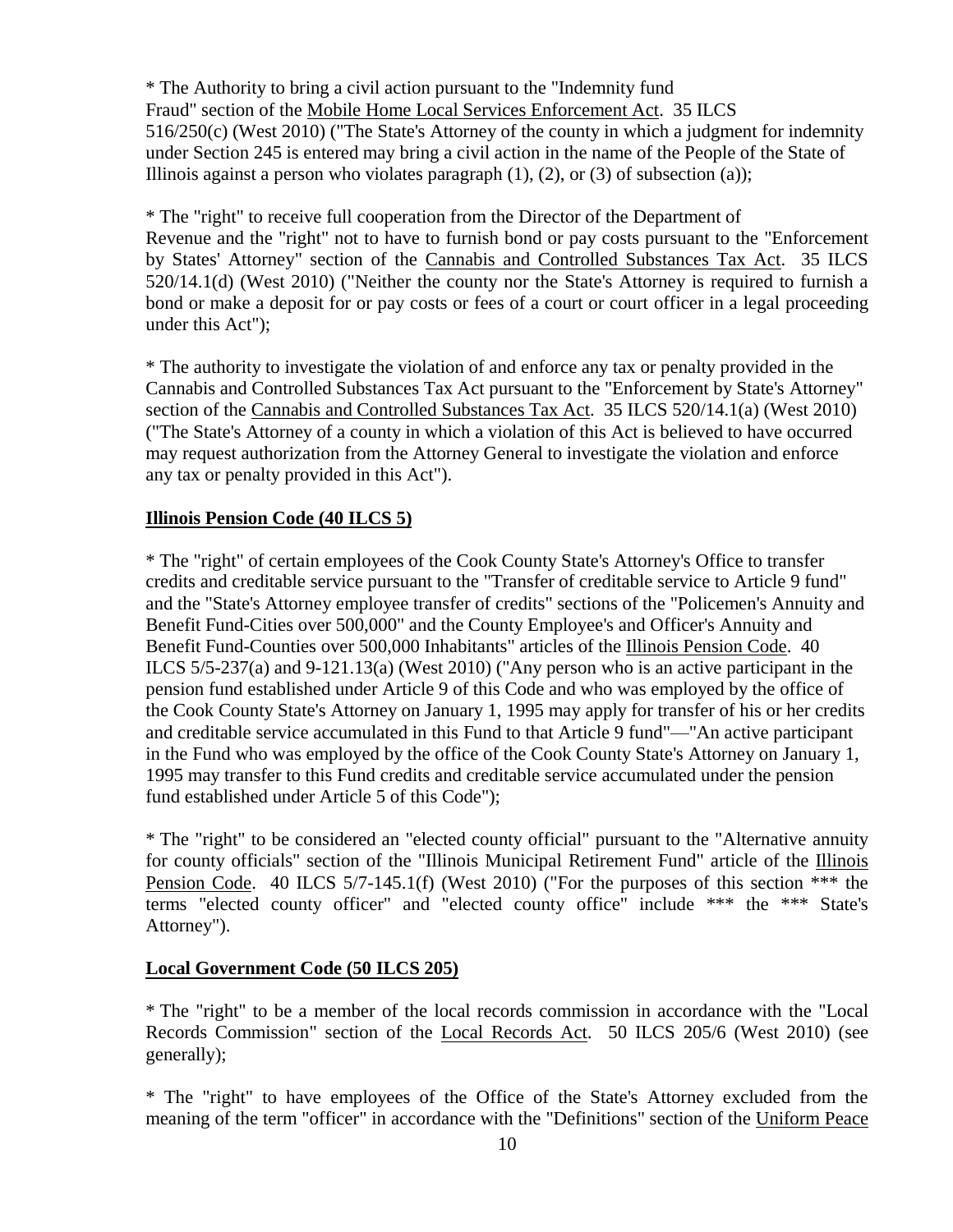Officers' Disciplinary Act. 50 ILCS 725/2 (West 2010) ("The term does not include crossing guards, parking enforcement personnel, traffic wardens or employees of any State's Attorney's office").

#### **Counties Code (55 ILCS 5)**

\* The authority to assist the County Board in recovering unauthorized payments made by the County in accordance with the "Delegation of authority to determine claims" section of the "General Provisions" article of the Counties Code. 55 ILCS 5/1-6006 (West 2010) ("the County Board may recover any unauthorized payment from the person receiving it and may seek the assistance of the State's Attorney in that regard");

\* The "right" to be a member of the County apportionment commission in accordance with the "Definitions" section of the "Reapportionment of County for Election of County Board" division of the "Governing Bodies" article of the Counties Code. 55 ILCS 5/2-3001(b) (West 2010) ("'County apportionment commission' or 'commission' means the county clerk, the State's Attorney, the Attorney General or his designated representative and the chairmen of the county central committees of the first leading political party and the second leading political party as defined in Section 1‑3 of The Election Code");

\* The authority to petition for exhumation of certain bodies pursuant to the "Circumstances under which autopsy to be performed" section of the "Coroner" division of the "Officers and Employees" article of the Counties Code. 55 ILCS 5/3-3015(c) (West 2010) ("the coroner may exhume the body after consulting on the matter with the state's attorney and upon the order of the circuit court directing the exhumation upon the petition of the state's attorney");

\* The authority to file a complaint pursuant to the "Duties and jurisdiction of commission" section of the "Sheriff's Merit System" division of the "Officers and Employees" article of the Counties Code. 55 ILCS 5/3-8007 (West 2010) ("The Merit Commission shall have the duties, pursuant to recognized merit principles of public employment, of certification for employment and promotion, and, upon complaint of the sheriff or states attorney as limited in this Division, to discipline or discharge as the circumstances may warrant");

\* The authority to comply with the provisions of the "Removal, demotion, or suspension" section of the "Sheriffs Merit System Law" division of the "Officers and Employees" article of the Counties Code. 55 ILCS 5/3-8014 (West 2010) ("The State's Attorney of the applicable county may advise either the Commission or the sheriff");

\* The authority to prosecute certain violations in accordance with the "Prosecution of violations" section of the "Officers and Employees in Cook County" division of the "Officers and Employees" article of the Counties Code. 55 ILCS 5/3-14046 (West 2010) ("Prosecutions for violations of this Division may be instituted either by the Attorney General, the State's attorney for the county in which the offense is alleged to have been committed, or by the commission acting through special counsel");

\* The authority to assist the County Board in enforcing the "Liability for expenses" section of the "County Department of Corrections Law" division of the "Officers and Employees" article of the Counties Code. 55 ILCS 5/3-15016 (West 2010) ("The State's attorney of the county in which the facility is located, if authorized by the County Board, may institute civil actions to recover from such convicted confined persons the expenses incurred by their confinement");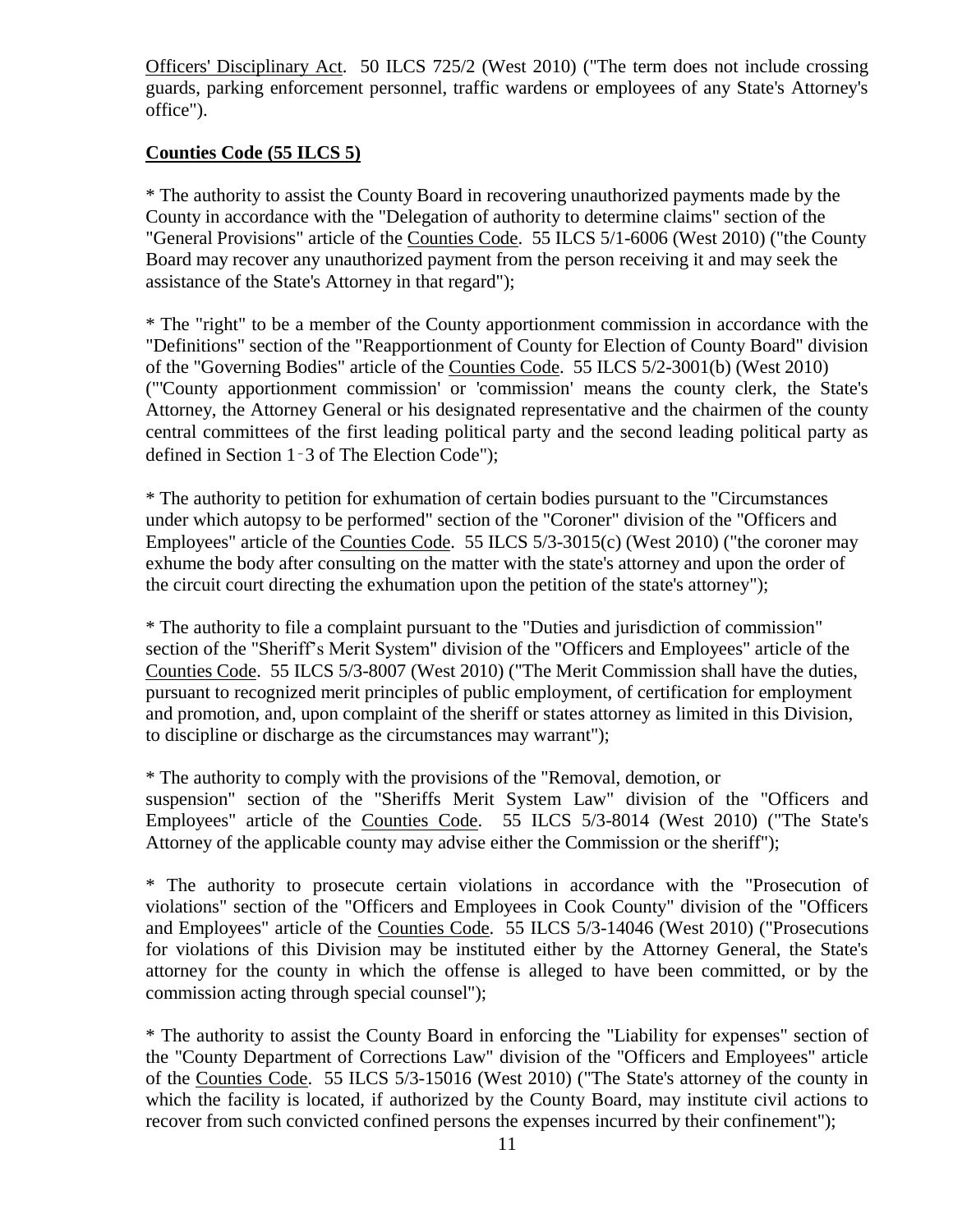\* The "right" to receive certain salaries in accordance with the "State's Attorneys salaries" section of the "State's Attorneys Salaries and Fees" division of the "Fees and Salaries" article of the Counties Code. 55 ILCS 5/4-2001 (West 2010) (generally outlining salaries);

\* The "right" to collect certain fees in accordance with the "State's Attorneys fees in Counties under 3,000,000 population" and "State's Attorneys fees in counties of 3,000,000 or more population" sections of the "State's Attorneys Salaries and Fees" division of the "Fees and Salaries" article of the Counties Code. 55 ILCS  $5/4$ -2002 & 4-2002.1 (West 2010) (outlining such fees, generally);

\* The "right" to name and supervise assistant state's attorneys in accordance with the "Assistants" section of the "State's Attorneys Salaries and Fees" division of the "Fees and Salaries" article of the Counties Code. 55 ILCS 5/4-2003 (West 2010) ("Such assistant State's Attorneys are to be named by the State's Attorney of the county, and when so appointed shall take the oath of office in the same manner as State's Attorneys and shall be under the supervision of the State's Attorney");

\* The "right" of the Cook County State's Attorney to receive certain salaries in accordance with the "State's Attorney" and "Manner of payment" sections of the "Cook County State's Attorney Compensation" division of the "Fees and Salaries" article of the Counties Code. 55 ILCS 5/4- 3001(a) & 4-3002 (West 2010) ("The compensation to the State's attorney shall be paid in installments by the county clerk, at the end of each half month by drawing a warrant in favor of the State's attorney on the county treasurer who shall pay the same on presentation properly endorsed");

\* The "right" to receive assistance from the coroner concerning the collection of certain fees in accordance with the "Coroner's fees" section of the "Fees and Salaries" article of the Counties Code. 55 ILCS 5/4-7001 (West 2010) ("The coroner shall file his or her claim in probate for his or her fees and he or she shall render assistance to the State's attorney in the collection of such fees out of the estate of the deceased");

\* The "right" to receive written notice in accordance with the "Indemnity of sheriff or deputy" and the "Indemnity of public defender or assistant public defender" sections of the "In General" division of the "Powers and Duties of County Boards" article of the Counties Code. 55 ILCS  $5/5$ -1002 &  $5$ -1003 (West 2010) ("The notice must be in writing, and be filed in the office of the State's Attorney and also in the office of the county clerk, either by himself or herself, his or her agent or attorney");

\* The "right" to control the office hours of the Office of State's Attorney in accordance with the "Powers" section of the "Powers and Duties of County Boards" article of the Counties Code. 55 ILCS 5/5-1005 (West 2010) ("the power herein conferred [related to the power to set office hours] shall not apply to the office of State's Attorney");

\* The "right" to be provided with rooms and offices in accordance with the "County offices, equipment and expenditures" section of the "Powers and Duties of County Boards" article of the Counties Code. 55 ILCS 5/5-1106 (West 2010) ("To erect or otherwise provide when necessary, and the finances of the county will justify it, and keep in repair, a suitable court house, jail and other necessary county buildings, and to provide proper rooms and offices for the accommodation of the county board, State's attorney, county clerk, county treasurer, recorder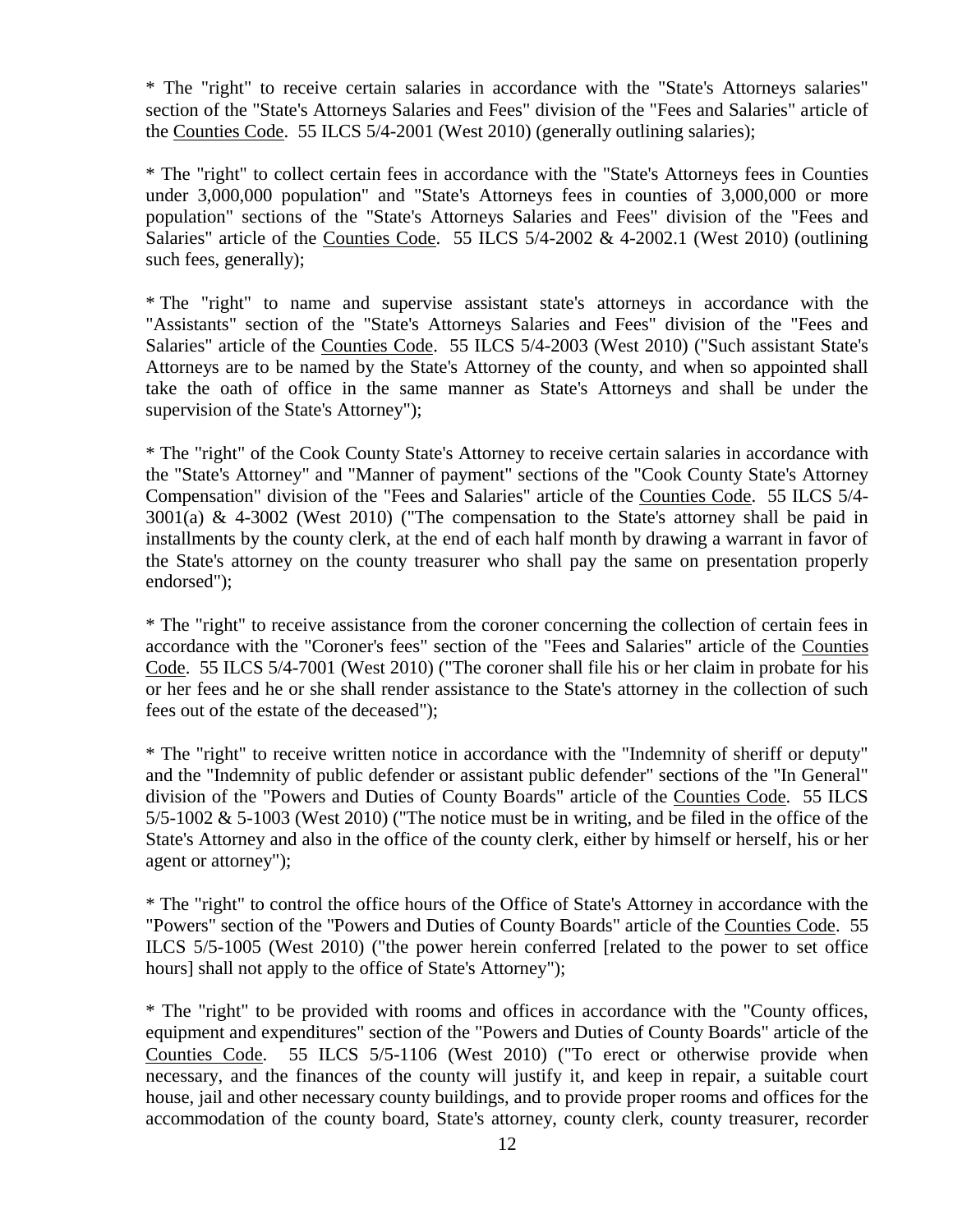and sheriff, and to provide suitable furniture therefor");

\* The authority to assist the County Board in compiling and updating existing County ordinances and regulations in accordance with the "Compilation of ordinances and regulations-- Index" and the "Republication of code" sections of the "Code of Ordinances and Regulations" division of the "Powers and Duties of County Boards" article of the Counties Code. 55 ILCS 5/ 5-29002 & 5-29008 (West 2010) ("The county board may authorize the State's attorney, or any person or persons deemed by the county board to be qualified, to update the county code");

\* The authority to present a case for the county pursuant to the "Representation at Hearings" section of the "Administrative Adjudication of Ordinance Violations" division of the "Powers and Duties of County Boards" article of the Counties Code. 55 ILCS 5/5-41030 (West 2010) ("The case for the county may be presented by the code enforcement officer or by the State's Attorney").

#### *Habeas Corpus* **Reimbursement Act (55 ILCS 50)**

\* The authority to file certified claims in accordance with the "Claim by county for reimbursement" section of the *Habeas Corpus* Reimbursement Act. 55 ILCS 50/2 (West 2010) ("it shall be necessary that a verified claim be filed by the State's Attorney of the County with the Court of Claims, setting forth the items for which the county claims the right to receive payment under the provisions of Section 1 of this Act").

#### **Children's Advocacy Center Act (55 ILCS 80)**

\* The "right" to serve on the County Child Advocacy Advisory Board in accordance with the "Child Advocacy Advisory Board" section of the Children's Advocacy Center Act. 55 ILCS 80/3 (West 2010) ("Each of the following county officers or State agencies shall designate a representative to serve on the Advisory Board: the sheriff, the Illinois Department of Children and Family Services, the State's attorney, the county mental health department, and the Department of State Police").

#### **Illinois Municipal Code (65 ILCS 5)**

\* The authority to prosecute violations of certain provisions of the "Prosecutors" section of the "Employees and Employment" article of the Illinois Municipal Code. 65 ILCS 5/10-1-42 (West 2010) ("Prosecutions for violations of this Division 1 may be instituted either by the Attorney General, the State's Attorney for the county in which the offense is alleged to have been committed, or by the commission, acting through special counsel");

\* The "right" to be furnished with certain information by the fire inspector in accordance with the "Duties of fire inspector" section of the "Fire Inspection in Municipalities of 500,000 or More" subdivision of the "Fire Protection" division of the "Corporate Powers and Functions" article of the Illinois Municipal Code. 65 ILCS 5/11-9-2 (West 2010) ("He shall furnish to the state's attorney the names of the witnesses and all information obtained by him, including a copy of all pertinent and material testimony taken in the case").

#### **Delinquent Special Assessment Acts (65 ILCS 60, 65)**

\* The authority to enforce certain provisions of the Delinquent Special Assessments Act and the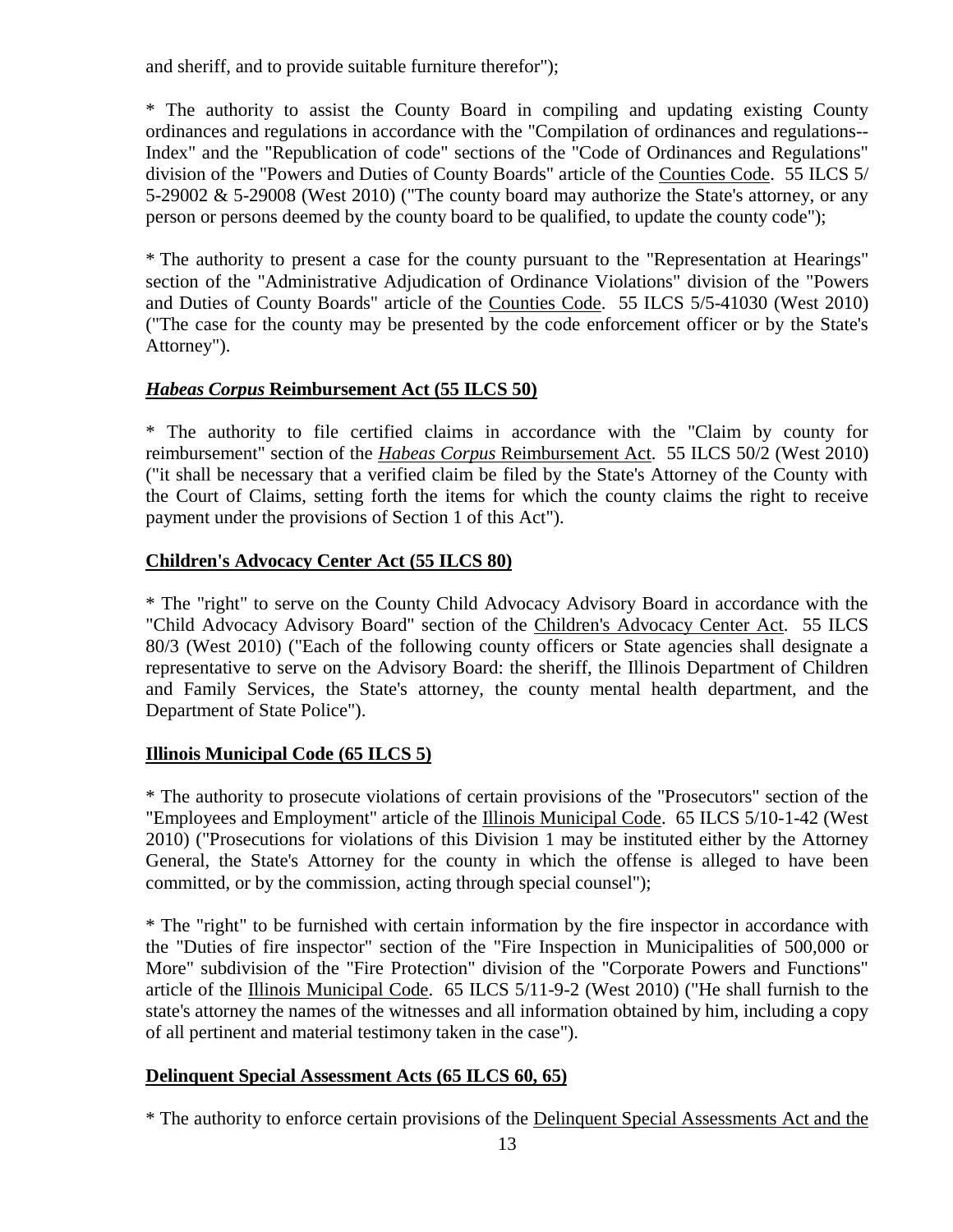Chicago Delinquent Special Assessments Act. 65 ILCS 60/4 & 65/4 (West 2010) ("the State's Attorney of each county may petition the circuit court for judgment against all tracts of land described in petitions filed under Section 1 of this Act").

#### **Special Districts Statutes (70 ILCS 1210)**

\* The authority to prosecute certain violations of the Park System Civil Service Act. 70 ILCS 1210/32 (West 2010) ("Prosecutions for violations of this Act may be instituted either by the Attorney General, the State's attorney for the county in which the offense is alleged to have been committed, or by the Civil Service Board acting through special counsel");

\* The authority to prosecute certain violations of the Park Annuity and Benefit Fund Civil Service Act. 70 ILCS 1215/35 (West 2010) ("Prosecutions for violations of this Act may be instituted either by the Attorney General, the State's Attorney for the county in which the offense is alleged to have been committed, or by the Civil Service Board acting through special counsel");

\* The authority to prosecute certain violations of the Metropolitan Water

Reclamation District Act. 70 ILCS 2605/4.35 (West 2010) ("Prosecution for violations of this Act may be instituted either by the Attorney General, the State's attorney for the county in which the offense is alleged to have been committed, or by the civil service board acting through special counsel");

\* The authority to assist the Attorney General in enforcing the "Failure to Comply with Act—Remedy--Duty of Attorney General--Emergency tax" section of the Metropolitan Water Reclamation District Act. 70 ILCS 2605/21 (West 2010) ("may authorize the State's Attorney of any such county to commence and prosecute such action in any such county").

#### **School Code (105 ILCS 5)**

\* The "right" to receive notice from the Inspector General of a possible criminal act pursuant to the "Additional Powers of the Panel" Section of the "School District Financial Oversight Panel, and Emergency Financial Assistance" article of the School Code. 105 ILCS 5/1B-22(d) (West 2010) ("If the Inspector General determines that a possible criminal act has been committed or that special expertise is required in the investigation, he shall immediately notify the State's Attorney in the county in which the district is located");

\* The "right" to receive complaints in accordance with the "Determination as to compliance-- Complaint in circuit court" section of the "Pupils--Compulsory Attendance" article of the School Code. 105 ILCS 5/26-8 (West 2010) ("If the truancy persists, the regional superintendent shall (i) make complaint against the persons having custody or control to the state's attorney or in the circuit court in the county where such person resides for failure to comply with the provisions of this Article");

\* The "right" to receive notice from the Office of Chronic Truant Adjudication pursuant to the "Chronic truants" section of the "Cities of Over 500,000 Inhabitants--Board of Education" article of the School Code. 105 ILCS 5/34-4.5(e) (West 2010) ("the Office of Chronic Truant Adjudication may refer the matter to the State's Attorney for prosecution under Section 3‑33.5 of the Juvenile Court Act of 1987");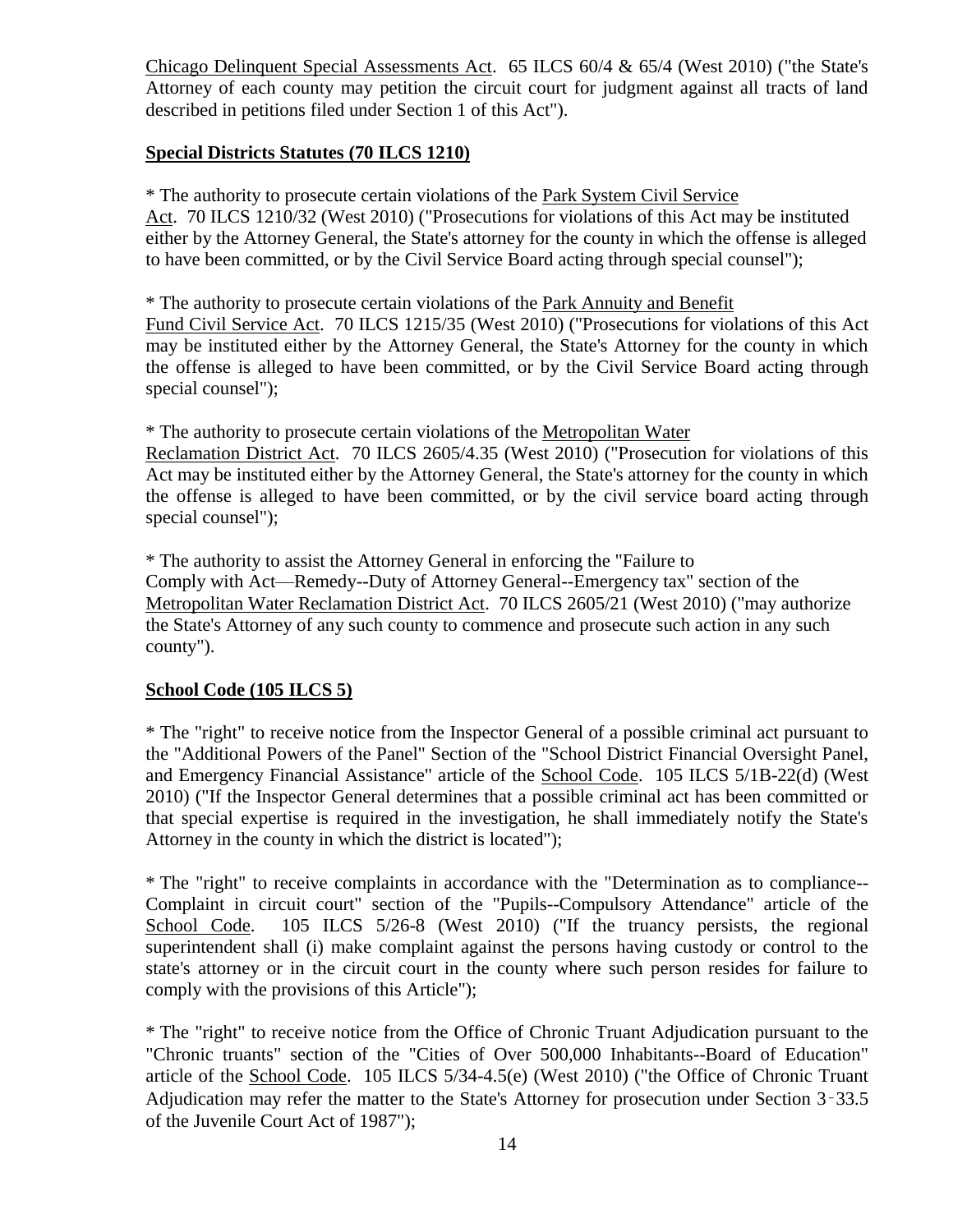\* The "right" of the Cook County State's Attorney to receive notice from the Inspector General concerning possible criminal acts pursuant to the "Inspector General" section of the "Cities of Over 500,000 Inhabitants--Board of Education" article of the School Code. 105 ILCS 5/34- 13.1(b) (West 2010) ("If the Inspector General determines that a possible criminal act has been committed or that special expertise is required in the investigation, he or she shall immediately notify the Chicago Police Department and the Cook County State's Attorney").

#### **Illinois School Student Records Act (105 ILCS 10)**

\* The authority to enforce certain provisions of the "Actions--Violations" section of the Illinois School Student Records Act. 105 ILCS 10/9(d) (West 2010) ("Actions for injunctive relief to secure compliance with this Act may be brought by the State Board, by the State's Attorney of the County in which the alleged violation has occurred or the State's Attorney of the County in which the school is located").

#### **Toxic Art Supplies in Schools Act (105 ILCS 135)**

\* The authority to assist the State Board of Education in enforcing the "Injunction" section of the Toxic Art Supplies in Schools Act. 105 ILCS 135/7 (West 2010) ("the State's Attorney of any county in the State of Illinois, upon any complaint may apply for an injunction in the circuit court to enjoin any school or school district that has continued to use art supplies labeled as containing hazardous toxic substances").

#### **Private Business and Vocational Schools Act (105 ILCS 425)**

\* The "right" of the Cook County State's Attorney to have a member of his staff on the Private Business and Vocational Schools State Advisory Counsel pursuant to the "Private Business and Vocational Schools State Advisory Counsel" section of the Private Business and Vocational Schools Act. 105 ILCS 425/2 (West 2010) (see statute generally);

\* The "right" to have certain complaints and information considered pursuant to the "Annual review" section of the Private Business and Vocational Schools Act. 105 ILCS 425/14.1 (West 2010) ("Consideration shall be given to complaints and information collected by the Federal Trade Commission, Better Business Bureaus, the Illinois Attorney General's Office, any State's Attorney's Office, other State or official approval agencies, local school officials and interested persons");

\* The "right" to receive reports of violations in accordance with the "Violations--Unlawful practices" section of the Private Business and Vocational Schools Act. 105 ILCS 425/25.2(b) (West 2010) ("Within 10 business days of receipt, the Superintendent shall transmit to the Attorney General and the appropriate state's attorney copies of complaints filed in his office which allege one or more of the violations enumerated in subsection (a)");

\* The authority to enforce the provisions of the "Violations--Unlawful practices" and the "Injunction" Sections of the Private Business and Vocational Schools Act. 105 ILCS 425/25.2(b) & 26.1 (West 2010) ("Whenever the Attorney General or a state's attorney receives a complaint against a private business and vocational school which alleges one or more of the violations enumerated in subsection (a), he may conduct an investigation to determine the validity of such complaint and, if a violation or violations are found, may use any or all of the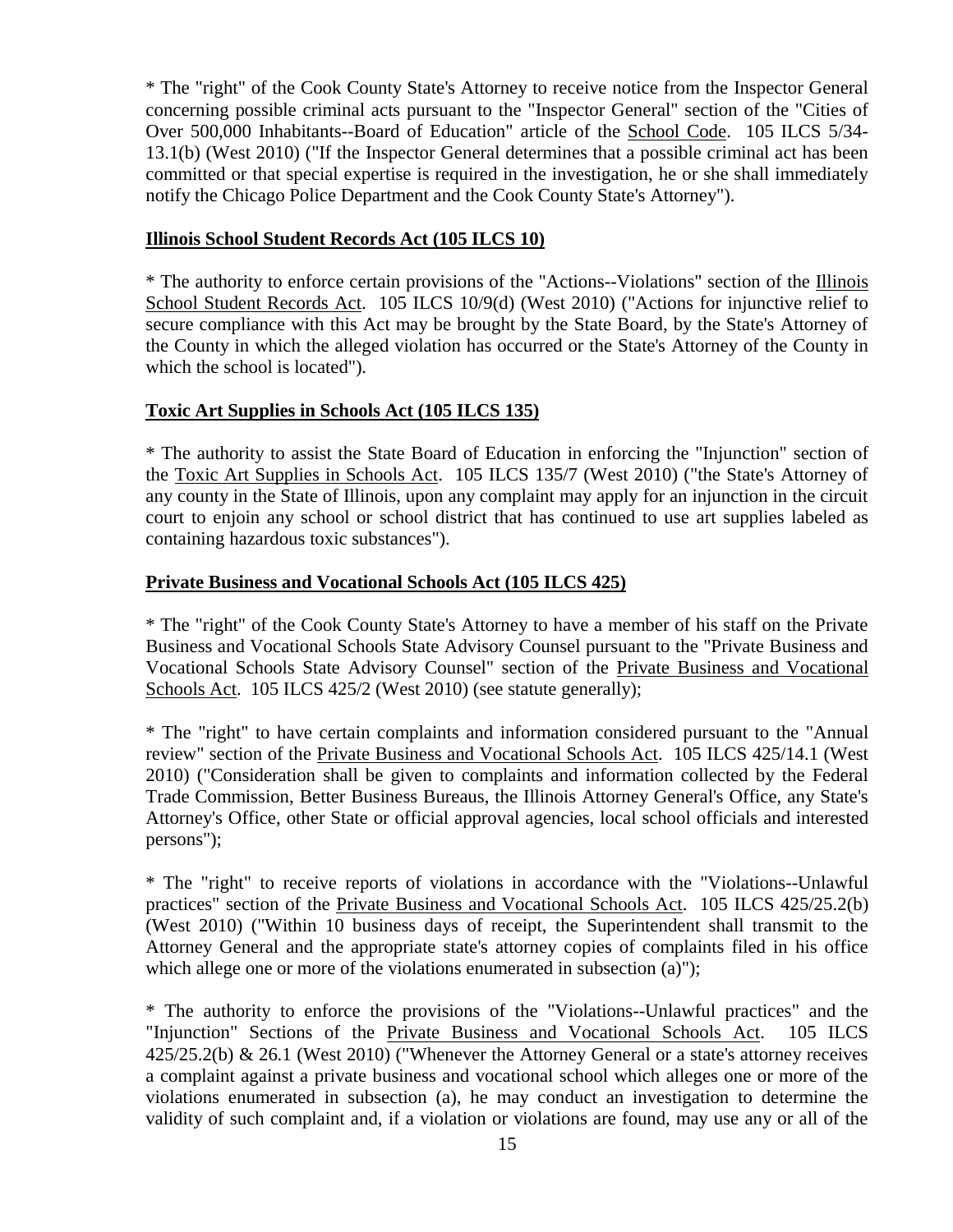remedies, penalties or authority granted to him by the 'Consumer Fraud and Deceptive Business Practices Act' to correct such violations and enforce the provisions of this Act").

#### **Higher Education Code (110 ILCS 5)**

\* The authority to assist the chief executive officer of the campus of any accredited institution of higher education in the enforcement of the "Plagiarism--Proceedings to enjoin sale, etc." section of the Academic Plagiarism Act. 110 ILCS 5/1 (West 2010) ("the Attorney General or the State's Attorney of the county in which such campus is located, is authorized to institute civil proceedings in the Circuit Court to enjoin the sale, preparation for sale, advertising for sale, or offering for sale of any academic papers");

\* The "right" to receive information in accordance with the "Human relations" section of the Board of Higher Education Act. 110 ILCS 205/9.21(a)(3) (West 2010) ("each public institution of higher education [must] forward to the local State's Attorney any report received by campus security or by a university police department alleging the commission of a hate crime");

\* The authority to enter into an agreement with the Board of Trustees of the University of Illinois to receive compensation for services rendered in accordance with the "Powers of trustees" section of the University of Illinois Act. 110 ILCS 305/7(a) (West 2010) ("The Board of Trustees also shall have power to agree with the State's Attorney of the county in which any properties of the Board are located to pay for services rendered by the various taxing districts for the years 1944 through 1949 and to pay annually for services rendered thereafter by such district such sums as may be determined by the Board upon properties used solely for income producing purposes").

#### **Financial Regulations Code (205 ILCS 5)**

\* The authority to enforce certain provisions of the "Natural person prohibited

--Penalty" section of the Illinois Banking Act. 205 ILCS 5/46 (West 2010) ("Any person, firm, partnership or corporation violating this Section shall be deemed guilty of a Class A misdemeanor, and the Attorney General or State's Attorney of the county in which any such violation occurs may restrain such violation by a complaint for injunctive relief");

\* The authority to seek injunctive relief pursuant to the "Certificate of Authority"

section of the "Certificate of Authority and Organization" article of the Corporate Fiduciary Act. 205 ILCS 620/2-4 (West 2010) ("A person who violates this Section is guilty of a Class A misdemeanor, and the Attorney General or State's Attorney of the county in which the violation occurs may restrain the violation by a complaint for injunctive relief");

\* The "right" to have access to certain information pursuant to the "Disclosure of information and documents" section of the Currency Reporting Act. 205 ILCS 685/6 (West 2010) ("the State's Attorney's Office \*\*\* shall, under rules and regulations prescribed by the Director, be given access to information and documents received by the Director under this Act or information and documents relating to financial transactions received by the Director from the Federal Government as the result of any memorandum or agreement of understanding between any Department of the United States and the State of Illinois").

#### **Health Facilities Code (210 ILCS 5)**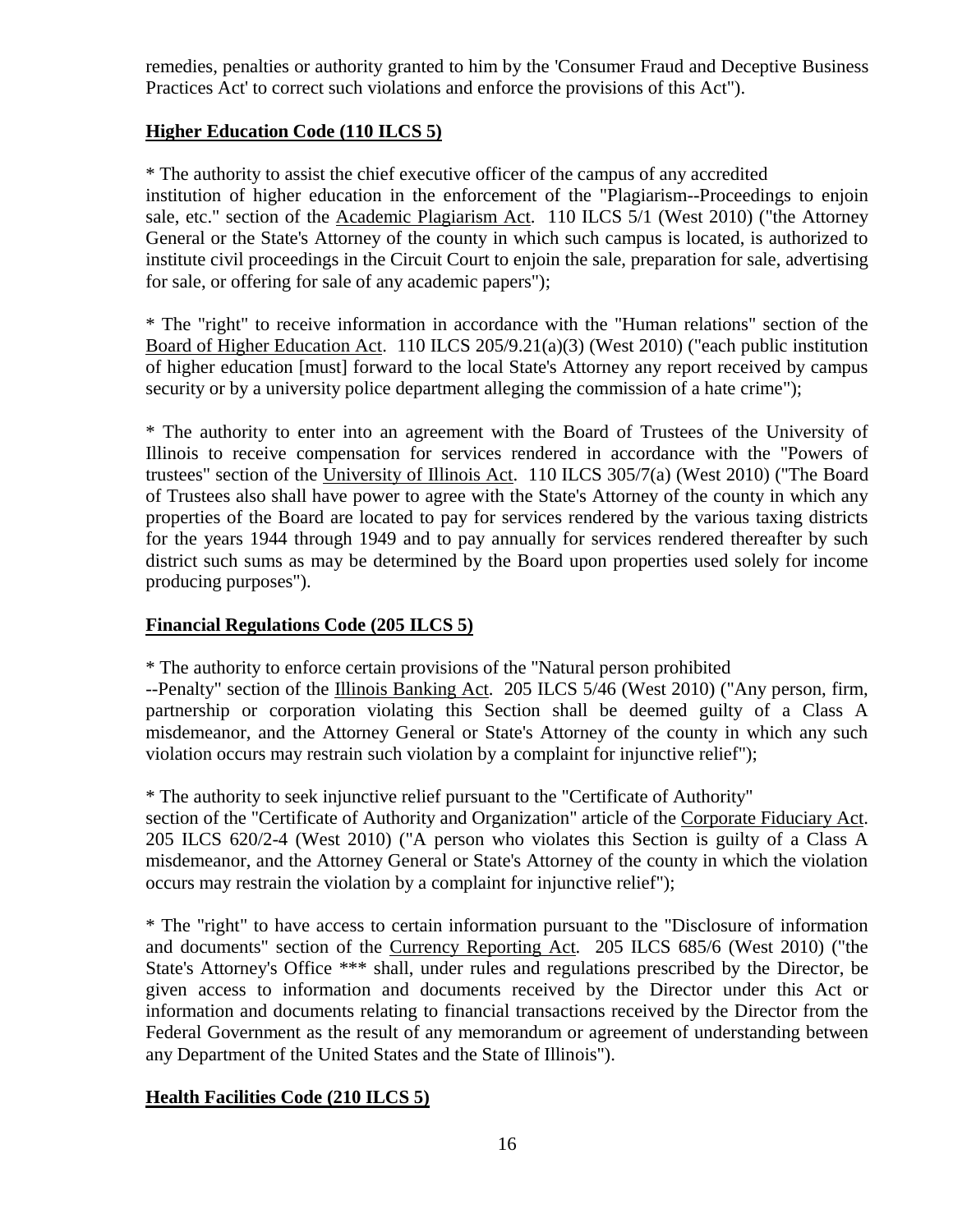\* The authority to assist the Director of the Department of Professional Regulation in enforcing certain provisions of the "Violation of Act or rules and regulation as nuisance-- Injunction" section of the Ambulatory Surgical Treatment Center Act. 210 ILCS 5/13 (West 2010) ("The Director of the Department, in the name of the People of the State, through the Attorney General or the State's Attorney of the county in which the violation occurs, may, in addition to other remedies herein provided, bring action for an injunction to restrain such violation or to enjoin the future operation or maintenance of any such ambulatory surgical treatment center");

\* The "right" to be on the Residential Health Care Facility Resident Sexual Assault and Death Review Team pursuant to the "Residential health care facility resident sexual assault and death review team; establishment" section of the Abuse Prevention Review Team Act. 210 ILCS 28/15(b)(3) (West 2010) ("Each review team shall consist of at least one member from each of the following categories: (3) State's Attorney or State's Attorney's representative);

\* The "right" to receive reports in accordance with the "Operation without a License" section of the Community Living Facilities Licensing Act. 210 ILCS 35/6 (West 2010) ("If the Department determines that a Community Living Facility is operating without a valid license, it shall report the results of its investigation to the Attorney General or to the appropriate State's Attorney for prosecution");

\* The authority to assist the Director of the Department of Public Health in the enforcement of the "Injunction" section of the Community Living Facilities Licensing Act. 210 ILCS 35/15 (West 2010) ("The Director in the name of the people of the State, through the Attorney General, or the State's Attorney of the county in which the facility is located, may, in addition to other remedies herein provided, bring action for an injunction to restrain such violation or to enjoin the future operation or maintenance of any such Community Living Facility");

\* The "right" to have all letters addressed to the State's Attorney forwarded to the State's Attorney pursuant to the "Communications--Visits--Married residents" section of the "Rights and Responsibilities" article of the Nursing Home Care Act. 210 ILCS 45/2-108 (West 2010) ("all letters addressed by a resident to \*\*\* state's attorneys \*\*\* shall be forwarded at once to the persons to whom they are addressed without examination by facility personnel");

\* The "right" to have full access to any nursing home facility pursuant to the "Search and seizure--Report of violations--Disclosures before grand jury" sections of the "Licensing, Enforcement, Violations, Penalties and Remedies" article of the Nursing Home Care Act. 210 ILCS 45/3-107.1 (West 2010) ("the State's Attorneys and various law enforcement agencies of this State and its political subdivisions shall have full and open access to any facility pursuant to Article 108 of the Code of Criminal Procedure of 1963 in the exercise of their investigatory and prosecutorial powers in the enforcement of the criminal laws of this State");

\* The "right" to receive a complaint pursuant to the "Inspection" section of the "General Provisions" portion of the "Licensing, Enforcement, Violations, Penalties and Remedies" article of the Nursing Home Care Act. 210 ILCS 45/3-212(a-2) (West 2010) ("If the Department has a good faith belief, based upon information that comes to its attention, that a violation of this subsection has occurred, it must file a complaint with the Attorney General or the State's Attorney in the county where the violation took place within 30 days after discovery of the information");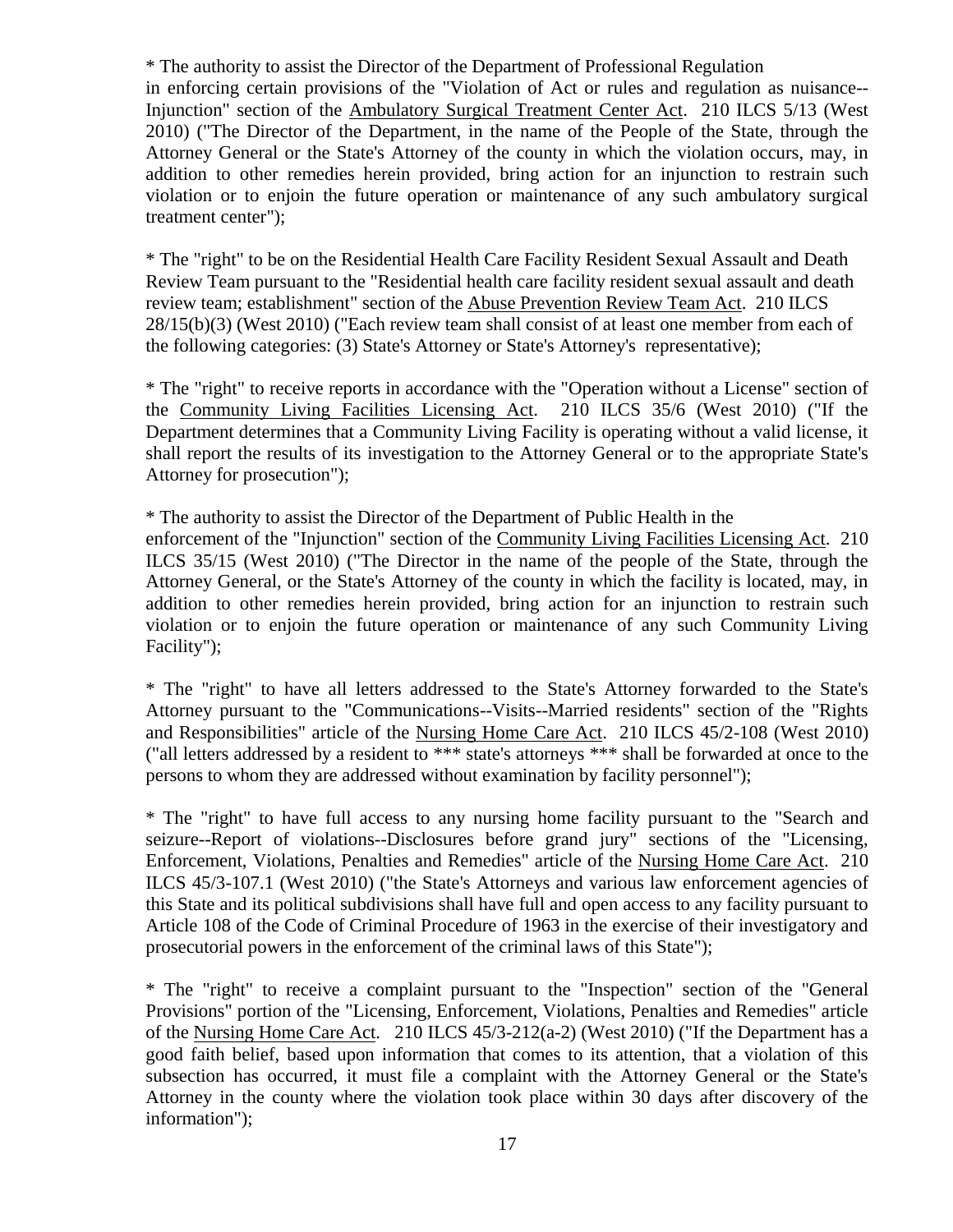\* The authority to prosecute certain violations pursuant to the "Annual inspections" section of the "General Provisions" article of the Nursing Home Car Act. 210 ILCS 45/3-212(a-2) (West 2010) ("An action to prosecute a person for violating this subsection  $(a-2)$  may be brought by either the Attorney General or the State's Attorney in the county where the violation took place");

\* The "right" to be notified by the Director of the Department of Public Health in accordance with the "Business offenses" section of the "Violations and Penalties" portion of the "Licensing, Enforcement, Violations, Penalties and Remedies" article of Nursing Home Care Act. 210 ILCS 45/3-318(c) (West 2010) ("The State's Attorney of the county in which the facility is located, or the Attorney General, shall be notified by the Director of any violations of this Section");

\* The authority to assist the Director of the Department of Public Health in accordance with the "Public nuisance; actions for injunctions" section of the "Complaint, Hearing and Appeal" portion of the "Licensing, Enforcement, Violations, Penalties and Remedies" article of Nursing Home Care Act. 210 ILCS 45/3-701 (West 2010) ("The Director in the name of the people of the State, through the Attorney General, or the State's Attorney of the county in which the facility is located, or in respect to any city, village or incorporated town which provides for the licensing and regulation of any or all such facilities, the Director or the mayor or president of the Board of Trustees, as the case may require, of the city, village or incorporated town, in the name of the people of the State, through the Attorney General or State's attorney of the county in which the facility is located, may, in addition to other remedies herein provided, bring action for an injunction to restrain such violation or to enjoin the future operation or maintenance of any such facility");

\* The authority to assist the Director of Public Health in enforcing the "Violations--

Injunctions" section of the Home Health Agency Licensing Act. 210 ILCS 55/14 (West 2010) ("The Director of the Department in the name of the People of the State, through the Attorney General or the State's Attorney of the county in which the violation occurs, may in addition to other remedies herein provided, bring action for an injunction to restrain such violation or to enjoin the future operation or maintenance of any such agency");

\* The authority to assist the Director of the Illinois Department of Public Health in

obtaining injunctive relief in accordance with the "Violations" section of the Hospice Program Licensing Act. 210 ILCS 60/14(a) (West 2010) ("The operation or maintenance of a hospice program in violation of this Act, or of the rules and regulations promulgated by the Department, is declared a public nuisance inimical to the public welfare. The Director, in the name of the people of the State, through the Attorney General or the State's Attorney of the county in which the violation occurs, may in addition to other remedies herein provided bring action for an injunction to restrain such violation or to enjoin the future operation or maintenance of any such hospice program");

\* The authority to bring an action pursuant to the "Injunctions" section of the

End Stage Renal Disease Act. 210 ILCS 62/80 (West 2010) ("The Director of the Department, in the name of the People of the State, through the Attorney General or the State's Attorney of the county in which the violation occurs, may, in addition to other remedies herein provided, bring action for an injunction to restrain such violation or to enjoin the future operation or maintenance of any such ESRDF");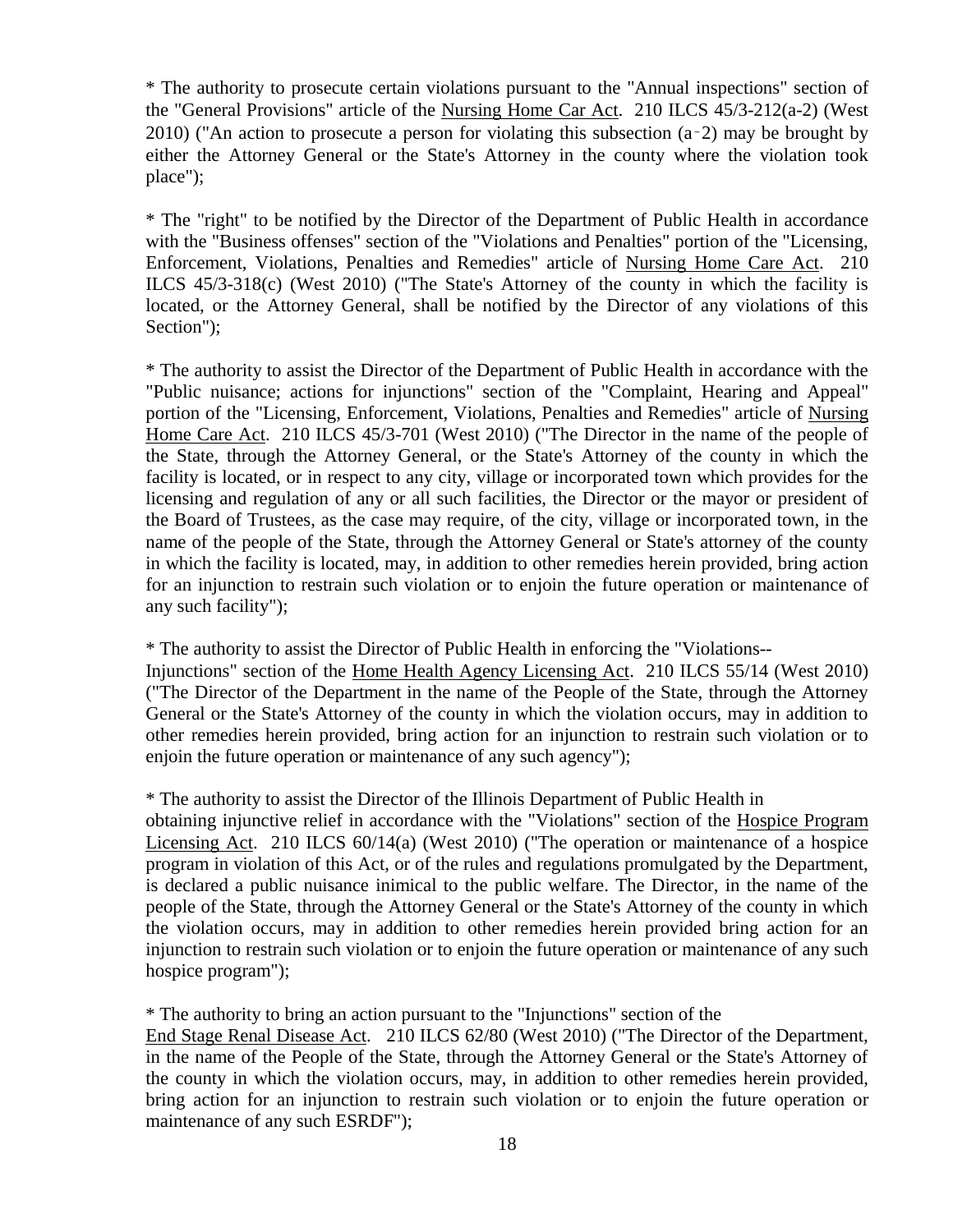\* The "right" to receive information from the Department of Public Health in accordance with the "Operation without a license" section of the Supportive Residences Licensing Act. 210 ILCS 65/40 (West 2010) ("If the Department determines that a Supportive Residence is operating without a valid license, it shall report the results of its investigation to the Attorney General or the appropriate State's Attorney for prosecution");

\* The authority to assist the Director of the Department of Public Health in accordance with the "Injunction" section of the Supportive Residences Licensing Act. 210 ILCS 65/65 (West 2010) ("The Director, in the name of the people of the State, through the Attorney General, or the State's Attorney of the county in which the facility is located, may, in addition to other remedies provided in this Act, bring action for an injunction to restrain the violation or to enjoin the future operation or maintenance of any such Supportive Residence");

\* The authority to enforce certain provisions of the "Violations of Act or rules and regulations--Penalties--Enforcement--Injunctions" section of the Campground Licensing and Recreational Area Act. 210 ILCS 95/24 (West 2010) ("The State's Attorney of the County in which the violation occurred, or the Attorney General shall bring such actions in the name of the people of the State of Illinois, or may, in addition to other remedies provided in this Act, bring action for an injunction to restrain such violation, or to enjoin the operation of any such recreational area or campground");

\* The authority to enforce certain provisions of the "Violations--Punishment--Injunctions" section of the Youth Camp Act. 210 ILCS 100/20 (West 2010) ("The State's Attorney of the county in which the violation occurred, or the Attorney General shall bring such actions in the name of the people of the State of Illinois, or may in addition to other remedies provided in this Act, bring action for an injunction to restrain such violation, or to enjoin the operation of any such establishment");

\* The authority to enforce certain provisions of the "Enforcement" section of the Field Sanitation Act. 210 ILCS 105/12 (West 2010) ("The State's Attorney of the county in which the violation occurs or the Attorney General shall bring such action in the name of the people of the State of Illinois, or may in addition to other remedies provided in this Act, bring action for an injunction to restrain such violations or to enjoin the operation of any such operation");

\* The authority to enforce certain provisions of the "Operation of camp without license--Violations of Act" section of the Illinois Migrant Labor Camp Law. 210 ILCS 110/14 (West 2010) ("The State's Attorney of the county in which the violation occurs shall bring such action in the name of the people of the State of Illinois, or may in addition to other remedies provided in this Act bring an action for an injunction to restrain such violations or to enjoin the operation of any such establishment");

\* The authority to enforce certain provisions of the "Violations of Act--Punishment

--Injunctions" section of the Mobile Home Park Act. 210 ILCS 115/19 (West 2010) ("The State's Attorney of the county in which the violation occurred, or the Attorney General shall bring such actions in the name of the people of the State of Illinois, or may, in addition to other remedies provided in this Act, bring action for an injunction to restrain such violation, or to enjoin the operation of any such mobile home park");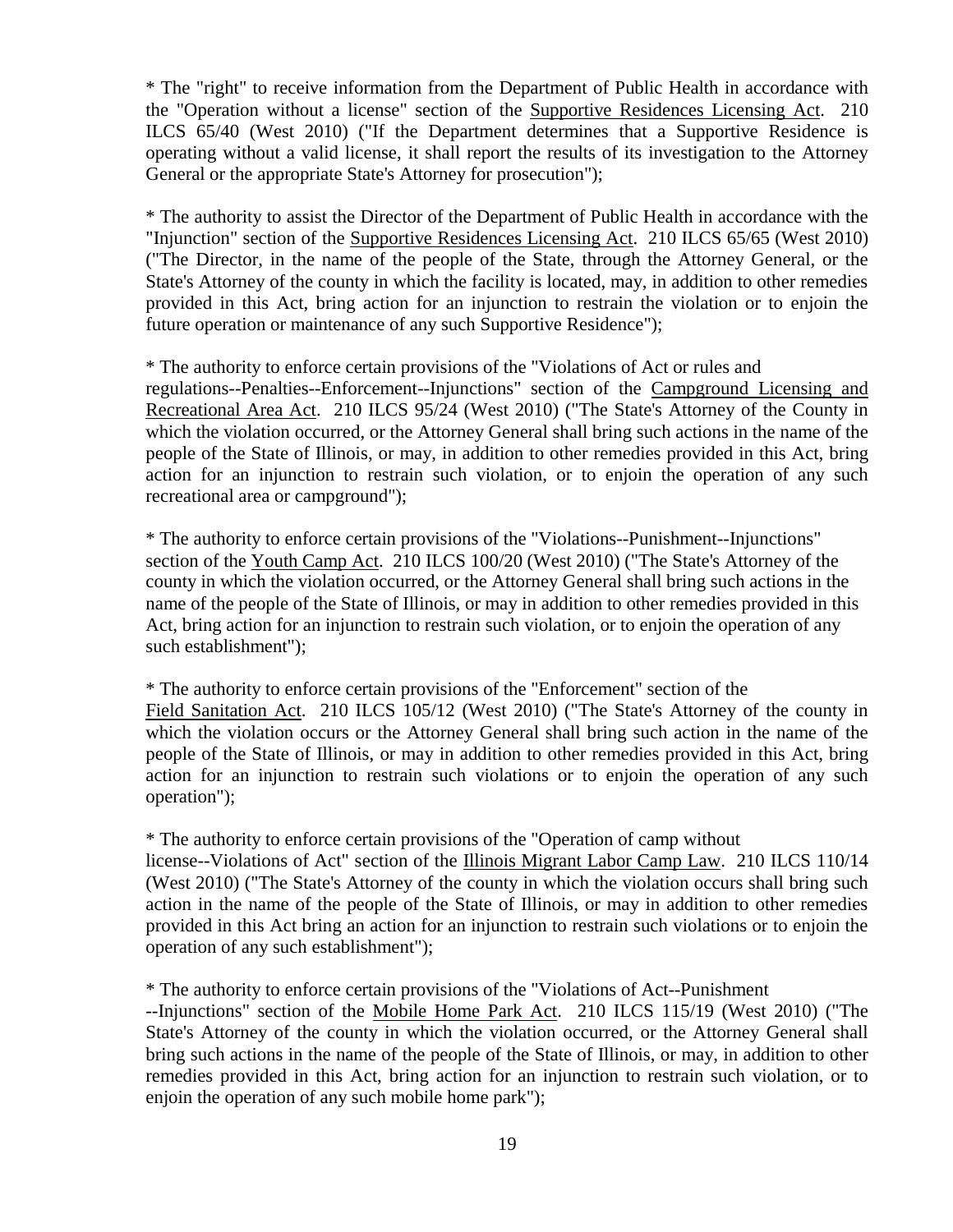\* The authority to enforce certain provisions of the "Violation of Act, rule or regulation, Class A misdemeanor" section of the Swimming Facility Act. 210 ILCS 125/22 (West 2010) ("The State's Attorney of the county in which the violation occurred, or the Attorney General shall bring such actions in the name of the people of the State of Illinois, or may in addition to other remedies provided in this Act, bring action for an injunction to restrain such violation, or to enjoin the operation of any such establishment");

\* The authority to commence an action pursuant to the "Public nuisance" section of the Tanning Facility Permit Act. 210 ILCS 145/80(c) (West 2010) ("The Attorney General of this State or the States Attorney of the county wherein the nuisance exists may commence an action to abate the nuisance").

#### **Illinois Insurance Code (215 ILCS 5)**

\* The authority to recover a penalty pursuant to the "Penalties" section of the "Reciprocals" article of the Illinois Insurance Code. 215 ILCS 5/84 (West 2010) ("a penalty of not more than one thousand dollars, for each offense, [shall] be recovered in the name of the People of the State of Illinois by the State's Attorney of the county in which the violation occurs, and the penalty so recovered shall be paid into the county treasury");

\* The "right" to have the Office of the State's Attorney classified as an "authorized governmental agency" in accordance with the "Motor Vehicle Theft and Motor Insurance Fraud Reporting and Immunity Law" section of the "Provisions Applicable to All Companies" article of the Illinois Insurance Code. 215 ILCS  $5/155.24(a)(1)$  (West 2010) ("As used in this Section[,] \*\*\* "authorized governmental agency" means \*\*\* a State's Attorney");

\* The "right" to obtain privileged information pursuant to the "Insurance Compliance selfevaluative privilege" section of the "Provisions Applicable to All Companies" article of the Illinois Insurance Code. 215 ILCS  $5/155.35(b)(3)(D)(i)$ -(iii) (West 2010) ("In a criminal proceeding, a court of record may, after an in camera review, require disclosure of material for which the privilege described in subsection (b) of this Section is asserted, if the court determines [that] \*\*\* the material contains evidence relevant to commission of a criminal offense under this Code, and all of the following factors are present: (i) the Director, State's Attorney, or Attorney General has a compelling need for the information; (ii) the information is not otherwise available; and (iii) the Director, State's Attorney, or Attorney General is unable to obtain the substantial equivalent of the information by any means without incurring unreasonable cost and delay");

\* The "right" to receive notice in accordance with the "Certificate regarding payment of taxes and expenses of property sustaining loss" section of the "Fire and Marine Insurance" article of the Illinois Insurance Code. 215 ILCS 5/397.1(a) (West 2010) ("A notice, to the State's Attorney of the county where the structure is located, of the insurers intent to pay a claim shall include the name of the property owner, the address of the property, its legal description, the permanent real estate index number that identifies the property for purposes of taxation, and the amount of the claim to be paid").

#### **Utilities Code (220 ILCS 5)**

\* The authority to proceed under the Consumer Fraud and Deceptive Practices Act pursuant to the "Findings and Intent," "Tapped lines, remedies, meter readings," and "Commission oversight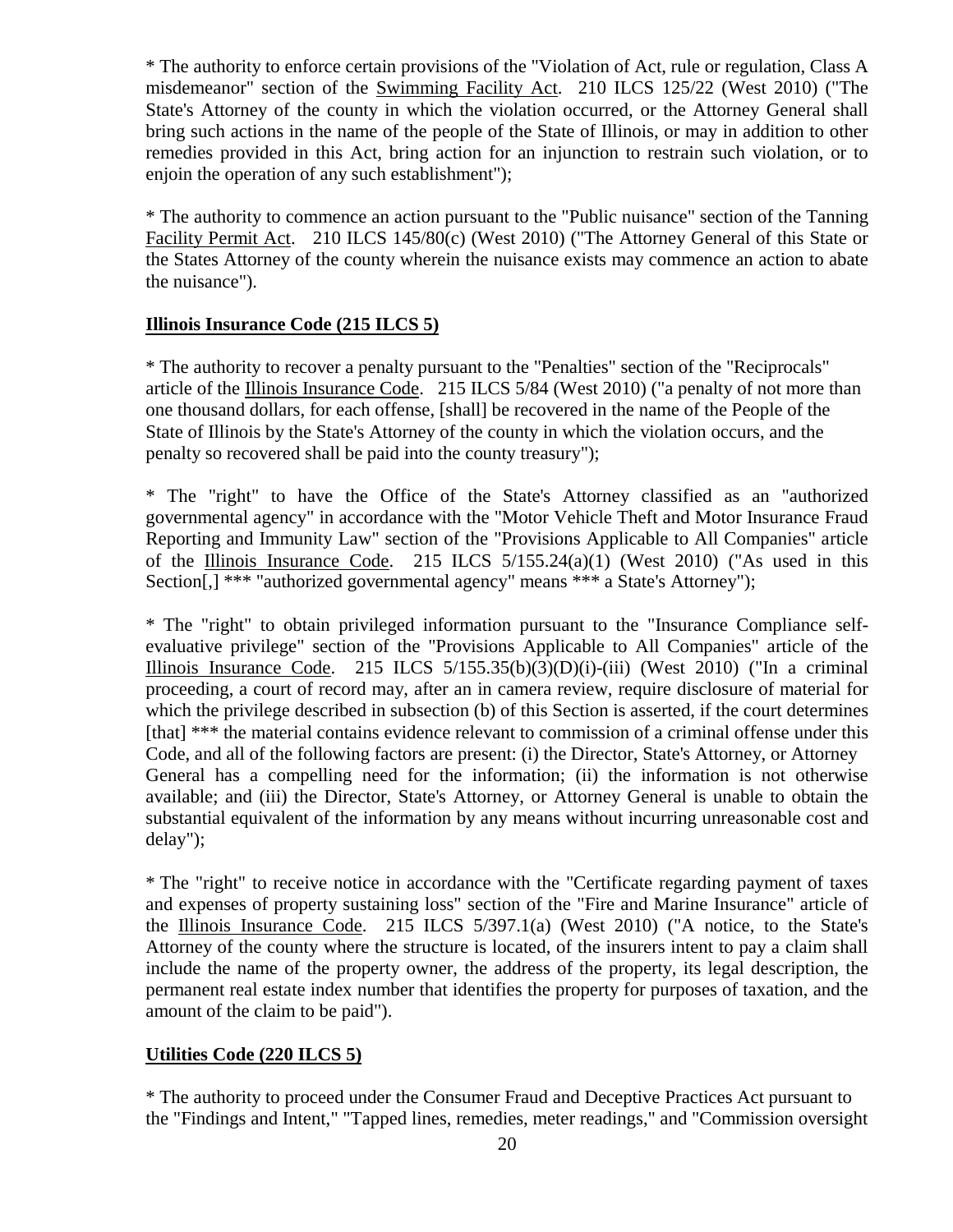of services provided by gas suppliers" sections of the Public Utilities Act. 220 ILCS 5/1-102, 8-303 & 19-120 (West 2010) ("Nothing in this Act shall be construed to limit, restrict, or mitigate in any way the power and authority of the State's Attorneys or the Attorney General under the Consumer Fraud and Deceptive Business Practices Act");

\* The authority to commence an action pursuant to the "Mandamus or Injunction" section of the Illinois Underground Utility Facilities Damage Prevention Act. 225 ILCS 50/13 (West 2010) ("the State's Attorney \*\*\* at the request of the owner or operator of such facilities or the excavator may commence an action in the circuit court for the county in which the excavation or demolition is occurring or is to occur, or in which the person complained of has his principal place of business or resides, for the purpose of having such negligent or unsafe excavation or demolition stopped and prevented or to compel the marking of underground utilities facilities or CATS facilities, either by mandamus or injunction").

#### **Professions and Occupations Code (225 ILCS 2 through 745)**

\* The authority to assist the Director of Professional Regulation in seeking injunction relief pursuant to the "Injunction; criminal offenses; cease and desist order" of the Acupuncture Practice Act. 225 ILCS 2/130(a) (West 2010) ("If any person violates the provisions of this Act, the Secretary may, in the name of the People of the State of Illinois, through the Attorney General of the State of Illinois or the State's Attorney for any county in which the action is brought, petition for an order enjoining the violation or for an order enforcing compliance with this Act");

\* The "right" to receive notice from the Department of Children and Family Services in accordance with the "Operation of facility without license--Investigation--Report to Attorney General" section of the Child Care Act of 1969. 225 ILCS 10/11 (West 2010) ("If it finds that the child welfare agency or child care facility is being, or has been operated without a license or permit, it shall report the results of its investigation to the Attorney General, and to the appropriate State's Attorney for investigation and, if appropriate, prosecution");

#### \* The authority to enforce certain provisions of the "Injunctions" section of the

Clinical Psychologist Licensing Act. 225 ILCS 15/27 (West 2010) ("The Secretary, Attorney General, or the State's Attorney of the county in which such nuisance has occurred may file a complaint in the circuit court in the name of the People of the State of Illinois perpetually to enjoin such person from performing such unlawful acts. Upon the filing of a verified complaint in such cause, the court, if satisfied that such unlawful act has been performed and may continue to be performed, shall enter a temporary restraining order or preliminary injunction without notice or bond enjoining the defendant from performing such unlawful act");

\* The authority to assist the Director of Professional Regulation in seeking injunction relief pursuant to the "Cease and Desist Order" of the Clinical Psychologist Licensing Act. 225 ILCS 15/27.2 (West 2010) ("If any person violates the provisions of this Act, the Secretary, in the name of the People of the State of Illinois, through the Attorney General or the State's Attorney of the county in which the violation is alleged to have occurred, may petition for an order enjoining the violation or for an order enforcing compliance with this Act. Upon the filing of a verified petition, the court with appropriate jurisdiction may issue a temporary restraining order, without notice or bond, and may preliminarily and permanently enjoin the violation. If it is established that the person has violated or is violating the injunction, the court may punish the offender for contempt of court");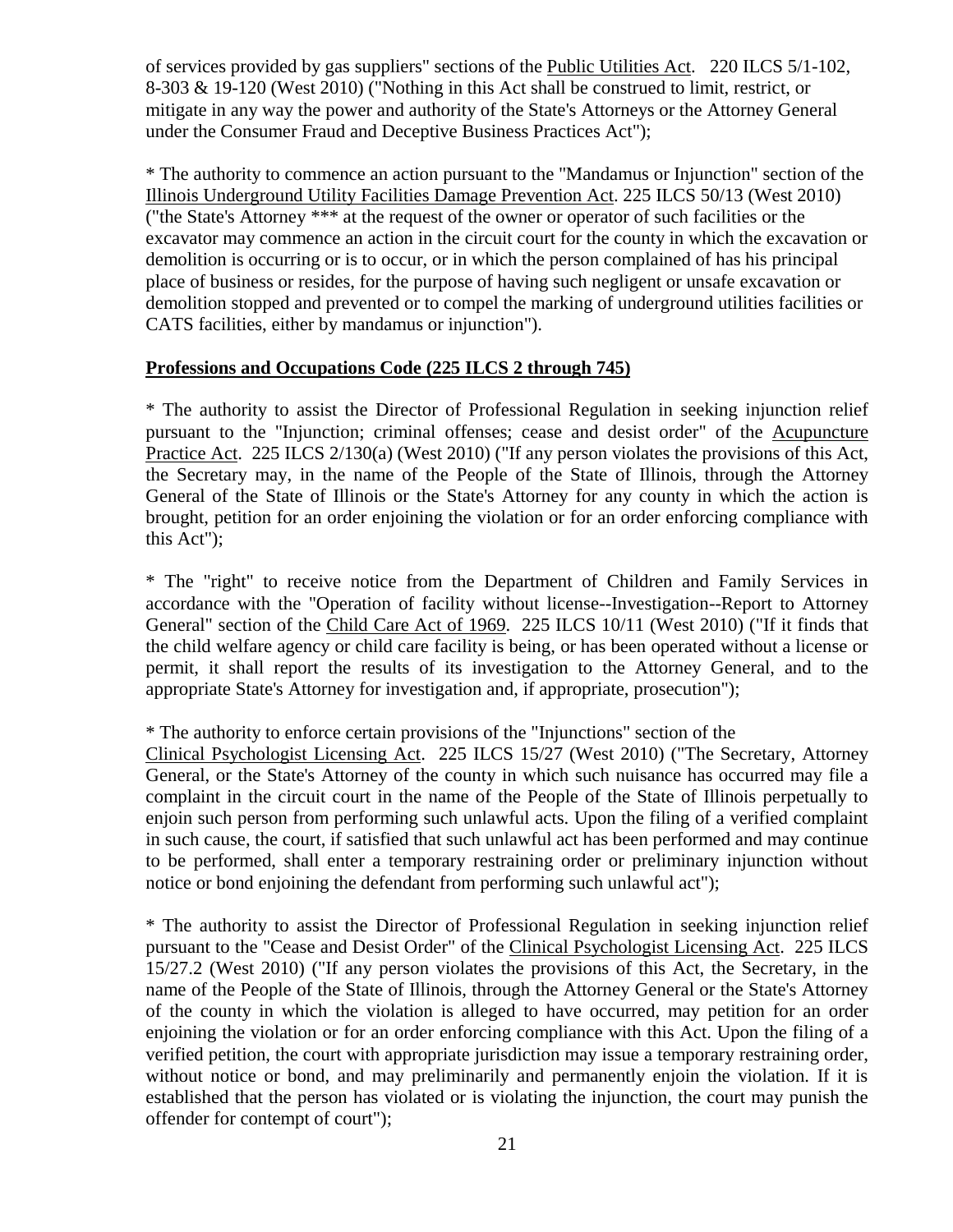\* The authority to enforce certain provisions of the "Unlicensed practice--injunctions" section of the Illinois Dental Practice Act. 225 ILCS 25/37 (West 2010) ("The Director, the Attorney General, the State's attorney of any county in the State, or any person may maintain an action in the name of the People of the State of Illinois, and may apply for injunctive relief in any circuit court to enjoin such person from engaging in such practice; and upon the filing of a verified petition in such court, the court if satisfied by affidavit, or otherwise, that such person has been engaged in such practice without a valid and current license so to do, may enter a temporary restraining order without notice or bond, enjoining the defendant from such further practice");

\* The authority to assist the Director of Professional Regulation pursuant to the "Practice without license; Injunction" section of the "Administration and Enforcement" article of the Funeral Directors and Embalmers Licensing Code. 225 ILCS 41/15-45(a) (West 2010) ("The Secretary may, in the name of the People of the State of Illinois through the Attorney General of the State of Illinois, or the State's Attorney of any county in the State of Illinois, apply for an injunction in the circuit court to enjoin any person who has not been issued a license or whose license has been suspended or revoked, or whose license has not been renewed, from practicing funeral directing and embalming or funeral directing");

\* The authority to assist the Director of the Department of Public Health in enforcing certain provisions of the "Dispensing of hearing aids without license--Injunction--Costs" section of the Hearing Aid Consumer Protection Act. 225 ILCS 50/19(a) (West 2010) ("The Director of the Department, through the Attorney General or the State's Attorney of any county, may maintain an action in the name of the people of the State of Illinois and may apply for an injunction in the circuit court to enjoin such person from engaging in such practice");

\* The authority to seek injunctive relief or an order enforcing compliance pursuant to the "Violations; injunction; cease and desist order" section of the Massage Licensing Act. 225 ILCS 57/90(a) (West 2010) ("If any person violates a provision of this Act, the Director may, in the name of the People of the State of Illinois, through the Attorney General of the State of Illinois or the State's Attorney in the county in which the offense occurs, petition for an order enjoining the violation or for an order enforcing compliance with this Act");

\* The authority to file a verified complaint pursuant to the "Reports relating to professional conduct and capacity" section of the Medical Practice Act of 1987. 225 ILCS 60/23(A)(4) (West 2010) ("State's Attorneys. The State's Attorney of each county shall report to the Disciplinary Board all instances in which a person licensed under this Act is convicted or otherwise found guilty of the commission of any felony");

\* The authority to enforce certain provisions of the "Public nuisances--Injunctions" section of the Medical Practice Act of 1987. 225 ILCS 60/61 (West 2010) ("The Director of the Department, the Attorney General of the State of Illinois, the State's Attorney of any County in t he State, or any resident citizen may maintain an action in the name of the people of the State of Illinois, may apply for an injunction in the circuit court to enjoin any such person from engaging in such practice; and, upon the filing of a verified petition in such court, the court or any judge thereof, if satisfied by affidavit, or otherwise, that such person has been engaged in such practice without a valid and current license to do so, may issue a temporary restraining order or preliminary injunction without notice or bond, enjoining the defendant from any such further practice") **\*SET TO BE REPEALED ON NOVEMBER 30, 2011**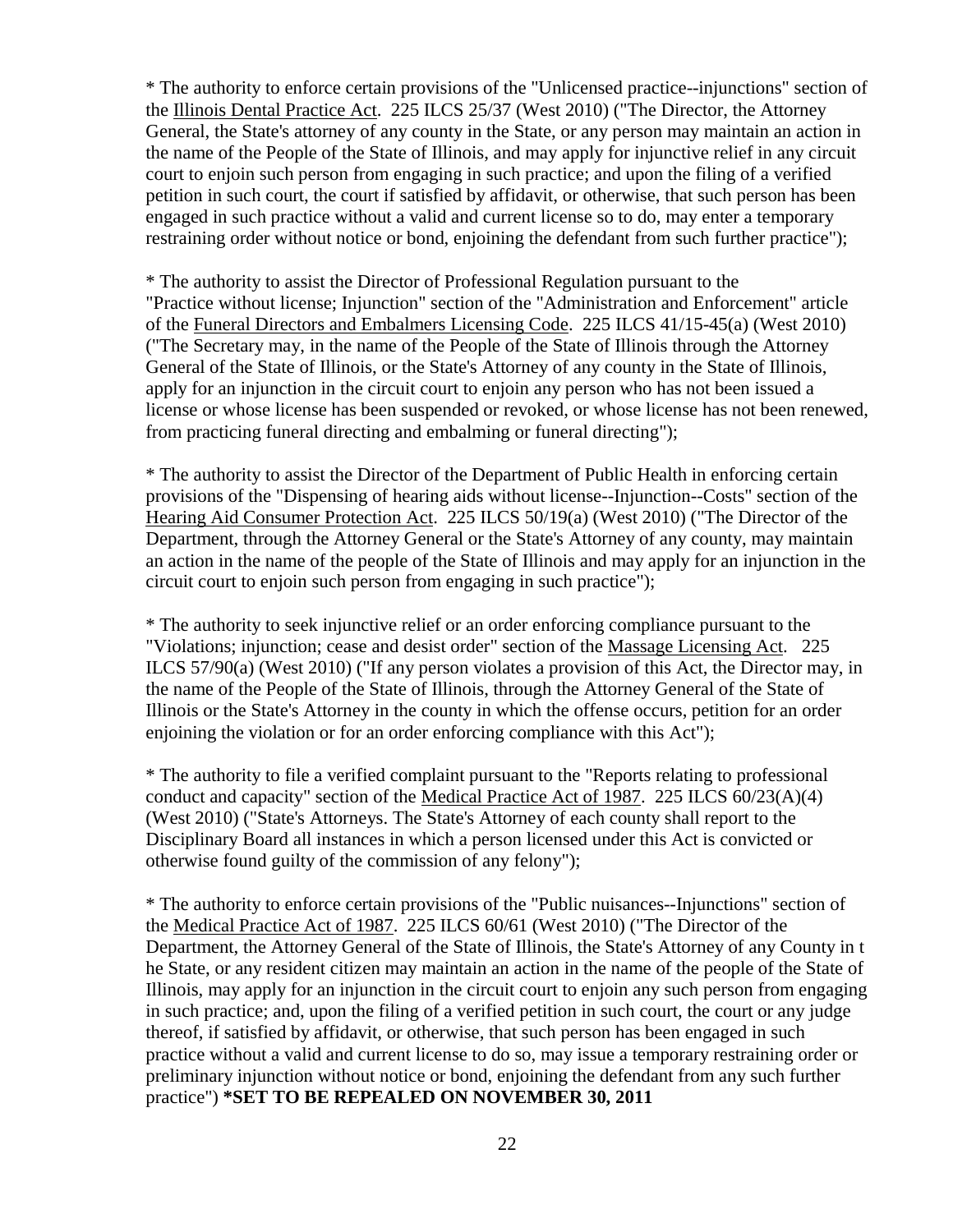\* The authority to seek injunctive relief pursuant to the "Violations" section of the Osteopathic and Allopathic Healthcare Discrimination Act. 225 ILCS 62/10 (West 2010) ("Any violation of this Act may be enjoined in an action brought in the name of the People of the State of Illinois by the State's Attorney of the county in which the violation occurs, upon receipt of a complaint by the aggrieved physician or health facility");

\* The authority to assist the Direct of Professional Regulation pursuant to the "Injunctions; criminal offenses, cease and desist orders" section of the Naprapathic Practice Act. (225 ILCS 63/120(a) (West 2010) ("If any person violates the provision of this Act, the Director may, in the name of the People of the State of Illinois, through the Attorney General of the State of Illinois or the State's Attorney of any county in which the action is brought, petition for an order enjoining the violation or for an order enforcing compliance with this Act);

\* The authority to assist the Director of the Department of Professional Regulation in enforcing the provisions of the "Injunctive Remedies" section of the "Administration and Enforcement" title of the Nursing and Advanced Practice Nursing Act. 225 ILCS 65/70-75(a) (West 2010) ("If any person violates the provision of this Act, the Secretary may, in the name of the People of the State of Illinois, through the Attorney General of the State of Illinois, or the State's Attorney of any county in which the action is brought, petition for an order enjoining such violation or for an order enforcing compliance with this Act");

\* The authority to assist the Director of the Department of Professional Regulation in enforcing the provisions of the "Unlicensed persons--Violations of Act" section of the Nursing Home Administrators Licensing and Disciplinary Act. 225 ILCS 70/18(a) (West 2010) ("If any person who is not a licensed nursing home administrator violates a provision of this Act, the Secretary may, in the name of the People of the State of Illinois, through the Attorney General of the State of Illinois or the State's Attorney of any county in which the action is brought, petition for an order enjoining such violation or for an order enforcing compliance with this Act");

\* The authority to assist the Director of the Department of Professional Regulation in enforcing the provisions of the "Injunctions--Criminal offenses--Cease and desist orders" section of the Illinois Optometric Practice Act of 1987. 225 ILCS 80/26.1(a) (West 2010) ("If any person violates the provision of this Act, the Secretary may, in the name of the People of the State of Illinois, through the Attorney General of the State of Illinois, or the State's Attorney of any county in which the action is brought, petition for an order enjoining such violation or for an order enforcing compliance with this Act");

\* The authority to assist the Director of the Department of Professional Regulation in enforcing the provisions of the "Violations of Act" section of the Pharmacy Practice Act of 1987. 225 ILCS 85/35.1(a) (West 2010) ("If any person violates the provision of this Act, the Director may, in the name of the People of the State of Illinois, through the Attorney General of the State of Illinois, or the State's Attorney of any county in which the action is brought, petition, for an order enjoining such violation or for an order enforcing compliance with this Act");

\* The authority to assist the Director of the Department of Professional Regulation in enforcing the provisions of the "Violations--Injunction--Cease and desist order" section of the Illinois Physical Therapy Act. 225 ILCS 90/18(a) (West 2010) ("(a) If any person violates the provision of this Act, the Director may, in the name of the People of the State of Illinois, through the Attorney General of the State of Illinois, or the State's Attorney in the county in which the offense occurs, petition for an order enjoining such violation or for an order enforcing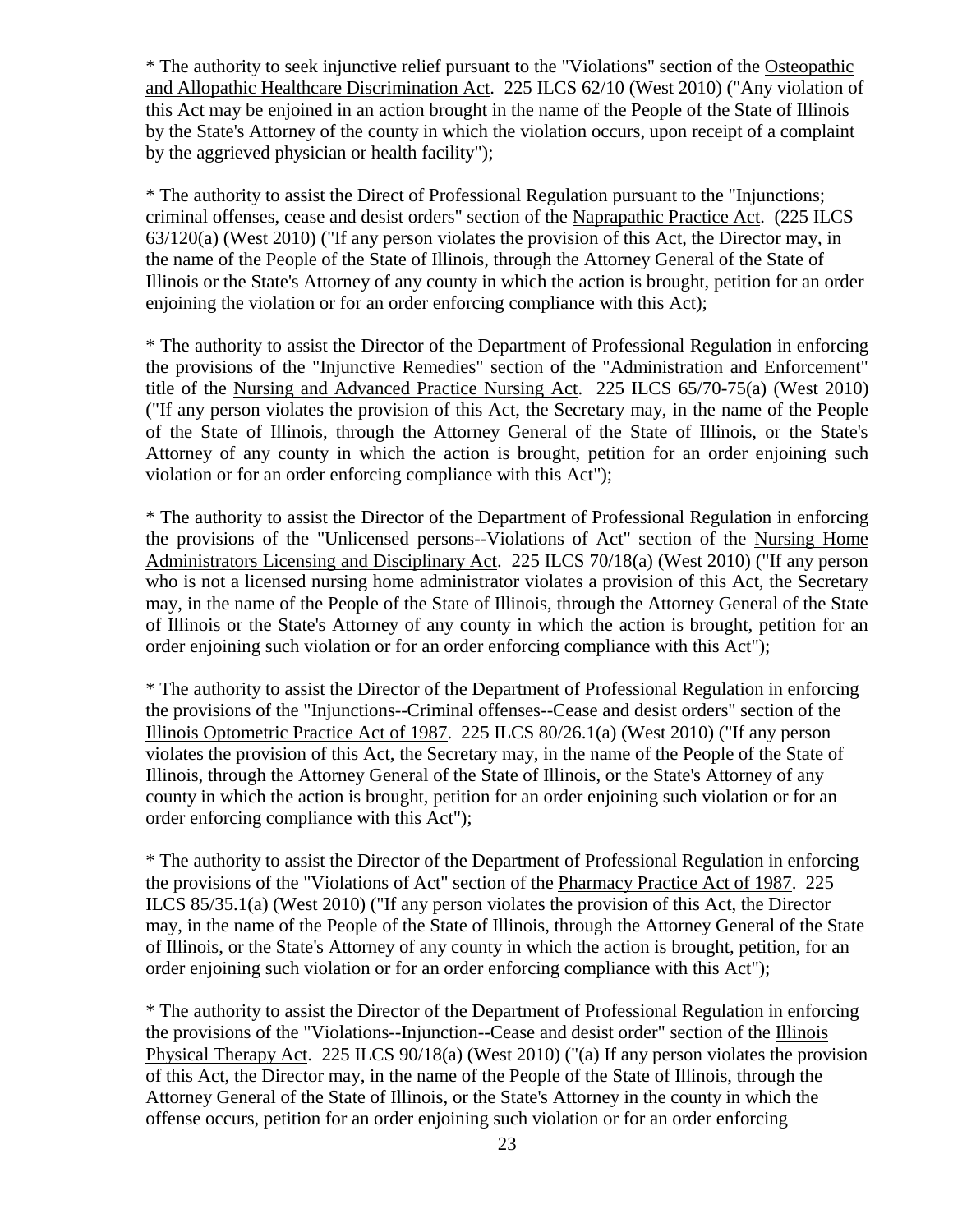compliance with this Act");

\* The authority to assist the Director of the Department of Professional Regulation in the enforcement of certain provisions of the "Injunction--Cease and desist orders" section of the Physician Assistant Practice Act of 1987. 225 ILCS 95/22.1(a) (West 2010) ("If any person violates the provision of this Act, the Secretary may, in the name of the People of the State of Illinois, through the Attorney General of the State of Illinois, or the State's Attorney of any county in which the action is brought, petition for an order enjoining the violation or for an order enforcing compliance with this Act");

\* The authority to enforce certain provisions of the "Cease and desist orders--Penalties-- Injunctions" section of the Professional Boxing and Wrestling Act. 225 ILCS 105/21(a) (West 2010) ("If a person violates the provisions of this Act, the Director, in the name of the People of the State of Illinois, through the Attorney General or the State's Attorney of the county in which the violation is alleged to have occurred, may petition for an order enjoining the violation or for an order enforcing compliance with this Act");

\* The authority to maintain an action for injunctive relief in accordance with the "Unlawful practice--Injunctions" section of the Illinois Speech-Language Pathology and Audiology Practice Act. 225 ILCS 110/28 (West 2010) ("The Secretary, the Attorney General, the State's attorney of any county in the State or any person may maintain an action in the name of the People of the State of Illinois, and may apply for an injunction in any circuit court to enjoin any such person from engaging in such practice");

\* The authority to assist the Director of Professional Regulation in seeking injunctive relief pursuant to the "Cease and Desist Order" section of the Illinois Speech--Language Pathology and Audiology Practice Act. 225 ILCS 110/28.5 (West 2010) ("If any person violates the provisions of this Act, the Secretary, in the name of the People of the State of Illinois, through the Attorney General or the State's Attorney of the county in which the violation is alleged to have occurred, may petition for an order enjoining the violation or for an order enforcing compliance with this Act");

\* The authority to assist the Director of the Department of Professional Regulation in enforcing certain provisions of the "Violations of Act" section of the Wholesale Drug Distribution Licensing Act. 225 ILCS 120/80(a) (West 2010) ("If any person violates the provisions of this Act, the Director may, in the name of the People of the State of Illinois through the Attorney General of the State of Illinois or the State's Attorney of any county in which the action is brought, petition for an order enjoining the violation or for an order enforcing compliance with this Act");

\*The authority to assist the Director of Professional Regulation in seeking injunctive relief pursuant to the "Injunctions; criminal offenses; Cease and Desist Order" section of the Perfusionest Practice Act. 225 ILCS 125/115(a) (West 2010) ("If any person violates the provisions of this Act, the Secretary, in the name of the People of the State of Illinois, through the Attorney General or the State's Attorney of the county in which the violation is alleged to have occurred, may petition for an order enjoining the violation or for an order enforcing compliance with this Act");

\* The authority to seek injunctive relief or an order enforcing compliance pursuant to the "Cease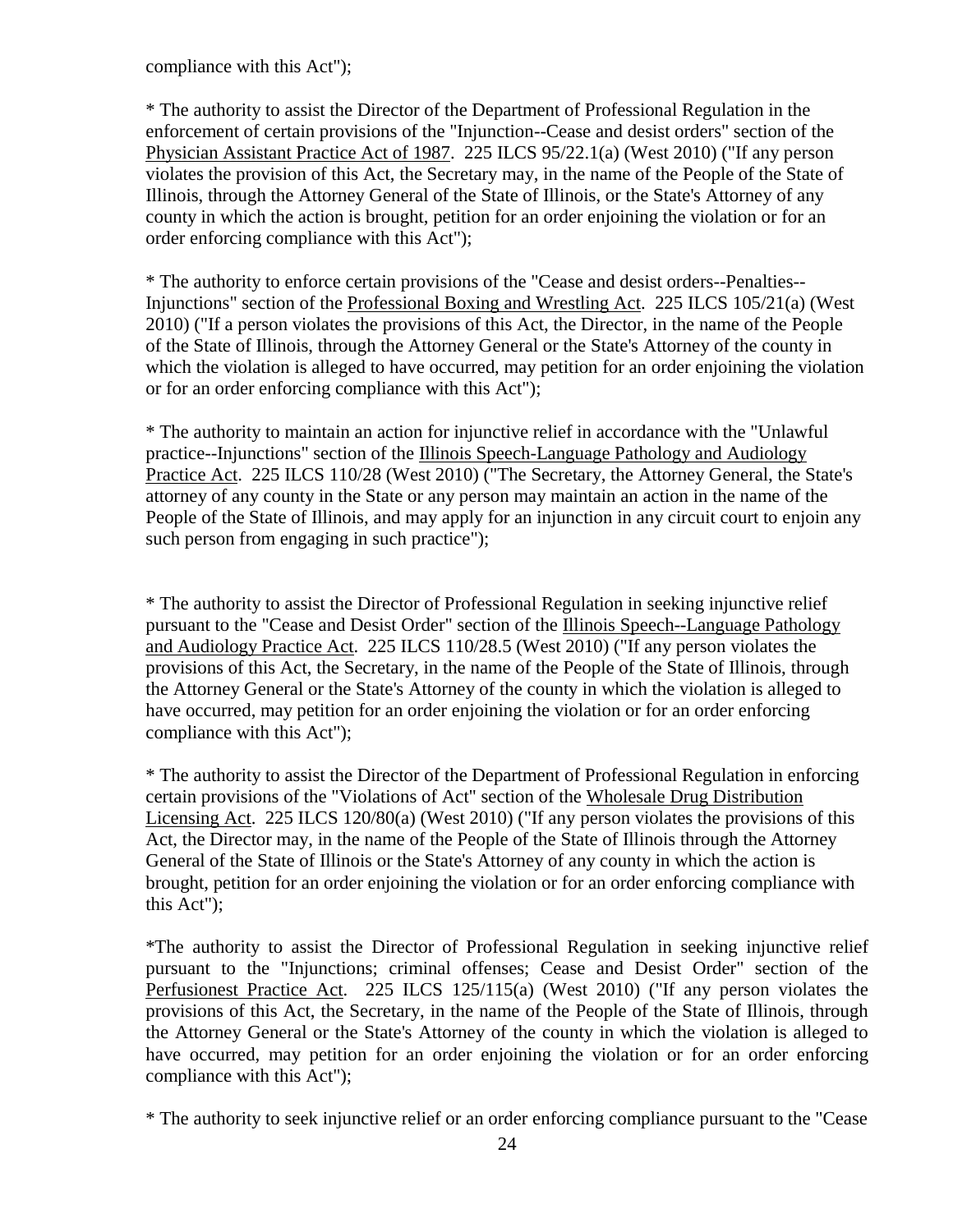and desist order" section of the Registered Surgical Assistant and Registered Surgical Technologist Title Protection Act. 225 ILCS 130/80(a) (West 2010) ("If a person violates a provision of this Act, the Director, in the name of the People of the State of Illinois through the Attorney General of the State of Illinois, or the State's Attorney of a county in which the violation occurs, may petition for an order enjoining the violation or for an order enforcing compliance with this Act");

\* The authority to seek injunctive relief pursuant to the "License enforcement; failure to pay tax" section of the Boiler and Pressure Vessel Repairer Regulation Act. 225 ILCS 203/10 (West 2010) ("The State Fire Marshal, in the name of the People, through the Attorney General, the State's Attorney of any county, any resident of the State, or any legal entity within the State may apply for injunctive relief in any court to enjoin any person who has not been issued a license or whose license has been suspended, revoked, or not renewed, from practicing a licensed activity");

\* The authority to assist the Department of Mines and Minerals in instituting legal proceedings in accordance with the "Powers, duties and functions of Department" section of the "Administration" article of the Illinois Explosives Act. 225 ILCS 210/5001(*l*) (West 2010) ("To inform, advise, and assist the State's Attorney of the county where any noncompliance with or violation of this Act occurs when the State's Attorney is seeking criminal charges against a person pursuant to Section 5010 or 5011 of this Act");

\* The authority to enforce certain provisions of the "Violations of Act, rule or regulation-- Punishment" section of the Private Sewage Disposal Licensing Act. 225 ILCS 225/19 (West 2010) ("Such action shall be brought by the State's Attorney of the county in which the violation occurred or by the Attorney General in the name of the People of the State of Illinois");

\* The authority to seek injunctive relief pursuant to the "License; enforcement" section of the Pyrotechnic Operator Licensing Act. 225 ILCS 227/10 (West 2010) ("The State Fire Marshal, in the name of the People, through the Attorney General, the State's Attorney of any county, any resident of the State, or any legal entity within the State may apply for injunctive relief in any court to enjoin any person who has not been issued a license or whose license has been suspended, revoked, or not renewed, from practicing a licensed activity");

\* The authority to assist the Director of Public Health in enforcing certain provisions of the "Injunction" section of the Structural Pest Control Act. 225 ILCS 235/20 (West 2010) ("The Director, in the name of the people of the State, through the Attorney General or the State's Attorney of the county in which such violation occurs may, in addition to other remedies herein provided, bring an action for an injunction to restrain such violation or enjoin the future performance of structural pest control or the operating of a business location until compliance with the provisions of this Act has been obtained");

\* The authority to enforce the provisions of the "Injunctions" section of the Interior Design Profession Title Act. 225 ILCS 310/25 (West 2010) ("The Director, the Attorney General, the State's Attorney of any county in the State, or any person may maintain an action in the name of the People of the State of Illinois, and may apply for an injunction in the circuit court to enjoin any such person from engaging in the unlawful use of the title "registered interior designer");

\* The authority to assist the Director of Professional Regulation in petitioning for injunctive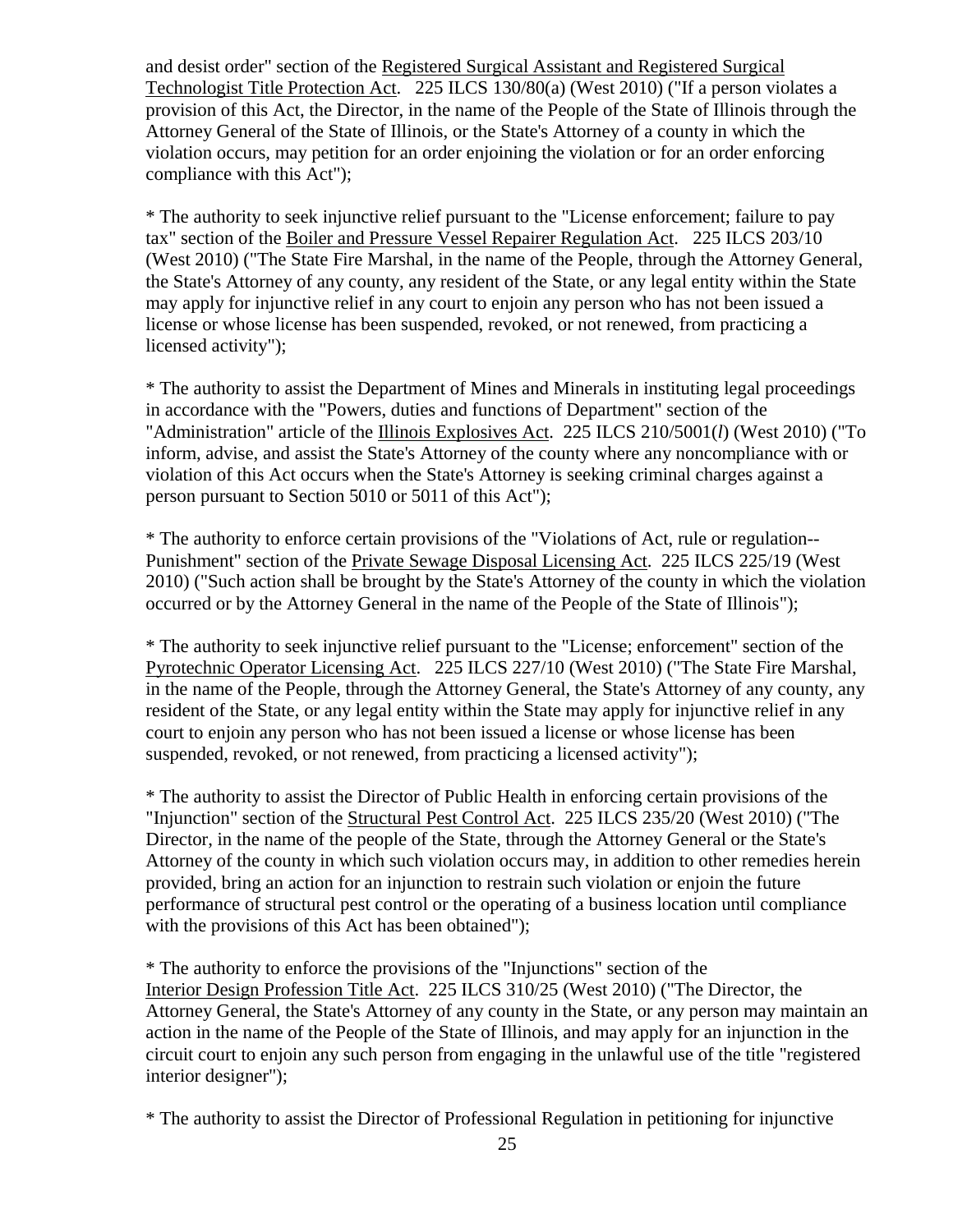relief in accordance with the "Violation" section of the Illinois Landscape Architecture Act of 1989. 225 ILCS 315/18(a) (West 2010) ("If any person violates the provisions of this Act, the Secretary may, in the name of the People of the State of Illinois, through the Attorney General of the State of Illinois or the State's Attorney of any county in which the action is brought, petition for an order enjoining such violation and for an order enforcing compliance with this Act");

\* The authority to seek injunctive relief pursuant to the "License; enforcement; failure to pay tax" and the "Injunction" sections of the Fire Sprinkler Contractor Licensing Act. 225 ILCS 317/12 & 90 (West 2010) ("The State Fire Marshal, in the name of the People of the State, through the Attorney General or the State's Attorney of the county in which the violation occurs may, in addition to other remedies herein provided, bring an action for an injunction to restrain such violation or enjoin the future performance of the person who committed the violation until compliance with the provisions of this Act has been obtained");

\* The authority to assist the Director of Professional Regulation in filing for injunctive relief in accordance with the "Violations--Injunction--Cease and desist order" section of the Professional Engineering Practice Act of 1989. 225 ILCS 325/25(a) (West 2010) ("If any person or other entity violates the provisions of this Act, the Director, in the name of the People of the State of Illinois, through the Attorney General of the State of Illinois or the State's Attorney of the county in which the violation is alleged to have occurred, may petition the circuit court for an order enjoining such violation or for an order enforcing compliance with this Act");

\* The authority to assist the Director of Professional Regulation in filing for injunctive relief in accordance with the "Violations--Injunction--Cease and desist order" section of the Illinois Professional Land Surveyor Act of 1989. 225 ILCS 330/28(a) (West 2010) ("If any person violates the provisions of this Act, the Secretary, in the name of the people of the State of Illinois, through the Attorney General or the State's Attorney of the county in which the violation is alleged to have occurred may petition for an order enjoining the violation or for an order enforcing compliance with this Act");

\* The authority to assist the Director of the Department of Professional Regulation in enforcing certain provisions of the "Injunctions" section of the Illinois Roofing Industry Licensing Act. 225 ILCS 335/10(1) (West 2010) ("If any person violates the provisions of this Act, the Director through the Attorney General of Illinois, or the State's Attorney of any county in which a violation is alleged to exist, may in the name of the People of the State of Illinois petition for an order enjoining such violation or for an order enforcing compliance with this Act");

\* The authority to enforce certain provisions of the "Violation--Injunctions--Contempt" and "Violations of provisions of Act--Punishment" Sections of the Water Well and Pump Installation Contractor's License Act. 225 ILCS 345/26 (West 2010) ("If any person has violated or is violating this Act, the Director of the Department may, in the name of the people of the State of Illinois, through the Attorney General of the State of Illinois, or the State's Attorney of any county in the State of Illinois, apply, in the circuit court, for an order enjoining such violation or for an order enforcing compliance with this Act");

\* The authority to maintain an action and seek injunctive relief pursuant to the "Regulation of Internet Auction Listing Service" section of the "Licensing Provisions" article of the Auction License Act. 225 ILCS 407/10-27(f) (West 2010) ("The Secretary, the Attorney General of the State of Illinois, the State's Attorney of any county in the State, or any other person may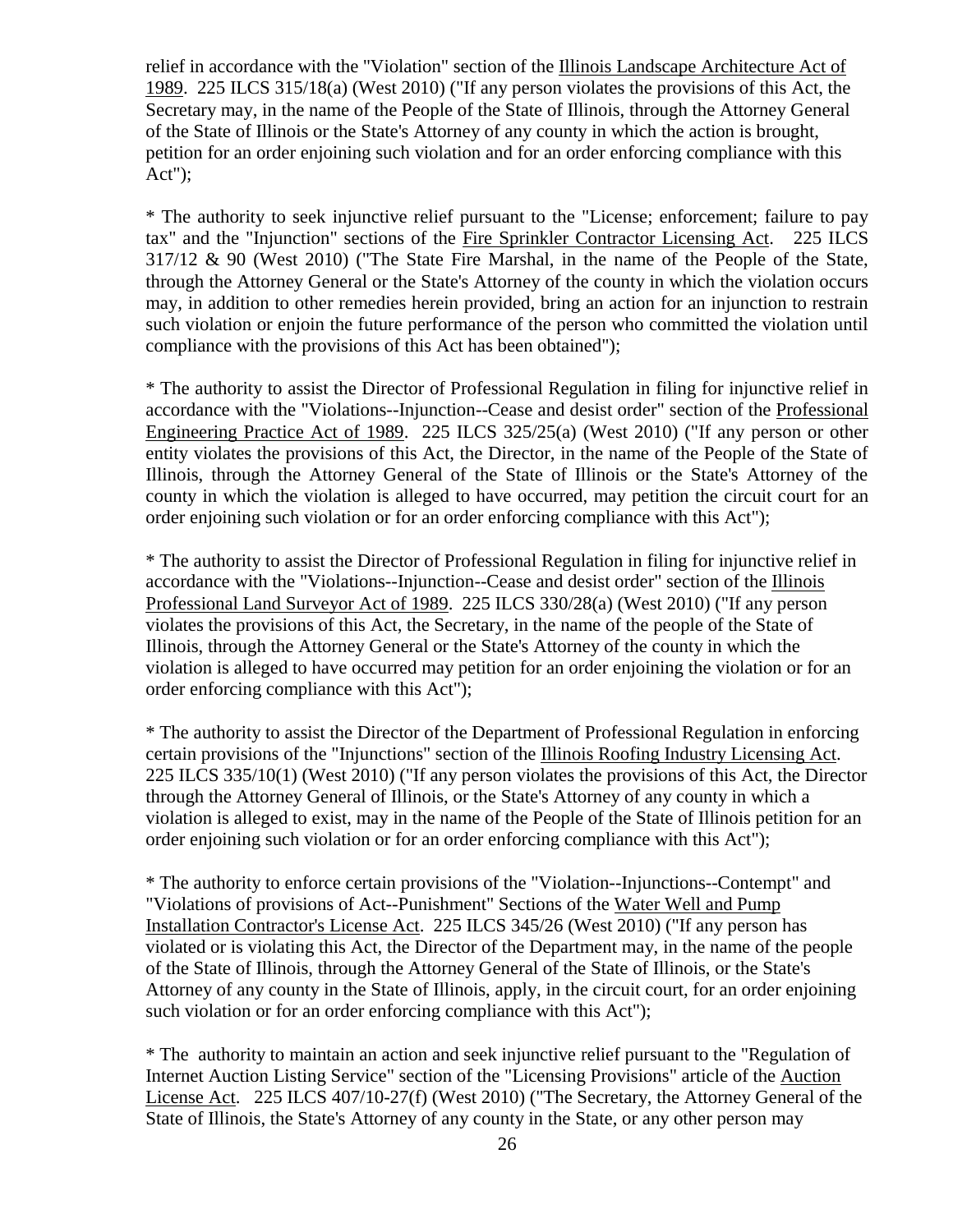maintain an action and apply for injunctive relief in any circuit court to enjoin the person or entity from engaging in such practice");

\* The authority to seek injunctive relief pursuant to the "Unlicensed Practice; Civil Penalty" section of the "Disciplinary Provisions" article of the Auction License Act. 225 ILCS 407/20- 5(d) (West 2010) ("The Secretary, the Attorney General, the State's Attorney of any county in the State, or any other person may maintain an action in the name of the People of the State of Illinois and may apply for injunctive relief in any circuit court to enjoin the person or entity from engaging in such practice");

\* The "right" to receive a copy of a written complaint pursuant to the "Investigations by the Department; opportunity for corrections" section of the "Barber Schools" article of the Barber, Cosmetology, Esthetics, and Nail Technology Act of 1985. 225 ILCS 410/2A-2(b) (West 2010) ("The Department shall forward a copy of the formal complaint and order to the person who filed the complaint");

\* The "right" to receive from the Department of Public Health copies of complaints pursuant to the "Violations and unlawful practices" section of the "Barber Schools" article of the Barber, Cosmetology, Esthetics, and Nail Technology Act of 1985. 225 ILCS 410/2A-3(b) (West 2010) ("Whenever the Attorney General or a State's Attorney receives a complaint against a school that alleges one or more of the violations enumerated in subsection (a), the Attorney General or State's Attorney may conduct an investigation to determine the validity of the complaint and, if a violation is found, may use any or all of the remedies, penalties, or authority granted by the Consumer Fraud and Deceptive Business Practices Act to correct the violation and enforce the provisions of this Act");

\* The authority to investigate certain violations and to enforce certain provisions pursuant to the "Violations and Unlawful Practices" section of the "Barber Schools" article of the Barber, Cosmetology, Esthetics, and Nail Technology Act of 1985. 225 ILCS 410/2A-3(b) ("Whenever the Attorney General or a State's Attorney receives a complaint against a school that alleges one or more of the violations enumerated in subsection (a), the Attorney General or State's Attorney may conduct an investigation to determine the validity of the complaint and, if a violation is found, may use any or all of the remedies, penalties, or authority granted by the Consumer Fraud and Deceptive Business Practices Act to correct the violation and enforce the provisions of this Act");

\* The authority to seek injunctive relief pursuant to the "Injunction" section of the "Barber Schools" article of the Barber, Cosmetology, Esthetics and Nail Technology Act of 1985. 225 ILCS 410/2A-5 (West 2010) ("Upon application of the Department, the Attorney General, or any State's Attorney, the circuit court of a county in which a violation of this Act or the rules adopted under this Act has occurred shall have jurisdiction to enjoin any such violation");

\* The "right" to receive certain complaint and information pursuant to the "Periodic review of cosmetology schools" and the "Investigations by Department upon its own motion or upon verified complaint--Opportunity for corrections" sections of the "Cosmetologists" article of the Barber, Cosmetology, Esthetics, And Nail Technology Act of 1985. 225 ILCS 410/3B-2 and 3B-11 (West 2010) ("The Department shall acknowledge receipt of such written complaint, commence an investigation of the alleged violation, and forward to the Attorney General and any appropriate State's Attorney's office copies of complaints as required by Section 3B‑3");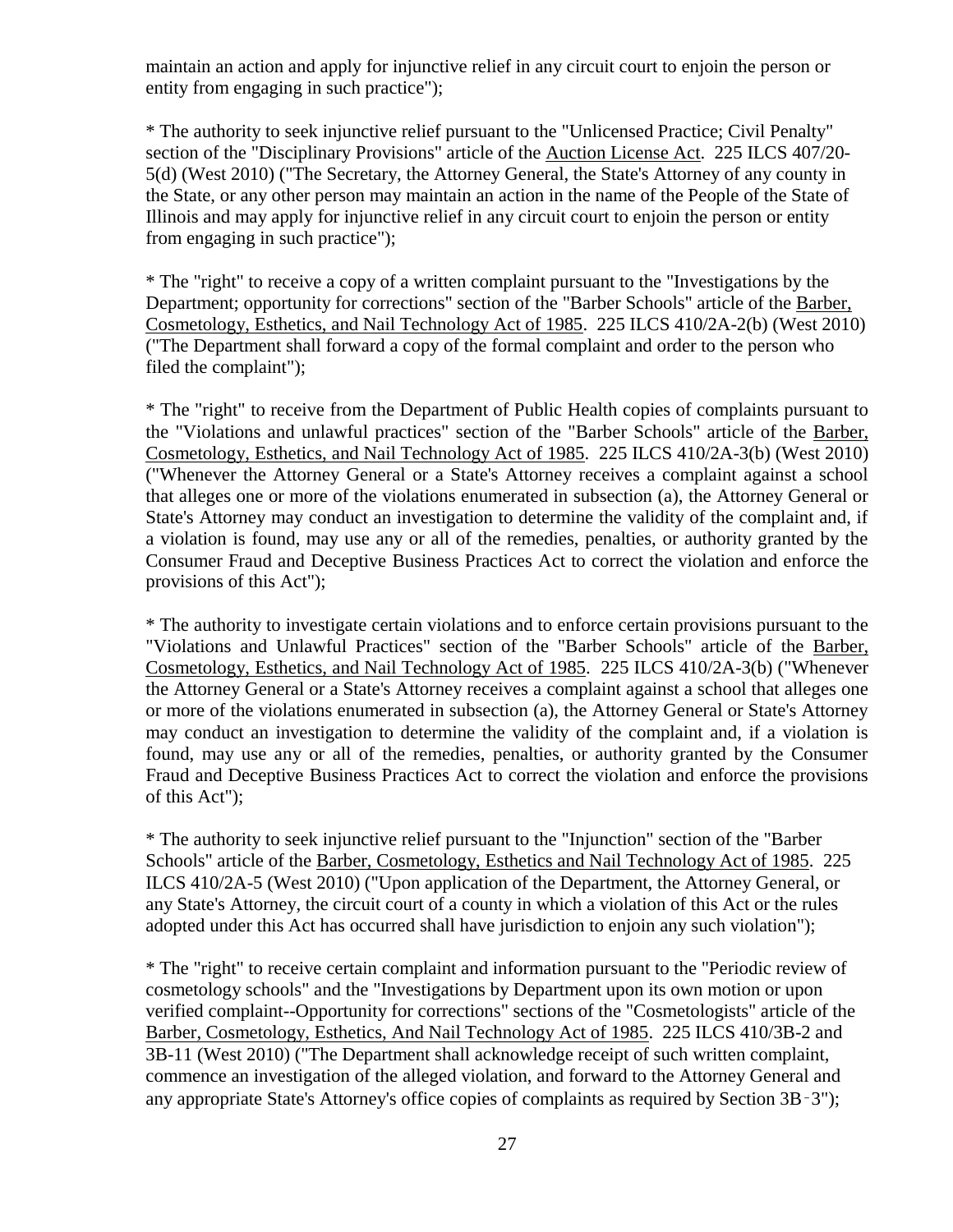\* The "right" to receive copies of complaints in accordance with the "Violations and unlawful practices" section of the "Barber, Cosmetology, and Esthetics Schools" article of the Barber, Cosmetology, Esthetics, And Nail Technology Act of 1985. 225 ILCS 410/3B-3(b) (West 2010) ("Within 10 business days of receipt, the Department shall transmit to the Attorney General and the appropriate state's attorney copies of complaints filed in its office which allege one or more of the violations enumerated in subsection (a)");

\* The authority to enforce certain provisions of the "Violations and unlawful practices" and the "Injunction" sections of the Barber, Cosmetology, Esthetics and Nail Technology Act of 1985. 225 ILCS 410/3B-3(b) (West 2010) ("Whenever the Attorney General or a state's attorney receives a complaint against a school which alleges one or more of the violations enumerated in subsection (a), he may conduct an investigation to determine the validity of such complaint and, if a violation or violations are found, may use any or all of the remedies, penalties or authority granted to him by the "Consumer Fraud and Deceptive Business Practices Act" to correct such violations and enforce the provisions of this Act");

\* The authority to enjoin certain violations pursuant to the "Injunction" section of the "Barber, Cosmetology and Esthetics Schools" article of the Barber, Cosmetology, Esthetics and Nail Technology Act of 1985. 225 ILCS 410/3B-5 (West 2010) ("Upon application of the Department, the Attorney General or any State's Attorney, the Circuit Court of each county in which a violation of this Act or the Rules and Regulations has occurred, shall have jurisdiction to enjoin any violation thereto");

\* The authority to seek an order to enforce compliance or for injunctive relief pursuant to the "Violations; injunctions" section of the Electrologist Licensing Act. 225 ILCS 412/85(a) (West 2010) ("If any person violates any provision of this Act, the Director may, in the name of the People of the State of Illinois through the Attorney General of the State of Illinois or the State's Attorney of any county in which the action is brought, petition for an order enjoining the violation or for an order enforcing compliance with this Act");

\* The authority to maintain an action for injunctive relief in accordance with the "Unlicensed practice--Injunctions" section of the Collection Agency Act. 225 ILCS 425/14a (West 2010) ("The Director, the Attorney General, the State's Attorney of any county in the State, or any person may maintain an action in the name of the People of the State of Illinois, and may apply for injunctive relief in any circuit court to enjoin such entity from engaging in such practice");

\* The authority to seek injunctive relief pursuant to the "Unlicensed practice; civil penalty; injunctive relief" section of the "Disciplinary Provisions" article of the Home Inspector Licensing Act. 225 ILCS 441/15-60(a) (West 2010) ("(a) If any person violates a provision of this Act, the Secretary may, in the name of the People of the State of Illinois, through the Attorney General of the State of Illinois or the State's Attorney in the county in which the offense occurs, petition for an order enjoining the violation or for an order enforcing compliance with this Act")'

\* The authority to seek injunctive relief pursuant to the "Injunctive relief" section of the "Disciplinary Provisions" article of the Private Detective, Private Alarm, Private Security and Locksmith Act of 2004. 225 ILCS 447/40-5 (West 2010) ("The Director, through the Attorney General, the State's Attorney of any county, any resident of the State, or any legal entity within the State may apply for injunctive relief in any court to enjoin any person, firm, or other entity that has not been issued a license or whose license has been suspended, revoked, or not renewed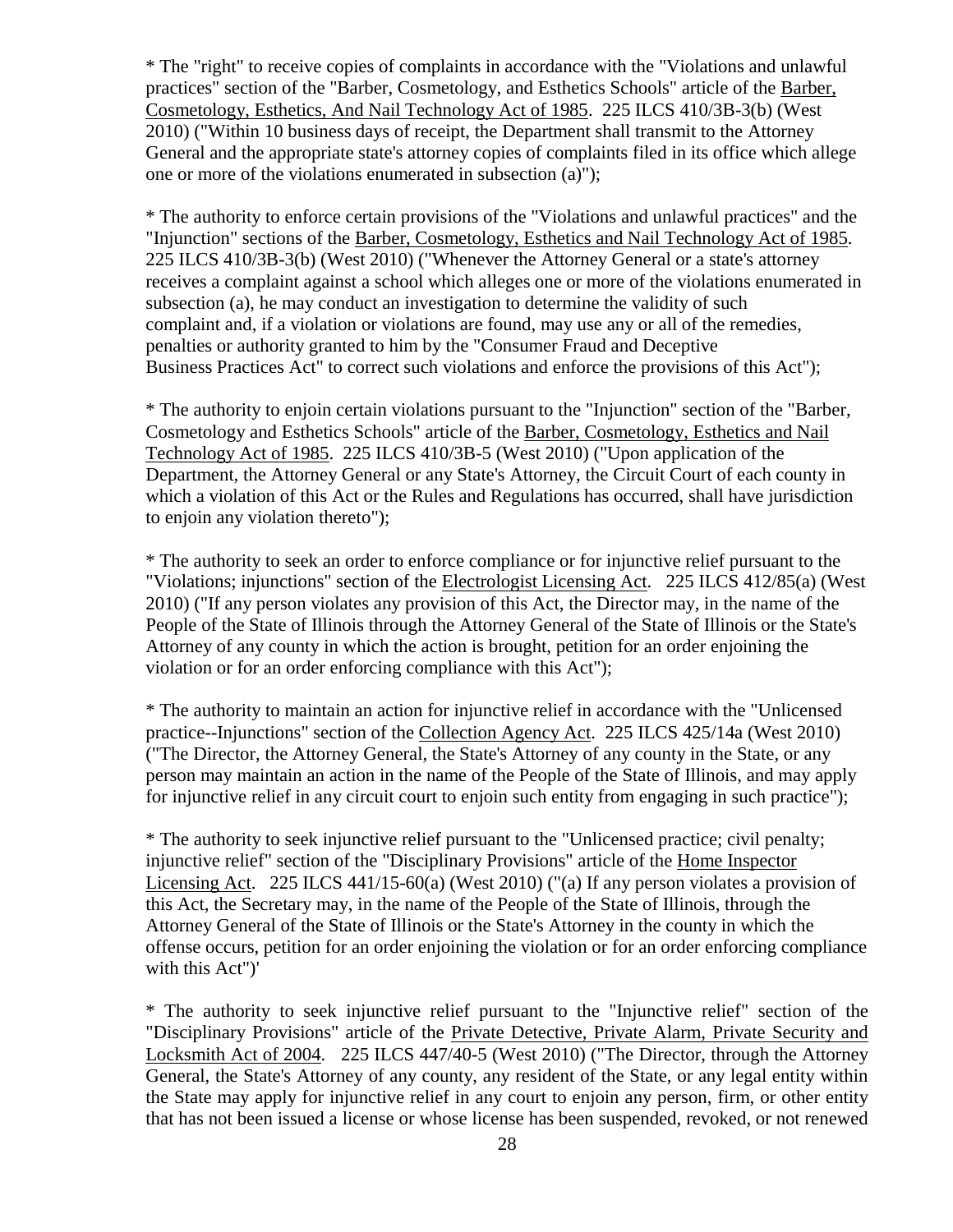from conducting a licensed activity");

\* The authority to enforce certain provisions of the "Unlawful practice as nuisance; Injunction-- Practicing without license--Cease and desist order" section of the Illinois Public Accounting Act. 225 ILCS 450/30 (West 2010) ("An action to perpetually enjoin from such unlawful practice any person who has been or is engaged therein may be maintained in the name of the people of the State of Illinois by the Attorney General of the State of Illinois, by the State's Attorney of any county in which the action is brought, by the Department or by any resident citizen");

\* The authority to seek injunctive relief pursuant to the "Action to Enjoin" section of the "Disciplinary Provisions" article of the Real Estate License Act of 2000. (225 ILCS 454/20- 21(a) (West 2010) ("(a) If any person violates the provisions of this Act, the Secretary may, in the name of the People of the State of Illinois, through the Attorney General of the State of Illinois or the State's Attorney for any county in which the action is brought, petition for an order enjoining the violation or for an order enforcing compliance with this Act. Upon the filing of a verified petition in court, the court may issue a temporary restraining order, without notice or condition, and may preliminarily and permanently enjoin the violation");

\* The "right" to receive a report of a violation pursuant to the "Unlicensed practice; civil penalty; injunctive relief" section of the "Disciplinary Provisions" article of the Real Estate Appraiser Licensing Act of 2002. 225 ILCS 458/15-5(c) (West 2010) ("In addition to or in lieu of the imposition of a civil penalty, the Department may report a violation of this Act or the failure or refusal to comply with an order of the Department to the Attorney General or to the appropriate State's Attorney");

\* The "right" to receive copies of all pleadings pursuant to the "Actions for violation of Act; penalties; remedies" section of the Solicitation For Charity Act. 225 ILCS 460/9(i) (West 2010)("The Attorney General may publish an annual report of all charitable organizations based on information contained in reports filed hereunder stating the amount of money each organization received through solicitation and the amount of money which was expended on program service activity and the percentage of the solicited assets that were expended on charitable activity");

\* The authority to assist the Department of Labor pursuant to the "Investigations; orders; civil penalties" section of the Nurse Agency Licensing Act. 225 ILCS 510/14.1(c) (West 2010) ("Civil penalties may be assessed by the Department in an administrative action and may, if necessary, be recovered in a civil action brought by the Director through the Attorney General of the State of Illinois or the State's attorney of any county in which the violation occurred");

\* The "right" to receive reports of violations pursuant to "Criminal penalties; report of violation" section of the Nurse Agency Licensing Act. 225 ILCS 510/14.2(b) (West 2010) ("Whenever, in the opinion of the Department, a violation of this Act or of the rules adopted under this Act has occurred, the Department shall report the violation to the Attorney General of the State of Illinois or the State's Attorney of the county in which the violation occurred");

\* The "right" to receive reports of violations in accordance with the "Reports of violations-- Violations--Misdemeanors" section of the Private Employment Agency Act. 225 ILCS 515/10.3 (West 2010) ("Each employment agency shall transmit to the Attorney General of the State of Illinois and the appropriate State's Attorney allegations of violations of Sections 10.1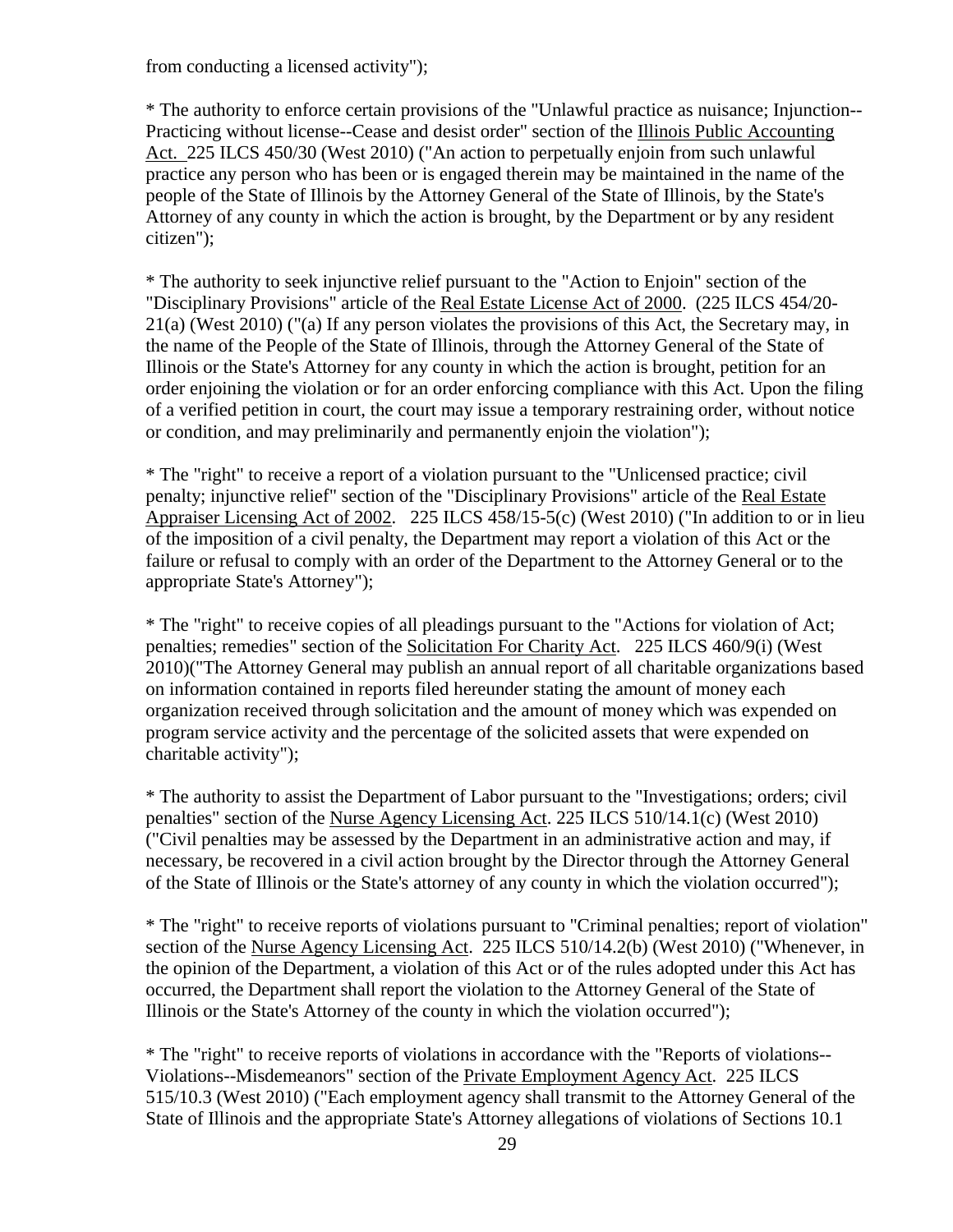\* The "right" to received notice of the failure to pay certain penalties pursuant to the "Administrative hearings; penalties" section of the Specialty Farm Product Buyers Act. (225 ILCS 660/40 (West 2010) ("Monetary penalties not paid within 60 days of notice from the Department shall be submitted to the Attorney General for collection or referred to the State's Attorney of the county where the violations occurred for prosecution");

\* The "right" to receive reports of violations pursuant to the "Complaints or charges of violation of law--Report to State's Attorney" section of the "Miners' Examining Board and Miners' Examinations" article of the Coal Mining Act. 225 ILCS 705/8.16 (West 2010) ("The Miners' Examining Board shall report all complaints or charges of noncompliance with, or violation of the provisions of this Article to the State's Attorney of the county in which such non‑ compliance or violation occurs, and the State's Attorney of the county wherein the complaints or charges are made shall investigate the same and prosecute all persons so offending");

\* The authority to assist the State Fire Marshall in seeking injunctive relief pursuant to the "Licensure requirement; injunction" section of the Petroleum Equipment Contractors Licensing Act. 225 ILCS 729/10 (West 2010) ("The State Fire Marshal, in the name of the People, through the Attorney General, the State's Attorney of any county, any resident of the State, or any legal entity within the State may apply for injunctive relief in any court to enjoin a person who has not been issued a license or whose license has been suspended, revoked, or not renewed, from practicing as a petroleum equipment contractor, and, upon the filing of a verified petition, the court, if satisfied by affidavit or otherwise that the person is or has been practicing in violation of this Act, may enter a temporary restraining order or preliminary injunction, without bond, enjoining the defendant from further activity");

\* The authority to assist the Director of Professional Regulation in obtaining injunctive relief pursuant to the "Injunctive action; cease and desist order" section of the Professional Geologist Licensing Act. 225 ILCS 745/85(a) (West 2010) ("If any person violates the provisions of this Act, the Director, in the name of the People of the State of Illinois, through the Attorney General or the State's Attorney of the county in which the violation is alleged to have occurred, may petition for an order enjoining the violation or for an order enforcing compliance with this Act").

#### **Liquor Control Act of 1934 (235 ILCS 5)**

\* The "right" to receive notice of a complaint concerning illegal acts pursuant to the "Powers and duties of commission" section of the "State Control Commission" article of the Liquor Control Act of 1934. 235 ILCS 5/3-12(5.1) (West 2010) ("Upon receipt of a complaint or upon having knowledge that any person is engaged in business as a manufacturer, importing distributor, distributor, or retailer without a license or valid license, to notify the local liquor authority, file a complaint with the State's Attorney's Office of the county where the incident occurred, or initiate an investigation with the appropriate law enforcement officials");

\* The "right" to receive a complaint from the Liquor Control Commission pursuant to the "Direct shipment of alcoholic liquor" section of the "General Provisions" article of the Liquor Control Act of 1934. 235 ILCS 5/6-29.1 (West 2010) ("Whenever the Commission has reason to believe that a person has failed to comply with the Commission notice under this Section, it shall notify the Department of Revenue and file a complaint with the State's Attorney of the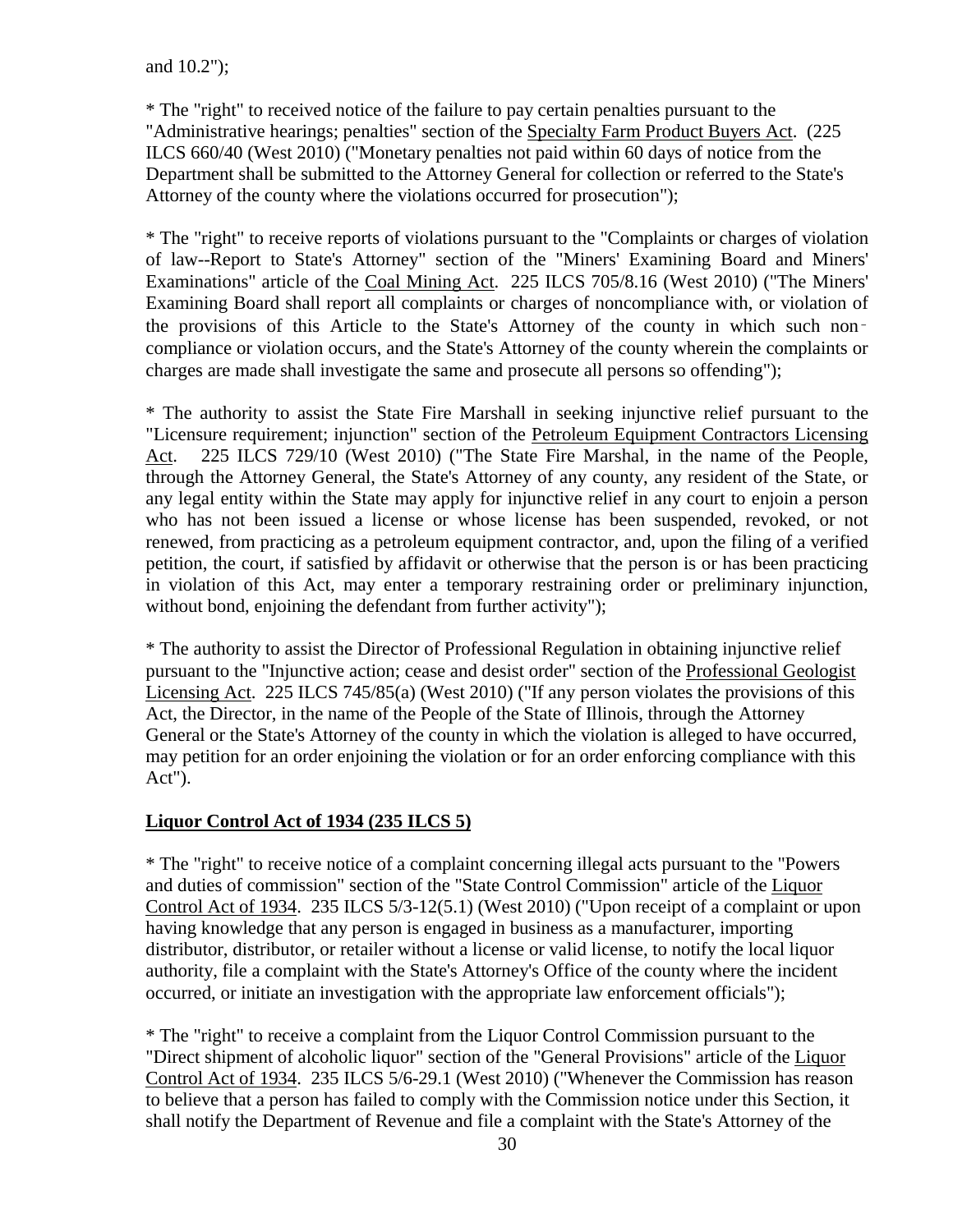county where the alcoholic liquor was delivered or with appropriate law enforcement officials");

\* The authority to approve certain exemptions from prosecution in accordance with the "Manufacture, importation, distribution, and sale--Misrepresentation of age by minor" section of the "Violations, Penalties, Searches and Seizures" article of the Liquor Control Act of 1934. 235 ILCS 5/10-1(g)(1) (West 2010) ("A person shall be exempt from prosecution for a violation of this Act if he is a peace officer in the enforcement of the criminal laws and such activity is approved in writing by one of the following: (1) In all counties, the respective State's Attorney");

\* The "right" to receive complaints pursuant to the "Business without license--Notice to Department of Revenue--Complaint" section of the "Violations, Penalties, Searches and Seizures" article of the Liquor Control Act of 1934. 235 ILCS 5/10-7.1 (West 2010) ("The Commission, upon receipt of a complaint or upon having knowledge that any person is engaged in the business as a manufacturer, importing distributor, distributor or retailer without a license or valid license, shall notify the Department of Revenue and the local liquor authority, and file a complaint with the State's Attorney's Office of the County where the incident occurred or initiate an investigation with the appropriate law enforcement officials").

#### **Safety Deposit License Act (240 ILCS 5)**

\* The authority to assist the Director of the Department of Financial Institutions in the enforcement of the Safety Deposit License Act. 240 ILCS 5/2 (West 2010) ("The Director, through the Attorney General or the State's Attorney of the county, may maintain an action in the name of the People of the State of Illinois to perpetually enjoin any person from so unlawfully engaging in such business. Such injunctive remedy shall be in addition to, and not in lieu of any penalty or remedy, civil or criminal, otherwise provided by law").

#### **Illinois Public Aid Code (305 ILCS 5)**

\* The "right" to receive reports of violations in accordance with the "Administrative malfeasance" and the "Prohibited acts--Application--Violations--Rules and regulations" sections of the "Public Assistance Fraud" article of the Illinois Public Aid Code. 305 ILCS 5/8A-5(b) & 8A-11 (West 2010) ("Any official or employee of the Illinois Department, county department or local governmental unit who willfully fails to report a known violation of Sections 8A–2, 8A–3, 8A–4 or 8A–5 to the designated administrative personnel as identified in the policy and procedures of the Illinois Department for employees of the Illinois Department or county department, or to the State's Attorney for employees of a local governmental unit, shall be subject to disciplinary proceedings pursuant to regulations of the Illinois Department or local governmental unit");

\* The "right" to receive certain forfeited funds in accordance with the "Civil remedies" section of the "Public Assistance Fraud" article of the Illinois Public Aid Code. 305 ILCS 5/8A-7(c) (West 2010) ("Civil recoveries provided for in this Section may be recoverable in court proceedings initiated by the Attorney General or, in actions involving a local governmental unit, by the State's Attorney");

\* The authority to enforce the "Civil remedies" section of the "Public Assistance Fraud" article of the Public Aid Code. 305 ILCS 5/8A-7 (West 2010) ("The Attorney General or State's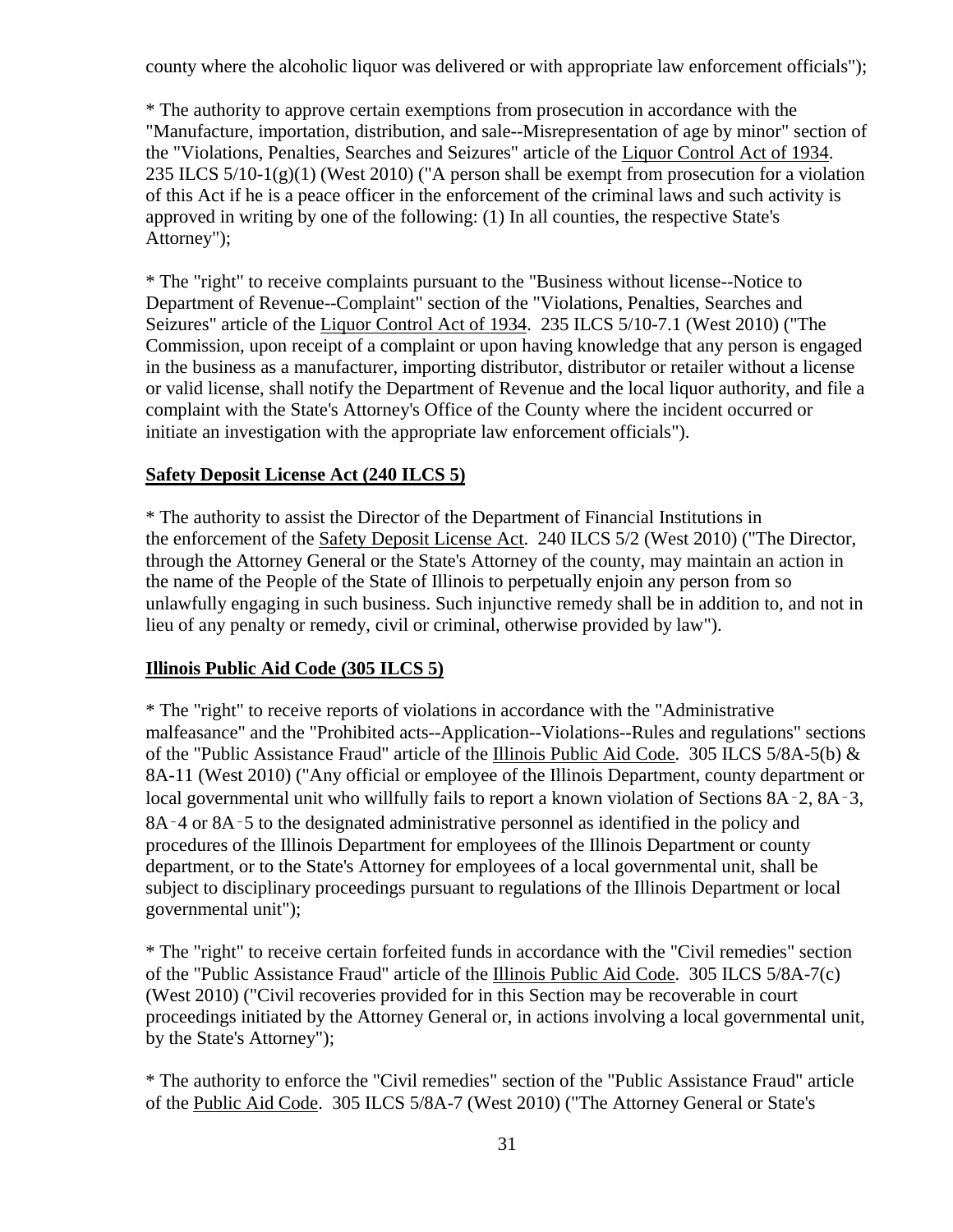Attorney shall file a certified copy of such restraining order, injunction or other prohibition with the recorder of deeds or registrar of titles of each county where any such property of the defendant may be located");

\* The "right" to receive information from the Department of Public Aid in accordance with the "Special investigations unit" section of the "Public Assistance Fraud" article of the Illinois Public Aid Code. 305 ILCS 5/8A-9 (West 2010) ("The Illinois Department may make the facts revealed by any investigation available to the Attorney General or to the appropriate State's Attorney");

\* The "right" to receive reports of non-support or insufficient support pursuant to the "Court enforcement--Applicability also to persons who are not applicants or recipients" section of the "Determination and Enforcement of Support Responsibility of Relatives" article of the Illinois Public Aid Code. 305 ILCS 5/10-10 (West 2010) ("local governmental units shall refer to the State's Attorney or to the proper legal representative of the governmental unit, for judicial enforcement as herein provided, instances of non‑support or insufficient support when the dependents are applicants or recipients under Article VI");

\* The "right" to have access to information found in certain case files pursuant to the "Protection of records; Exceptions" section of the "General Provisions Pertaining to Rights and Responsibilities of Applicants and Recipients" article of the Illinois Public Aid Code. 305 ILCS 5/11-9 (West 2010) ("In particular, the contents of those case files shall be made available upon request to a law enforcement agency for the purpose of determining the current address of a recipient with respect to whom an arrest warrant is outstanding, and the current address of a recipient who was a victim of a felony or a witness to a felony shall be made available upon request to a State's Attorney of this State or a State's Attorney's investigator");

\* The authority to enforce certain provisions of the "Obtaining benefits after termination" section of the "General Provisions Pertaining to Rights and Responsibilities of Applicants and Recipients" article of the Illinois Public Aid Code. 305 ILCS 5/11-27(f) (West 2010) ("The Attorney General, or the State's Attorney in actions involving a local governmental unit, may initiate court proceedings to recover benefits or payments obtained in violation of this Section and shall, in addition to any judgment obtained, be entitled to recover all court costs");

\* The authority to receive from the Inspector General findings of certain criminal investigations pursuant to the "Inspector General" section of the "Administration" article of the Illinois Public Aid Code. 305 ILCS 5/12-13.1 (West 2010) ("The Inspector General may present for prosecution the findings of any criminal investigation to the Office of the Attorney General, the Offices of the several United States Attorneys in Illinois or the several State's Attorneys");

\* The authority to enforce certain provisions of the "Civil recoveries" section of the "Administration" article of the Illinois Public Aid Code. 305 ILCS 5/12-15 (West 2010) ("The Attorney General, or the State's Attorney in actions involving a local governmental unit, may initiate court proceedings to recover benefits or payments obtained under this Code to which a person or entity is not entitled");

\* The authority to assist the Illinois Attorney General in the enforcement of certain provisions of the "Public Aid Claims Enforcement Division of the Office of the Attorney General" section of the "Administration" article of the Illinois Public Aid Code. 305 ILCS 5/12-16 (West 2010) ("The Attorney General may request the appropriate State's Attorney of a county or staff of the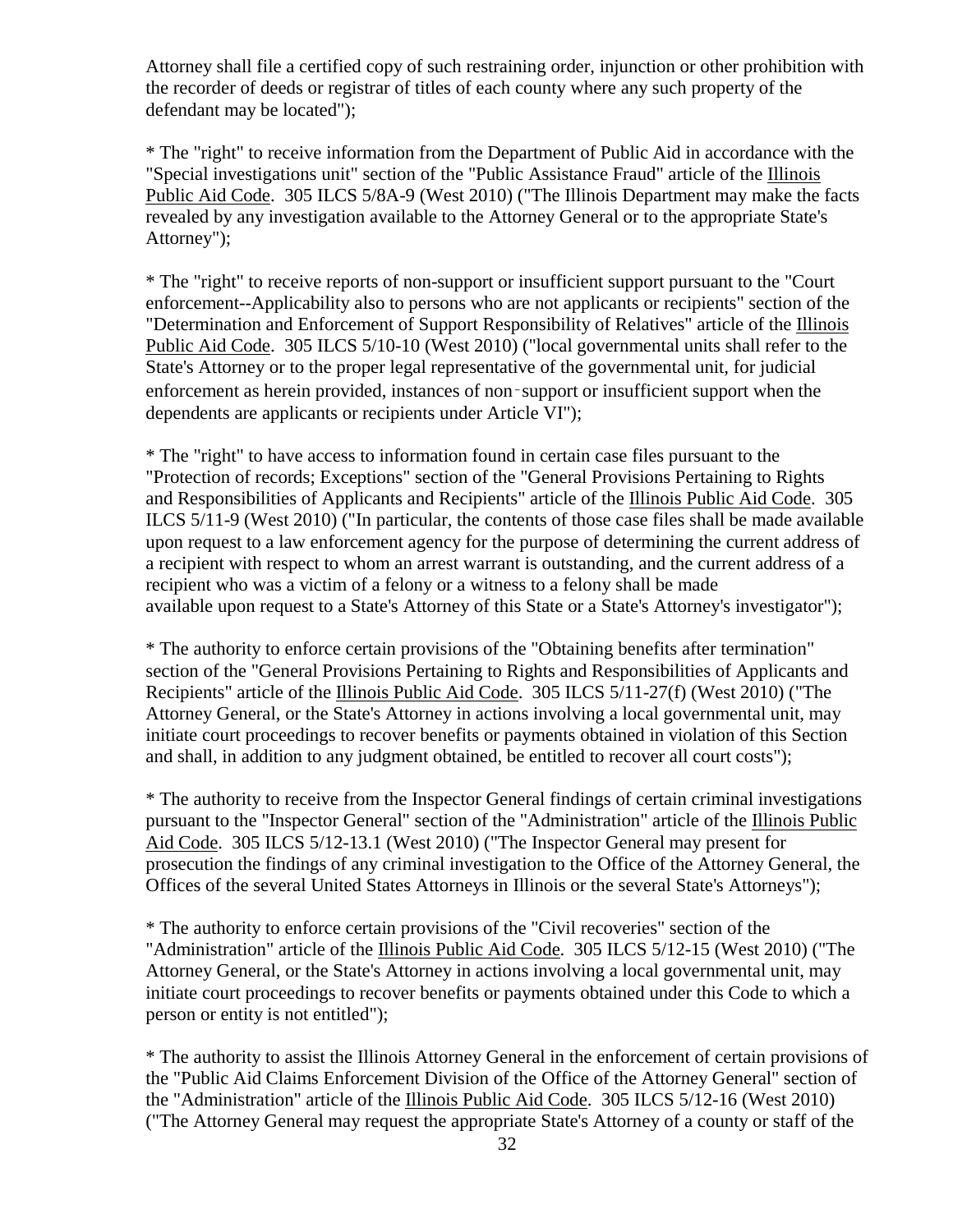Child and Spouse Support Unit established under Section 10‑3.1 of this Code to institute any such action in behalf of the State or to assist the Attorney General in the prosecution of actions instituted by his Office");

\* The "right" to serve on the County Welfare Services Committee in accordance with the "County Welfare Services Committees--Membership" section of the "Administration" article of the Illinois Public Aid Code. 305 ILCS 5/12-19 (West 2010) ("If a county welfare services committee is formed in a county of less than 3,000,000 population, the committee may consist of not more than 10 members appointed by the Illinois Department and the following members, ex‑officio: the state's attorney and the chairman of the county board. The terms of the state's attorney and the chairman of the county board shall be co‑extensive with their terms of office. The terms of the Illinois Department appointees shall be as specified in this Section").

### **Abused and Neglected Child Reporting Act (325 ILCS 5)**

\* The "right" to receive a report from the medical examiner or coroner in accordance with the "Death caused by abuse or neglect--Reports" section of the Abused and Neglected Child Reporting Act. 325 ILCS 5/4.1 (West 2010) ("Any other person who has reasonable cause to believe that a child has died as a result of abuse or neglect may report his suspicion to the appropriate medical examiner or coroner. The medical examiner or coroner shall investigate the report and communicate his apparent gross findings, orally, immediately upon completion of the gross autopsy, but in all cases within 72 hours and within 21 days in writing, to the local law enforcement agency, the appropriate State's attorney, the Department and, if the institution making the report is a hospital, the hospital");

\* The "right" to be notified by the Department of Children and Family Services in accordance with the "Time and manner of making report--Confirmation of report" section of the Abused and Neglected Child Reporting Act. 325 ILCS 5/7 (West 2010) ("All oral reports made by the Department to local law enforcement personnel and the office of the State's Attorney of the involved county shall be confirmed in writing within 24 hours of the oral report");

\* The authority to receive unfounded reports for prosecution purposes in accordance with the "Notification of previous reports to child protective service units" section of the Abused and Neglected Child Reporting Act. 325 ILCS 5/7.8 (West 2010) ("State's Attorneys are authorized to receive unfounded reports for prosecution purposes related to the transmission of false reports of child abuse or neglect in violation of subsection (a), paragraph (7) of Section 26‑1 of the Criminal Code of 1961 and guardians ad litem appointed under Article II of the Juvenile Court Act of 1987 shall receive the classified reports set forth in Section 7.14 of this Act in conformance with paragraph (19) of Section 11.1 and Section 7.14 of this Act");

\* The "right" to be a member of a multidisciplinary review committee pursuant to the "Multidisciplinary Review Committee" section of the Abused and Neglected Child Reporting Act. 325 ILCS 5/7.21 (West 2010) ("Each committee will be composed of the following: a health care professional, a Department employee, a law enforcement official, a licensed social worker, and a representative of the State's attorney's office. In appointing members of a committee, primary consideration shall be given to a prospective member's prior experience in dealing with cases of suspected child abuse or neglect");

\* The "right" to receive information from the Department of Children and Family Services in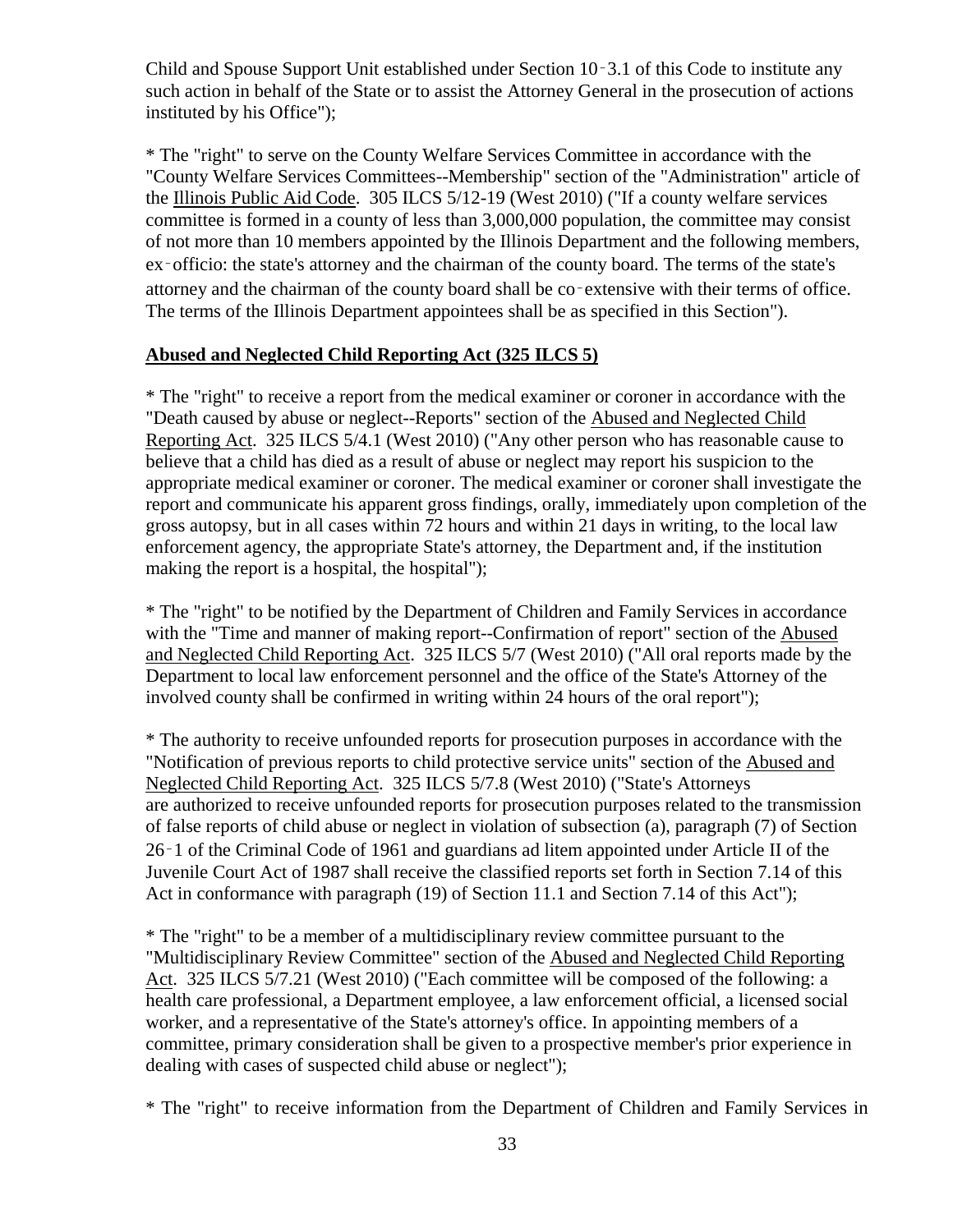accordance with the "Service plan" section of the Abused and Neglected Child Reporting Act. 325 ILCS 5/8.2 (West 2010) ("The Department shall comply with Section 8.1 by explaining its lack of legal authority to compel the acceptance of services and may explain its concomitant authority to petition the Circuit court under the Juvenile Court Act of 1987 or refer the case to the local law enforcement authority or State's attorney for criminal prosecution");

\* The authority to receive shared information pursuant to the "Confidentiality of Record-- Violations" section of the Abused and Neglected Child Reporting Act. 325 ILCS 5/11 (West 2010) ("Nothing contained in this Section prevents the sharing or disclosure of records relating or pertaining to the death of a minor under the care of or receiving services from the Department of Children and Family Services and under the jurisdiction of the juvenile court with the juvenile court, the State's Attorney, and the minor's attorney");

\* The "right" to receive shared information pursuant to the "Access to records" section of the Abused and Neglected Child Reporting Act. 325 ILCS 5/11.1(a)(16) (West 2010) ("Nothing contained in this Section prevents the sharing of reports or records relating or pertaining to the death of a minor under the care of or receiving services from the Department of Children and Family Services and under the jurisdiction of the juvenile court with the juvenile court, the State's Attorney, and the minor's attorney");

\* The authority to make information public in accordance with the "Publicizing disclosed information--Court actions--Violations" section of the Abused and Neglected Child Reporting Act. 325 ILCS 5/11.3 (West 2010) ("A person given access to the names or other information identifying the subjects of the report, except the subject of the report, shall not make public such identifying information unless he is a State's attorney or other law enforcement official and the purpose is to initiate court action");

\* The "right" to receive cooperation from the Department of Children and Family Services in accordance with the "Continuing education program" section of the Abused and Neglected Child Reporting Act. 325 ILCS 5/11.5 (West 2010) ("The program shall be conducted in cooperation with State or local law enforcement agencies, State's Attorneys and other components of the criminal justice system as the Department deems appropriate").

### **Mental Health Code (405 ILCS 5 through 15)**

\* The "right" to have all letters addressed to the State's Attorney forwarded to the State's Attorney pursuant to the "Mail--Telephone--Visits" section of the "Rights" article of the Mental Health and Developmental Disabilities Code. 405 ILCS 5/2-103(c) (West 2010) ("However, all letters addressed by a recipient to the Governor, members of the General Assembly, Attorney General, judges, state's attorneys, Guardianship and Advocacy Commission, or the Agency designated pursuant to 'An Act in relation to the protection and advocacy of the rights of persons with developmental disabilities, and amending Acts therein named', approved September 20, 1985, officers of the Department, or licensed attorneys at law must be forwarded at once to the persons to whom they are addressed without examination by the facility authorities");

\* The "right" to receive a copy of a treatment plan from a facility director pursuant to the "Treatment plan" section of the "Court Hearings" article of the Mental Health and Developmental Disabilities Code. 405 ILCS 5/3-814(a) (West 2010) ("The facility director shall forward a copy of the plan to the State's Attorney, the recipient's attorney, if the recipient is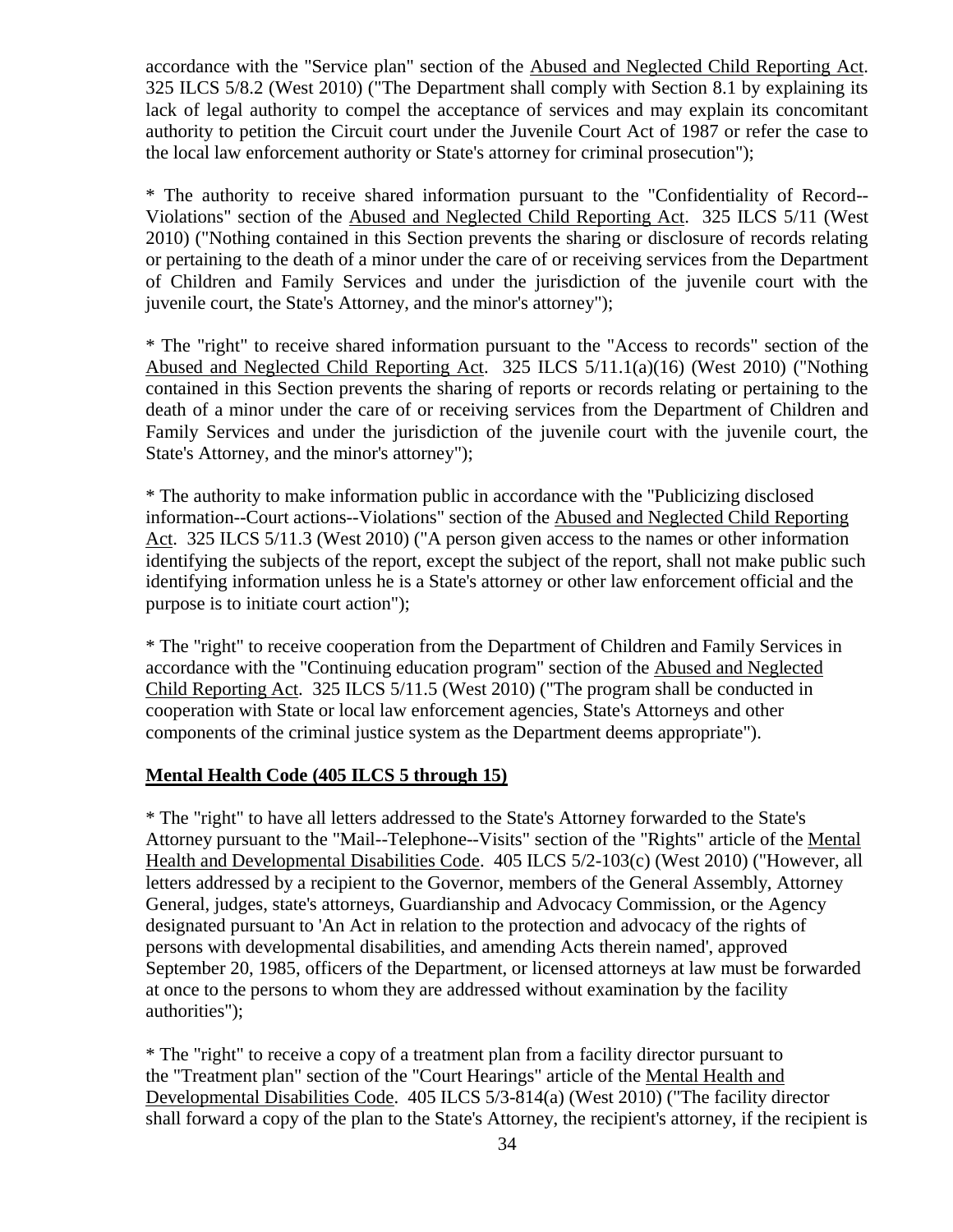represented by counsel, the recipient, and any guardian of the recipient");

\* The authority to call witnesses and seek an independent examination pursuant to the "Treatment Plan" section of the "Court Hearing" article of the Mental Health and Development Disabilities Code. 405 ILCS 5/3-814(d) (West 2010) ("The court, the recipient, or the State's Attorney may call witnesses at the hearing. The court may order any public agency, officer, or employee to render such information, cooperation, and assistance as is within its legal authority and as may be appropriate to achieve the objectives of this Section");

\* The "right" to receive notice of the release of a patient pursuant to the "Discharge--Notices-- Temporary release" section of the "Discharge Restoration Transfer" article of the Mental Health and Developmental Disabilities Code. 405 ILCS 5/3-902(d) (West 2010) ("When the facility director determines that discharge is appropriate for a recipient pursuant to this Section or Section 3–403 he or she shall notify the state's attorney of the county in which the recipient resided immediately prior to his admission to a mental health facility and the state's attorney of the county where the last petition for commitment was filed at least 48 hours prior to the discharge when either state's attorney has requested in writing such notification on that individual recipient or when the facility director regards a recipient as a continuing threat to the peace and safety of the community");

\* The authority to comply with certain provisions of the "Discharge--Notices--Temporary release" section of the "Discharge Restoration Transfer" article of the Mental Health and Developmental Disabilities Code. 405 ILCS 5/3-902 (West 2010) ("Upon receipt of such notice, the state's attorney may take any court action or notify such peace officers that he deems appropriate");

\* The "right" to receive notice of the release of a patient pursuant to the "Determination by facility director--Discharge or change of status--Notices" section of the "Discharge And Transfer" article of the Mental Health and Developmental Disabilities Code. 405 ILCS 5/4- 701(c) (West 2010) ("When the facility director discharges a client pursuant to subsection (b) of this Section, he shall promptly notify the State's Attorney of the county in which the client resided immediately prior to his admission to a development disabilities facility");

\* The authority to comply with certain provisions of the "Determination by facility director--Discharge or change of status--Notices" section of the "Discharge and transfer" article of the Mental Health and Developmental Disabilities Code. 405 ILCS 5/4-701 (West 2010) ("Upon receipt of such notice, the State's Attorney may notify such peace officers that he deems appropriate");

\* The "right" to be provided with a copy of certain petitions in accordance with the "Persons in need of mental treatment confined in certain penal institution--Petition--Physicians' certificates" section of the Mental Treatment For Incarcerated Persons Act. 405 ILCS 15/1 (West 2010) ("The petitioner shall provide the State's Attorney and the person named in the petition with a copy of the petition").

# **Public Health Code (410 ILCS 25 through 650)**

\* The authority to assist in the enforcement of the "Penalties" section of the Environmental Barriers Act. 410 ILCS 25/7(d) (West 2010) ("The executive director of the Capital Development Board or any other person may request the State's Attorney of the county in which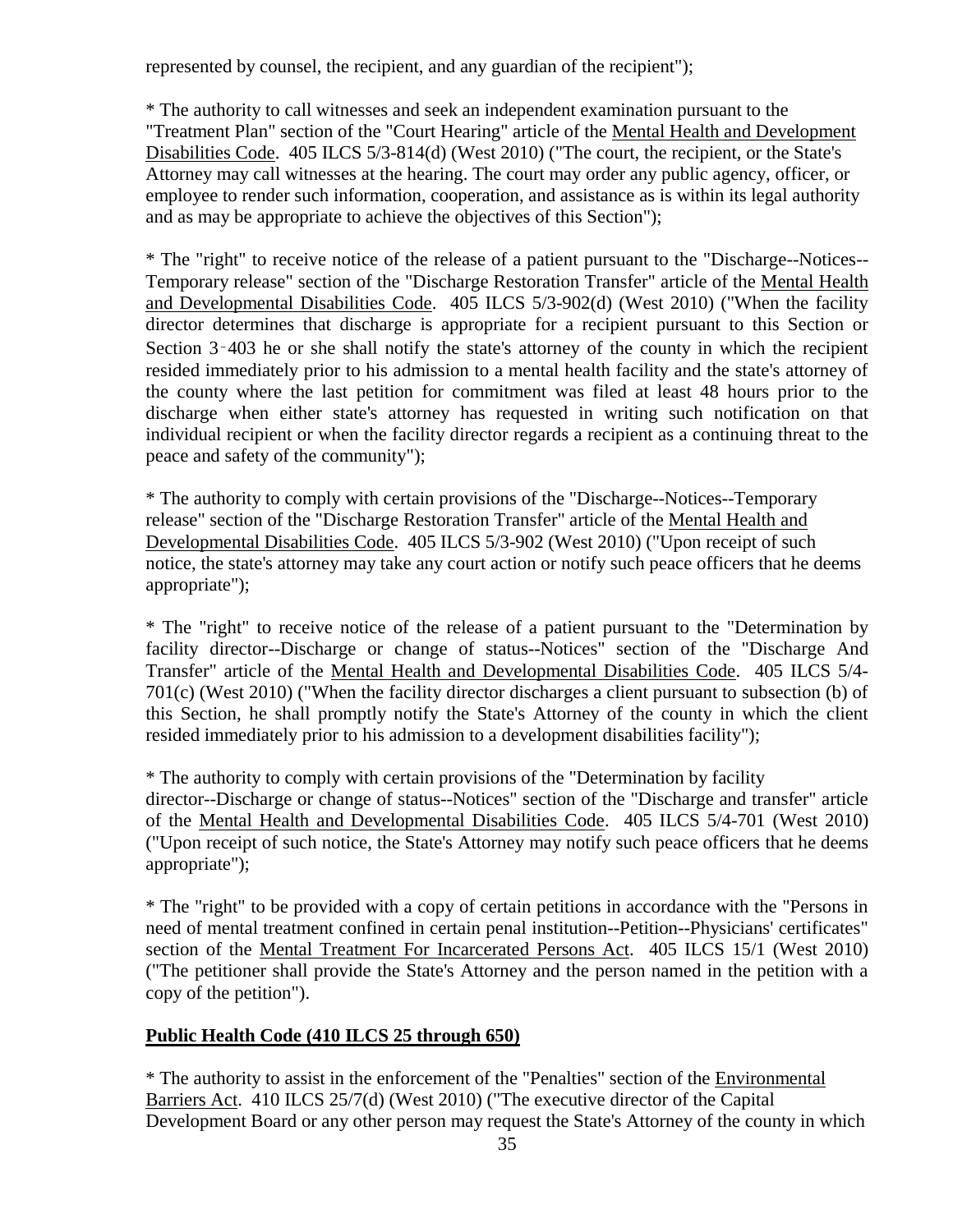the public facility or multi‑story housing unit is located to initiate prosecution under this Section");

\* The "right" to receive reports of violations pursuant to the "Owner's obligations upon notice of lead hazard" section of the Lead Poisoning Prevention Act. 410 ILCS 45/10(d) (West 2010) ("The Department, or representative of a unit of local government or health department approved by the Department for this purpose, shall report any violation of this Act to the State's Attorney of the county in which the dwelling is located, who has then the authority to charge the owner with Class A misdemeanor, and who shall take additional measures to insure that rent is withheld from the owner by the occupants of the dwelling or dwelling units affected, until the mitigation requirements under Section 9 of this Act are complied with");

\* The authority to enforce certain provisions of the "Owner's obligation upon notice of lead hazard" section of the Lead Poisoning Prevention Act. 410 ILCS 45/10(d) (see above quote from statute);

\* The authority to bring an action for enforcement pursuant to the "Violations of Act" section of the Lead Poisoning Prevention Act. 410 ILCS 45/12(e) (West 2010) ("The State's Attorney of the county in which a violation occurs or the Attorney General may bring an action for the enforcement of this Act and the rules adopted and orders issued under this Act, in the name of the People of the State of Illinois, and may, in addition to other remedies provided in this Act, bring an action for a temporary restraining order or preliminary injunction as described in subsection (d) or an injunction to restrain any actual or threatened violation or to impose or collect a civil penalty for any violation");

\* The authority to bring an action for injunctive relief pursuant to the "Nuisance; injunction" section of the Safe and Hygienic Bed Act. 410 ILCS 68/40 (West 2010) ("The Attorney General or the State's Attorney of the county in which the violation occurs may, in addition to other remedies provided in this Act, bring action for injunction to restrain the violation");

\* The authority to bring an action for injunctive relief in accordance with the "Violations" section of the Vector Control Act. 410 ILCS 95/11 (West 2010) ("The State's Attorney of the county in which the alleged violation occurred, or the Attorney General, shall bring such actions in the name of the People of the State of Illinois, and may, in addition to any other remedies provided in this Act, bring action for an injunction to restrain such violation");

\* The authority to enforce certain provisions of the "Persons authorized to treat cancer--Penalty --Enforcement--Exception" section of the Experimental Cancer Treatment Act. 410 ILCS 415/4(c) (West 2010) ("The Attorney General or State's Attorney of the county where a violation of this Act has occurred shall have power to prosecute any violation of this Act and shall have power to maintain an action in the name of the people of the State of Illinois in the circuit court of such county for an injunction to enjoin any person from engaging in any practice which violates this Act");

\* The authority to assist the Health and Hazardous Substances Coordinating Counsel in enforcing certain provisions of the "Violations--Penalties" section of the Illinois Health and Hazardous Substances Registry Act. 410 ILCS 525/13(c) (West 2010) ("The Council may request the Attorney General or the State's Attorney of the county in which the violation occurred to proceed in a court of competent jurisdiction to secure such relief as provided in this Section, as well as injunctive relief to restrain violations of this Act");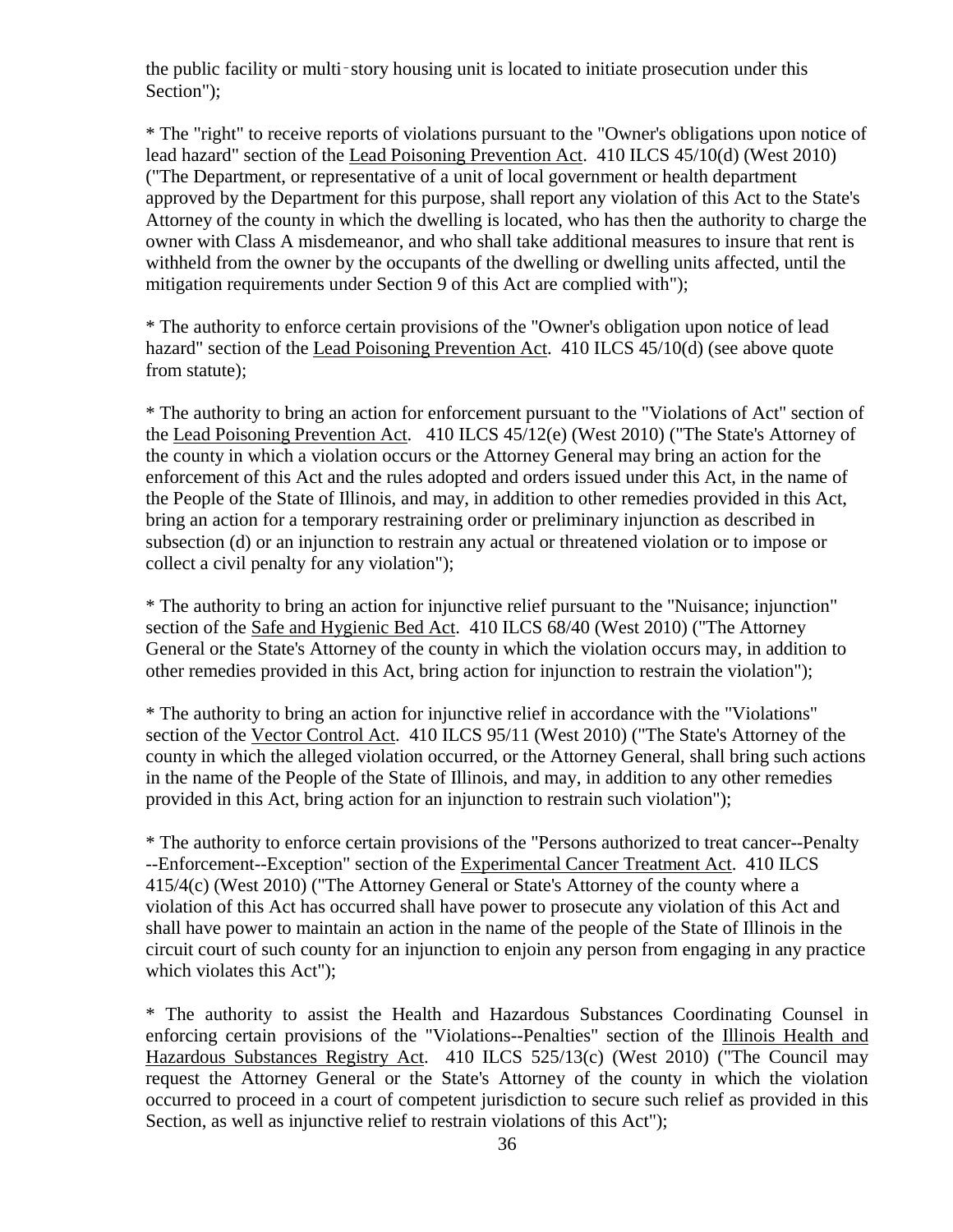\* The authority to comply with certain provisions of the "Violation--Penalty--Actions brought by State's Attorney" section of the Grade A Pasteurized Milk and Milk Products Act. 410 ILCS 635/16 (West 2010) ("The State's Attorney of the county in which the violation occurred or the Attorney General shall bring such actions in the name of the People of the State of Illinois, or may in addition to other remedies provided in this Act, bring action for an injunction to restrain such violations, or to enjoin the operation which caused the violation");

\* The "right" to receive reports of violations pursuant to the "Enforcement of Act" section of the Sanitary Food Preparation Act. 410 ILCS 650/11 (West 2010) ("the Department shall certify the facts to the State's Attorney of the county in which such violation occurred, and such State's Attorney shall proceed against the party or parties for the fines and penalties provided by this Act, and also for the abatement of the nuisance").

#### **Environmental Safety Code (415 ILCS 5 through 65)**

\* The "right" to receive written notice in accordance with the "Petition--Notice--Investigation-- Hearing" section of the "Variances" title of the Environmental Protection Act. 415 ILCS 5/37 (West 2010) ("The Agency shall promptly give written notice of such petition to any person in the county in which the installation or property for which variance is sought is located who has in writing requested notice of variance petitions, the State's attorney of such county, the Chairman of the County Board of such county, and to each member of the General Assembly from the legislative district in which that installation or property is located, and shall publish a single notice of such petition in a newspaper of general circulation in such county");

\* The "right" to receive notice in accordance with the "Regional pollution control facilities for disposal of hazardous wastes--Application for permit--Procedures for determination" section of the "Permits" title of the Environmental Protection Act. 415 ILCS 5/39.3(b) (West 2010) ("Any application for a permit under this Section shall be made to the Agency, and shall be accompanied by proof that notice of the application has been served upon the Attorney General, the State's Attorney and the Chairman of the County Board of the county in which the facility is proposed to be located, each member of the General Assembly from the legislative district in which the facility is proposed to be located, and the clerk of each municipality, any portion of which is within three miles of the boundary of the facility");

\* The authority to bring certain actions pursuant to the "Violations of Act, regulation, permit, determination, or order--Civil penalties--Liability for value of fish or aquatic life destroyed-- Civil actions--Acts by State's Attorney or Attorney General" section of the "Penalties" title of the Environmental Protection Act. 415 ILCS 5/42(e) (West 2010) ("The State's Attorney of the county in which the violation occurred, or the Attorney General, may, at the request of the Agency or on his own motion, institute a civil action for an injunction, prohibitory or mandatory, to restrain violations of this Act, any rule or regulation adopted under this Act, any permit or term or condition of a permit, or any Board order, or to require such other actions as may be necessary to address violations of this Act, any rule or regulation adopted under this Act, any permit or term or condition of a permit, or any Board order");

\* The authority to enforce certain provisions of the "Violation of Act, etc." and "Injunctions or other necessary actions" sections of the "Penalties" article of the Environmental Protection Act. 415 ILCS 5/42(f) & 43 (West 2010) ("The State's Attorney of the county in which the violation occurred, or the Attorney General, shall bring such actions in the name of the people of the State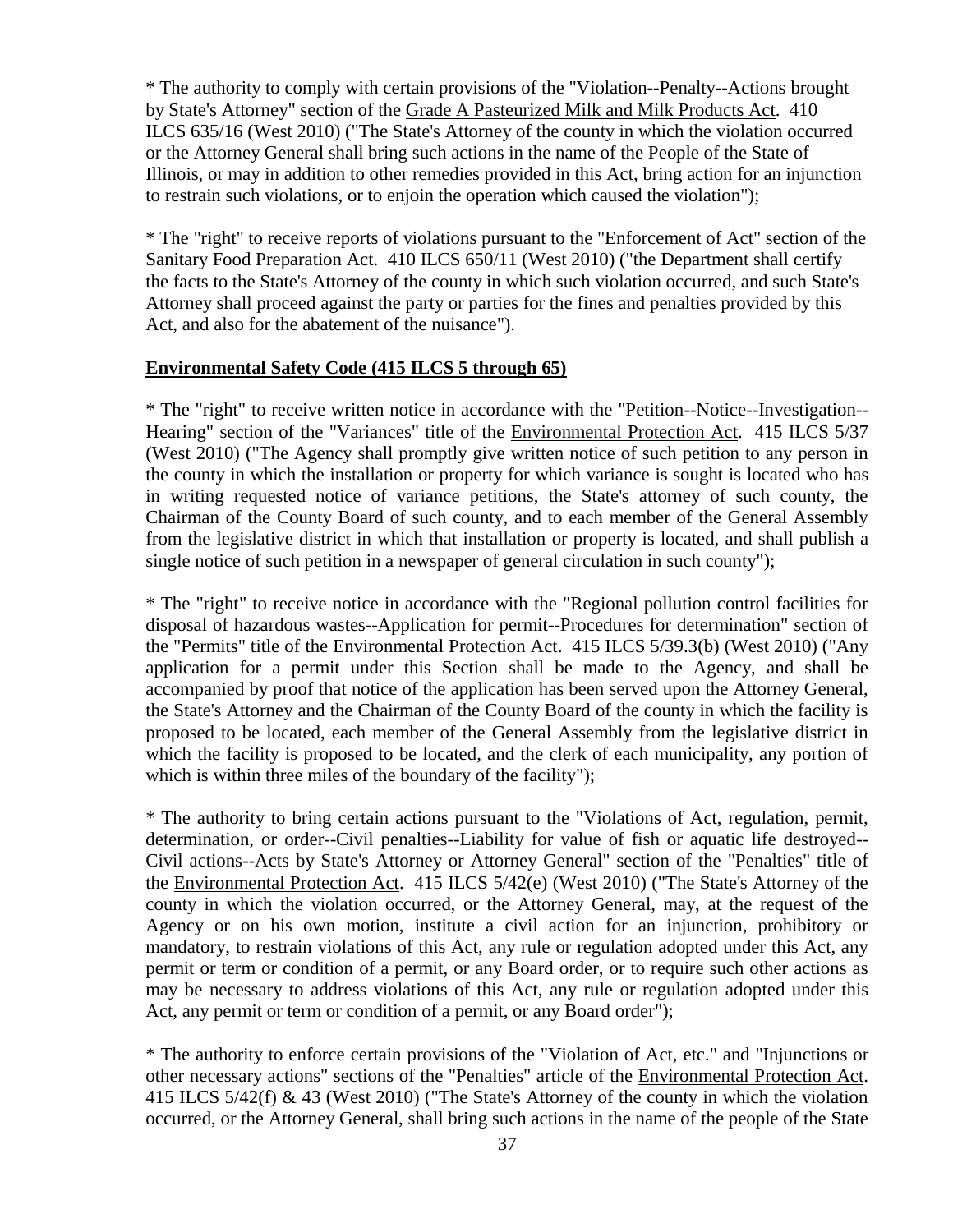of Illinois");

\* The "right" to use property forfeited in accordance with the "Forfeitures" section of the "Penalties" title of the Environmental Protection Act. 415 ILCS 5/44.1(f)(2) (West 2010) ("30% shall be paid to the office of the Attorney General or the State's Attorney of the county in which the violation occurred, whichever brought and prosecuted the action");

\* The "right" to act pursuant to the "Performance assurance" section of the "Miscellaneous Provisions" title of the Environmental Protection Act. 415 ILCS 5/52.3-4(e) (West 2010) ("Nothing in this Section shall limit the authority or ability of a State's Attorney or the Attorney General to proceed pursuant to Section 43(a) of this Act, or to enforce Section 44 or 44.1 of this Act, except that for the purposes of enforcement under Section 43(a), 44, or 44.1, an Agreement shall be deemed to be a permit issued under this Act to engage in activities authorized under the Agreement");

\* The "right to be awarded costs and fees pursuant to the "Sale of beverages in plastic cans" and the "Civil penalty" sections of the Solid Waste Planning and Recycling Act. 415 ILCS 15/10.1 & 12 (West 2010) ("The court may award costs and reasonable attorney fees to the State's Attorney, Attorney General, or other person who has prevailed against a person who has committed a willful, knowing or repeated violation of this Section");

\* The authority to institute a civil action in accordance with the "Sale of beverages in plastic cans" and the "Civil penalty" sections of the Solid Waste Planning and Recycling Act. 415 ILCS 15/10.1 & 12 (West 2010) ("The State's Attorney or any person of the county in which the violation occurred, or the Attorney General, at the request of the Agency or on his own motion, may institute a civil action against any violator of this Section");

\* The authority to enforce certain provisions of the "Non-community, private and semi-private water systems" section of the Illinois Groundwater Protection Act. 415 ILCS 55/9(t) (West 2010) ("The State's Attorney of the county in which the violation occurs, or the Attorney General of the State of Illinois, may bring such actions in the name of the People of the State of Illinois; or may in addition to other remedies provided in this Section, bring action for an injunction to restrain such violation, or to enjoin the operation of any establishment");

\* The "right" to receive notice of violations pursuant to the "Administrative hearing; penalties" section of the Lawn Care Products Application and Notice Act. 415 ILCS 65/7 (West 2010) ("When an administrative hearing is held by the Department, the hearing officer, upon determination of any violation of this Act or rule or regulation, shall either refer the violation to the States Attorney's office in the county where the alleged violation occurred for prosecution");

\* The authority to prosecute certain violations pursuant to the "Penalties" section of the Lawn Care Products Application and Notice Act. 415 ILCS 65/7 (West 2010) ("Upon prosecution by a State's Attorney, a violation of this Act or rules shall be a petty offense subject to a fine of \$250 for a first offense, a fine of \$500 for a second offense and a fine of \$1,000 for a third or subsequent offense").

# **Spent Nuclear Fuel Act (420 ILCS 15)**

\* The authority to institute a civil action for injunctive relief pursuant to the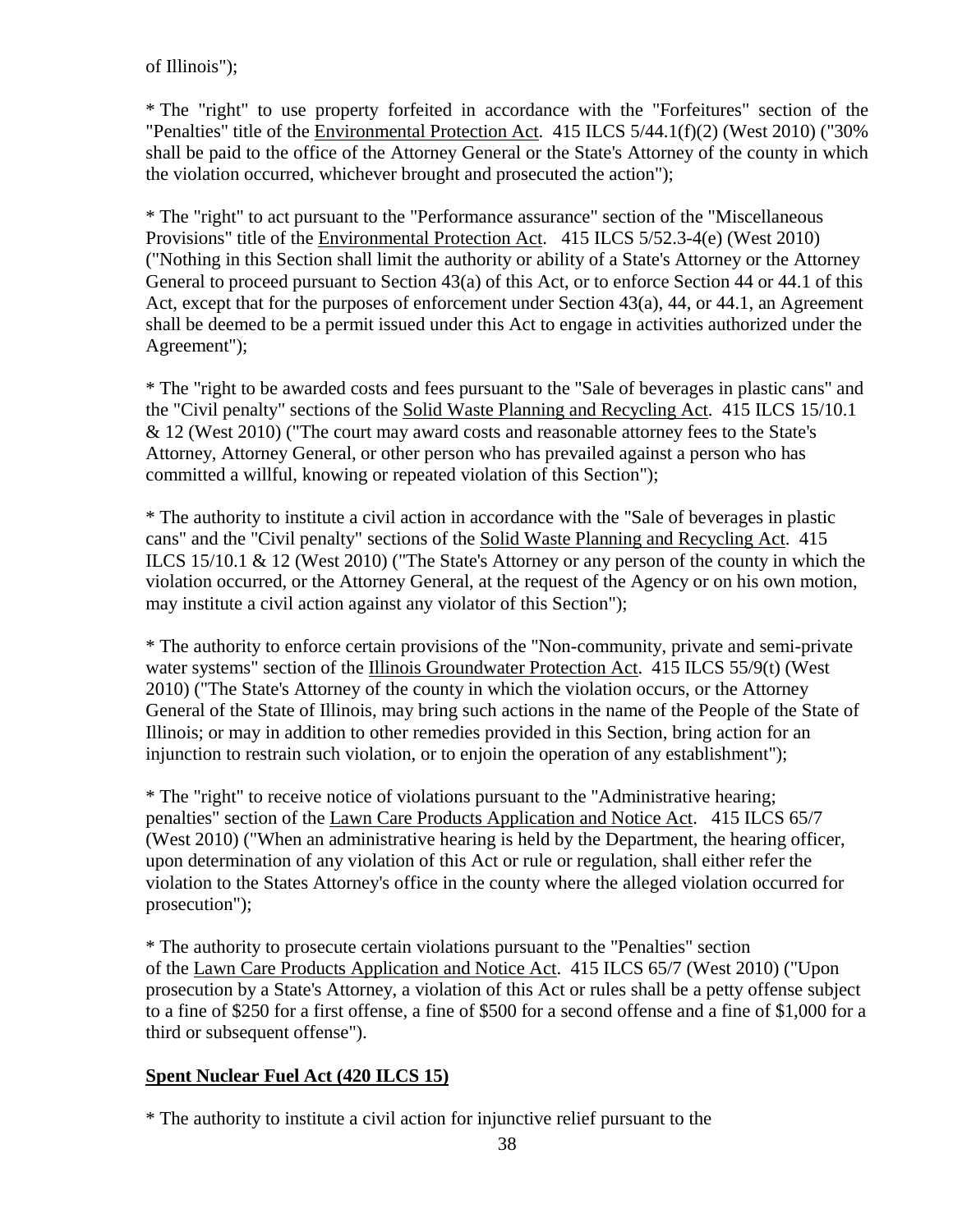"Injunction--Violations" section of the Spent Nuclear Fuel Act. 420 ILCS 15/4 (West 2010) ("The States Attorney in a county where a violation occurs or Attorney General may institute a civil action for immediate injunction to halt any activity which is in violation of this Act").

### **Public Safety Code (430 ILCS 15 through 125)**

\* The authority to enforce certain provisions of the "Violations" section of the Gasoline Storage Act. 430 ILCS 15/7(c) (West 2010) ("A civil action to recover such fines may be brought by the Attorney General or the State's Attorney of the county in which the violation occurred");

\* The authority to recover civil penalties pursuant to the "Violations--Civil penalty" section of the Illinois Hazardous Materials Transportation Act. 430 ILCS 30/11 (West 2010) ("Such civil penalty is recoverable in an action brought by the State's Attorney or the Attorney General on behalf of the State in the circuit court or, prior to referral to the State's Attorney or the Attorney General, such civil penalty may be compromised by the Department");

\* The authority to assist the Illinois Department of Transportation pursuant to the "Imminent hazards--Court orders" section of the Illinois Hazardous Material Transportation Act. 430 ILCS 30/13.1 (West 2010) ("the Department or law enforcement official may through the State's Attorney or Attorney General petition the circuit court for, (1) an order suspending or restricting the person from the transportation of hazardous material, or such other order as is necessary, or (2), order a civil penalty of not more than \$10,000 for such violation, or order that both (1) and (2) be imposed");

\* The authority to enforce certain provisions of the "Violations of Act--Actions to enforce-- Injunctions" section of the Uniform Hazardous Substance Act of Illinois. 430 ILCS 35/16 (West 2010) ("The State's Attorney of the county in which the violation occurred, or the Attorney General shall bring such actions in the name of the people of the State of Illinois, or may, in addition to other remedies provided in this Act, bring action for an injunction as provided in the Act");

\* The "right" to receive information of violations pursuant to the "Enforcement" section of the Illinois Chemical Safety Act. 430 ILCS 45/11(c) (West 2010) ("When alleged violations of this Act have been referred to the Attorney General or a State's Attorney, the Chairman of the County Board of the county and the chief executive officer of any municipality in which the alleged violations occurred shall be notified in writing by either the Agency or the IEMA");

\* The authority to enforce certain provisions of the "Enforcement" section of the Illinois Chemical Safety Act. 430 ILCS 45/11(b) (West 2010) ("The State's Attorney or the Attorney General, as the case may be, may, at the request of IEMA or on his own motion, institute a civil action for penalties as are authorized by this Act, as well as for other remedies, including injunctive relief, as are necessary to restrain or remedy violations of this Act");

\* The authority to institute various actions pursuant to the "Violations--Prosecution" section of the Hazardous Materials Emergency Act. 430 ILCS 50/8.02 (West 2010) ("The State's Attorney or the Attorney General may, without delay, institute an action in a court of competent jurisdiction for penalties authorized by this Act as well as for other remedies, including injunctive relief");

\* The "right" to be served with a copy of a petition pursuant to the "Appeal to director; hearing;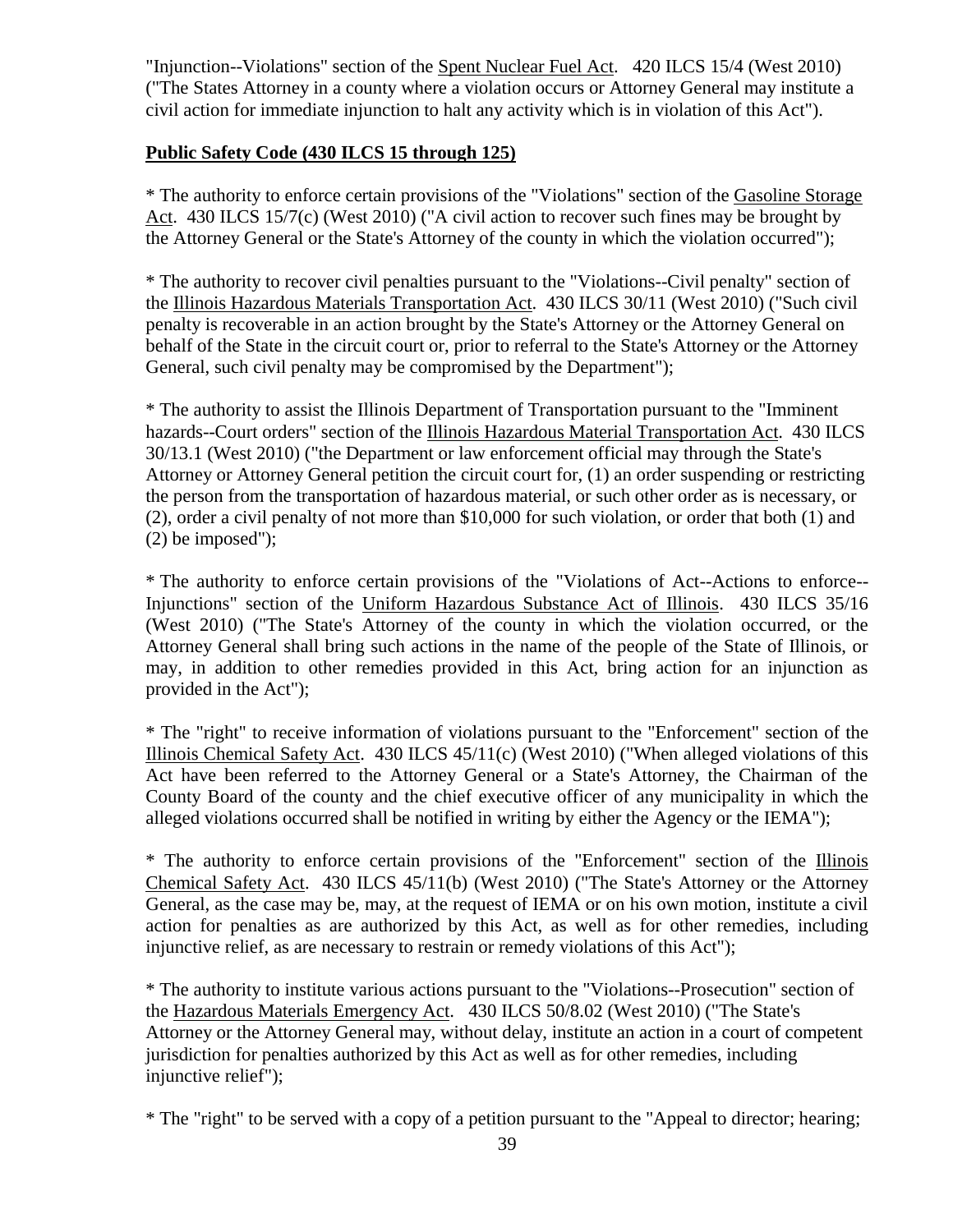relief from firearm possession prohibition" section of the Firearm Owners Identification Act. 430 ILCS 65/10(b) (West 2010) ("At least 30 days before any hearing in the circuit court, the petitioner shall serve the relevant State's Attorney with a copy of the petition");

\* The authority to object to a petition and to present evidence pursuant to the "Appeal to director; hearing; relief from firearm possession prohibition" section of the Firearm Owners Identification Act. 430 ILCS 65/10(b) (West 2010) ("The State's Attorney may object to the petition and present evidence");

\* The "right" to receive reports of violations in accordance with the "Enforcement" section of the Illinois Emergency Planning and Community Right to Know Act. 430 ILCS 100/16(a) (West 2010) ("The SERC shall have the authority to investigate alleged violations of Sections of this Act and, following written notice to the business, to refer such violations for prosecution by the State's Attorney of the county in which the violation occurred, or by the Attorney General");

\* The authority to institute actions to enforce certain provisions of the "Enforcement" section of the Illinois Emergency Planning and Community Right to Know Act. 430 ILCS 100/16(a) (West 2010) ("The State's Attorney or the Attorney General, as the case may be, may, at the request of the SERC or upon his own motion, institute an action for such penalties as are authorized by this Act, as well as for such other remedies, including injunctive relief, as are necessary to restrain or remedy violations of the Act");

\* The authority to bring an action pursuant to the "Enforcement" section of the Children's Product Safety Act. 430 ILDC 125/30(a) (West 2010) ("The Attorney General, or a State's Attorney in the county in which a violation of this Act occurred, may bring an action in the name of the People of the State of Illinois to enforce the provisions of this Act").

# **Agricultural Code (505 ILCS 110 through 120)**

\* The "right" to receive from the Director of the Department of Agriculture evidence of violations in accordance with the "Violations and prosecutions" section of the Illinois Seed Law. 505 ILCS 110/13 (West 2010) ("When the Director of the Department of Agriculture shall find that any person has violated any of the provisions of this Act, he or his duly authorized agent or agents may institute proceedings in the circuit court in the locality in which the violation occurred, to have such person convicted therefor; or the Director of the Department of Agriculture may file with the State's Attorney of the county where such violation is alleged to have taken place, such evidence as may be deemed necessary for prosecution under this Act");

\* The "right" to receive evidence from the Director of the Department of Agriculture concerning statutory violations pursuant to the "Violations and prosecutions" section of the Soil Amendment Act. 505 ILCS 120/55(a) (West 2010) ("If the Director finds that a person has violated any provision of this Act, the Director may institute a proceeding in the circuit court of the county in which the violation occurred by filing with the State's Attorney of that county any evidence deemed necessary for prosecution under this Act").

# **Animal Code (510 ILCS 5 through 70)**

\* The "right" to receive a report pursuant to the "Vicious and dangerous dogs" section of the Animal Control Act. 510 ILCS 5/15(a) (West 2010) ("the Administrator, Deputy Administrator, or law enforcement officer must give notice of the infraction that is the basis of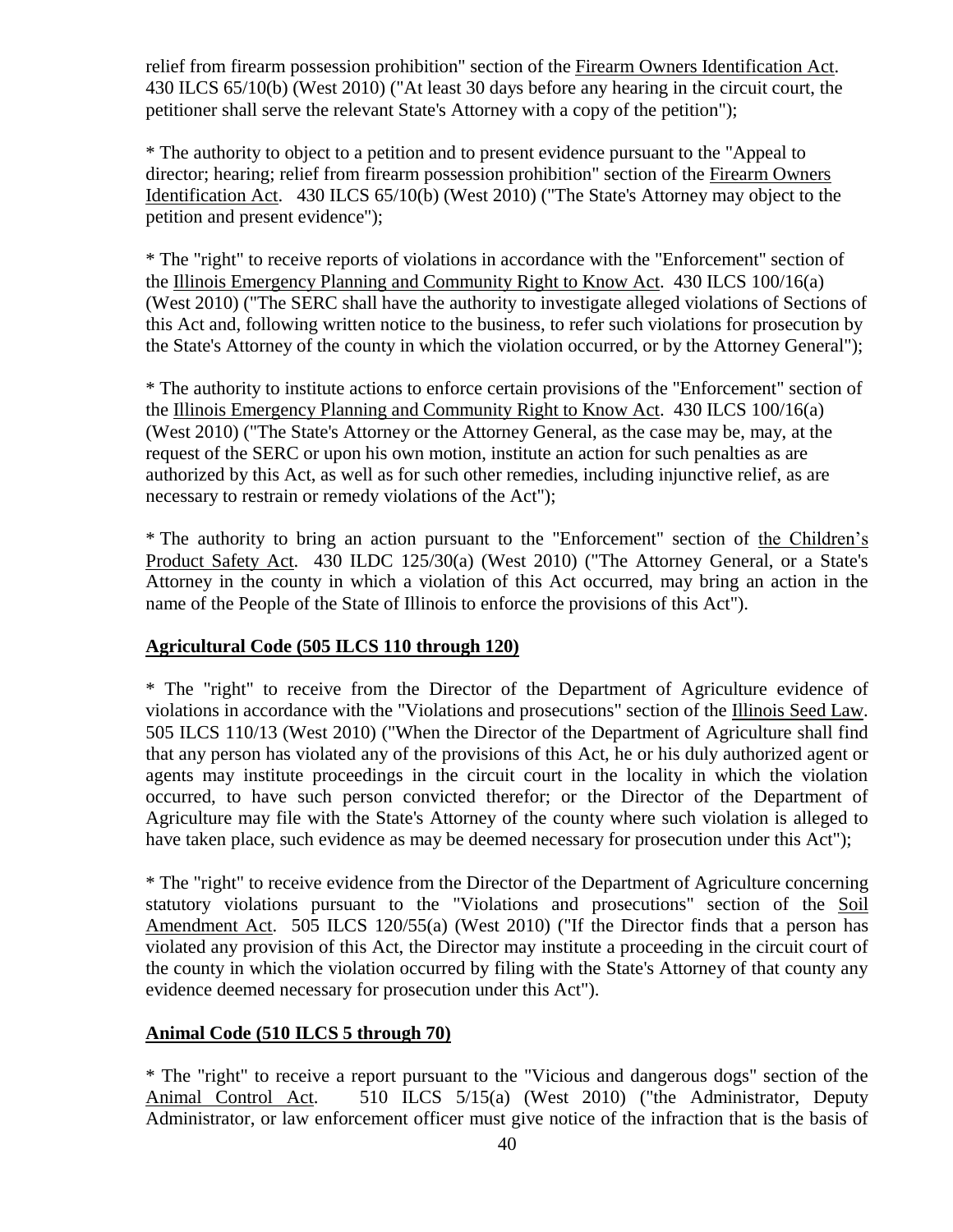the investigation to the owner, conduct a thorough investigation, interview any witnesses, including the owner, gather any existing medical records, veterinary medical records or behavioral evidence, and make a detailed report recommending a finding that the dog is a vicious dog and give the report to the States Attorney's Office and the owner");

\* The authority to enforce the "Vicious and dangerous dogs" section of the Animal Control Act. 510 ILCS 5/15(a)(West 2010) ("The Administrator, State's Attorney, Director or any citizen of the county in which the dog exists may file a complaint in the circuit court in the name of the People of the State of Illinois to deem a dog to be a vicious dog");

\* The authority to file a petition for forfeiture pursuant to the "Arrests and seizures" section of the Humane Care for Animals Act. 510 ILCS 70/3.04(a) (West 2010) ("The State's Attorney may, within 14 days after the seizure, file a "petition for forfeiture prior to trial" before the court having criminal jurisdiction over the alleged charges, asking for permanent forfeiture of the companion animals seized. The petition shall be filed with the court, with copies served on the impounding agency, the owner, and anyone claiming an interest in the animals");

\* The "right" to be served with a copy of a petition pursuant to the "Security for companion animals and animals used for fighting purposes" section of the Humane Care For Animals Act. 510 ILCS 70/3.05(b) (West 2010) ("The petitioner must serve a true copy of the petition upon the defendant and the State's Attorney for the county in which the animal or animals were seized").

# **Illinois Natural Areas Preservation Act (525 ILCS 30)**

\* The authority to comply with certain provisions of the "Injunction--Proceedings to restrain violations" section of the Illinois Natural Areas Preservation Act. 525 ILCS 30/21 (West 2010) ("The Attorney General, or the State's Attorney of the county where a nature preserve or registered area is located, may, upon his own motion or upon request of the Commission, institute a civil action for an injunction, or other appropriate legal action, to restrain violations of this Act or of any rule").

### **Illinois Highway Code (605 ILCS 5)**

\* The "right" to receive certain monies as fees in accordance with the "Violations--Penalties" section of the "State Administration of Highways" article of the Illinois Highway Code. 605 ILCS 5/4-212 (West 2010) ("Where the violation is prosecuted by the State's Attorney 25% of the fine or penalty recovered shall be paid to the State's Attorney as a fee of his office. Such penalty shall be in addition to any penalty which may be assessed under Section 4‑‑209").

### **Rivers, Lakes, and Streams Act (615 ILCS 5)**

\* The "right" to receive notice from the Department of Transportation in accordance with the "Dam inspections and alterations--Powers of department--Notice and hearing" section of the Rivers, Lakes and Streams Act. 615 ILCS 5/23a (West 2010) ("If any inspection carried out by the Department or by a federal agency in which the Department concurs determines that a dam is in an unsafe condition, the Department shall so notify the appropriate public officials of the affected city or county, the State's Attorney of the county in which the dam is located, and the Illinois Emergency Management Agency");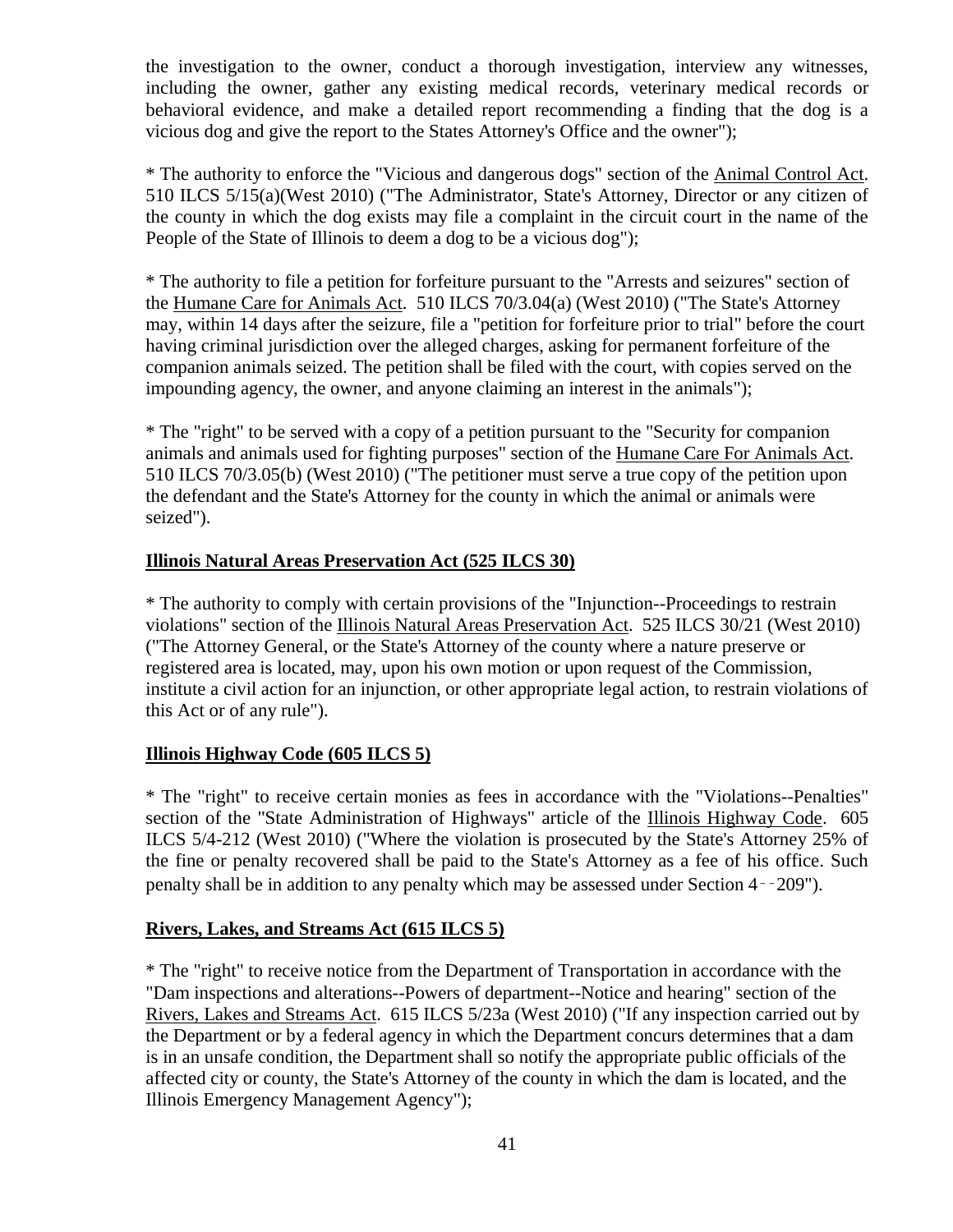\* The authority to enforce certain provisions of the Rivers, Lakes, and Streams Act. 615 ILCS 5/25 (West 2010) ("The Attorney General, any State's Attorney of any county or any attorney authorized by the Department of Natural Resources shall have the power to represent said Department, and in the name of the State of Illinois, invoke for the purposes specified in this act, all of the power of the State to prevent the wrongs and injuries herein referred to, and for that purpose, such Attorney General, State's attorney or authorized attorney shall be deemed to be the proper representative of the State, with full power and authority upon its behalf to prosecute all necessary suits or actions").

### **Vehicle Code (625 ILCS 5)**

\* The authority to comply with certain provisions of the "Violations--Injunction" section of the "Remittance Agents" article of the Illinois Vehicle Code. 625 ILCS 5/3-914 (West 2010) ("The violation of any provision of this Act by any remittance agent may be restrained by the issuance of an injunction by the circuit court, against him and any other person who shall aid or abet him in such violation, upon filing of a complaint by any person adversely affected thereby, the State's Attorney of such county, or by the Attorney General of the State of Illinois");

\* The authority to make an application for an order of forfeiture pursuant to the "Stolen, converted, recovered and unclaimed vehicle" section of the "Anti-Theft Laws" article of the "Anti-Theft Laws and Abandoned Vehicles" chapter of the Illinois Vehicle Code. 625 ILCS 5/4-107(k) (West 2010) ("The circuit court may issue such order of forfeiture upon application of the law enforcement agency or State's Attorney of the county where the law enforcement agency has jurisdiction, or in the case of the Department of State Police or the Secretary of State, upon application of the Attorney General");

\* The authority to submit information to the Secretary of State pursuant to the "Information submitted by medical practitioners; police officers; State's Attorneys, or members of judiciary" section of the "Driver's License Medical Review Law of 1992" article of "The Illinois Driver Licensing Law" chapter of the Illinois Vehicle Code. 625 ILCS 5/6-911 (West 2010) ("Any qualified medical practitioner, commissioned police officer, State's attorney, or member of the judiciary acting in his or her official capacity may submit information to the Secretary relative to the medical condition of a person, including suspected chronic alcoholism or habitual use of narcotics or dangerous drugs, if the condition interferes with the person's ability to operate a motor vehicle safely. Persons reporting under this Section shall enjoy the same immunities granted members of the Board under Section 6‑910");

\* The "right" to receive certain reports in accordance with the "Vehicle approaching highway construction or maintenance area" section of the "Right Of Way" article of the Illinois Vehicle Code. 625 ILCS 5/11-908(c) (West 2010) ("If a driver of a vehicle fails to stop when signaled to do so by a flagger, the flagger is authorized to report such offense to the State's Attorney or authorized prosecutor");

\* The "right" to receive reports of violations in accordance with the "Approaching, overtaking and passing school bus" section of the "Miscellaneous Laws" article of the Illinois Vehicle Code. 625 ILCS 5/11-1414(f) (West 2010) ("The owner of any vehicle alleged to have violated paragraph (a) of this Section shall, upon appropriate demand by the State's Attorney or other designated person acting in response to a signed complaint, provide a written statement or deposition identifying the operator of the vehicle if such operator was not the owner at the time of the alleged violation");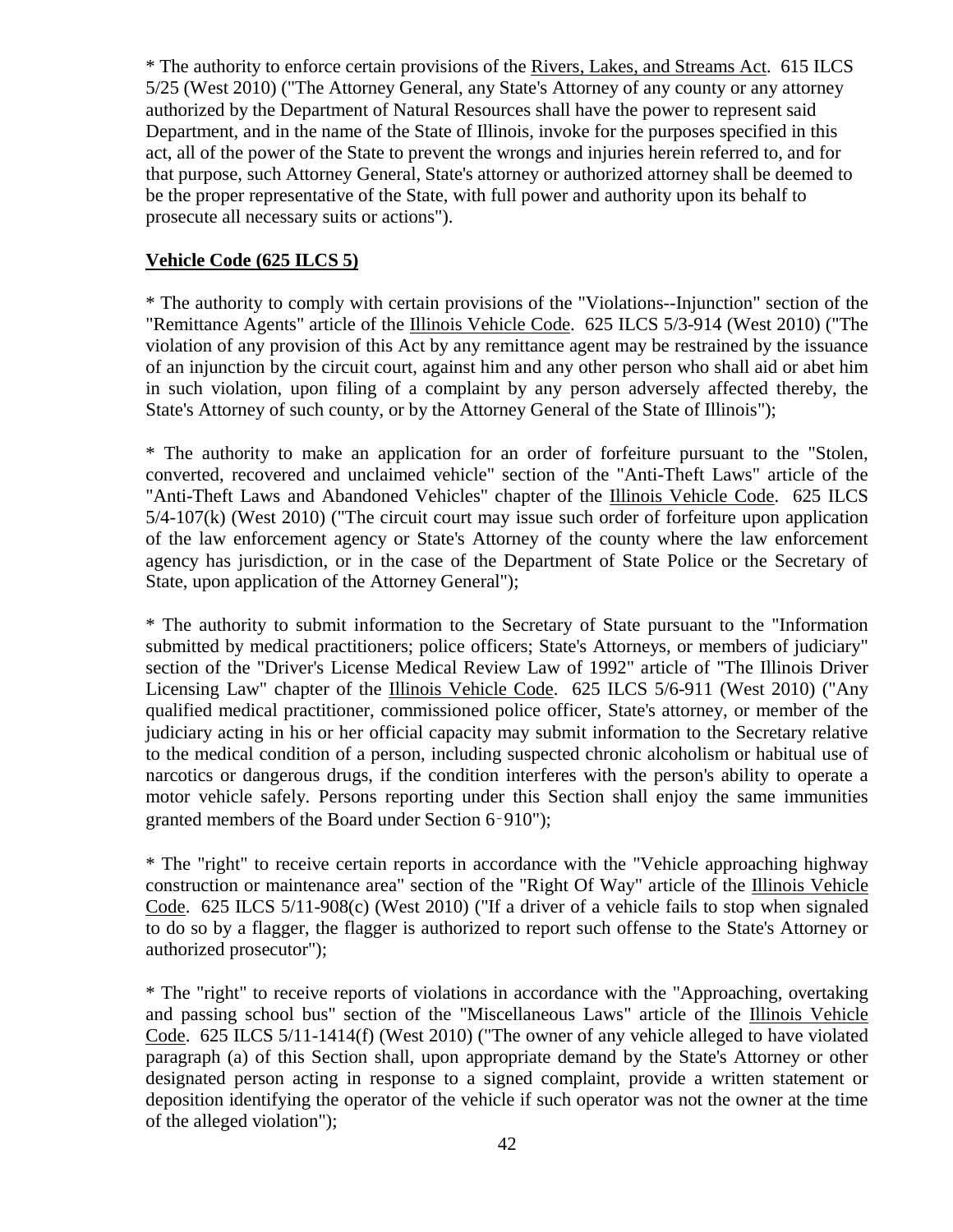\* The "right" to receive certain fines and forfeitures in accordance with the "Disposition of fines and forfeitures" section of the "Enforcement, Penalties and Disposition of Fines and Forfeitures" article of the Illinois Vehicle Code.  $625$  ILCS  $5/16-105(a)(3)$  (West 2010) ("if the violation is prosecuted by the State's Attorney, 10% of the fine or penalty recovered shall be paid to the State's Attorney as a fee of his office and the balance shall be paid over to the Illinois State Toll Highway Authority for remittance to and deposit by the State Treasurer as hereinabove provided");

\* The authority to enforce certain provisions of the "Violations--Civil penalty" section of the Illinois Motor Carrier Safety Law. 625 ILCS 5/18b-107 (West 2010) ("Such civil penalty is recoverable in an action brought by the State's Attorney or the Attorney General on behalf of the State in the circuit court or, prior to referral to the State's Attorney or the Attorney General, such civil penalty may be compromised by the Department").

### **Courts Code (705 ILCS 35 through 405)**

\* The "right" to receive notice from the Circuit Court Clerk in accordance with the "Holding court in another time and place" section of the Circuit Courts Act. 705 ILCS 35/34 (West 2010) ("The clerk shall also notify the sheriff of the county and the state's attorney of such appointment, 20 days before court is held at the place appointed by the court");

\* The "right" to request that court reporter transcribe his stenographic notes in accordance with the "Duties of reporters in proceedings arising under post-conviction hearing Act" section of the Court Reporter Transcript Act. 705 ILCS 75/2 (West 2010) ("it shall be the duty of the official court reporter to transcribe, in whole or in part, his stenographic notes of the evidence introduced at the trial in which the petitioner was convicted, if instructed so to do by the State's Attorney or by the court");

\* The "right" to be defined as a "Law Enforcement Agency" in accordance with the "Fees-Counties over 180,000 but less than 650,000", "Fees-Counties over 650,000 but less than 3,000,000--Units of local government and school districts in counties over 3,000,000" and "Fees-Counties of 3,000,000 or more" sections of the Clerks of Courts Act. 705 ILCS 105/27.1a(dd)(1), 27.2 & 27.2a (West 2010) ("Law enforcement agency" also means the Attorney General or any state's attorney");

\* The "right" to examine court files and records pursuant to the "Confidentiality and accessibility of juvenile court records" section of the "General Provisions" article of the Juvenile Court Act of 1987. 705 ILCS 405/1-8(A)(2) (West 2010) (see article generally);

\* The "right" to receive notice of the filing of a petition in accordance with the "Expungement of law enforcement and juvenile court records" section of the "General Provisions" article of the Juvenile Court Act of 1987. 705 ILCS 405/1-9(3) (West 2010) ("Notice of the petition shall be served upon the State's Attorney and upon the arresting authority which is the subject of the petition for expungement");

\* The "right" to insist on court action in accordance with the "Preliminary conferences" section of the "Abused, Neglected or Dependent Minors" article of the Juvenile Court Act of 1987. 705 ILCS 405/2-12(1) (West 2010) ("The probation officer should schedule a conference promptly except where the State's Attorney insists on court action or where the minor has indicated that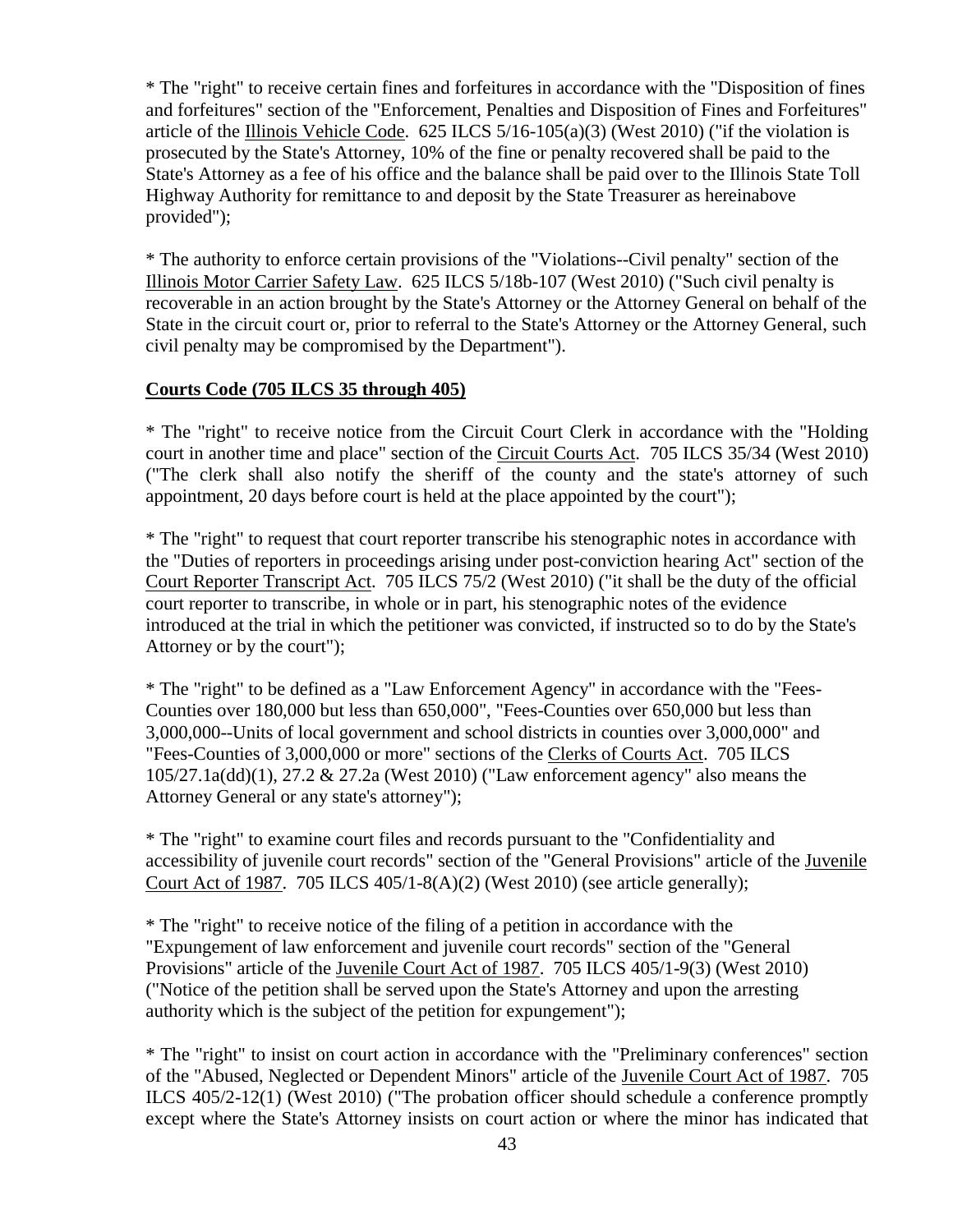he or she will demand a judicial hearing and will not comply with an informal adjustment");

\* The authority to comply with the request of the DCFS to file a petition pursuant to the "Petition" section of the "Abused, Neglected or Dependent Minors" article of the Juvenile Court Act of 1987. 705 ILCS 405/2-13(4.5)(d) (West 2010) ("If the State's Attorney determines that the Department's request for filing of a petition or motion conforms to the requirements set forth in subdivisions (a), (b), and (c) of this subsection (4.5), then the State's Attorney shall file the petition or motion as requested");

\* The authority to file a motion pursuant to the "Early termination of reasonable efforts" section of the "Abused, Neglected or Dependent Minors" article of the Juvenile Court Act of 1987. 705 ILCS 405/2-13.1(1)(a) (West 2010) ("In conjunction with, or at any time subsequent to, the filing of a petition on behalf of a minor in accordance with Section 2‑13 of this Act, the State's Attorney, the guardian *ad litem*, or the Department of Children and Family Services may file a motion requesting a finding that reasonable efforts to reunify that minor with his or her parent or parents are no longer required and are to cease");

\* The "right" to receive from an examining physician the results of certain examinations in accordance with the "Preliminary orders after filing a petition" section of the "Abused, Neglected or Dependent Minors" article of the Juvenile Court Act of 1987. 705 ILCS 405/2-19 (West 2010) ("The physician, on the completion of the examination, shall forward the results of the examination together with the color photographs to the State's Attorney of the county of the court ordering such examination. The court may dispense with the examination in those cases which were commenced on the basis of a physical examination by a physician");

\* The "right" to object in open court to a continuance in accordance with the "Continuance under supervision" section of the "Abused, Neglected, or Dependent Minors" article of the Juvenile Court Act of 1987. 705 ILCS 405/2-20(1) (West 2010) ("The court may enter an order of continuance under supervision (a) upon an admission or stipulation by the appropriate respondent or minor respondent of the facts supporting the petition and before proceeding to findings and adjudication, or after hearing the evidence at the adjudicatory hearing but before noting in the minutes of proceeding a finding of whether or not the minor is abused, neglected or dependent; and (b) in the absence of objection made in open court by the minor, his parent, guardian, custodian, responsible relative, defense attorney or the State's Attorney");

\* The "right" to request that certain hearings be adjourned in accordance with the "Dispositional hearing--Evidence--Continuance" section of the "Abused, Neglected, or Dependent Minors" article of the Juvenile Court Act of 1987. 705 ILCS 405/2-22 (West 2010) ("Before making an order of disposition the court shall advise the State's Attorney, the parents, guardian, custodian or responsible relative or their counsel of the factual contents and the conclusions of the reports prepared for the use of the court and considered by it, and afford fair opportunity, if requested, to controvert them");

\* The "right" to receive notice pursuant to the "Placement; secure child care facility" section of the "Abused, Neglected or Dependent Minors" article of the Juvenile Court Act of 1987. 705 ILCS 405/2-27.1(5) (West 2010) ("The court shall direct that notice of the time and place of the hearing shall be served upon the minor, his or her attorney and the minor's guardian *ad litem*, the Director of the Department of Children and Family Services or his or her designate, the State's Attorney, and the attorney for the parents");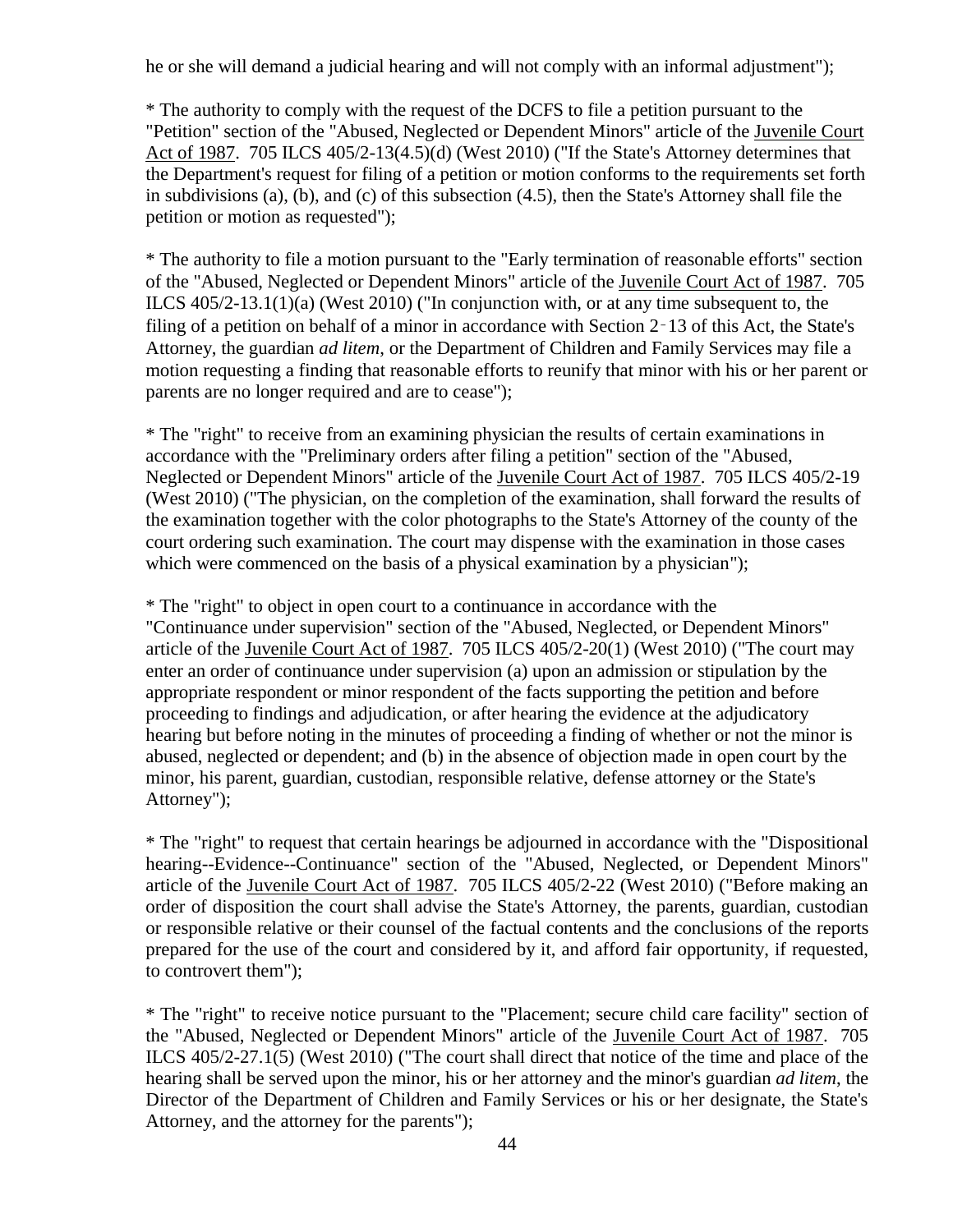\* The authority to file a petition to terminate parental rights pursuant to the "Court Review" section of the "Abused, Neglected or Dependent Minors" article of the Juvenile Court Act of 1987. 705 ILCS 405/2-28(4)(b) (West 2010) ("The State's Attorney may file a motion to terminate parental rights of any parent who has failed to make reasonable efforts to correct the conditions which led to the removal of the child or reasonable progress toward the return of the child, as defined in subdivision (D)(m) of Section 1 of the Adoption Act or for whom any other unfitness ground for terminating parental rights as defined in subdivision (D) of Section 1 of the Adoption Act exists");

\* The "right" to insist on court action in accordance with the "Preliminary conferences" section of the "Minors Requiring Authoritative Intervention" article of the Juvenile Court Act of 1987. 705 ILCS 405/3-14(1) (West 2010) ("The probation officer should schedule a conference promptly except where the State's Attorney insists on court action or where the minor has indicated that he or she will demand a judicial hearing and will not comply with an informal adjustment");

\* The authority to comply with certain provisions of the "Petition--Supplemental petitions" sections of various articles of the Juvenile Court Act of 1987. 705 ILCS 405/3-15(1), 4-12 & 5-13 (West 2010) ("Any adult person, any agency or association by its representative may file, or the court on its own motion may direct the filing through the State's Attorney of a petition in respect to a minor under this Act");

\* The "right" to object in open court to a continuance in accordance with the "Continuance under supervision" section of the "Minors Requiring Authoritative Intervention" article of the Juvenile Court Act of 1987. 705 ILCS 405/3-21(1) (West 2010) ("The court may enter an order of continuance under supervision (a) upon an admission or stipulation by the appropriate respondent or minor respondent of the facts supporting the petition and before proceeding to findings and adjudication, or after hearing the evidence at the adjudicatory hearing but before noting in the minutes of proceedings a finding of whether or not the minor is a person requiring authoritative intervention; and (b) in the absence of objection made in open court by the minor, his parent, guardian, custodian, responsible relative, defense attorney or the State's Attorney");

\* The "right" to request that certain hearings be adjourned in accordance with the "Dispositional hearing--Evidence--Continuance" section of the "Minors Requiring Authoritative Intervention" article of the Juvenile Court Act of 1987. 705 ILCS 405/3-23(2) (West 2010) ("Before making an order of disposition the court shall advise the State's Attorney, the parents, guardian, custodian or responsible relative or their counsel of the factual contents and the conclusions of the reports prepared for the use of the court and considered by it, and afford fair opportunity, if requested, to controvert them");

\* The "right" to insist on court action in accordance with the "Preliminary conferences" section of the "Addicted Minors" article of the Juvenile Court Act of 1987. 705 ILCS 405/4-11(1) (West 2010) ("The probation officer should schedule a conference promptly except where the State's Attorney insists on court action or where the minor has indicated that he or she will demand a judicial hearing and will not comply with an informal adjustment");

\* The authority to file a petition under this Act pursuant to the "Petition; supplemental petitions" section of the "Addicted Minors" article of the Juvenile Court Act of 1987. 705 ILCS 405/4- 12(1) (West 2010) ("Any adult person, any agency or association by its representative may file, or the court on its own motion may direct the filing through the State's Attorney of a petition in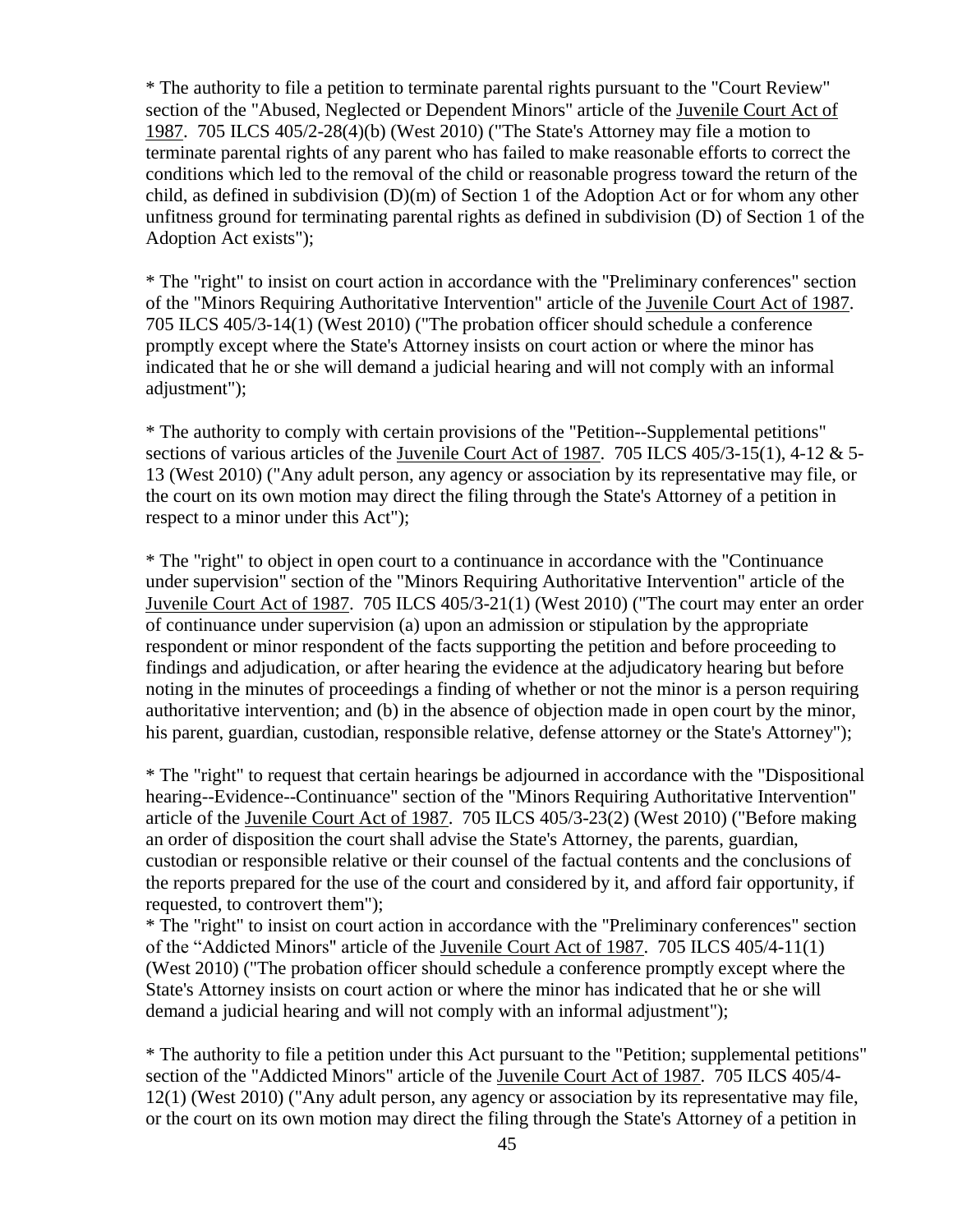respect to a minor under this Act. The petition and all subsequent court documents shall be entitled "In the interest of ...., a minor");

\* The "right" to object in open court to certain continuances in accordance with the "Continuance under supervision" section of the "Addicted Minors" article of the Juvenile Court Act of 1987. 705 ILCS 405/4-18(1) (West 2010) ("The court may enter an order of continuance under supervision (a) upon an admission or stipulation by the appropriate respondent or minor respondent of the facts supporting the petition and before proceeding to findings and adjudication, or after hearing the evidence at the adjudicatory hearing but before noting in the minutes of the proceeding a finding of whether or not the minor is an addict, and (b) in the absence of objection made in open court by the minor, his parent, guardian, custodian, responsible relative, defense attorney or the State's Attorney");

\* The "right" to request that certain hearings be adjourned in accordance with the "Dispositional hearing--Evidence--Continuance" section of the "Addicted Minors" article of the Juvenile Court Act of 1987. 705 ILCS 405/4-20(2) (West 2010) ("Before making an order of disposition the court shall advise the State's Attorney, the parents, guardian, custodian or responsible relative or their counsel of the factual contents and the conclusions of the reports prepared for the use of the court and considered by it, and afford fair opportunity, if requested, to controvert them");

\* The "right" to receive reports of progress pursuant to the "Community service agency" subsection of the "Definitions" section of the "General Provisions" part of the "Delinquent Minors" article of the Juvenile Court Act of 1987. 705 ILCS 405/5-105(2.5) (West 2010) ("Community service agency" means a not‑for‑profit organization, community organization, church, charitable organization, individual, public office, or other public body whose purpose is to enhance the physical or mental health of a delinquent minor or to rehabilitate the minor, or to improve the environmental quality or social welfare of the community which agrees to accept community service from juvenile delinquents and to report on the progress of the community service to the State's Attorney pursuant to an agreement or to the court or to any agency designated by the court or to the authorized diversion program that has referred the delinquent minor for community service");

\* The authority to proceed using various alternative methods pursuant to the "Excluded jurisdiction" section of the "General Provisions" part of the "Delinquent Minors" article of the Juvenile Court Act of 1987. 705 ILCS 405/5-130(3)(b) (West 2010) ("The State's Attorney may proceed under the criminal laws of this State on a lesser charge if before trial the minor defendant knowingly and with advice of counsel waives, in writing, his or her right to have the matter proceed in Juvenile Court");

\* The "right" to be represented on the count SHOCAP Committee pursuant to the "Cooperation of agencies; Serious Habitual Offender Comprehensive Action Program" section of the "General Provisions" part of the "Delinquent Minors" article of the Juvenile Court Act of 1987. 705 ILCS 405/5-145(b) (West 2010) ("Each county in the State of Illinois, other than Cook County, may establish a multi-disciplinary agency (SHOCAP) committee. In Cook County, each subcircuit or group of subcircuits may establish a multi-disciplinary agency (SHOCAP) committee. The committee shall consist of representatives from the following agencies: local law enforcement, area school district, state's attorney's office, and court services (probation)");

\* The "right" to grant approval of additional informal station adjustments pursuant to the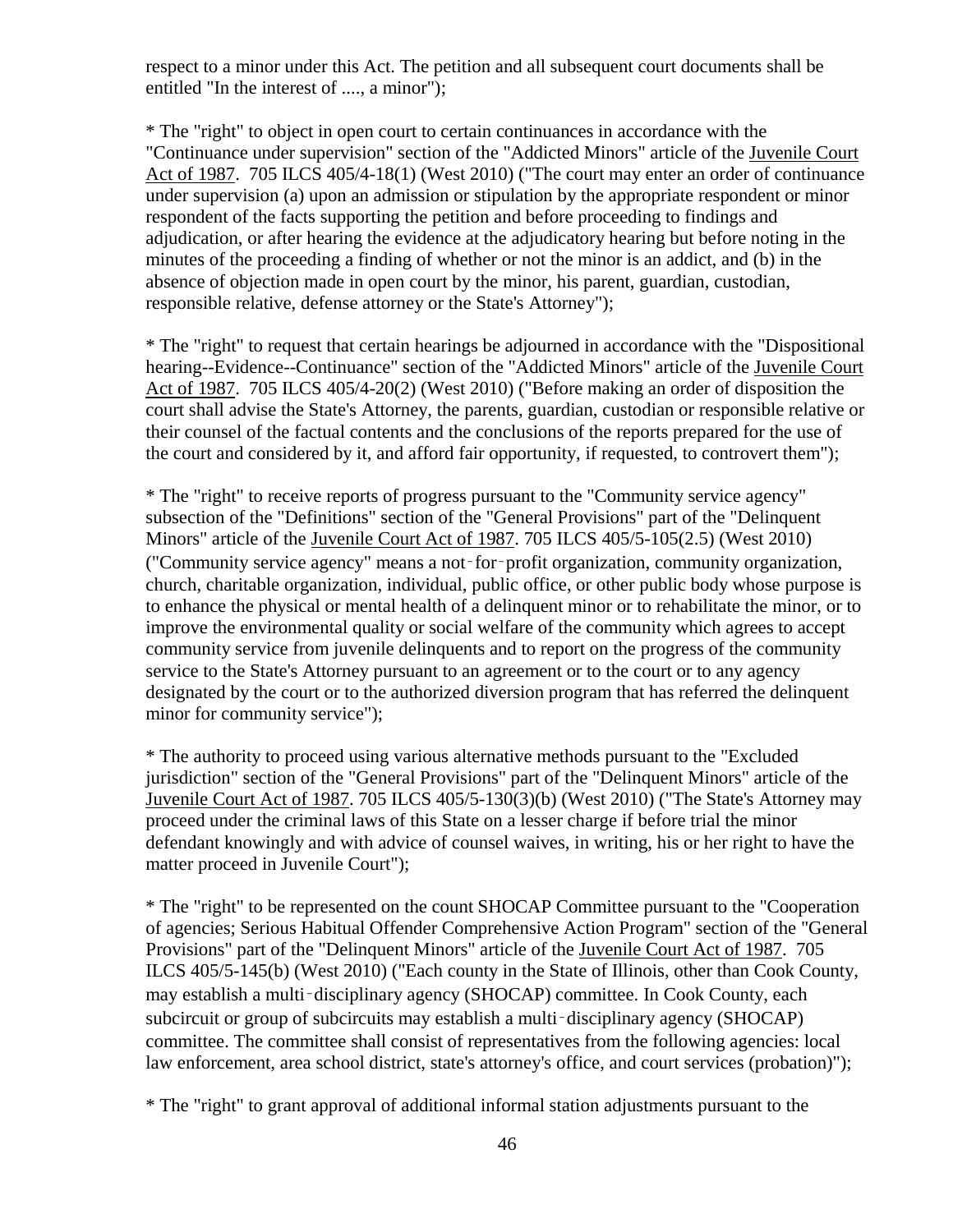"Station adjustments" section of the "Immediate Intervention Procedures" part of the "Delinquent Minors" article of the Juvenile Court Act of 1987. 705 ILCS 405/5-301(k)(1) (West 2010) ("The total for formal station adjustments statewide within the period of minority may not exceed 4 without the State's Attorney's approval");

\* The "right" to insist upon court action pursuant to the "Probation adjustment" section of the "Immediate Intervention Procedures" part of the "Delinquent Minors" article of the Juvenile Court Act of 1987. 705 ILCS 405/5-305(1) (West 2010) ("the State's Attorney, and other interested persons concerning the advisability of filing a petition under Section 5‑520, with a view to adjusting suitable cases without the filing of a petition as provided for in this Article, the probation officer should schedule a conference promptly except when the State's Attorney insists on court action or when the minor has indicated that he or she will demand a judicial hearing and will not comply with a probation adjustment");

\* The authority to establish community mediation programs pursuant to the "Community mediation programs" section of the "Immediate Intervention Procedures" part of the "Delinquent Minors" article of the Juvenile Court Act of 1987. 705 ILCS 405/5-310(2) (West 2010) ("The State's Attorney, or an entity designated by the State's Attorney, may establish community mediation programs designed to provide citizen participation in addressing juvenile delinquency");

\* The "right" to receive certain reports of criminal activity from schools or law enforcement agencies pursuant to the "Reports to the State's Attorneys" section of the "Immediate Intervention Procedures" part of the "Delinquent Minors" article of the Juvenile Court Act of 1987. 705 ILCS 405/5-325 (West 2010) ("Upon the request of the State's Attorney in the county where it is alleged that a minor has committed a crime, any school or law enforcement agency that has knowledge of those allegations shall forward information or a report concerning the incident to the State's Attorney, provided that the information is not currently protected by any privilege recognized by law or by decision, rule, or order of the Illinois Supreme Court");

\* The authority to request reports pursuant to the "Reports to the State's Attorney" section of the "Immediate Intervention Procedure" part of the "Delinquent Minors" article of the Juvenile Court Act of 1987. 705 ILCS 405/5-325 (West 2010) ("Upon the request of the State's Attorney in the county where it is alleged that a minor has committed a crime, any school or law enforcement agency that has knowledge of those allegations shall forward information or a report concerning the incident to the State's Attorney, provided that the information is not currently protected by any privilege recognized by law or by decision, rule, or order of the Illinois Supreme Court");

\* The authority to file appropriate charges pursuant to the "State's Attorney's discretion to prosecute" section of the "Immediate Intervention Procedures" part of the "Delinquent Minors" article of the Juvenile Court Act of 1987. 705 ILCS 405/5-330 (West 2010) ("State's Attorney's discretion to prosecute. Nothing in this Article shall divest the authority of the State's Attorney to file appropriate charges for violations of this Article if he or she has probable cause to believe that the violations have occurred");

\* The "right" to have input in the development of a "scorable detention screening instrument" and the right to be consulted when a probation officer does not intend to detain a minor pursuant to the "Non-secure custody or detention" section of the "Arrest and Custody" part of the "Delinquent Minors" article of the Juvenile Court Act of 1987. 705 ILCS 405/5-410(b-4) (West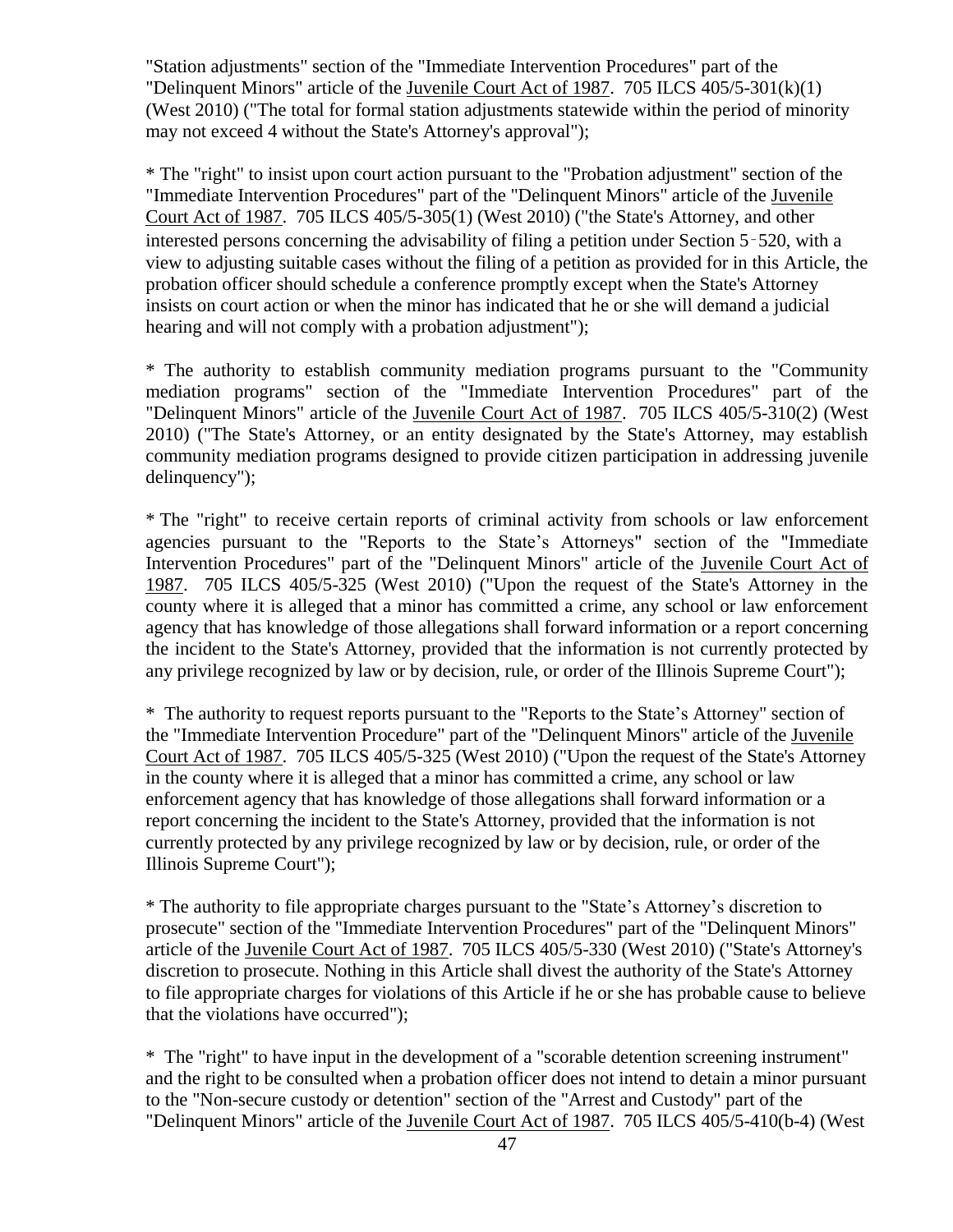2010) ("The consultation required by subsection (b‑5) shall not be applicable if the probation officer or detention officer (or other public officer designated by the court in a county having 3,000,000 or more inhabitants) utilizes a scorable detention screening instrument, which has been developed with input by the State's Attorney, to determine whether a minor should be detained, however, subsection (b‑5) shall still be applicable where no such screening instrument is used or where the probation officer, detention officer (or other public officer designated by the court in a county having 3,000,000 or more inhabitants) deviates from the screening instrument");

\* The authority to determine whether a minor should be retained in custody pursuant to the "Non-secure custody or detention" section of the "Arrest and Custody" part of the "Delinquent Minors" article of the Juvenile Court Act of 1987. 705 ILCS 405/5-410(b-5) (West 2010) ("Subject to the provisions of subsection (b‑4), if a probation officer or detention officer (or other public officer designated by the court in a county having 3,000,000 or more inhabitants) does not intend to detain a minor for an offense which constitutes one of the following offenses he or she shall consult with the State's Attorney's Office prior to the release of the minor: first degree murder, second degree murder, involuntary manslaughter, criminal sexual assault, aggravated criminal sexual assault, aggravated battery with a firearm, aggravated or heinous battery involving permanent disability or disfigurement or great bodily harm, robbery, aggravated robbery, armed robbery, vehicular hijacking, aggravated vehicular hijacking, vehicular invasion, arson, aggravated arson, kidnapping, aggravated kidnapping, home invasion, burglary, or residential burglary");

\* The authority to apply for "additional provisions" pursuant to the "Pre-trial conditions order" section of the "Pre-trial Proceedings" part of the "Delinquent Minors" article of the Juvenile Court Act of 1987. 705 ILCS 405/5-505(3) (West 2010) ("The provisions of the pre‑trial conditions order issued under this Section may be continued through the sentencing hearing if the court deems the action reasonable and necessary. Nothing in this Section shall preclude the minor from applying to the court at any time for modification or dismissal of the order or the State's Attorney from applying to the court at any time for additional provisions under the pre– trial conditions order, modification of the order, or dismissal of the order");

\* The authority to apply for "additional provisions" pursuant to the "Restraining Order against juvenile" section of the "Pre-trial Proceedings" part of the "Delinquent Minors" article of the Juvenile Court Act of 1987. 705 ILCS 405/5-510(3) (West 2010) ("The provisions of the restraining order issued under this Section may be continued by the court after the sentencing hearing if the court deems the action reasonable and necessary. Nothing in this Section shall preclude the minor from applying to the court at any time for modification or dismissal of the order or the State's Attorney from applying to the court at any time for additional provisions under the restraining order, modification of the order, or dismissal of the order");

\* The authority to file petitions pursuant to the "Petition; supplemental petitions" section of the "Pre-trial Proceedings" part of the "Delinquent Minors" article of the Juvenile Court Act of 1987. 705 ILCS 405/5-520(1) (West 2010) ("The State's Attorney may file, or the court on its own motion may direct the filing through the State's Attorney of, a petition in respect to a minor under this Act. The petition and all subsequent court documents shall be entitled "In the interest of ...., a minor");

\* The "right" to seek an extended period of time pursuant to the "Trial" section of the "Trial"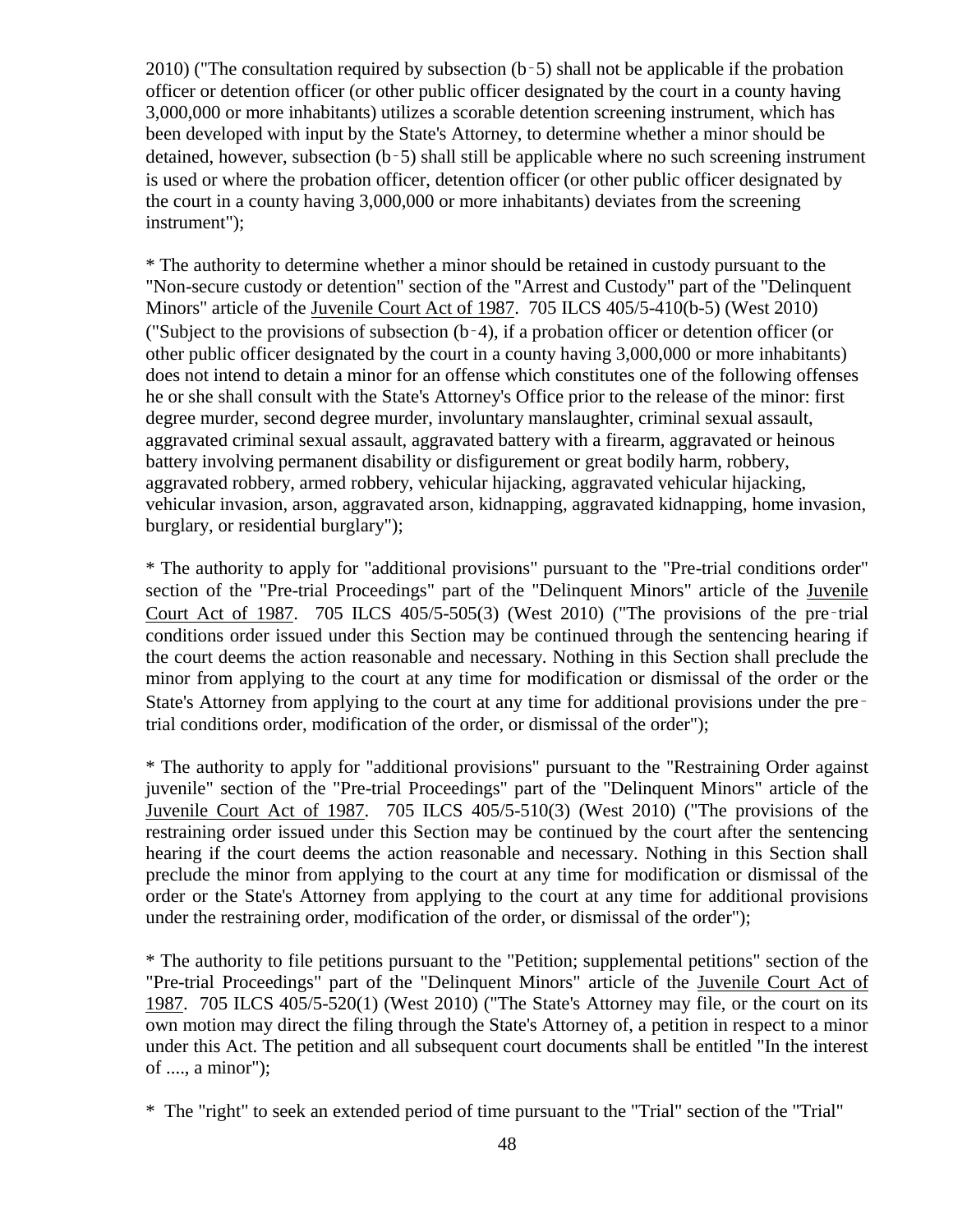part of the "Delinquent Minor" article of the Juvenile Court Act of 1987. 705 ILCS 405/5- 601(7) (West 2010) ("When the State's Attorney files a motion for waiver of jurisdiction pursuant to Section 5‑805, and the minor is in detention, the period the minor can be held in detention pursuant to subsection (4), shall be extended an additional 30 days if the court denies motion for waiver of jurisdiction or the State's Attorney withdraws the motion for waiver of jurisdiction");

\* The "right" to object to the entry of an order of continuance under supervision pursuant to the "Continuance under supervision" section of the "Trial" Part of the "Delinquent Minors" article of the Juvenile Court Act of 1987. 705 ILCS 405/5-615(2) (West 2010) ("If the minor, his or her parent, guardian, or legal custodian, the minor's attorney or State's Attorney objects in open court to any continuance and insists upon proceeding to findings and adjudication, the court shall so proceed");

\* The authority to move to reduce, enlarge or modify various conditions pursuant to the "Continuance under supervision" section of the "Trial" part of the "Delinquent Minors" article of the Juvenile Court Act of 1987. 705 ILCS 405/5-615(11) (West 2010) ("If a minor is placed on supervision for a violation of subsection (a‑7) of Section 1 of the Prevention of Tobacco Use by Minors Act, the court may, in its discretion, and upon recommendation by the State's Attorney, order that minor and his or her parents or legal guardian to attend a smoker's education or youth diversion program as defined in that Act if that program is available in the jurisdiction where the offender resides");

\* The "right" to receive notice of a minor's request for a new trial or a new sentencing hearing pursuant to the "Absence of minor" section of the "Trial" part of the "Delinquent Minors" article of the Juvenile Court Act of 1987. 705 ILCS 405/5-625(5) (West 2010) ("A hearing with notice to the State's Attorney on the minors request for a new trial or a new sentencing hearing must be held before any such request may be granted");

\* The "right" to be advised by the trial court of the contents and conclusions found in various reports pursuant to the "Sentencing hearing; evidence; continuance" section of the "Proceedings After Trial, Sentencing" part of the "Delinquent Minors" article of the Juvenile Court Act of 1987. 705 ILCS 405/5-705(2) (West 2010) ("Once a party has been served in compliance with Section 5–525, no further service or notice must be given to that party prior to proceeding to a sentencing hearing. Before imposing sentence the court shall advise the State's Attorney and the parties who are present or their counsel of the factual contents and the conclusions of the reports prepared for the use of the court and considered by it");

\* The authority to seek an adjournment pursuant to the "Sentencing hearing; evidence; continuances" section of the "Proceedings After Trial, Sentencing" part of the "Delinquent Minors" article of the Juvenile Court Act of 1987. 705 ILCS 405/5-705(3) (West 2010) ("On its own motion or that of the State's Attorney, a parent, guardian, legal custodian, or counsel, the court may adjourn the hearing for a reasonable period to receive reports or other evidence and, in such event, shall make an appropriate order for detention of the minor or his or her release from detention subject to supervision by the court during the period of the continuance");

\* The authority to act on behalf of any victim in seeking restitution pursuant to the "Kinds of sentencing orders" section of the "Proceedings after Trial Sentencing" part of the "Delinquent Minors" article of the Juvenile Court Act of 1987. 705 ILCS 405/5-710(4) (West 2010) ("The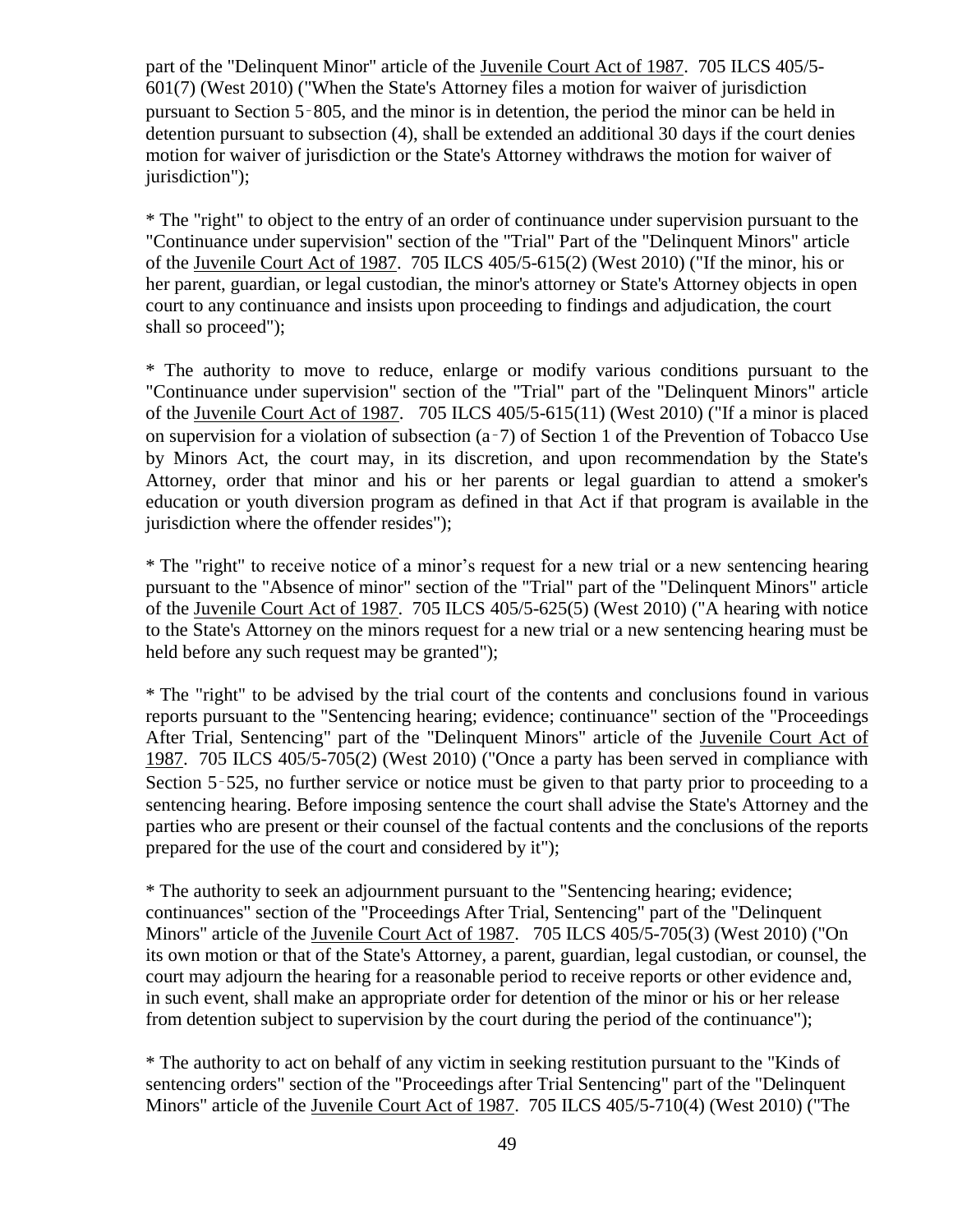State's Attorney is authorized to act on behalf of any victim in seeking restitution in proceedings under this Section, up to the maximum amount allowed in Section 5 of the Parental Responsibility Law");

\* The "right" to be notified of the notice of sanctions pursuant to the "Probation Revocation" section of the "Proceedings After Trial, Sentencing" part of the "Delinquent Minors" articles of the Juvenile Court Act of 1987. 705 ILCS 405/5-720(7) (West 2010) ("The State's Attorney and the sentencing court shall be notified of the notice of sanctions");

\* The "right" to seek to prosecute a minor as an adult pursuant to the "Commitment to the Department of Corrections, Juvenile Division" section of the "Proceedings After Trial, Sentencing" part of the "Delinquent Minors" article of the Juvenile Court Act of 1987. 705 ILCS 405/5-750(2) (West 2010) ("Nothing in this subsection (2) shall preclude the State's Attorney from seeking to prosecute a minor as an adult as an alternative to proceeding under this Act");

\* The "right" to file a motion to seek adult prosecution of a minor pursuant to the "Transfer of jurisdiction" section of the "Violent and Habitual Juvenile Offender Provisions" part of the "Delinquent Minors" article of the Juvenile Court Act of 1987. 705 ILCS 405/5-805(1)(a) (West 2010) ("if a motion by the State's Attorney to prosecute the minor under the criminal laws of Illinois for the alleged forcible felony alleges that (i) the minor has previously been adjudicated delinquent or found guilty for commission of an act that constitutes a felony under the laws of this State or any other state and (ii) the act that constitutes the offense was committed in furtherance of criminal activity by an organized gang, the Juvenile Judge assigned to hear and determine those motions shall, upon determining that there is probable cause that both allegations are true, enter an order permitting prosecution under the criminal laws of Illinois");

\* The authority to file a motion for a proceeding to be designated as an extended juvenile jurisdiction prior to commencement of trial pursuant to the "Extended jurisdiction juvenile prosecutions" section of the "Violent and Habitual Juvenile Offender Provisions" part of the "Delinquent Minors" article of the Juvenile Court Act of 1987. 705 ILCS 405/5-810(1)(a) (West 2010) ("If the State's Attorney files a petition, at any time prior to commencement of the minor's trial, to designate the proceeding as an extended jurisdiction juvenile prosecution and the petition alleges the commission by a minor 13 years of age or older of any offense which would be a felony if committed by an adult, and, if the juvenile judge assigned to hear and determine petitions to designate the proceeding as an extended jurisdiction juvenile prosecution determines that there is probable cause to believe that the allegations in the petition and motion are true, there is a rebuttable presumption that the proceeding shall be designated as an extended jurisdiction juvenile proceed");

\* The "right" to seek Habitual Juvenile Offender status for a minor pursuant to the "Habitual Juvenile Offender" section of the "Violent and Habitual Juvenile Offender Provisions" part of the "Delinquent Minor" article of the Juvenile Court Act of 1987. 705 ILCS 405/5-815 (West 2010) (see statute generally);

\* The authority to prosecute a minor as an adult pursuant to the "Habitual Juvenile Offender" section of the "Violent and Habitual Juvenile Offender, Provisions" part of the "Delinquent Minors" article of the Juvenile Court Act of 1987. 705 ILCS 405/5-815(a) (West 2010) ("Nothing in this Section shall preclude the State's Attorney from seeking to prosecute a minor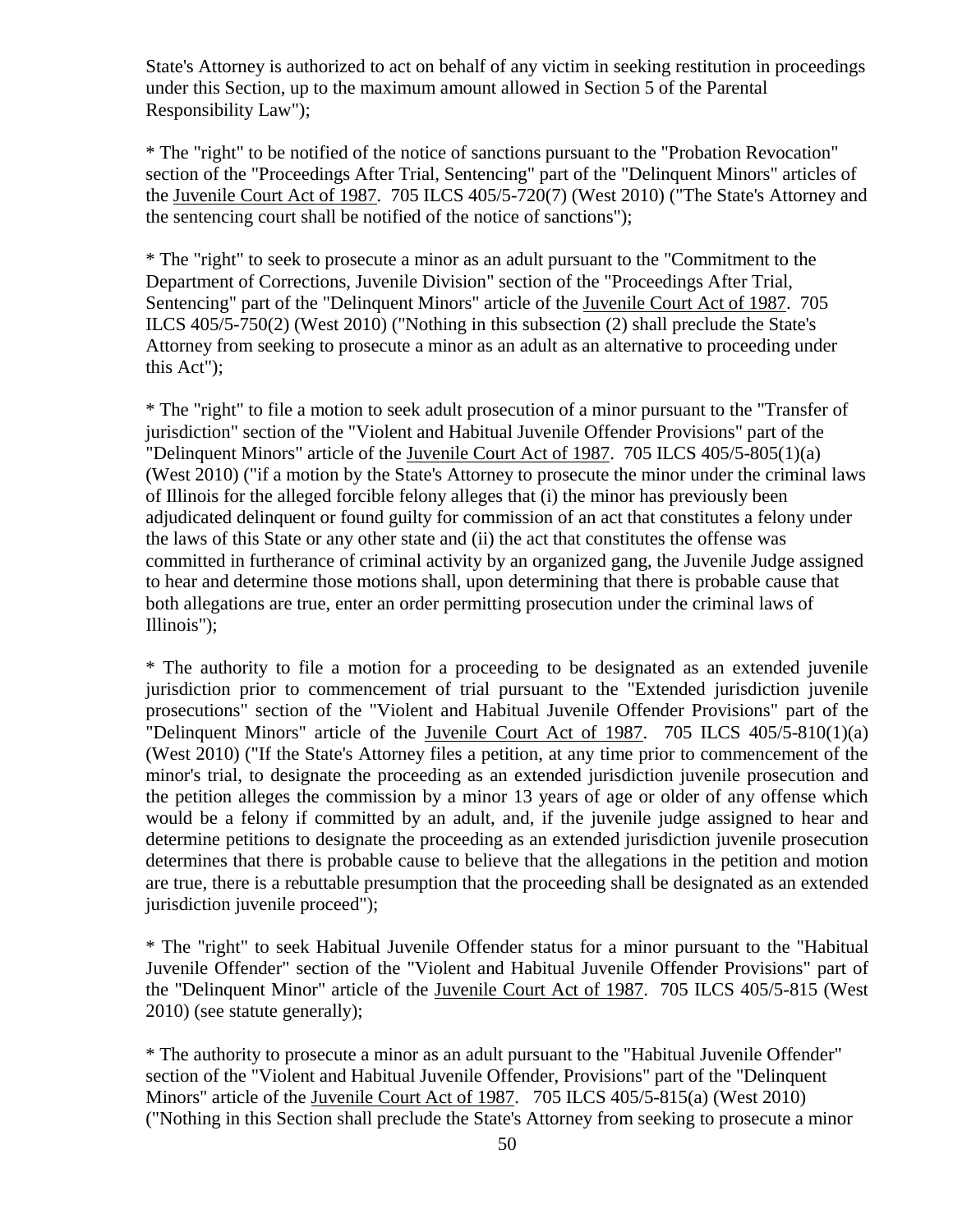as an adult as an alternative to prosecution as an habitual juvenile offender");

\* The "right" to seek Violent Juvenile Offender status for a minor pursuant to the "Violent Juvenile Offender" section of the "Violent and Habitual Juvenile Offenders Provisions" part of the "Delinquent Minors" article of the Juvenile Court Act of 1987. 705 ILCS 405/5-820(c) (West 2010) ("A notice to seek adjudication as a Violent Juvenile Offender shall be filed only by the State's Attorney");

\* The authority to prosecute a minor as an adult pursuant to the "Violent Juvenile Offender" section of the "Violent and Habitual Juvenile Offender, Provisions" part of the "Delinquent Minors" article of the Juvenile Court Act of 1987. 705 ILCS 405/5-820(g) (West 2010) ("Nothing in this Section shall preclude the State's Attorney from seeking to prosecute a minor as a habitual juvenile offender or as an adult as an alternative to prosecution as a Violent Juvenile Offender");

\* The "right" to examine court records pursuant to the "Court file" section of the "Confidentiality of Records and Expungement" part of the "Delinquent Minors" article of the Juvenile Court Act of 1987. 705 ILCS 405/5-901(5) (West 2010) ("The State's Attorney, the minor, his or her parents, guardian and counsel shall at all times have the right to examine court files and records");

\* The authority to request a copy of a social investigation or psychological or medical records pursuant to the "Social, psychological and medical records" section of the "Confidentiality of Records and Expungement" part of the "Delinquent Minors" article of the Juvenile Court Act of 1987. 705 ILCS 405/5-910(1)(f) (West 2010) ("when the State's Attorney requests a copy of the social investigation for use at a sentencing hearing or upon written request of the State's Attorney for psychological or medical records when the minor contests his fitness for trial or relies on an affirmative defense of intoxication or insanity");

\* The "right" to receive notice of petitions for expungement pursuant to the "Expungement of law enforcement and juvenile court records" section of the "Confidentiality of Records and Expungement" part of the "Delinquent Minors" article of Juvenile Court Act of 1987. 705 ILCS 405/5-915(2.5) (West 2010) ("shall notify verbally and in writing to the minor or the minor's parents or guardians that if the State's Attorney does not file a petition for delinquency, the minor has a right to petition to have his or her arrest record expunged when the minor attains the age of 17 or when all juvenile court proceedings relating to that minor have been terminated and that unless a petition to expunge is filed, the minor shall have an arrest record and shall provide the minor and the minor's parents or guardians with an expungement information packet, including a petition to expunge juvenile records obtained from the clerk of the circuit court");

\* The "right" to designate a representative to serve on and serve as interim chairperson of a County Juvenile Justice Council pursuant to the "County Juvenile justice councils" section of the "Administration of Juvenile Services" article of the Juvenile Court Act of 1987. 705 ILCS 405/6-12(1) (West 2010) ("Each county, or group of counties pursuant to an intergovernmental agreement, in the State of Illinois may establish a county juvenile justice council ("council"). Each of the following county officers shall designate a representative to serve on the council: the sheriff, the State's Attorney, Chief Probation Officer, and the county board. In addition, the chief judge may designate a representative to serve on the council").

# **Criminal Code (720 ILCS 5 through 600)**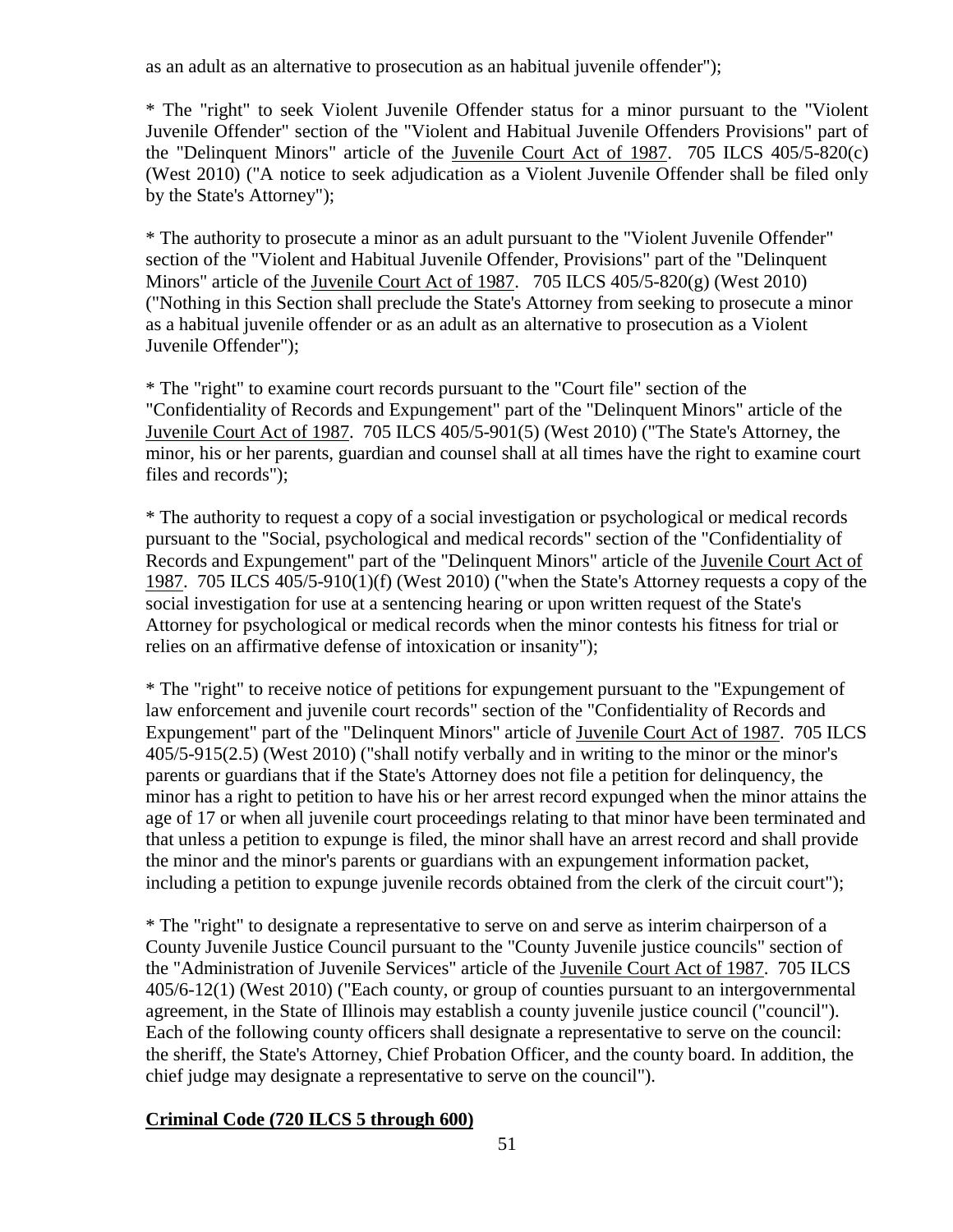\* The "right" to receive certain forfeited funds in accordance with the "Obscenity" section of the "Sex Offenses" article of the Criminal Code of 1961. 720 ILCS 5/11-20(g) (West 2010) ("A person who has been convicted previously of the offense of obscenity and who is convicted of a second or subsequent offense of obscenity is subject to the property forfeiture provisions set forth in Article 124B of the Code of Criminal Procedure of 1963");

\* The "right" to receive reasonable notice of a motion to unseal evidence pursuant to the "Child pornography" section of the "Sex Offense" article of the Criminal Code of 1961. 720 ILCS 5/11-20.1(e-5) (West 2010) ("The State's attorney and the victim, if possible, shall be provided reasonable notice of the hearing on the motion to unseal the evidence. Any person entitled to notice of a hearing under this subsection  $(e-5)$  may object to the motion"):

\* The "right" to have documents provided in accordance with the "Injunction" section of the "Bodily Harm" article of the Criminal Code of 1961. 720 ILCS 5/12-5.2(h) (West 2010) ("The municipal building department or other entity responsible for inspection of property and the enforcement of such local requirements shall, within 5 business days of a request by the State's Attorney, provide all documents requested, which shall include, but not be limited to, all records of inspections, permits and other information relating to any property");

\* The "right" to have the State's Attorney's Office classified as a "public official" in accordance with the "Threatening public officials" section of the "Bodily Harm" article of the Criminal Code of 1961. 720 ILCS 5/12-9(b)(1) (West 2010) (" 'Public official' includes a duly appointed assistant State's Attorney, assistant Attorney General, or Appellate Prosecutor, and a sworn law enforcement or peace officer");

\* The "right" of an Assistant States Attorney to be included within the definition of "Public official" Section of the "Bodily Harm" Article of the Criminal Code of 1987. 720 ILCS 5/12-  $9(b)(1)$  (West 2010) (" Public official' includes a duly appointed assistant State's Attorney, assistant Attorney General, or Appellate Prosecutor, and a sworn law enforcement or peace officer");

\* The "right" to receive reports of violations pursuant to the "General provisions" section of "Bodily Harm" article of the Criminal Code of 1961. 720 ILCS 5/12-18(e) (West 2010) ("The results of the tests and any follow‑up tests shall be kept strictly confidential by all medical personnel involved in the testing and must be personally delivered in a sealed envelope to the victim, to the defendant, to the State's Attorney, and to the judge who entered the order, for the judge's inspection in camera");

\* The "right" to receive prior notification of the intent to use an eavesdropping device pursuant to the "Exceptions" section of the "Eavesdropping" article of the Criminal Code of 1961. 720 ILCS 5/14-3(g) (West 2010) ("With prior notification to the State's Attorney of the county in which it is to occur, recording or listening with the aid of any device to any conversation where a law enforcement officer, or any person acting at the direction of law enforcement, is a party to the conversation and has consented to it being intercepted or recorded under circumstances where the use of the device is necessary for the protection of the law enforcement officer or any person acting at the direction of law enforcement, in the course of an investigation of a forcible felony, a felony violation of the Illinois Controlled Substances Act, a felony violation of the Cannabis Control Act, a felony violation of the Methamphetamine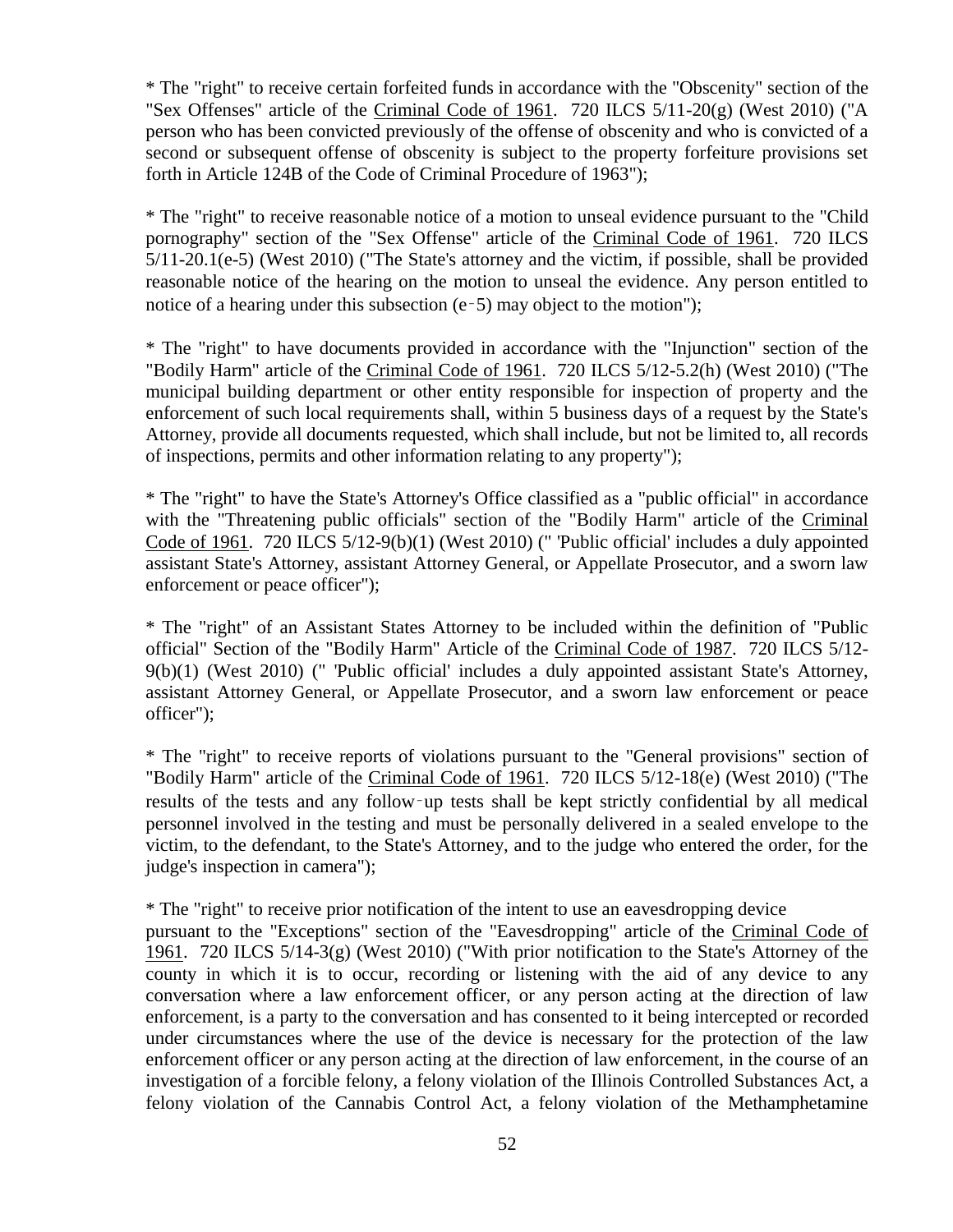Control and Community Protection Act, any "streetgang related" or "gang‑related" felony as those terms are defined in the Illinois Streetgang Terrorism Omnibus Prevention Act, or any felony offense involving any weapon listed in paragraphs (1) through (11) of subsection (a) of Section 24–1 of this Code");

\* The "right" to receive information concerning eavesdrop devices pursuant to the Discovery of eavesdropping device by an individual, common carrier, private investigation agency or nongovernmental corporation" and the "Discovery of eavesdropping device by common carrier by wire--Disclosure to subscriber" sections of the "Eavesdropping" article of the Criminal Code Of 1961. 720 ILCS 5/14-8 & 14-9 (West 2010) ("Any agent, officer or employee of a private investigative agency or non‑governmental corporation, or of a common carrier by wire, or any individual, who discovers any physical evidence of an eavesdropping device being used which such person does not know to be a legal eavesdropping device shall, within a reasonable time after such discovery disclose the existence of such eavesdropping device to the State's Attorney of the county where such device was found");

\* The "right" to receive certain forfeited funds in accordance with the "Forfeiture" section of the "Computer Crime" article of the Criminal Code of 1961. 720 ILCS 5/16D-6 (West 2010) ("Any person who commits the offense of computer fraud as set forth in Section 16D‑5 is subject to the property forfeiture provisions set forth in Article 124B of the Code of Criminal Procedure of 1963");

\* The authority to petition the sentencing court pursuant to the "Forfeiture" section of the "Computer Crime" article of the Criminal Code of 1961. 720 ILCS 5/16D-6 (West 2010) ("Any person who commits the offense of computer fraud as set forth in Section 16D‑5 is subject to the property forfeiture provisions set forth in Article 124B of the Code of Criminal Procedure of 1963");

\* The "right" to supervise, direct and control a private entity pursuant to the "State's Attorney's bad check diversion program" section of the "Deception" article of the "Offenses Directed Against Property" part of the Criminal Code of 1961. 720 ILCS 5/17-1b(b) (West 2010) ("A State's Attorney may create within his or her office a bad check diversion program for offenders who agree to voluntarily participate in the program instead of undergoing prosecution. The program may be conducted by the State's Attorney or by a private entity under contract with the State's Attorney. If the State's Attorney contracts with a private entity to perform any services in operating the program, the entity shall operate under the supervision, direction, and control of the State's Attorney. Any private entity providing services under this Section is not a "collection agency" as that term is defined under the Collection Agency Act");

\* The authority to create a bad check diversion program pursuant to the "State's Attorney's bad check diversion program" section of the "Deception" article of the "Offenses Directed Against Property" part of the Criminal Code of 1961. 720 ILCS 5/17-1b(b) (West 2010) ("A State's Attorney may create within his or her office a bad check diversion program for offenders who agree to voluntarily participate in the program instead of undergoing prosecution. The program may be conducted by the State's Attorney or by a private entity under contract with the State's Attorney");

\* The authority to enforce certain provisions of the "Recovery of grants--Venue" section of the "Disqualification for State Benefits" article of the Criminal Code of 1961. 720 ILCS 5/17A-2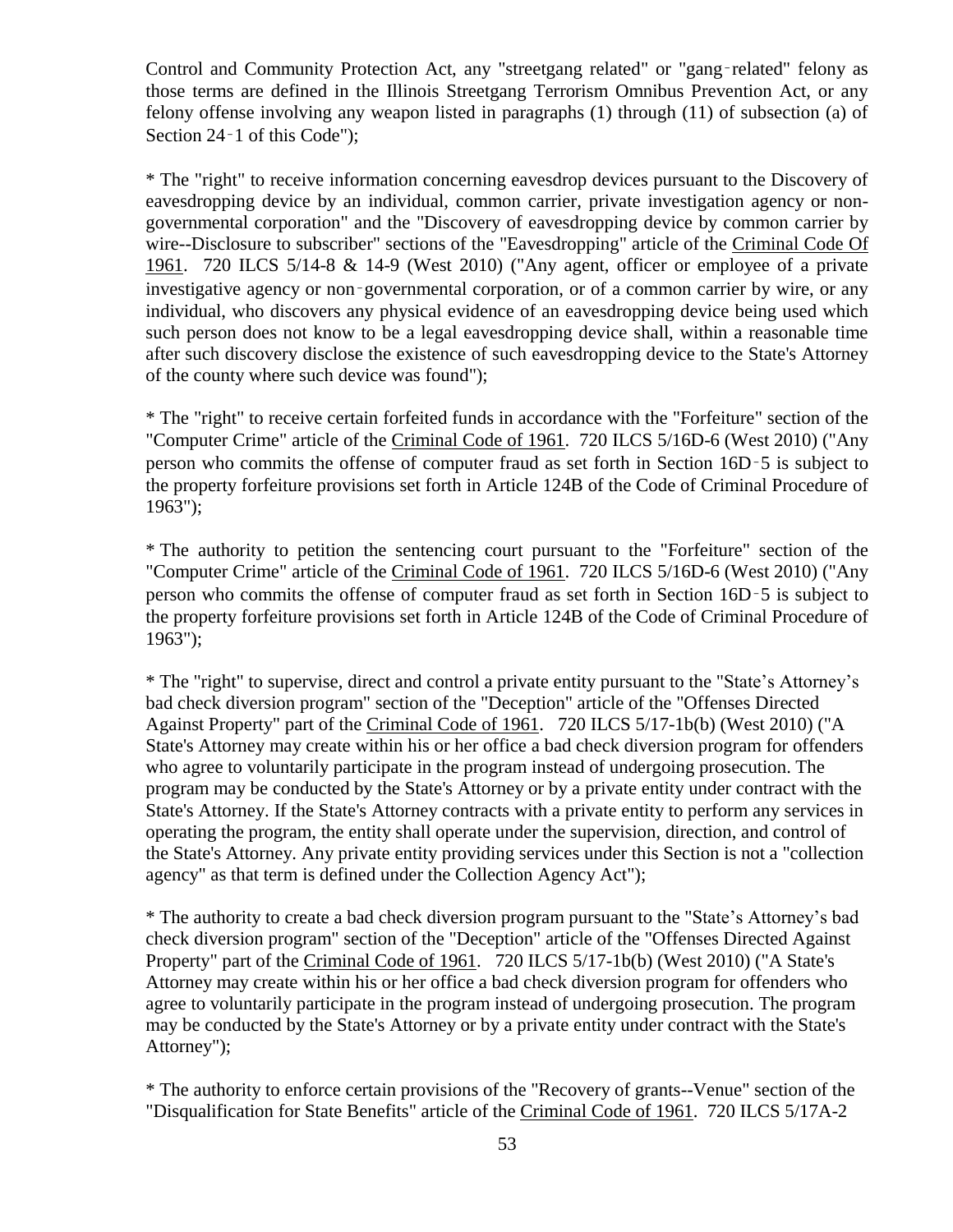(West 2010) ("Any grants awarded to persons described in Section 17A‑1 of this Act may be recovered by the State of Illinois in a civil action commenced by the Attorney General in the circuit court of Sangamon County or the State's Attorney of the county of residence of the person described in Section 17A‑1 of this Act");

\* The authority to petition the Court pursuant to the "Penalties" section of the (WIC Fraud) article of the Criminal Code of 1961. 720 ILCS 5/17B-25(a) (West 2010) ("A person who commits a felony violation of this Article is subject to the property forfeiture provisions set forth in Article 124B of the Code of Criminal Procedure of 1963");

\* The "right" to receive notice in accordance with the "Registration of federal gambling stamps" section of the "Gambling and Related Offenses" article of the Criminal Code of 1961. 720 ILCS 5/28-4(c) (West 2010) ("Within 3 days after such registration the county clerk shall by registered mail forward notice of such registration and a duplicate copy of each registration form to the Attorney General of this State, to the Chairman of the Illinois Liquor Control Commission, to the State's Attorney and Sheriff of each county wherein the stamp is registered, and to the principal official of the department of police of each city, village and incorporated town in this State wherein the stamp is registered or wherein the registrant maintains a business address");

\* The "right" to receive certain gambling devices pursuant to the "Seizure of gambling devices and gambling funds" section of the "Gambling and Related Offenses" article of the Criminal Code of 1961. 720 ILCS 5/28-5(b) (West 2010) ("Every gambling device shall be seized and forfeited to the county wherein such seizure occurs. Any money or other thing of value integrally related to acts of gambling shall be seized and forfeited to the county wherein such seizure occurs");

\* The "right" to receive reports in accordance with the "Failure to report offer of a bribe" section of the "Bribery In Contest" article of the Criminal Code of 1961. 720 ILCS 5/29-3 (West 2010) ("Any person participating, officiating or connected with any professional or amateur athletic contest, sporting event or exhibition who fails to report forthwith to his employer, the promoter of such contest, event or exhibition, a peace officer, or the local State's Attorney any offer or promise made to him in violation of Section 29‑1 commits a Class A Misdemeanor");

\* The authority to initiate a civil action to enjoin a violation pursuant to the "Injunctive relief" section of the "Terrorism" article of the "Offenses Affecting Public Health, Safety and Decency" part of the Criminal Code of 1961. 720 ILCS 5/29D-60(b) (West 2010) ("Whenever it appears to the Attorney General or any State's Attorney that any person is engaged in, or is about to engage in, any act that constitutes or would constitute a violation of this Article, the Attorney General or any State's Attorney may initiate a civil action in the circuit court to enjoin the Violation);

\* The "right" to receive property pursuant to the "Asset freeze, seizure, and forfeiture" section of the "Terrorism" article of the "Offenses Affecting Public Health, Safety and Decency" part of the Criminal Code of 1961. 720 ILCS 5/29D-65 (West 2010) ("Forfeiture under this subsection may be pursued in addition to or in lieu of proceeding under Section 124B–805 (property freeze or seizure; ex parte proceeding) of the Code of Criminal Procedure of 1963");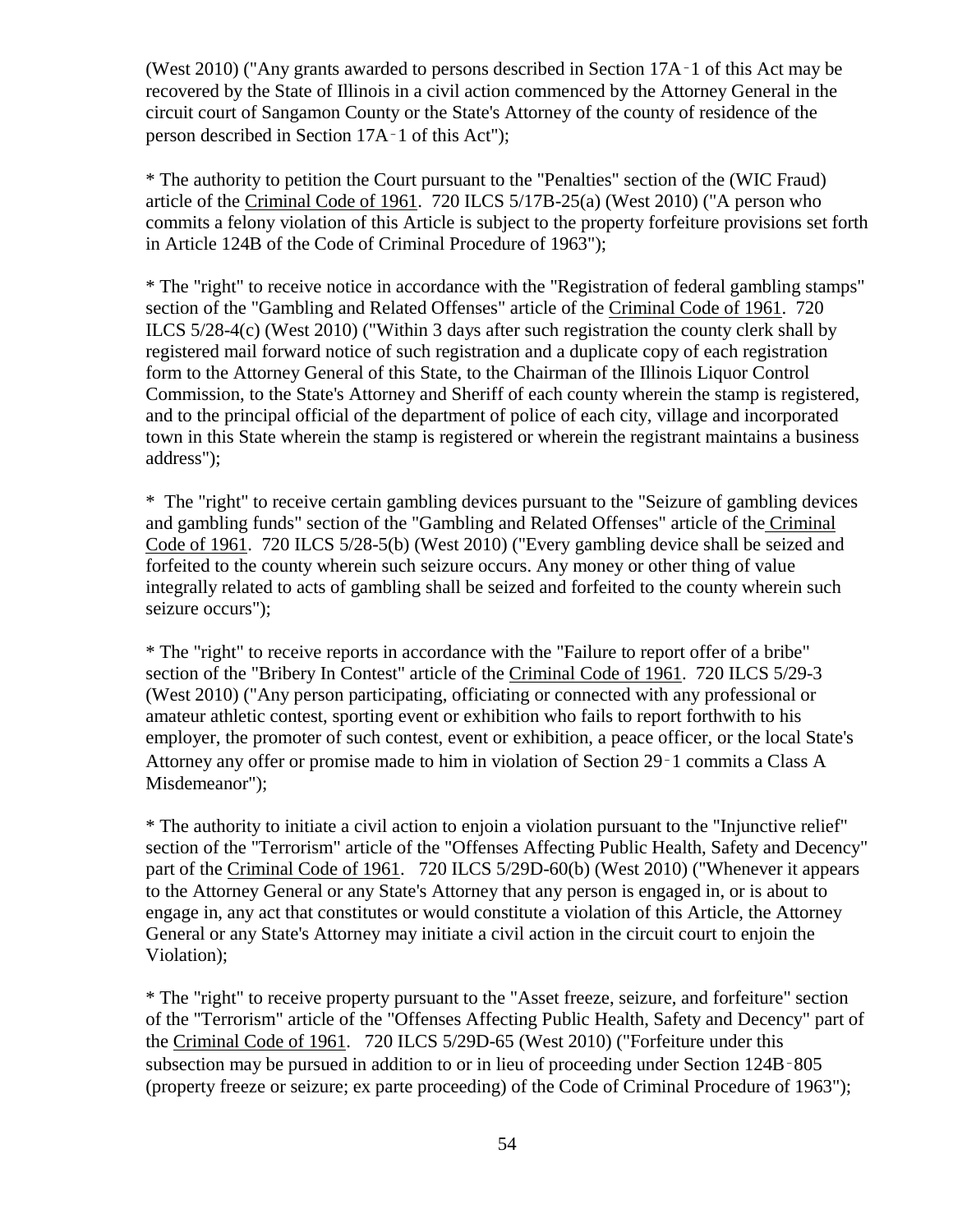\* The authority to seek to freeze or seize certain assets pursuant to the "Asset freeze, seizure and forfeiture" section of the "Terrorism" article of the "Offenses Affecting Public Health, Safety and Decency" part of the Criminal Code of 1961. 720 ILCS 5/29D-65(a) (West 2010) ("If there is probable cause to believe that a person used, is using, is about to use, or is intending to use property in a way that would violate this Article, then that person's assets may be frozen or seized pursuant to Part 800 of Article 124B of the Code of Criminal Procedure of 1963);

\* The "right" to receive reports in accordance with the "Failure to report a bribe" section of the "Official Misconduct" article of the Criminal Code of 1961. 720 ILCS 5/33-2 (West 2010) ("Any public officer, public employee or juror who fails to report forthwith to the local State's Attorney, or in the case of a State employee to the Department of State Police, any offer made to him in violation of Section 33<sup>-</sup>1 commits a Class A misdemeanor"):

\* The "right" to be listed as a "chief executive officer" pursuant to the "Solicitation Misconduct" section of the "Official Misconduct" article of the "Offenses Affecting Governmental Functions" part of the Criminal Code of 1961. 720 ILCS 5/33-3.2(b) (West 2010) ("chief executive officer of a local government" means an executive officer of a county, township or municipal government or any administrative subdivision under jurisdiction of the county, township, or municipal government including but not limited to: chairman or president of a county board or commission, mayor or village president, township supervisor, county executive, municipal manager, assessor, auditor, clerk, coroner, recorder, sheriff or State's Attorney");

\* The "right" to receive reports in accordance with the "Interference with contract submission and award by a public official", the "Kickbacks", and the "Bribery of inspector employed by contractor" sections of the "Public Contracts" article of the Criminal Code of 1961. 720 ILCS 5/33E-6(d), 33E-7 & 33E-8 (West 2010) ("Any bidder or offeror who is the recipient of communications from the unit of government which he reasonably believes to be proscribed by subsections (a) or (b), and fails to inform either the Attorney General or the State's Attorney for the county in which the unit of government is located, commits a Class A misdemeanor");

\* The "right" to receive notice in accordance with the "Seizure" Section of the "Seizure and Forfeiture of Vessels, Vehicles, and Aircraft" article of the Criminal Code of 1961. 720 ILCS 5/36-1(West 2010) ("Within that 15 day period the sheriff shall also notify the State's Attorney of the county of seizure about the seizure");

\* The "right" to set terms and conditions of remission of forfeiture pursuant to the "Action for Forfeiture" section of the "Seizure and Forfeiture of Vessels, Vehicles and Aircraft" article of the Criminal Code of 1961. 720 ILCS 5/36-2(a) (West 2010) ("The State's Attorney in the county in which such seizure occurs if he finds that such forfeiture was incurred without willful negligence or without any intention on the part of the owner of the vessel, vehicle or aircraft or any person whose right, title or interest is of record as described in Section 36‑1, to violate the law, or finds the existence of such mitigating circumstances as to justify remission of the forfeiture, may cause the sheriff to remit the same upon such terms and conditions as the State's Attorney deems reasonable and just");

\* The authority to cause certain property to be remitted pursuant to the "Action for Forfeiture" section of the "Seizure and Forfeiture of Vessels, Vehicles and Aircraft" article of the Criminal Code of 1961. 720 ILCS 5/36-2(a) (West 2010) ("The State's Attorney in the county in which such seizure occurs if he finds that such forfeiture was incurred without willful negligence or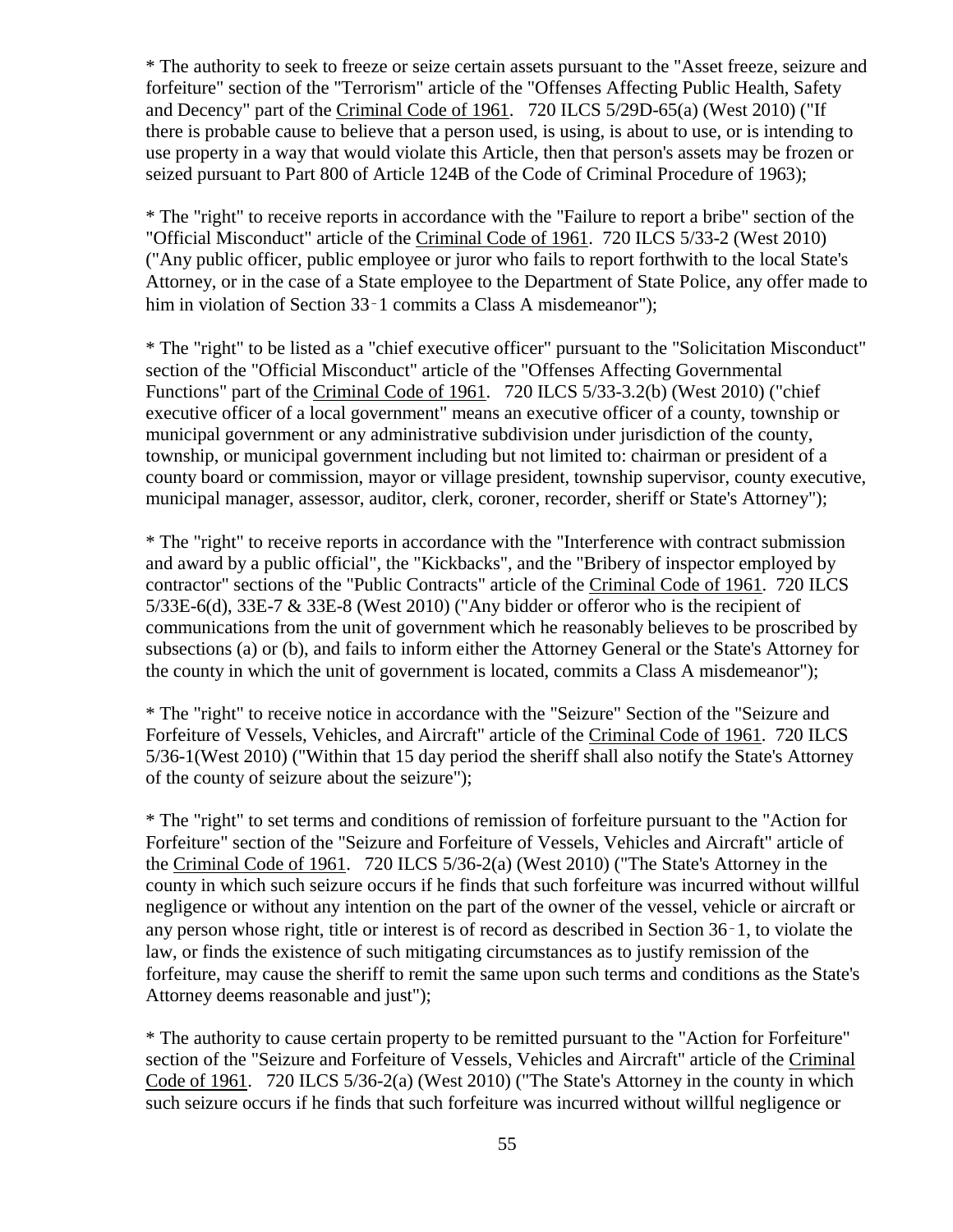without any intention on the part of the owner of the vessel, vehicle or aircraft or any person whose right, title or interest is of record as described in Section 36–1, to violate the law, or finds the existence of such mitigating circumstances as to justify remission of the forfeiture, may cause the sheriff to remit the same upon such terms and conditions as the State's Attorney deems reasonable and just");

\* The authority to enforce certain provisions of the "Enforcement of lien upon public nuisance" section of the "Property Forfeiture" article of the Criminal Code of 1961. 720 ILCS 5/37-2 (West 2010) ("An action to enforce such lien may be commenced in any circuit court by the State's Attorney of the county of the nuisance or by the person suffering damages or both, except that a person seeking to recover damages must pursue his remedy within 6 months after the damages are sustained or his cause of action becomes thereafter exclusively enforceable by the State's Attorney of the county of the nuisance");

\* The authority to enforce certain provisions of the "Abatement of nuisance" section of the "Property Forfeiture" article of the Criminal Code of 1961. 720 ILCS 5/37-4 (West 2010) ("The Attorney General of this State or the State's Attorney of the county wherein the nuisance exists may commence an action to abate a public nuisance as described in Section 37‑1 of this Act, in the name of the People of the State of Illinois, in the circuit court");

\* The authority to seek forfeiture of various properties pursuant to the "Dog Fighting" section of the Criminal Code of 1961. 720 ILCS 5/26-5(i-5) (West 2010) ("A person who commits a felony violation of this Section is subject to the property forfeiture provisions set forth in Article 124B of the Code of Criminal Procedure of 1963");

\* The authority to enforce certain provisions of the "Forfeiture of charter and revocation of certificate" section of the "Criminally Operated Businesses" article of the Criminal Code of 1961. 720 ILCS 5/38-1 (West 2010) ("The State's Attorney is authorized to institute civil proceedings in the Circuit Court to forfeit the charter of a corporation organized under the laws of this State or to revoke the certificate authorizing a foreign corporation to conduct business in this State");

\* The authority to enforce certain provisions of the "Enjoining operation of a business" section of the "Criminally Operated Businesses" article of the Criminal Code of 1961. 720 ILCS 5/38-2 (West 2010) ("The State's Attorney is authorized to institute civil proceedings in the Circuit Court to enjoin the operation of any business other than a corporation, including a partnership, joint venture or sole proprietorship");

\* The "right" to receive notice concerning certain seizures of telecommunications devices pursuant to the "Seizure--Rights of lienholders and secured parties--Action for forfeiture-- Exceptions to forfeiture--Remission by Attorney General" section of the "Telecommunications Devices" article of the Criminal Code of 1961. 720 ILCS 5/44-3(a) (West 2010) ("Within 15 days after such delivery the investigating law enforcement agency shall give notice of seizure to any known owners, lienholders and secured parties of such property. Within that 15 day period the investigating law enforcement agency shall also notify the State's Attorney of the county of seizure about the seizure"):

\* The authority to order certain investigating law enforcement agencies to remit seized property pursuant to the "Seizure--Rights of lienholders and secured parties--Action for forfeiture--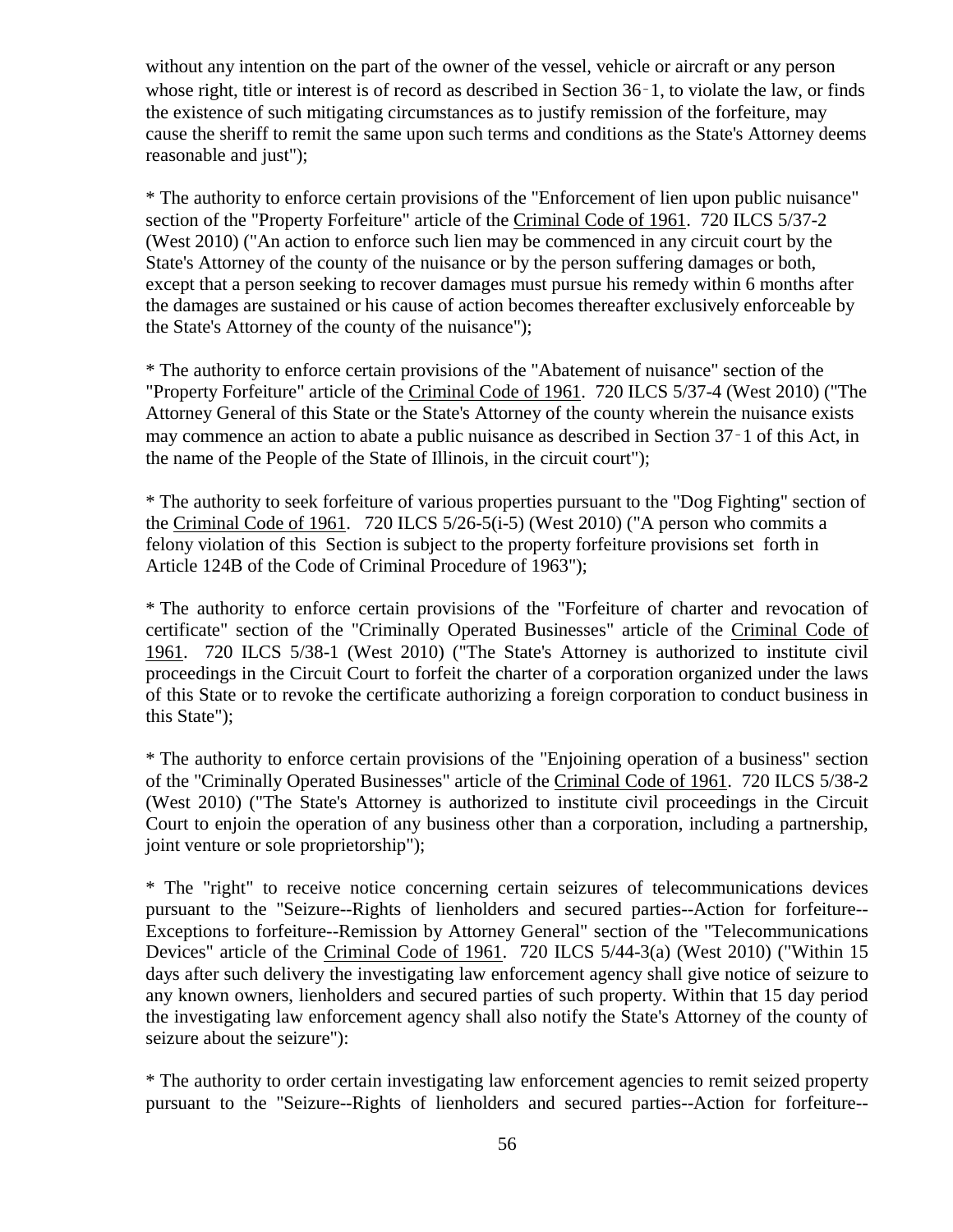Exceptions to forfeiture--Permission by Attorney General" section of the "Telecommunications Devices" article of the Criminal Code of 1961. 720 ILCS 5/44-3(b) (West 2010) ("The State's Attorney shall promptly release a telecommunications device seized under the provisions of this Article to any lienholder or secured party if such lienholder or secured party shows to the State's Attorney that his lien or security interest is bona fide and was created without actual knowledge that such telecommunications device was or possessed in violation of this Section or used or to be used in the commission of the offense charged");

\* The authority to enforce certain provisions of the "Intent, design or purpose to sell at advertised price--Injunctive relief--Misdemeanor" or the "Advertisement of Sale or Release of Realty--Requisites--Injunctive Relief--Misdemeanor" sections of the Deceptive Advertising Act. 720 ILCS 295/1b & 1c (West 2010) ("may be enjoined from such advertising upon application for injunctive relief by the state's attorney or attorney general, and shall also be guilty of a Class A misdemeanor");

\* The authority to enforce certain provisions of the "Penalty" section of the Ticket Scalping Act. 720 ILCS 375/2 (West 2010) ("upon application for injunctive relief by the State's Attorney or Attorney General and shall also be guilty of a Class A misdemeanor, and any owner, lessee, manager or trustee convicted under this Act shall, in addition to the penalty herein provided, forfeit the license of such theatre, circus, baseball park, place of public entertainment or amusement so granted and the same shall be revoked by the authorities granting the same");

\* The "right" to receive certain funds in accordance with the "Forfeiture of property" section of the Cannabis Control Act. 720 ILCS 550/12(d) (West 2010) ("Property taken or detained under this Section shall not be subject to replevin, but is deemed to be in the custody of the Director subject only to the order and judgments of the circuit court having jurisdiction over the forfeiture proceedings and the decisions of the State's Attorney under the Drug Asset Forfeiture Procedure Act");

\* The "right" to receive certain funds in accordance with the "Forfeiture of property" section of the Controlled Substances Act. 720 ILCS 570/505(d) (West 2010) ("Property taken or detained under this Section shall not be subject to replevin, but is deemed to be in the custody of the Director subject only to the order and judgments of the circuit court having jurisdiction over the forfeiture proceedings and the decisions of the State's Attorney under the Drug Asset Forfeiture Procedure Act");

\* The authority to comply with certain provisions of the "Sale or delivery--Penalty--Public nuisance" section of the Drug Paraphernalia Control Act. 720 ILCS 600/3(c) (West 2010) ("The State's Attorney of the county in which such a nuisance is located may commence an action in the circuit court, in the name of the People of the State of Illinois, to abate the public nuisance as described in this subsection (c)).

# **Criminal Procedure Code (725 ILCS 5 through 240)**

\* The "right" to receive notice in accordance with the "Unfit defendants" section of the "Fitness For Trial, To Plead, or To Be Sentenced" article of the Code of Criminal Procedure of 1963. 725 ILCS 5/104-23(b)(3) (West 2010) ("In such cases the Department of Human Services shall notify the court, the State's attorney and the defense attorney upon the discharge of the defendant");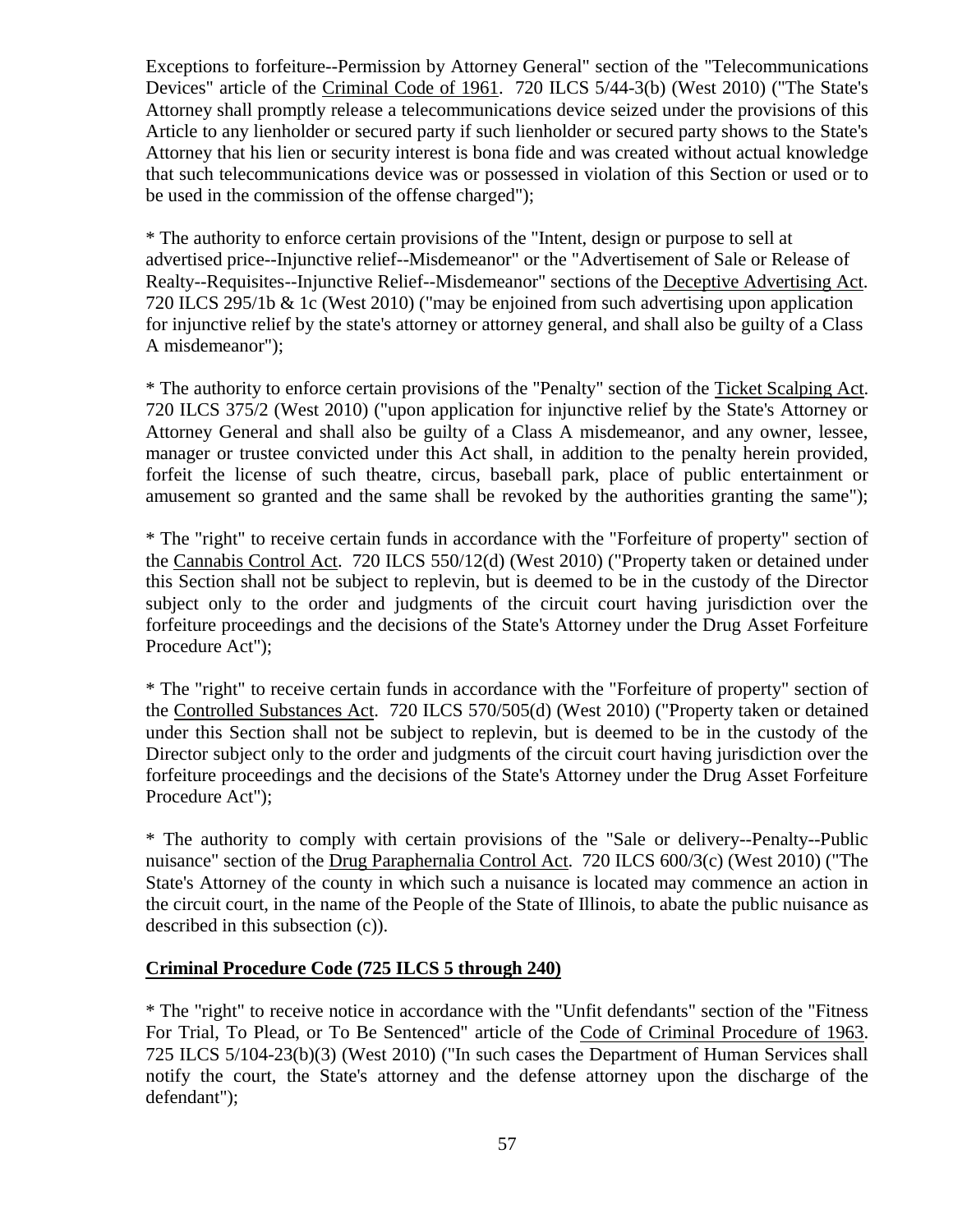\* The "right" to receive a mental health services report pursuant to the "Discharge hearing" section of the "Fitness for Trial, To Plead or to be Sentenced" article of the Code of Criminal Procedure of 1963. 725 ILCS  $5/104-25(g)(2)$  (West 2010) ("A copy of the report shall be forwarded to the clerk of the court, the State's Attorney, and the defendant's attorney if the defendant is represented by counsel");

\* The authority to request a treatment plan review and an independent examination pursuant to the "Discharge hearing" section of the "Fitness for Trial, to Plead or to be Sentenced" article of the Code of Criminal Procedure of 1963. 720 ILCS  $5/104-25(g)(2)$  (West 2010) ("The court may order an independent examination on its own initiative and shall order such an evaluation if either the recipient or the State's Attorney so requests and has demonstrated to the court that the plan cannot be effectively reviewed by the court without such an examination"); \* The "right" to receive reports in accordance with the "Defendants found unfit prior to this Article--Reports--Appointment of counsel" Section of the "Fitness For Trial, To Plead or To Be Sentenced" article of the Code of Criminal Procedure of 1963. 725 ILCS 5/104-27(b) (West 2010) ("The reports shall be forwarded to the Supreme Court which shall distribute copies thereof to the chief judge of the court in which the criminal charges were originally filed, to the state's attorney and the public defender of the same county, and to the defendant's attorney of record, if any");

\* The authority to make application to the Court pursuant to the "Use immunity" section of the "Witness Immunity" article of the Code of Criminal Procedure of 1963. 725 ILCS 5/106-2.5(a) (West 2010) ("In lieu of the immunity provided in Section 106‑2 of this Code, the State's Attorney may make application to the court that a street gang member, who testifies on behalf of a public authority in a civil proceeding brought against a streetgang under the Illinois Streetgang Terrorism Omnibus Prevention Act, be granted immunity from prosecution in a criminal case as to any information directly or indirectly derived from the production of evidence by the streetgang member");

\* The authority to comply with certain provisions of the "Authorization for use of eavesdropping device" and the "Emergency exception to procedures" sections of the "Judicial Supervision of the Use of Eavesdropping Devices" article of the Code of Criminal Procedure of 1963. 725 ILCS 5/108A-1 & 108A-6 (West 2010) ("The State's Attorney or an Assistant State's Attorney authorized by the State's Attorney may authorize an application to a circuit judge or an associate judge assigned by the Chief Judge of the circuit for, and such judge may grant in conformity with this Article, an order authorizing or approving the use of an eavesdropping device by a law enforcement officer or agency having the responsibility for the investigation of any felony under Illinois law where any one party to a conversation to be monitored, or previously monitored in the case of an emergency situation as defined in this Article, has consented to such monitoring");

\* The "right" to approve certain police procedures pursuant to the "Emergency exception to procedures" section of the "Judicial Supervision of The Use of Eavesdropping Devices" article of the "Apprehension and Investigation" title of the Code of Criminal Procedure of 1963. 725 ILCS 5/108A-6(a) (West 2010) ("Notwithstanding any other provisions of this Article, any investigative or law enforcement officer, upon approval of a State's Attorney, or without it if a reasonable effort has been made to contact the appropriate State's Attorney, may use an eavesdropping device in an emergency situation as defined in this Section. Such use must be in accordance with the provisions of this Section and may be allowed only where the officer reasonably believes that an order permitting the use of the device would issue were there a prior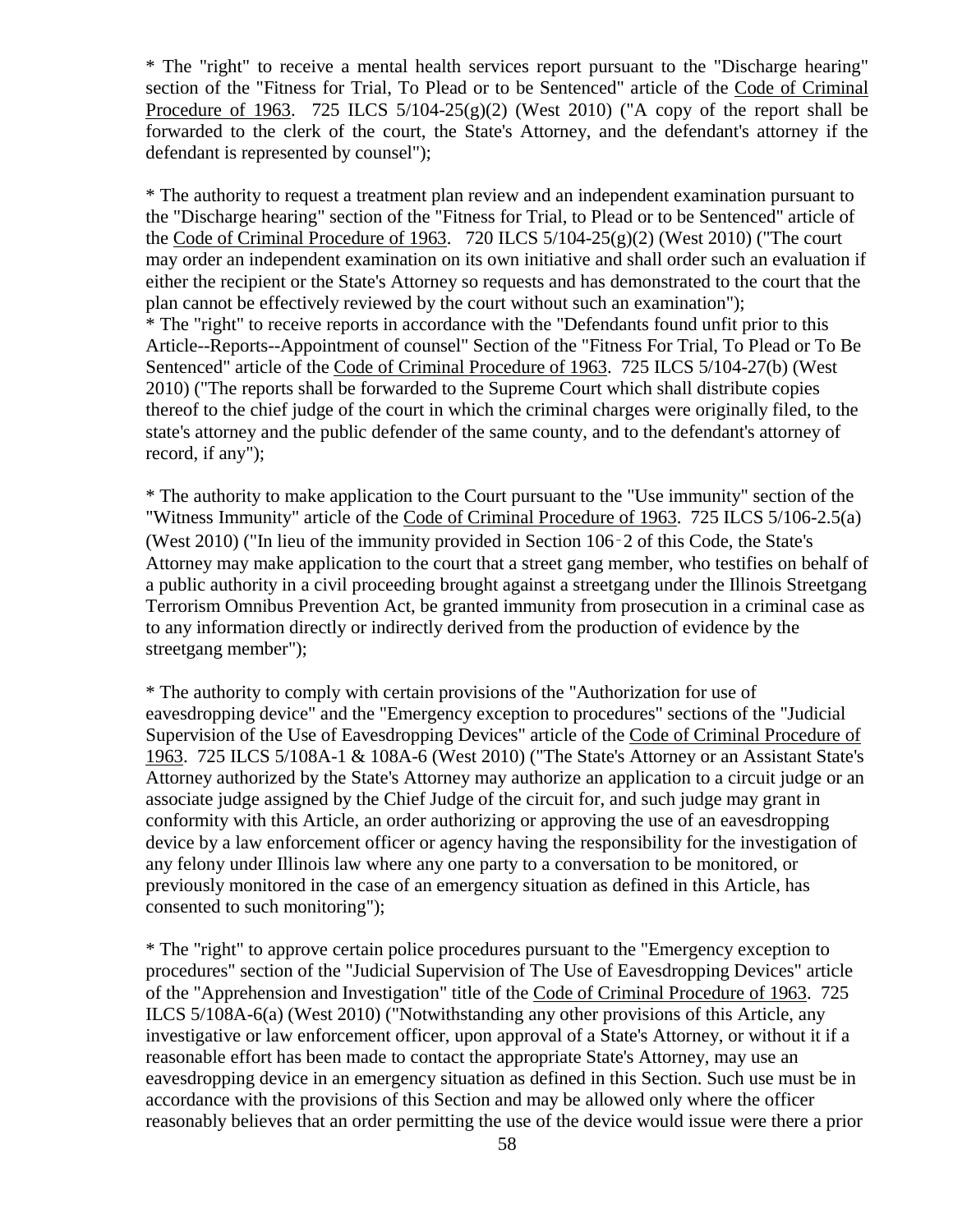# hearing");

\* The authority to apply for an order authorizing interception of oral communications in accordance with the "Request for application for interception", the "Authorization for the interception of private oral communications", the "Emergency use of eavesdropping device", and the "Approval, notice, suppression" sections of the "Electronic Criminal Surveillance" article of the Criminal Code of Procedure of 1963. 725 ILCS 5/108B-2(a), 108B-3, 108B-8, & 108B-12 (West 2010) ("A State's Attorney may apply for an order authorizing interception of private communications in accordance with the provisions of this Article");

\* The "right" to receive prior notification pursuant to the "Contents of order for use of eavesdropping device" section of the "Electronic Criminal Surveillance" article of the "Apprehension and Investigation" title of the Code of Criminal Procedure of 1963. 725 ILCS 5/108B-7(e)(2) (West 2010) ("A communications common carrier, landlord, owner, building operator, custodian, or other person who has been provided with an order issued under this Article shall not disclose the existence of the order of interception, or of a device used to accomplish the interception unless: (1) he is required to do so by legal process; and (2) he has given prior notification to the State's Attorney, who has authorized the application for the order");

\* The "right" to receive a time-stamped copy of the written notice pursuant to the "Notice of change of address" section of the "Bail" article of the Code of Criminal Procedure of 1963. 725 ILCS 5/110-12 (West 2010) ("the clerk shall immediately deliver a time stamped copy of the written notice to the State's Attorney charged with the prosecution within 24 hours prior to such change");

\* The authority to comply with certain provisions of the "Formal defects in a charge" and "Orders of protection to prohibit domestic violence" sections of the "Charging an Offense" article of the Code of Criminal Procedure of 1963. 725 ILCS 5/111-5 & 111-8 (West 2010) ("An indictment, information or complaint which charges the commission of an offense in accordance with Section 111‑‑3 of this Code shall not be dismissed and may be amended on motion by the State's Attorney or defendant at any time because of formal defects");

\* The authority to comply with certain provisions of the "Duration of Grand Jury," "Duties of Grand Jury and State's Attorney," and the "Secrecy of proceedings" sections of the "Grand Jury" article of the Code of Criminal Procedure of 1963. 725 ILCS 5/112-3 & 112-4 (West 2010) ("In cases where the initial charge has been commenced by information or complaint and a finding of no probable cause has resulted as to any offense charged therein, the Grand Jury shall be informed of the finding entered at the preliminary hearing and further advised that such finding shall not bar the State from initiating new charges by indictment, information or complaint if the State's Attorney has reasonable grounds to believe that the evidence available at that time is sufficient to establish probable cause");

\* The "right" to present evidence to a grand jury pursuant to the "Duties of Grand Jury and State's Attorney" section of the "Grand Jury" article of the Code of Criminal Procedure of 1963. 725 ILCS 5/112-4(b) (West 2010) ("Any person subpoenaed who is already charged with an offense or against whom the State's Attorney is seeking a Bill of Indictment shall have the right to be accompanied by counsel who shall advise him of his rights during the proceedings but may not participate in any other way");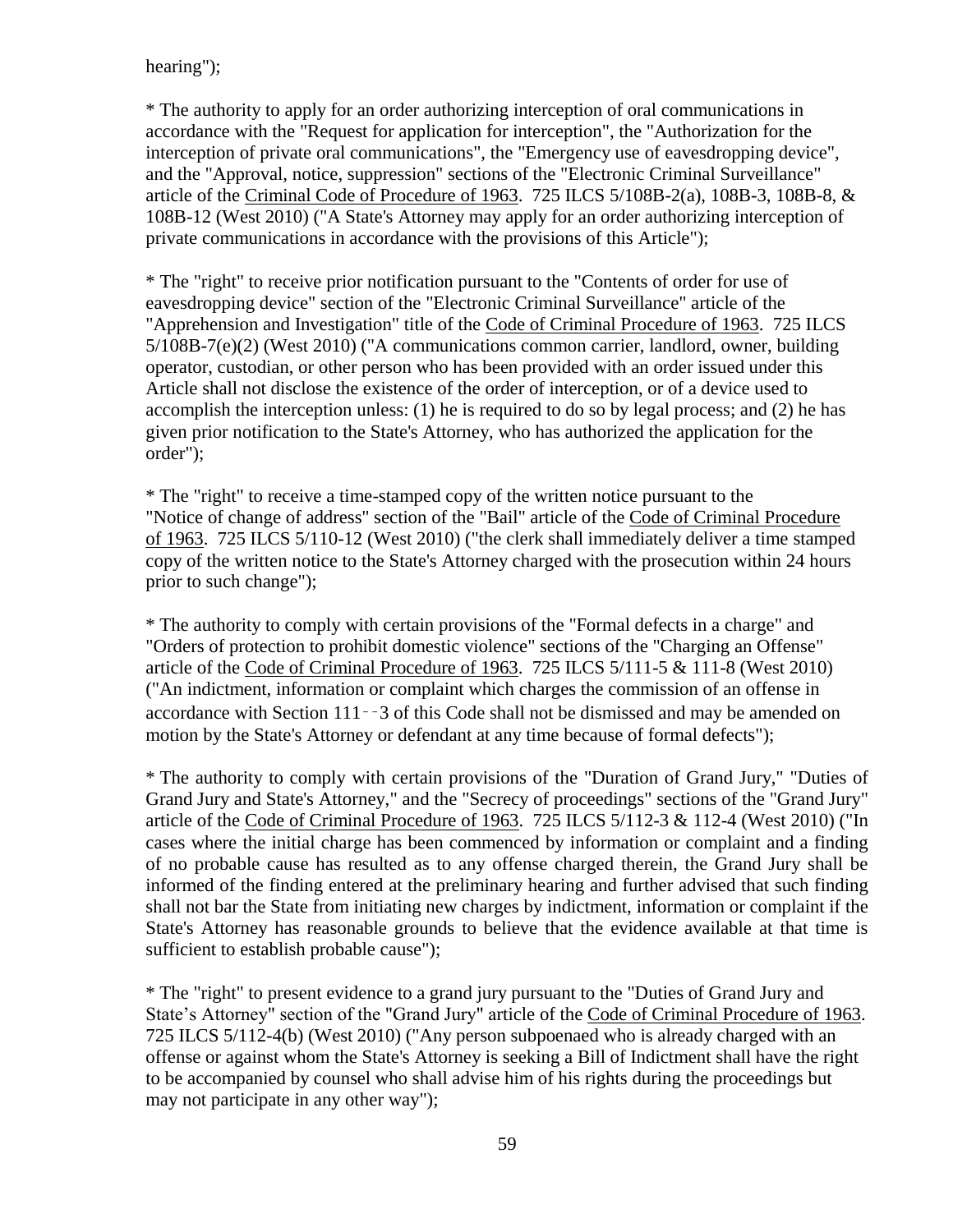\* The "right" to attend the sessions of the Grand Jury pursuant to the "Secrecy of Proceedings" section of the "Grand Jury" article of the Code of Criminal Procedure of 1963. 725 ILCS 5/112-6(a) (West 2010) ("Only the State's Attorney, his reporter and any other person authorized by the court or by law may attend the sessions of the Grand Jury. Only the grand jurors shall be present during the deliberations and vote of the Grand Jury");

\* The "right" to exercise discretion pursuant to the "Commencement of Actions" section of the "Domestic Violence Order of Protection" article of the Code of Criminal Procedure of 1963. 725 ILCS 5/112A-2(c) (West 2010) ("in the discretion of the State's Attorney, it may be treated as an independent action and, if necessary and appropriate, transferred to a different court or division");

\* The authority to abide by certain provisions of the "Commencement of actions" section of the "Domestic Violence Order of Protection" article of the Code of Criminal Procedure of 1963. 725 ILCS 5/112A-2(a)(ii) (West 2010) ("the petition, which is filed by the State's

Attorney, names a victim of the alleged crime as a petitioner");

\* The "right" to move for a hearing in accordance with the "Payment for court-appointed counsel" section of the "Arraignment" article of the Code of Criminal Procedure of 1963. 725 ILCS 5/113-3.1(a) (West 2010) ("Such hearing shall be conducted on the court's own motion or on motion of the State's Attorney at any time after the appointment of counsel but no later than 90 days after the entry of a final order disposing of the case at the trial level");

\* The "right" to receive notice of certain hearings in accordance with the "Absence of defendant" section of the "Trial" article of the Code of Criminal Procedure of 1963. 725 ILCS 5/115-4.1(e) (West 2010) ("A hearing with notice to the State's Attorney on the defendant's request for a new trial or a new sentencing hearing must be held before any such request may be granted");

\* The "right" to demand that a defendant present himself at trial in accordance with the "Waiver of right to be present during trial" section of the "Trial" article of the Code of Criminal Procedure of 1963. 725 ILCS 5/115-8 (West 2010) ("A defendant may waive his right to be present during trial. However, upon motion of the State's Attorney made prior to or during trial, the court shall order the defendant to present himself in open court for the purpose of identification");

\* The "right" to receive a demand for testimony pursuant to the "Laboratory reports" section of the "Trial" article of the "Proceedings at Trial" title of the Code of Criminal Procedure of 1963. 725 ILCS 5/115-15(c) (West 2010) ("The report shall not be prima facie evidence if the accused or his or her attorney demands the testimony of the person signing the report by serving the demand upon the State's Attorney within 7 days from the accused or his or her attorney's receipt of the report");

\* The "right" to be served with a copy of a petition in accordance with the "Petition in the trial court" section of the "Post-Conviction Hearing" article of the Code of Criminal Procedure of 1963. 725 ILCS 5/122-1(b) (West 2010) ("Petitioner shall also serve another copy upon the State's Attorney by any of the methods provided in Rule 7 of the Supreme Court");

\* The "right" to assist in the preparation of a victim impact statement pursuant to the "Rights to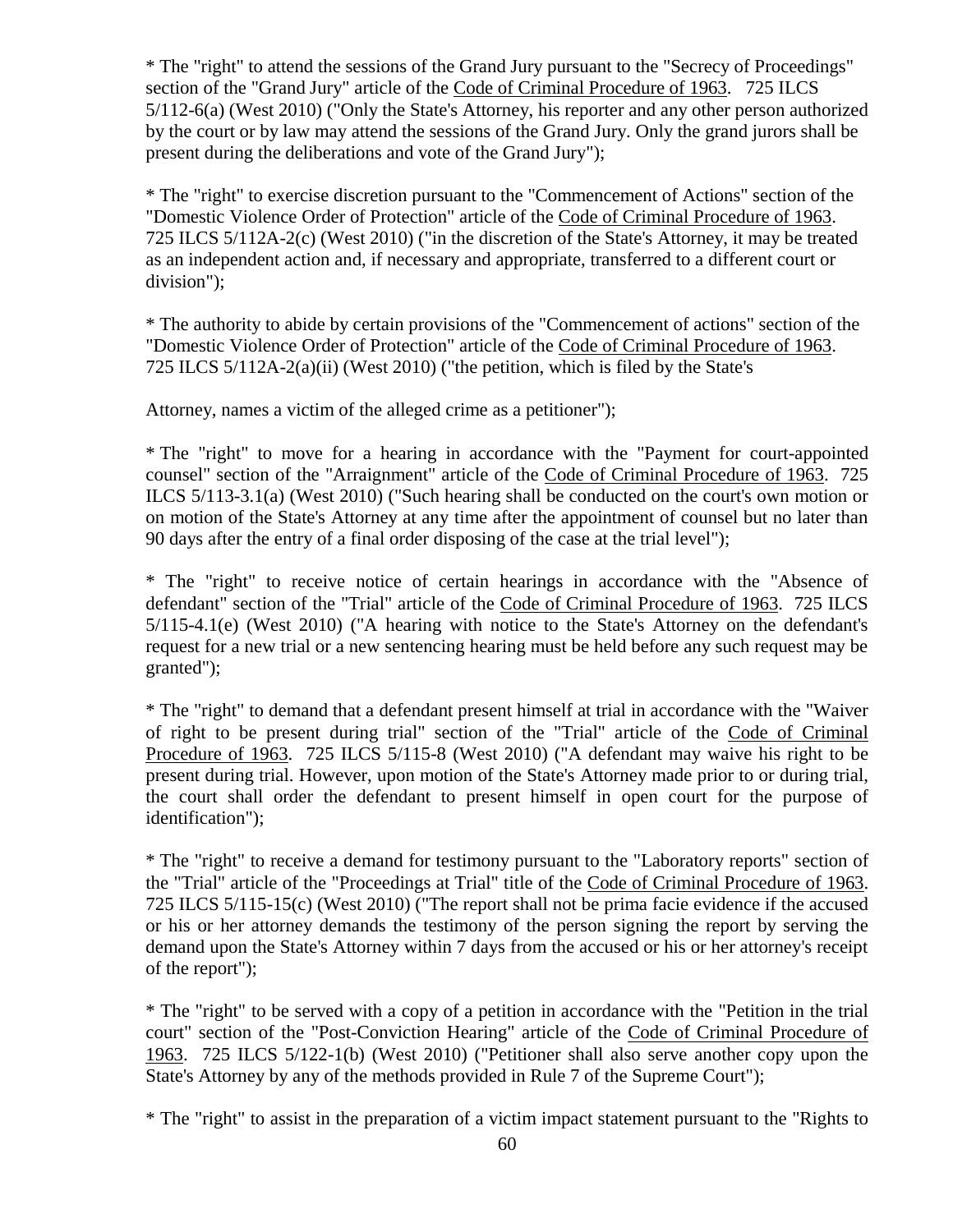present child impact statement" section of the Bill of Rights For Children and the Bill of Rights For Victims and Witnesses of Violent Crime Act. 725 ILCS 115/3(a) and 120/6 (West 2010) ("If the parent or legal guardian chooses to exercise this right, the impact statement must have been prepared in writing in conjunction with the Office of the State's Attorney prior to the initial hearing or sentencing, before it can be presented orally at the sentencing hearing");

\* The "right" to determine that disclosure of certain information concerning victims' rights would unreasonably interfere with an investigation pursuant to the "Procedures to implement the rights of crime victims" section of the Bill of Rights For Victims and Witnesses of Violent Crime Act. 725 ILCS 120/4.5(a) (West 2010) ("At the request of the crime victim, law enforcement authorities investigating the case shall provide notice of the status of the investigation, except where the State's Attorney determines that disclosure of such information would unreasonably interfere with the investigation, until such time as the alleged assailant is apprehended or the investigation is closed");

\* The authority to contract with a private entity to operate a crime victim and witness notification service pursuant to the "Privately operated crime victim and witness notification service" Section of the Rights of Crime Victims and Witness Act. 725 ILCS 120/8 (West 2010) ("the office of the State's Attorney with the approval of the respective county board or county board of commissioners may contract with a private entity to operate a crime victim and witness notification service");

\* The authority to enter into agreements with the Attorney General for participation in a statewide victim and witnesses notification system pursuant to the "Statewide Victim and Witness Notification System" section of the Rights of Crime Victims and Witnesses Act. 725 ILCS 120/8.5(c) (West 2010) ("State's attorneys, circuit court clerks, and local law enforcement and correctional authorities may enter into agreements with the Attorney General for participation in the system");

\* The authority to seek funding for capital litigation pursuant to the "Capital Litigation Trust Fund" section of the Capital Crimes Litigation Act. 725 ILCS 124/15(d) (West 2010) ("The Public Defender and State's Attorney in Cook County, the State Appellate Defender, the State's Attorneys Appellate Prosecutor, and the Attorney General may each request supplemental appropriations from the Trust Fund during the fiscal year");

\* The "right" to receive notice in accordance with the "Notice to owner or interest holder" and the "Notice to state's attorney" sections of the Drug Asset Forfeiture Procedure Act. 725 ILCS 150/4 & 5 (West 2010) ("The law enforcement agency seizing property for forfeiture under the Illinois Controlled Substances Act, the Cannabis Control Act, or the Methamphetamine Control and Community Protection Act shall, within 52 days of seizure, notify the State's Attorney for the county in which an act or omission giving rise to the forfeiture occurred or in which the property was seized of the seizure of the property and the facts and circumstances giving rise to the seizure and shall provide the State's Attorney with the inventory of the property and its estimated value");

\* The "right" to receive notice of a claim on seized property pursuant to the "Non-judicial forfeiture" section of the Drug Asset Forfeiture Procedure Act. 725 ILCS 150/6(C)(1) (West 2010) ("Any person claiming an interest in property which is the subject of notice under subsection (A) of Section 6 of this Act, may, within 45 days after the effective date of notice as described in Section 4 of this Act, file a verified claim with the State's Attorney expressing his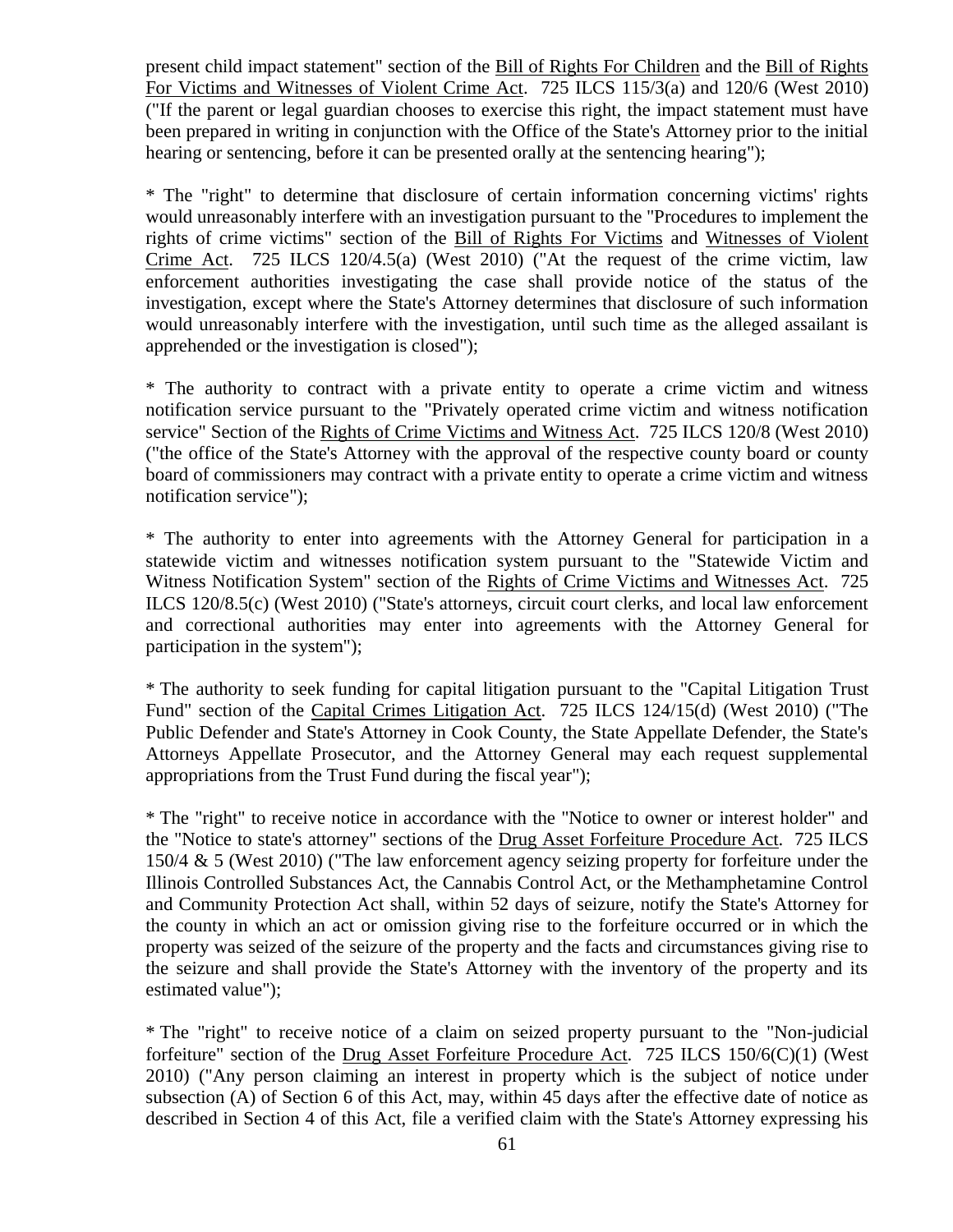or her interest in the property");

\* The "right" to object to the release of certain property pursuant to the "Judicial in rem procedures" section of the Drug Asset Forfeiture Procedure Act. 725 ILCS 150/9(A) (West 2010) ("If, after a review of the facts surrounding the seizure, the State's Attorney is of the opinion that the seized property is subject to forfeiture, then within 45 days of the receipt of notice of seizure by the seizing agency or the filing of the claim and cost bond, whichever is later, the State's Attorney shall institute judicial forfeiture proceedings by filing a verified complaint for forfeiture and, if the claimant has filed a claim and cost bond, by depositing the cost bond with the clerk of the court. When authorized by law, a forfeiture must be ordered by a court on an action in rem brought by a State's Attorney under a verified complaint for forfeiture");

\* The authority to move for a stay of civil forfeiture proceedings pursuant to the "Judicial in rem procedures" section of the Drug Asset Forfeiture Procedure Act. 725 ILCS 150/9(J) (West 2010) ("for good cause shown, on a motion by the State's Attorney, the court may stay civil forfeiture proceedings during the criminal trial for a related criminal indictment or information alleging a violation of the Illinois Controlled Substances Act, the Cannabis Control Act, or the Methamphetamine Control and Community Protection Act");

\* The authority to enter into settlement agreements in accordance with the "Settlement of claims" section of the Drug Asset Forfeiture Procedure Act. 725 ILCS 150/11(West 2010) ("Notwithstanding other provisions of this Act, the State's Attorney and a claimant of seized property may enter into an agreed‑upon settlement concerning the seized property in such an amount and upon such terms as are set out in writing in a settlement agreement);

\* The "right" to seek financial assistance pursuant to the "Pilot program" section of the Gang Crime Witness Protection Act. 725 ILCS 172/5-10 (West 2010) ("Financial assistance may be provided, upon application by a State's Attorney or the Attorney General, or a chief executive of a police agency with the approval from the State's Attorney or Attorney General, investigating or prosecuting a gang crime occurring under the State's Attorney's or Attorney General's respective jurisdiction, from funds deposited in the Gang Crime Witness Protection Fund and appropriated from that Fund for the purposes of this Act");

\* The "right" to receive certain funds in accordance with the "Fines and penalties--Forfeiture" section of the Narcotics Profit Forfeiture Act. 725 ILCS 175/5(b) (West 2010) ("The court shall, upon petition by the Attorney General or State's Attorney, at any time subsequent to the filing of an information or return of an indictment, conduct a hearing to determine whether any property or property interest is subject to forfeiture under this Act");

\* The authority to comply with certain provisions of the "Fines and penalties--Forfeiture" and the "Actions--Orders--Relief for persons injured by violation of this Act--Effect of judgment" sections of the Narcotics Profit Forfeiture Act. 725 ILCS 175/5(d) & 6 (West 2010) ("Prosecution under this Act may be commenced by the Attorney General or a State's Attorney");

\* The "right" to inspect certain law enforcement records in accordance with the "Confidentiality of law enforcement and court records" section of the Privacy of Child Victims of Criminal Sexual Offenses Act. 725 ILCS 190/3 (West 2010) ("Notwithstanding any other law to the contrary, inspection and copying of law enforcement records maintained by any law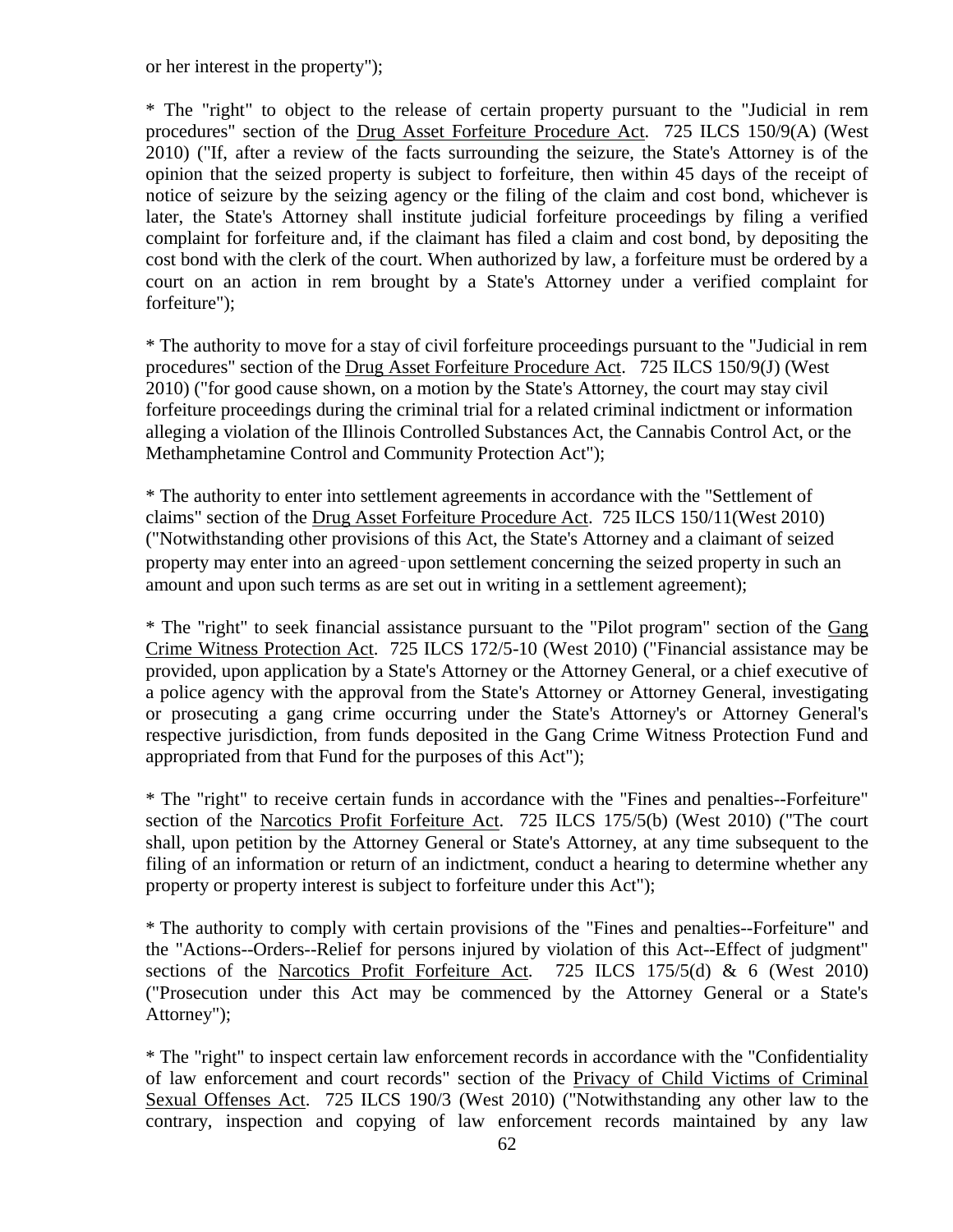enforcement agency or circuit court records maintained by any circuit clerk relating to any investigation or proceeding pertaining to a criminal sexual offense, by any person, except a judge, state's attorney, assistant state's attorney, psychologist, psychiatrist, social worker, doctor, parent, parole agent, probation officer, defendant or defendant's attorney in any criminal proceeding or investigation related thereto, shall be restricted to exclude the identity of any child who is a victim of such criminal sexual offense or alleged criminal sexual offense");

\* The Authority to file a petition pursuant to the "Petition; contents" Section of the

Sexually Dangerous Persons Act. 725 ILCS 205/3 (West 2010) ("the Attorney General or State's Attorney of such county may file with the clerk of the court in the same proceeding wherein such person stands charged with criminal offense, a petition in writing setting forth facts tending to show that the person named is a sexually dangerous person");

\* The "right" to receive notice pursuant to the "Notice to the Attorney General and State's Attorney" section of the Sexually Violent Persons Commitment Act. 725 ILCS 207/10(b) (West 2010) ("If an agency with jurisdiction has control or custody over a person who may meet the criteria for commitment as a sexually violent person, the agency with jurisdiction shall inform the Attorney General and the State's Attorney in a position to file a petition under paragraph (a)(2) of Section 15 of this Act regarding the person as soon as possible");

\* The "right" to be consulted by the Attorney General pursuant to the "Sexually violent person petition; contents, filing" section of the Sexually Violent Persons Commitment Act. 725 ILCS 207/15(a)(1) (West 2010) ("The Attorney General on his or her own motion, after consulting with and advising the State's Attorney of the county in which the person was convicted of a sexually violent offense, adjudicated delinquent for a sexually violent offense or found not guilty of or not responsible for a sexually violent offense by reason of insanity, mental disease, or mental defect");

\* The authority to file a petition pursuant to the "Sexually Violent Person Petition; contents; filing" section of the Sexually Violent Persons Commitment Act. 725 ILCS 207/15(4) (West 2010) ("A petition may be filed at the request of the agency with jurisdiction over the person, as defined in subsection (a) of Section 10 of this Act, by: (a) the Attorney General; (b) the State's Attorney of the county referenced in paragraph  $(1)(a)(1)$  of this Section; or (c) the Attorney General and the State's Attorney jointly");

\* The authority to request a trial by jury pursuant to the "Rights of persons subject to Petition" section of the Sexually Violent Persons Commitment Act. 725 ILCS 207/25(d) (West 2010) ("The person who is the subject of the petition, the person's attorney, the Attorney General or the State's Attorney may request that a trial under Section 35 of this Act be to a jury. A verdict of a jury under this Act is not valid unless it is unanimous");

\* The authority to request a trial by jury or to withdraw that request pursuant to the "Trial" section of the Sexually Violent Persons Commitment Act. 725 ILCS 207/35(c) (West 2010) ("The person who is the subject of the petition, the person's attorney, the Attorney General or the State's Attorney may request that a trial under this Section be by a jury. A request for a jury trial under this subsection shall be made within 10 days after the probable cause hearing under Section 30 of this Act. If no request is made, the trial shall be by the court. The person, the person's attorney or the Attorney General or State's Attorney, whichever is applicable, may withdraw his or her request for a jury trial");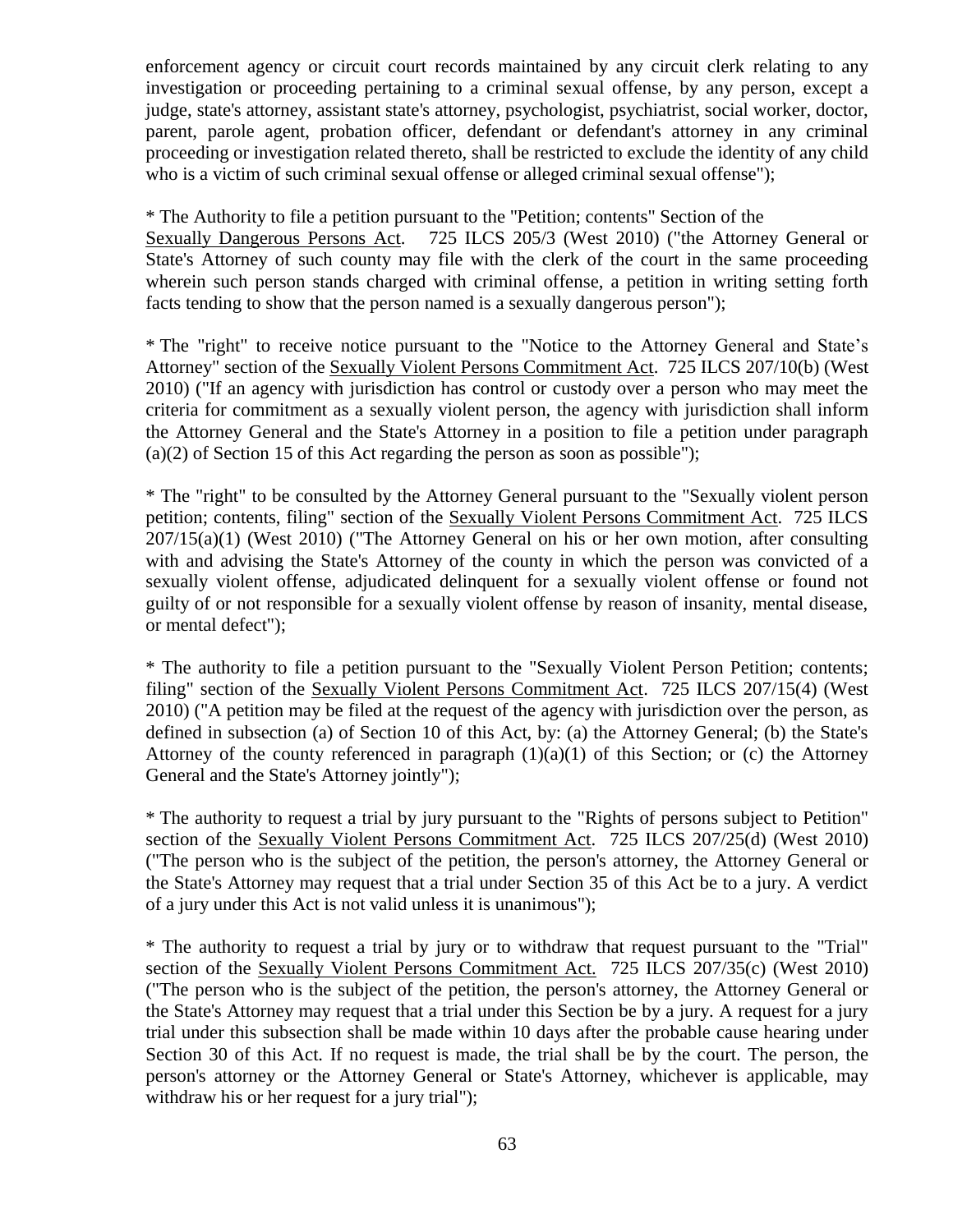\* The authority to request an emergency ex parte order or to file a petition to revoke a conditional release pursuant to the "Commitment" section of the Sexually Violent Persons Commitment Act. 725 ILCS 207/40(4) (West 2010) ("The Department may request, or the Attorney General or State's Attorney may request independently of the Department, that a petition to revoke conditional release be filed");

\* The "right" to receive notice pursuant to the "Petition for conditional release" section of the Sexually Violent Persons Commitment Act. 725 ILCS 207/60(b) (West 2010) ("If the person petitions through counsel, his or her attorney shall serve the Attorney General or State's Attorney, whichever is applicable");

\* The "right" to be served with a petition and to have the petition examined by an expert, pursuant to the "Petition for discharge, procedure" Section of the Sexually Violent Persons Commitment Act. 725 ILCS 207/65(a)(1) (West 2010) ("The person shall file the petition with the court and serve a copy upon the Attorney General or the State's Attorney's office that filed the petition under subsection (a) of Section 15 of this Act, whichever is applicable");

\* The "right" to be provided "cards" by the Department of Human Services pursuant to the "Notice concerning conditional release or discharge" section of the Sexually Violent Persons Commitment Act. 725 ILCS 207/75(d) (West 2010) ("The Department shall provide the cards, without charge, to the Attorney General and State's Attorneys. The Attorney General and State's Attorneys shall provide the cards, without charge, to persons specified in paragraph (b)(1) of this Section");

\* The "right" to have primary responsibility for investigating, indicting and prosecuting persons in accordance with the "Findings and purpose" section of the Statewide Grand Jury Act. 725 ILCS 215/2(a) (West 2010) ("County grand juries and State's Attorneys have always had and shall continue to have primary responsibility for investigating, indicting, and prosecuting persons who violate the criminal laws of the State of Illinois");

\* The "right" to consent to the formation of a grand jury in accordance with the "Convening a Statewide Grand Jury" section of the Statewide Grand Jury Act. 725 ILCS 215/3(a)(2) (West 2010) ("if one or more of the State's Attorneys having jurisdiction over an offense or offenses to be investigated fails to consent to the impaneling of the Statewide Grand Jury, the Attorney General shall set forth good cause for impaneling the Statewide Grand Jury");

\* The "right" to grant permission for the Illinois Attorney General to use County for Statewide Grand Jury in accordance with the "County site and venue" section of the Statewide Grand Jury Act. 725 ILCS 215/4(a) (West 2010) ("Prior to making the recommendations, the Attorney General shall obtain the permission of the local State's Attorney to use his or her county for the site of the Statewide Grand Jury");

\* The "right" to prosecute indictments under the Statewide Grand Jury in accordance with the "Attendance and prosecution of indictment" section of the Statewide Grant Jury Act. 725 ILCS 215/7 (West 2010) ("The Attorney General or his assistant shall attend each Statewide Grand Jury, and shall prosecute any indictment returned by it, unless the State's Attorney of the country of venue for the indictment consents to prosecute the indictment");

\* The "right" to consult with and be advised by the Attorney General in accordance with the "Assistance of Attorney General" section of the Statewide Grand Jury Act. 725 ILCS 215/10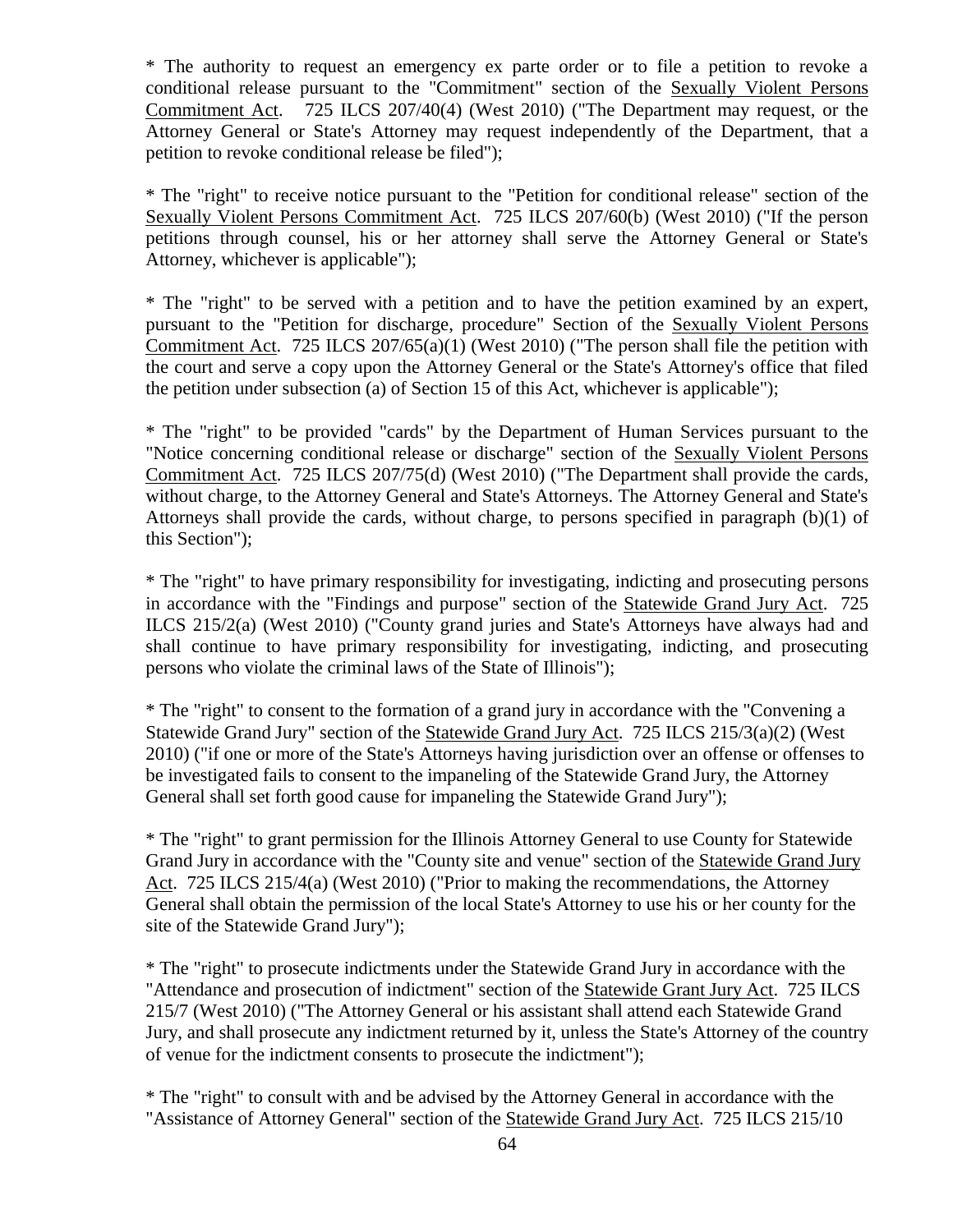(West 2010) ("The Attorney General shall, at the earliest opportunity, upon initiation of Grand Jury action, consult with and advise the State's Attorney of any county involved in a Statewide Grand Jury terrorist or narcotics investigation");

\* The authority to attend certain Grand Jury proceeding or trial pursuant to the "Assistance of Attorney General" section of the Statewide Grand Jury Act. 725 ILCS 215/10 (West 2010) ("the State's Attorney may attend the Grand Jury proceedings or the trial of any party being investigated or indicted by the Statewide Grand Jury, and may assist in the prosecution, which in his or her judgment, is in the interest of the people of his or her county");

\* The "right" to receive notice in accordance with the "Arrest of accused person illegally in State" section of the Uniform Rendition Of Accused Persons Act. 725 ILCS 230/1(c) (West 2010) ("The circuit court shall notify the State's Attorney of its action and shall direct him to investigate the case to ascertain the validity of the affidavits and documents required by subsection (a) and the identity and authority of the affiant");

\* The "right" to have one State's Attorney sit on the Violent Crimes Advisory Commission in accordance with the "Advisory Commission Created" section of the Violent Crime Victims Assistance Act. 725 ILCS 240/4 (West 2010) ("1 State's Attorney from a county in Illinois; 1 health services professional possessing experience and expertise in dealing with the victims of violent crime").

### **Code of Corrections (730 ILCS 5 through 175)**

\* The "right" to receive reasonable written notice in accordance with the "Preparation for parole hearing" section of the "Parole and Pardon Board" article of the Unified Code of Corrections. 730 ILCS 5/3-3-4(e) (West 2010) ("The prosecuting State's Attorney's office shall receive from the Board reasonable written notice not less than 30 days prior to the parole interview and may submit relevant information by oral argument or testimony of victims and concerned citizens, or both, in writing, or on film, video tape or other electronic means or in the form of a recording to the Board for its consideration");

\* The authority to waive written notice in accordance with the "Preparation for parole hearing" section of the "Parole and Pardon Board" article of the Unified Code of Corrections. 730 ILCS 5/3-3-4(e) (West 2010) ("The State's Attorney may waive the written notice");

\* The "right" to receive notice of certain proposed applications in accordance with the "Procedure for executive clemency" section of the "Parole And Pardon Board" article of the Unified Code Of Corrections. 730 ILCS 5/3-3-13(b) (West 2010) ("Notice of the proposed application shall be given by the Board to the committing court and the state's attorney of the county where the conviction was had");

\* The "right" to receive reasonable advance notice of an impending release in accordance with the "Rules and regulations for early release" section of the "Institutions; Facilities; and Programs" article of the Unified Code Of Corrections. 730 ILCS 5/3-6-3(5) (West 2010) ("Whenever the Department is to release any inmate earlier than it otherwise would because of a grant of good conduct credit for meritorious service given at any time during the term, the Department shall give reasonable notice of the impending release not less than 14 days prior to the date of the release to the State's Attorney of the county where the prosecution of the inmate took place, and if applicable, the State's Attorney of the county into which the inmate will be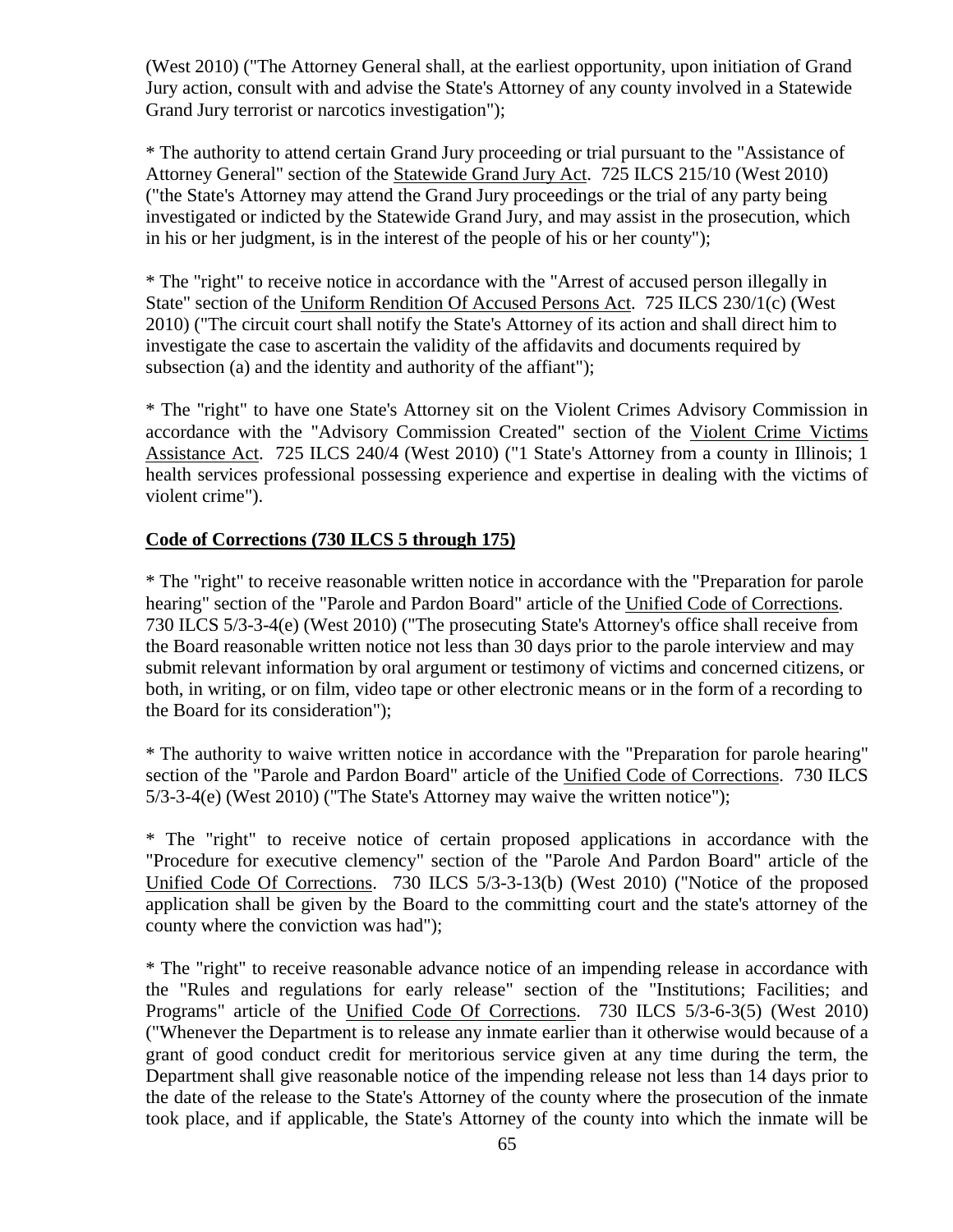released");

\* The "right" to receive copies of certain petitions in accordance with the "Transfer to Department of Mental Health and Developmental Disabilities" section of the "Adult Institutional Procedures" and the "Juvenile Procedures" articles of the Unified Code of Corrections. 730 ILCS  $5/3-8-5(c)$  &  $3-10-5$  (West 2010) ("Copies of the petition shall be furnished to the named person and to the state's attorneys of the county in which the correctional institution or facility is located and the county in which the named person was committed to the Department of Corrections");

\* The "right" to receive notice of certain demands pursuant to the "Intrastate detainers" section of the "Adult Institutional Procedures" article of the "Department of Corrections" chapter of the Unified Code of Corrections. 730 ILCS 5/3-8-10 (West 2010) ("the demand shall be addressed to the state's attorney of the county where he or she is charged with a copy to the clerk of that court and a copy to the chief administrative officer of the Department of Corrections institution or facility to which he or she is committed");

\* The "right" to receive formal notification in accordance with the "Inter-divisional transfers" section of the "Juvenile Procedures" article of the Unified Code of Corrections. 730 ILCS 5/3- 10-7(a) (West 2010) ("the Department of Juvenile Justice shall, within 30 days of the date that the minor reaches the age of 17, send formal notification to the sentencing court and the State's Attorney of the county from which the minor was sentenced indicating the day upon which the minor offender will achieve the age of 17");

\* The "right" to receive notice of termination of custodianship pursuant to the "Transfersfrom Department of Children and Family Services" section of the "Juvenile Procedures" article of the Unified Code of Corrections. 730 ILCS 5/3-10-11(d) (West 2010) ("The Department of Juvenile Justice's custodianship of the minor shall automatically terminate 30 days after notice is provided to the court and the State's Attorney");

\* The "right" to receive prior notice of an intended furlough in accordance with the "Furloughs" section of the "Furloughs" article of the Unified Code of Corrections. 730 ILCS 5/3-11-1(c) (West 2010) ("In any case where the person furloughed is not to be accompanied on furlough, the Department of Corrections shall give prior notice of the intended furlough to the State's Attorney of the county from which the offender was sentenced originally, the State's Attorney of the county where the furlough is to occur, and to the Sheriff of the county where the furlough is to occur");

\* The "right" to receive written notice in accordance with the "Rules and sanctions" section of the "Work and Day Release" article of the Unified Code of Corrections. 730 ILCS 5/3-13-4(d) (West 2010) ("Not less than 15 days prior to any person being placed in a work release facility, the Department of Corrections shall provide to the State's Attorney and Sheriff of the county in which the work release center is located, relevant identifying information concerning the person to be placed in the work release facility");

\* The "right" to receive notice from the Department of Corrections concerning the release of a felon pursuant to the "Release from the Institution" section of the "Parole and After-Care" article of the Unified Code of Corrections. 730 ILCS 5/3-14-1(c) (West 2010) ("Except as otherwise provided in this Code, the Department shall establish procedures to provide written notification of any release of any person who has been convicted of a felony to the State's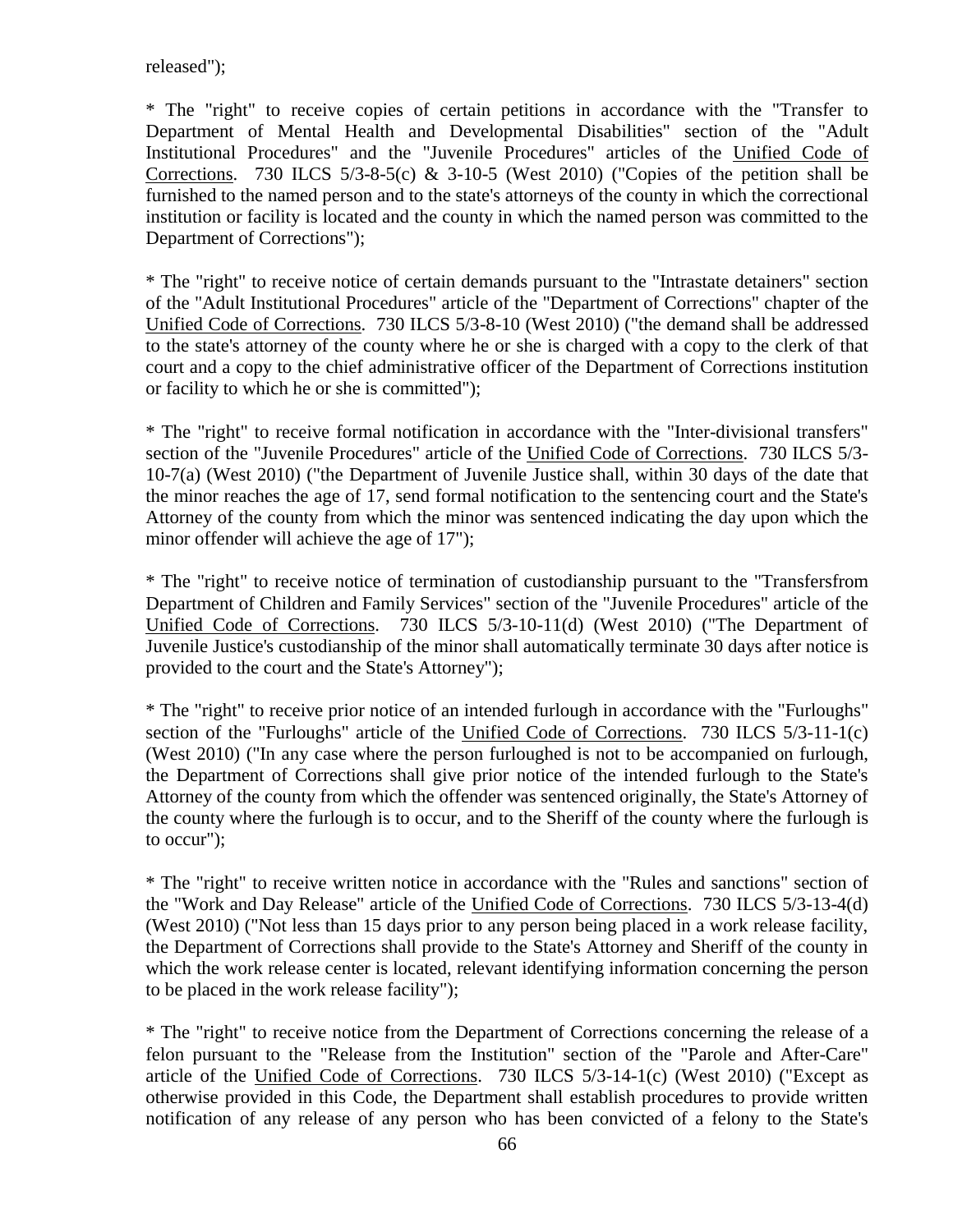Attorney and sheriff of the county from which the offender was committed, and the State's Attorney and sheriff of the county into which the offender is to be paroled or released");

\* The "right" to receive written notice in accordance with the "Half-way houses" section of the "Parole and After-Care" article of the Unified Code of Corrections. 730 ILCS 5/3-14-4(b) (West 2010) ("the Department of Corrections shall give written notice to the State's Attorney and the Sheriff of the county and the proper law enforcement agency of the municipality in which the half-way house is located of the identity of the person to be placed in that program");

\* The "right" to petition the trial court for an extension of a conditional release period and to receive notice in accordance with the "Proceedings after acquittal by reason of insanity" section of the "Diversion for Specialized Treatment" article of the Unified Code of Corrections. 730 ILCS 5/5-2-4(f) (West 2010) ("The Court shall direct that notice of the time and place of the hearing be served upon the defendant, the facility director, the State's Attorney, and the defendant's attorney. If requested by either the State or the defense or if the Court feels it is appropriate, an impartial examination of the defendant by a psychiatrist or clinical psychologist as defined in Section 1‑103 of the Mental Health and Developmental Disabilities Code who is not in the employ of the Department of Human Services shall be ordered, and the report considered at the time of the hearing");

\* The authority to file a petition for an extension, revocation or modification of a conditional release pursuant to the "Proceeding after Acquittal by Reason of Insanity" Section of the "Division For Specialized Treatment" Article of the "Sentencing" Chapter of the Unified Code of Corrections. 730 ILCS 5/5-2-4(i) (West 2010) ("If within the period of the defendant's conditional release the State's Attorney determines that the defendant has not fulfilled the conditions of his or her release, the State's Attorney may petition the Court to revoke or modify the conditional release of the defendant");

\* The "right" to inspect presentence reports in accordance with the "Disclosure of reports" section of the "Presentence Procedure" article of the Unified Code of Corrections. 730 ILCS 5/5-3-4(b)(2) (West 2010) (open to "the state's attorney and the defendant's attorney at least 3 days prior to the imposition of sentence, unless such 3 day requirement is waived");

\* The "right" to assist a victim in creating a victim impact statement pursuant to the "Sentencing hearing" section of the "Sentencing" article of the "Sentencing" chapter of the Unified Code of Corrections. 730 ILCS 5/5-4-1 (West 2010) (see statute generally);

\* The authority to comply with and to enforce certain provisions of the "Sentencing hearing" section of the "Sentencing" article of the Unified Code of Corrections. 730 ILCS 5/5-4-1 (West 2010) (see statute generally);

\* The "right" to approve certain guilty pleas pursuant to the "Multiple offenses" section of the "Sentencing" article of the "Sentencing" chapter of the Unified Code of Corrections. 730 ILCS 5/5-4-2(a) (West 2010) ("After conviction and before sentencing, the defendant shall be permitted, subject to the approval of the State's Attorney, to plead guilty to other offenses he has committed which are within the same county");

\* The authority to petition the court to obtain the results of certain HIV tests pursuant to the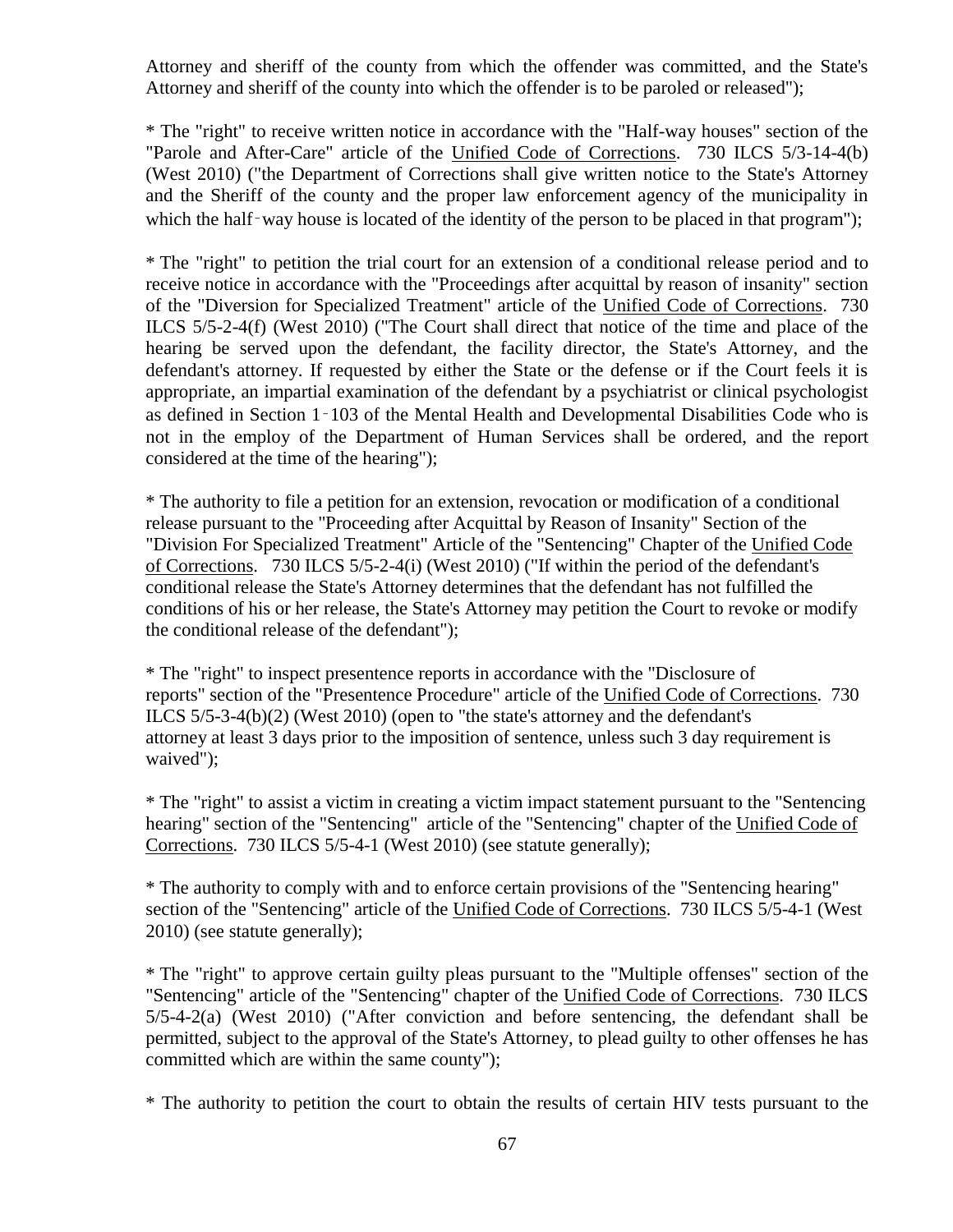"Disposition" section of the "Authorized Dispositions" article of the Unified Code of Corrections. 730 ILCS 5/5-5-3(g) (West 2010) ("A State's Attorney may petition the court to obtain the results of any HIV test administered under this Section, and the court shall grant the disclosure if the State's Attorney shows it is relevant in order to prosecute a charge of criminal transmission of HIV under Section 12‑16.2 of the Criminal Code of 1961 against the defendant");

\* The "right" to review sealed records pursuant to the "Resentences" section of the "Authorized Dispositions" article of the "Sentencing" chapter of the Unified Code of Corrections. 730 ILCS 5/5-5-4(b) (West 2010) ("All records sealed by the Department of State Police may be disseminated by the Department only as required by law or to the arresting authority, the State's Attorney, the court upon a later arrest for the same or similar offense, or for the purpose of sentencing for any subsequent felony");

\* The "right" to be notified of the "Notice of Sanctions" pursuant to the "Violation; modification or revocation of probation, of conditional discharge or supervision--Hearing" section of the "Sentences of Probation and Conditional Discharge" article of the Unified Code of Corrections. 730 ILCS 5/5-6-4(i) (West 2010) ("The State's Attorney and the sentencing court shall be notified of the Notice of Sanctions");

\* The "right" to receive notice from the Sheriff pursuant to the "County impact incarceration" section of the "Imprisonment" article of the Unified Code of Corrections. 730 ILCS 5/5-8- 1.2(g) (West 2010) ("If the person successfully completes the county impact incarceration program, the Sheriff shall certify the person's successful completion of the program to the court and to the county's State's Attorney");

\* The authority to proceed on a petition pursuant to the "County Impact Incarceration" section of the "Imprisonment" article of the Unified Code of Corrections. 730 ILCS 5/5-8-1.2(h) (West 2010) ("The Sheriff shall file a petition for violation of the county impact incarceration sentence with the court and the State's Attorney may proceed on the petition under Section 5–6–4 of this Code");

\* The "right" to receive notice of the successful completion of a program pursuant to the "Pilot residential and transition treatment program for women" section of the "Imprisonment" article of the "Authorized Dispositions" chapter of the Unified Code of Corrections. 730 ILCS 5/5-8- 1.3(g) (West 2010) ("If the woman successfully completes the pilot residential and transition treatment program for women, the sheriff shall notify the Department of Corrections, the court, and the State's Attorney of the county of the woman's successful completion");

\* The authority to proceed with a petition pursuant to the "Pilot residential and transition treatment program for women" section of the "Imprisonment" article of the "Sentencing" chapter of the Unified Code of Corrections. 730 ILCS 5/5-8-1.3(h) (West 2010) ("The sheriff shall give notice to the Department of Corrections, the court, and the State's Attorney of the woman's failure to complete the program. The Department of Corrections or its designee shall file a petition alleging that the woman has violated the conditions of the program with the court. The State's Attorney may proceed on the petition under Section 5–4–1 of this Code");

\* The "right" to receive a percentage of certain fine moneys pursuant to the "Fines for offenses involving theft, deceptive practices, and offenses against units of local government or school districts" section of the "Fines" article of the Unified Code of Corrections. 730 ILCS 5/5-9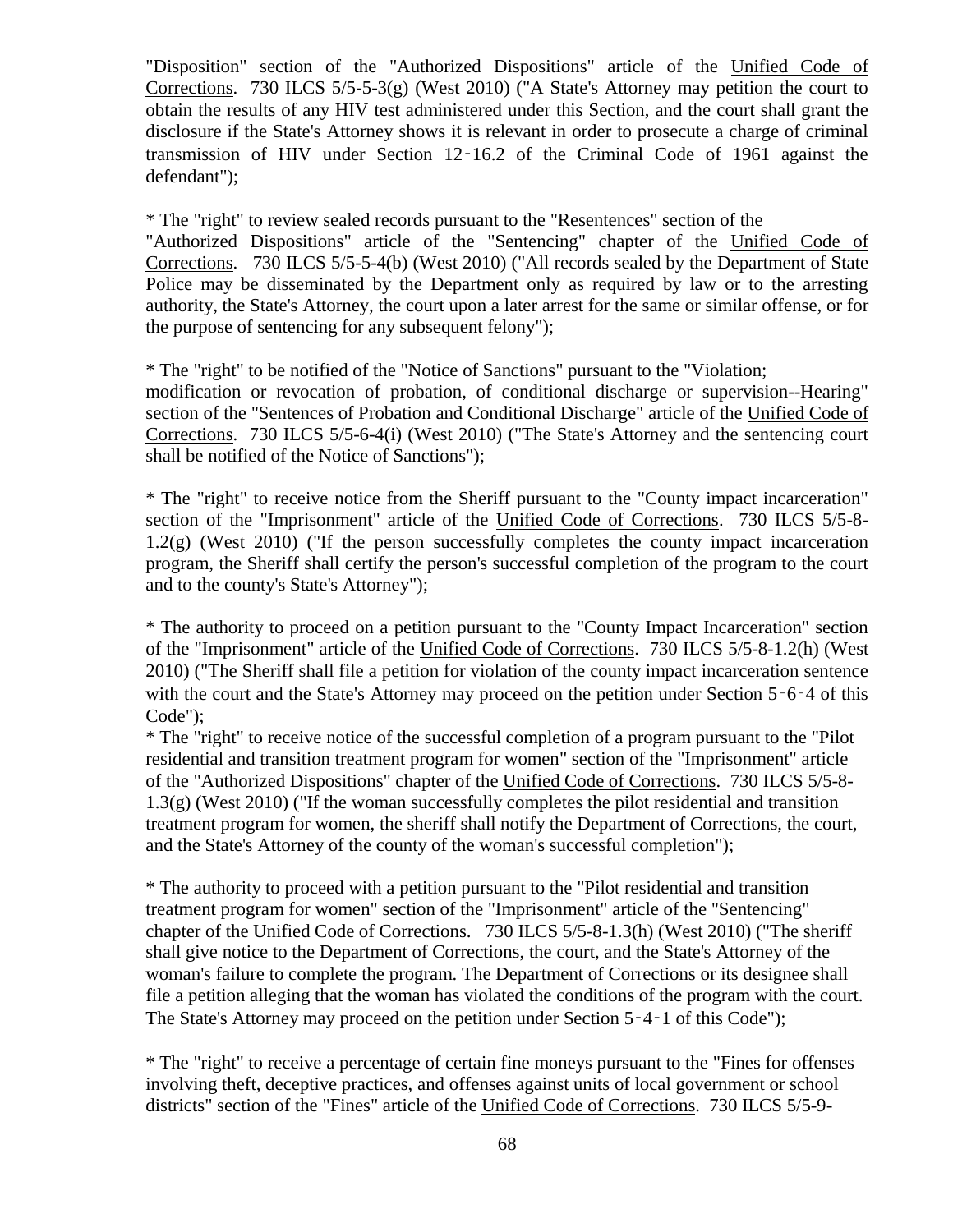1.3(d)(West 2010) ("A fine order under subsection (b) of this Section is a judgment lien in favor of the victim unit of local government or school district, the State's Attorney of the county where the violation occurred, the law enforcement agency that investigated the violation, and the circuit court clerk");

\* The "right" to receive notice in accordance with the "Notification of future parole hearings" section of the Open Parole Hearings Act. 730 ILCS 105/25(a) (West 2010) ("The Board shall notify the State's Attorney of the committing county of the pending hearing and the victim of all forthcoming parole hearings at least 15 days in advance");

\* The authority to assist the County Board in enforcing certain provisions of the "Expenses paid by county--Recovery of expenses" section of the County Jails Act. 730 ILCS 125/20(a) (West 2010) ("The State's Attorney of the county in which such jail is located may, if requested by the County Board, institute civil actions in the circuit court of the county in which the jail is located to recover from such convicted confined persons the expenses incurred by their confinement");

\* The authority to assist the County Board in enforcing the provisions of the "Imprisonment in another county--Expenses--Reimbursement of county" Section of the County Jails Act. 730 ILCS 125/21 (West 2010) ("The State's Attorney of the county which incurred the expenses, if authorized by the County Board, may institute civil actions in the circuit court of such county to recover from such convicted confined persons the expenses incurred by their confinement. Such expenses recovered shall be paid into the county treasury");

\* The "right" to receive from the Department of Corrections a report of results pursuant to the "Operation without license" section of the Secure Residential Youth Care Facility Licensing Act. 730 ILCS 175/45-95 (West 2010) ("If the Department finds that the secure residential youth care facility is being, or has, operated without a license or permit, it shall report the results of its investigation to the Attorney General and to the appropriate State's Attorney for prosecution").

### **Code of Civil Procedure (735 ILCS 5)**

\* The authority to enforce the provisions of the "Leased premises used in furtherance of a criminal offense; lease void at option of lessor or assignee" section of the "Forcible Entry and Detainer" article of the Code of Civil Procedure. 735 ILCS 5/9-120(b) (West 2010) ("The assignment must be in writing on a form prepared by the State's Attorney of the county in which the real property is located or the corporation counsel of the municipality in which the real property is located, as applicable");

\* The "right" to endorse certain certificates of sale pursuant to the "Right of State as judgment creditor" section of the "Redemption by State" part of the Judgments--Enforcement" article of the Code of Civil Procedure. 735 ILCS 5/12-401 (West 2010) ("Except as to any sale had by virtue of a judgment of foreclosure in accordance with Article XV of this Act, whenever any real estate has been or is sold at a judicial or judgment sale and such real estate is then subject to a lien or claim for lien in favor of the People of the State of Illinois, which is junior and inferior to the lien so enforced or foreclosed by or through that sale, the right of the State to redeem by virtue of its lien from that sale or from the lien so foreclosed or enforced ceases and terminates at the end of 12 months from the date upon which it is filed for record in the Office of the recorder for the County in which the lands so sold are situated, if such lands are unregistered, or in the Office of the Registrar of Titles for such County, if such lands are registered, a certified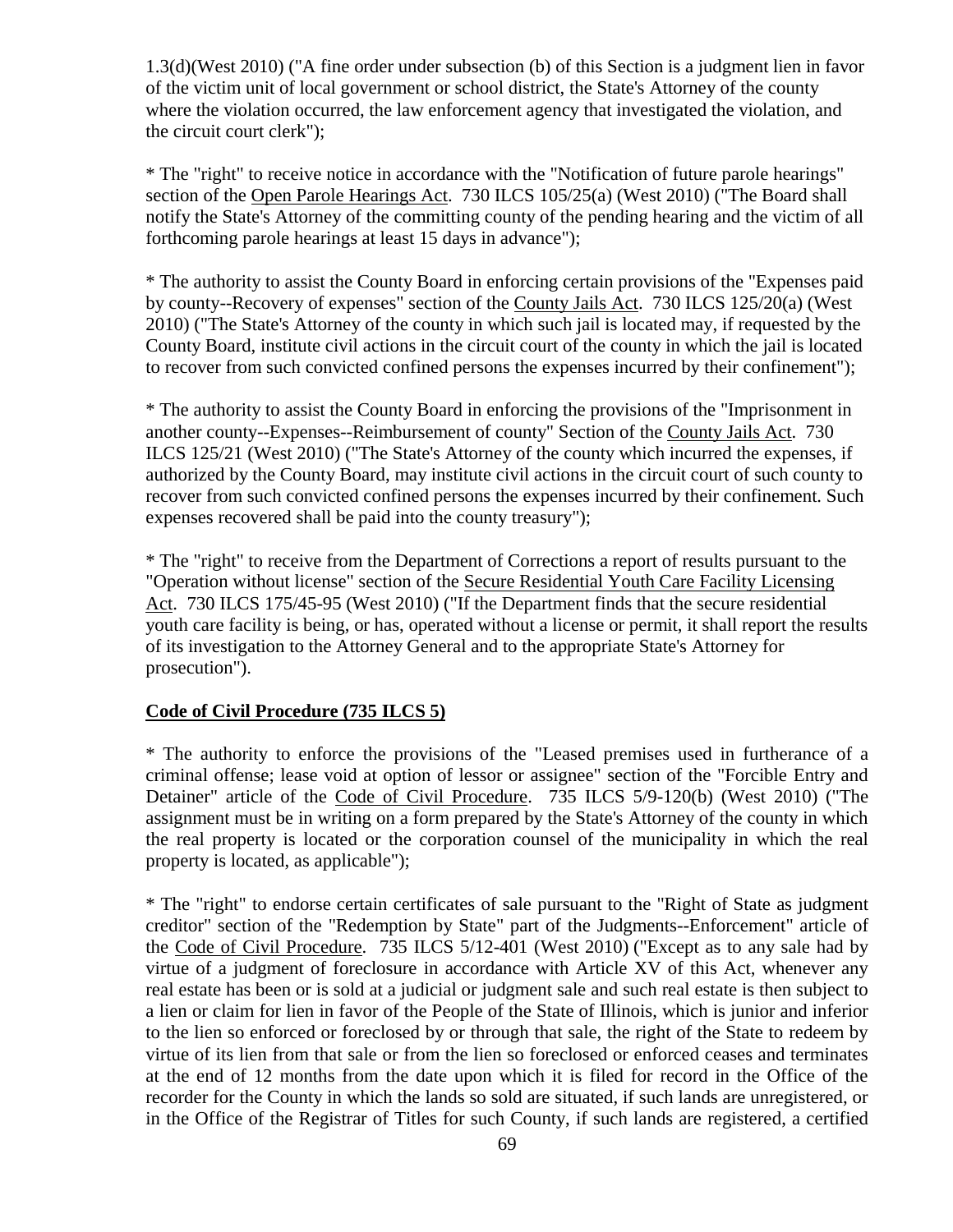copy of the original or duplicate recorded or registered certificate of such sale, such certified copy being endorsed by the State's Attorney of such County, or his or her assistant, showing service of a copy of such certificate upon him or her, and upon such service such officer shall make such endorsement");

\* The "right" to receive from the Department of Corrections notice of certain judgments pursuant to the "No limitations on certain actions--Duties of Department of Corrections and State's Attorneys" section of the "Personal Actions" part of the "Limitations" article of the Code of Civil Procedure. 735 ILCS 5/13-202.1(e) (West 2010) ("Whenever there is any settlement, verdict or judgment in excess of \$500 in any court against any county or county sheriff or any past or present employee or official in favor of any person for damages incurred while the person was incarcerated in any county jail, the county or county sheriff, within 14 days of the settlement, verdict or judgment shall notify the State's Attorney of the county from which the person was incarcerated in the county jail");

\* The authority to act in accordance with the "Collection--Civil recoveries--Citizen actions" section of the "Recovery of Fraudulently Obtained Public Funds" article of the Code of Civil Procedure. 735 ILCS 5/20-104(a) (West 2010) ("Civil recoveries provided for in this Article shall be recoverable only: (1) in actions on behalf of the State, by the Attorney General; (2) in actions on behalf of a municipality with a population over 500,000, by the corporation counsel of such municipality; and (3) in actions on behalf of any other local governmental unit, by counsel designated by the local government unit or, if so requested by the local governmental unit and the state's attorney so agrees, by the state's attorney. However, nothing in clause (3) of this subsection (a) shall affect agreements made pursuant to the State's Attorney Appellate Prosecutor's Act, as amended. If the state's attorney of a county brings an action on behalf of another unit of local government pursuant to this Section, the county shall be reimbursed by the unit of local government in an amount mutually agreed upon before the action is initiated").

### **Civil Liabilities Code (740 ILCS 40 through 147)**

\* The "right" to receive notice pursuant to the "Filing a complaint for injunction--Procedure and parties" section of the Controlled Substance and Cannabis Nuisance Act. 740 ILCS 40/3(b) (West 2010) ("On 2 days notice to the Department or State's Attorney, as the case may be, the defendant may appear and move the dissolution or modification of such temporary restraining order and in that event the court shall proceed to hear and determine such motion as expeditiously as the ends of justice require");

\* The authority to comply with certain provisions of the "Filing a complaint for injunction-- Procedure and parties" section of the Controlled Substances and Cannabis Nuisance Act. 740 ILCS 40/3(c) (West 2010) ("Upon the filing of the complaint by a citizen or the Department or the State's Attorney (in cases in which the Department or State's Attorney do not request injunctive relief without notice) in the circuit court, the court, if satisfied that the nuisance complained of exists, shall allow a temporary restraining order, with bond unless the application is filed by the Department or State's Attorney, in such amount as the court may determine, enjoining the defendant from maintaining any such nuisance within the jurisdiction of the court granting the injunctive relief");

\* The authority to enforce the provisions of the "Written notice--Content--Complaint", "Judgment" and "Leases--Void at option of lessor or assignee--Forcible entry and detainer action or Other relief-presumption" sections of the Controlled Substances and Cannabis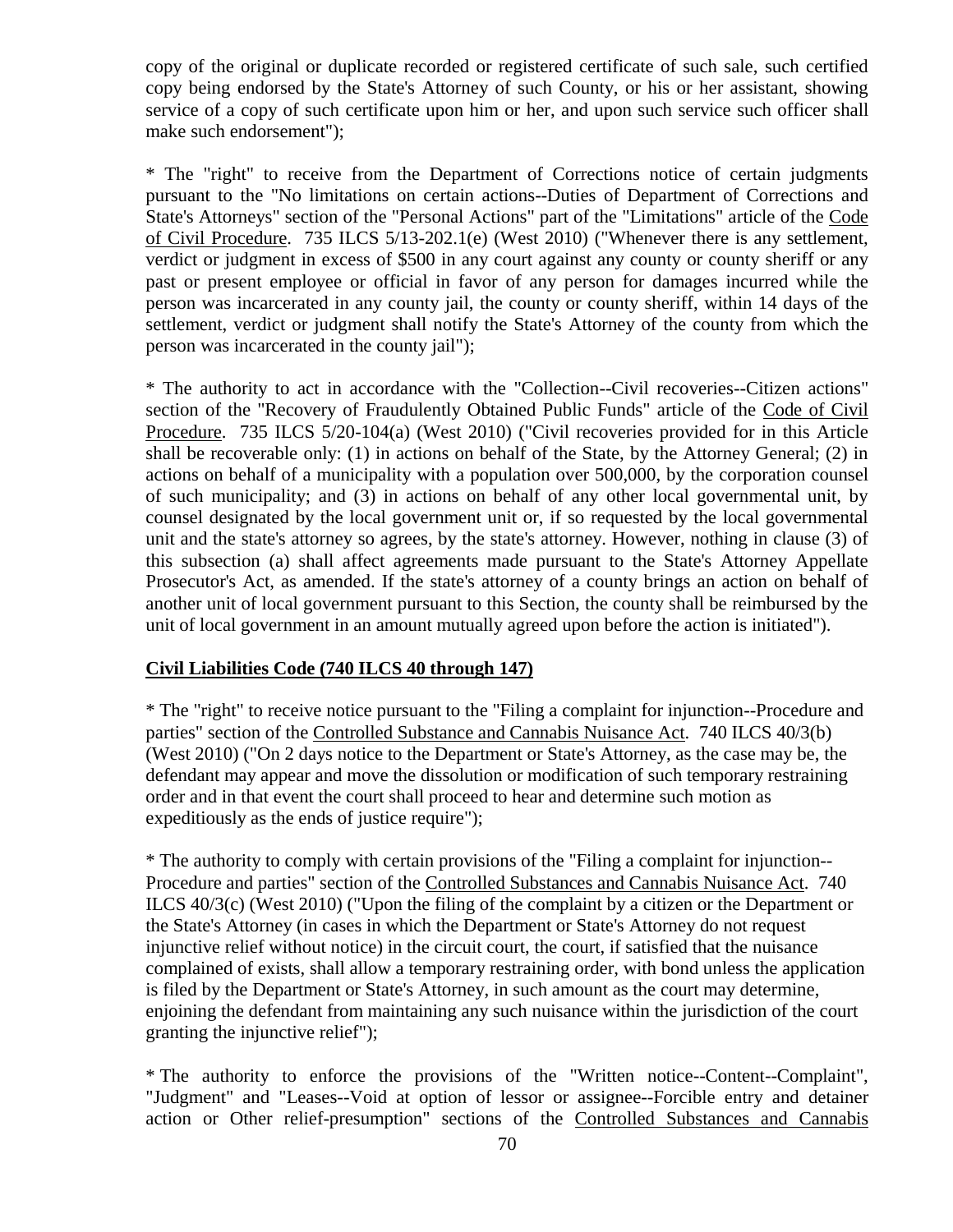Nuisance Act. 740 ILCS 40/3.1, 6 & 11 (West 2010) ("If the owner of the place or his or her agent does not appear at the State's Attorney's Office as requested within the time periods prescribed above, the State's Attorney may file a complaint under Section 3 of this Act");

\* The "right" to approve certain dismissals in accordance with the "Evidence--Hearing-- Dismissal--Costs" section of the Controlled Substances And Cannabis Nuisance Act. 740 ILCS 40/4 (West 2010) ("If the complaint is filed upon the relation of a citizen, the proceeding shall not be dismissed for want of prosecution, nor upon motion of such relator, unless there is filed with such motion a sworn statement made by such relator and his attorney, setting forth the reasons therefor, and unless such dismissal is approved by the State's Attorney in writing or in open court");

\* The "right "to elect not to pursue an action pursuant to the "Action by State's Attorney or Attorney General" section of the Insurance Claims Fraud Prevention Act. 740 ILCS 92/10 (West 2010) (however, "[i]f the State's Attorney elects not to pursue the matter, then the Attorney General may proceed with the action");

\* The authority to bring a civil action pursuant to the "Action by State's Attorney or Attorney General" section of the Insurance Claims Fraud Prevention Act. 740 ILCS 92/10 (West 2010) ("The State's Attorney of the county in which the conduct occurred or Attorney General may bring a civil action under this Act ");

\* The "right" to receive written disclosure of material evidence and the "right" to intervene in or dismiss actions pursuant to the "Action by interested person" section of the Insurance Claims Fraud Prevention Act. 740 ILCS 92/15(a) (West 2010) ("The action may be dismissed only if the court and the State's Attorney or the Attorney General, whichever is participating, gives written consent to the dismissal stating their reasons for consenting");

\* The authority to elect to intervene and proceed with an action pursuant to the "Action by interested person" section of the Insurance Claims Fraud Prevention Act. 740 ILCS 92/15(b) (West 2010) ("If more than one governmental entity elects to intervene, the State's Attorney shall have precedence");

\* The "right" to be served with copies of pleadings pursuant to the "Role of State's Attorney or Attorney General" section of the Insurance Claims Fraud Prevention Act. 740 ILCS 92/20(c) (West 2010) ("If the State's Attorney or Attorney General so requests, he or she shall be served with copies of all pleadings filed in the action and shall be supplied with copies of all deposition transcripts, at the State's Attorney's or Attorney General's expense");

\* The authority to dismiss or settle an action or proceed with alternative actions pursuant to the "Role of State's Attorney or Attorney General" Section of the Insurance Claims Fraud Prevention Act. 740 ILCS 92/20(a) (West 2010) ("If the State's Attorney or Attorney General proceeds with the action, he or she shall have the primary responsibility for prosecuting the action, and shall not be bound by an act of the person bringing the action");

\* The "right" to be free from liability for expenses that a person incurs in bringing an action under this Act pursuant to the "Expenses and sanctions" section of the Insurance Claims Fraud Prevention Act. 740 ILCS 92/35(a) (West 2010) ("Except as provided in subsection (b), the State's Attorney or Attorney General is not liable for expenses that a person incurs in bringing an action under this Act);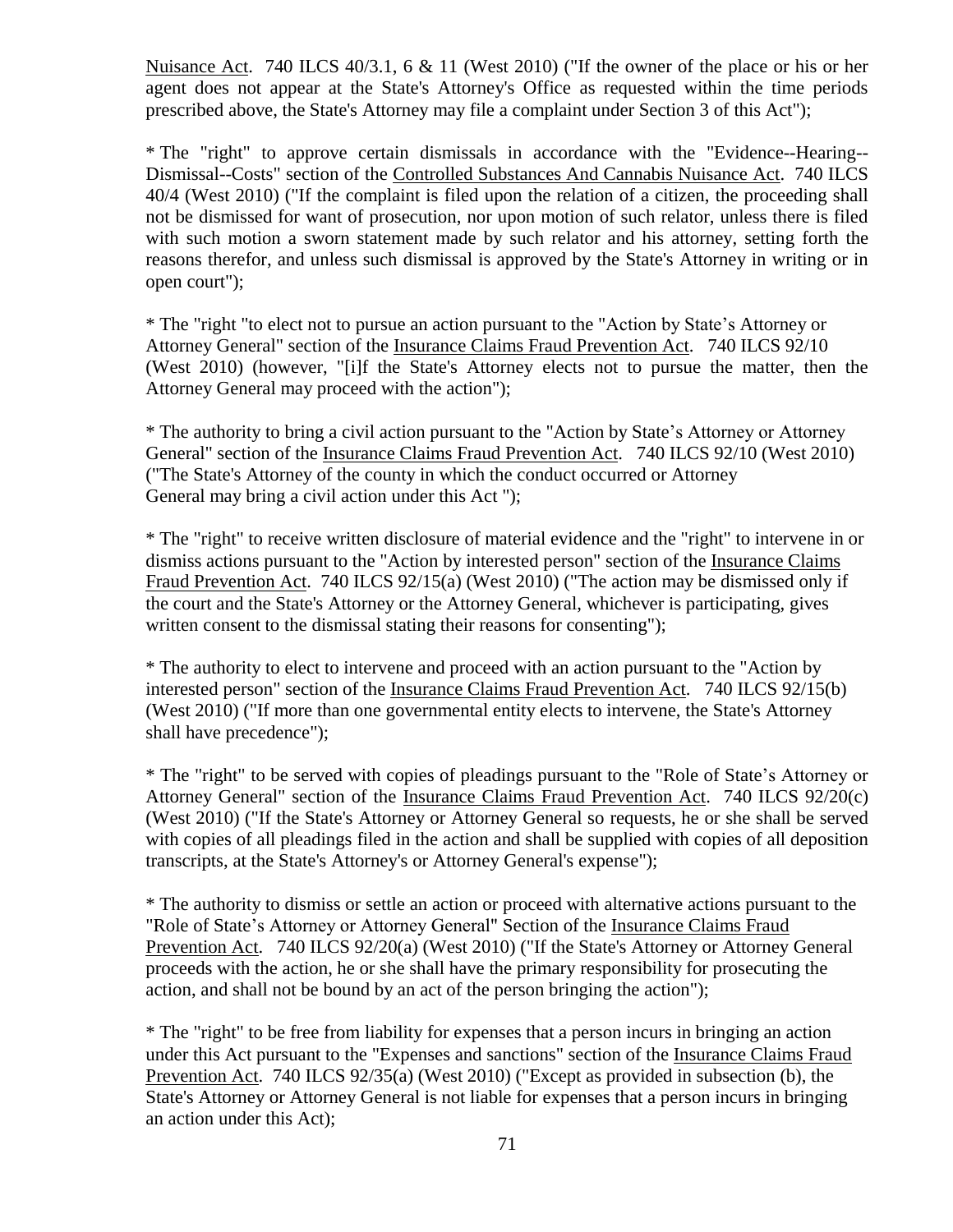\* The authority to comply with certain provisions of the "Injunction to Abate--Preliminary injunction--Notice--Lessee party defendant" section of the Public Lewdness Nuisance Act. 740 ILCS 105/2 (West 2010) ("The State's Attorney or any citizen of the county in which such a nuisance exists, may file a complaint, in the name of the People of the State of Illinois, perpetually to enjoin all persons from maintaining or permitting such nuisance, and to abate the same, and to enjoin the use of such building or apartment, or such place for any purpose, for a period of one year);

\* The "right" to approve certain dismissals pursuant to the "Proceedings--Evidence--Dismissal-- Costs" section of the Lewdness Public Nuisance Act. 740 ILCS 105/3 (West 2010) ("If the complaint is filed upon the relation of a citizen, the proceeding shall not be dismissed for want of prosecution, nor upon motion of such relator, unless there is filed with such motion a sworn statement made by such relator and his attorney, setting forth the reasons therefor, and unless such dismissal is approved by the State's Attorney in writing or in open court");

\* The "right" to receive information pursuant to the "Disclosure without consent under the Sexually Violent Persons Commitment Act" section of the Mental Health and Development Disabilities Confidentiality Act. 740 ILCS 110/9.3 (West 2010) ("Disclosure may be made to the Attorney General, the State's Attorney participating in the case, the Department of Human Services, the court, and any other party to whom the court directs disclosure to be made");

\* The "right" to have records disclosed in accordance with the "Circumstances under which records and communications may be disclosed" section of the Mental Health And Developmental Disabilities Confidentiality Act. 740 ILCS 110/11(vi) (West 2010) ("in judicial proceedings under Article VIII of Chapter III and Article V of Chapter IV of the Mental Health and Developmental Disabilities Code and proceedings and investigations preliminary thereto, to the State's Attorney for the county or residence of a person who is the subject of such proceedings, or in which the person is found, or in which the facility is located, to the attorney representing the petitioner in the judicial proceedings, to the attorney representing the recipient in the judicial proceedings, to any person or agency providing mental health services that are the subject of the proceedings and to that person's or agency's attorney, to any court personnel, including but not limited to judges and circuit court clerks, and to a guardian ad litem if one has been appointed by the court");

\* The "right" to be named in certain complaints pursuant to the "Commencement of action" section of the Street-gang Terrorism Omnibus Prevention Act. 740 ILCS 147/20(c) (West 2010) ("The complaint shall name each complaining State's Attorney or his designee, and the public authority represented by him or by them");

\* The "right" to consent to joinder pursuant to the "Venue" section of the Streetgang Terrorism Omnibus Prevention Act. 740 ILCS 147/25(b) (West 2010) ("It shall not be necessary for all offenses necessary to establishing a course or pattern of criminal activity to have occurred in any one county where the State's Attorneys of several counties, or their designees, each complaining of any offense, elected to join in a complaint");

\* The authority to join several causes of action pursuant to the "Venue" section of the Streetgang Terrorism Omnibus Prevention Act. 740 ILCS 147/25(c) (West 2010) ("the State's Attorney of each such county, or their designees, may join their several causes of action in a single complaint, which may be filed in any such county agreed to by or among them, but no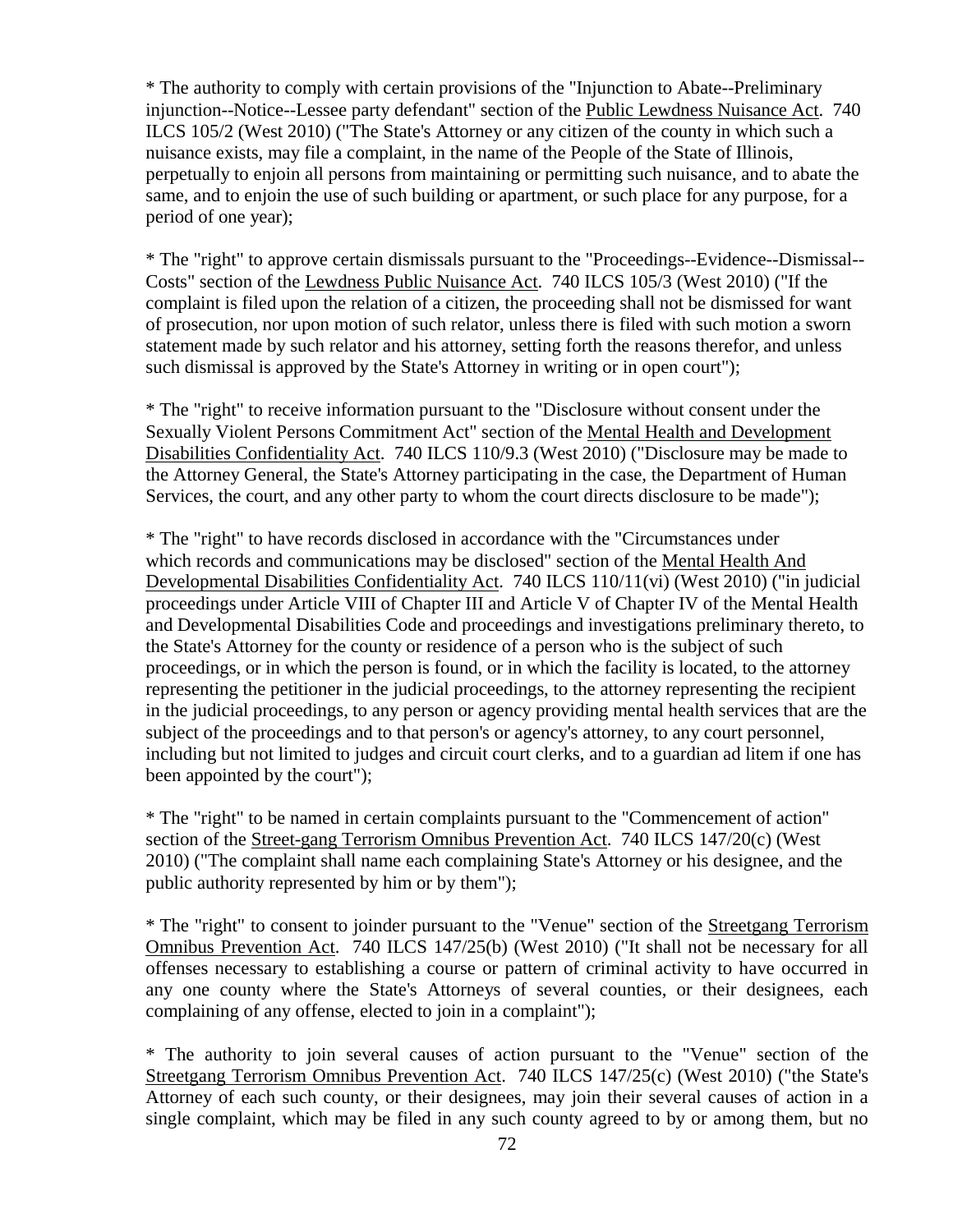such joinder shall be had without the consent of the State's Attorney having jurisdiction over each offense alleged as part of the course or pattern of activity");

\* The authority to petition the court pursuant to the "Service of process" section of the Streetgang Terrorism Omnibus Prevention Act. 740 ILCS 147/30(b)(8) (West 2010) ("with such other person or agent as the court may, upon petition of the State's Attorney or his designee, authorize as appropriate and reasonable under all of the circumstances");

\* The authority to file a verified application for a restraining order or injunction pursuant to the "Injunction relief, damage, costs and fees" section of the Streetgang Terrorism Omnibus Prevention Act. 740 ILCS 147/35(a) (West 2010) ("In any action brought under this Act, and upon the verified application of the State's Attorney or his designee, the circuit court may at any time enter such restraining orders, injunctions, or other prohibitions, or order such other relief as it deems proper, including but not limited to ordering any person to divest himself of any involvement or interest, direct or indirect, in any illegal streetgang activity and imposing other reasonable restrictions on the future illegal activities of any defendant");

\* The authority to bring an action to abate a nuisance pursuant to the "Abatement of public nuisance" section of the Streetgang Terrorism Omnibus Prevention Act. 740 ILCS 147/45(b) (West 2010) ("An action to abate a nuisance under this Section may be brought by the State's Attorney of the county where the seizure occurred").

### **Civil Immunities Code (745 ILCS 15)**

\* The "right" to receive notice in accordance with the "Notice of injury--Filing" section of the County Engineer and Highway Superintendent Liability Act. 745 ILCS 15/3 (West 2010) ("Within 6 months after the date that any such injury was received, any person who is about to commence any civil action against any county engineer or superintendent of highways on account of that injury shall file in the office of that county engineer or superintendent of highways and in the office of the State's Attorney of the county in which the cause of action arose, either by himself, his agent or attorney, a statement in writing signed by him, his agent or attorney, giving the name of the person to whom the cause of action has accrued, the place or location where the injury occurred, the nature of the injury and the name and address of the attending physician, if any").

### **Family Law Code (750 ILCS 5 through 60)**

\* The authority to comply with certain provisions of the "Time of commencement" section of the Illinois Marriage and Dissolution of Marriage Act. 750 ILCS 5/302(c) (West 2010) ("A declaration of invalidity for the reason set forth in paragraph (4) of Section 301 may be sought by either party, the legal spouse in case of a bigamous marriage, the State's Attorney or a child of either party, at any time not to exceed 3 years following the death of the first party to die");

\* The "right" to have the State's Attorney's Office classified as a "public office" in accordance with the "Health insurance" section of the "Property, Support And Attorney Fees" article of the Illinois Marriage and Dissolution of Marriage Act. 750 ILCS 5/505.2(a0(3) (West 2010) (""Public office" means any elected official or any State or local agency which is or may become responsible by law for enforcement of, or which is or may become authorized to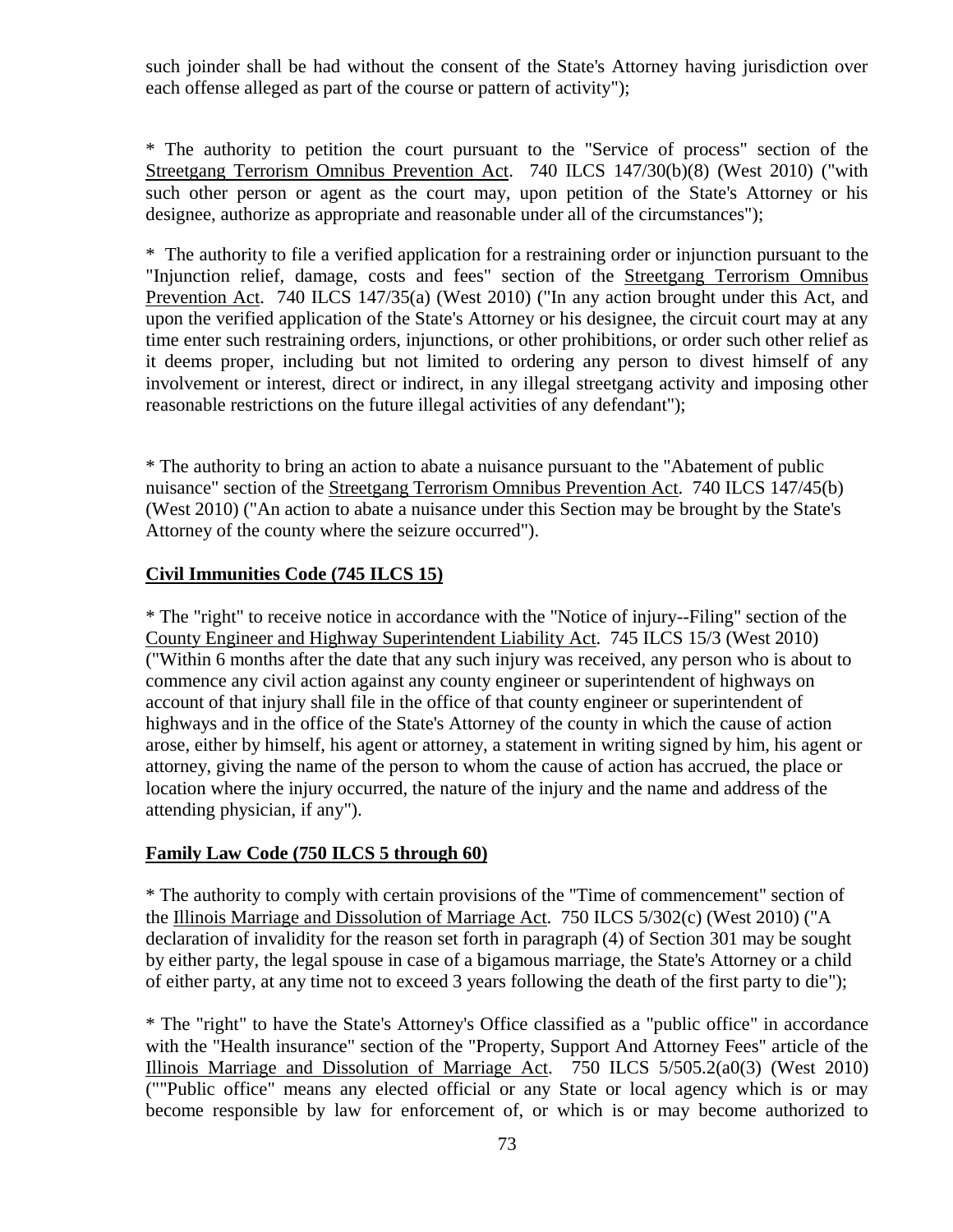enforce, an order for support, including, but not limited to: the Attorney General, the Illinois Department of Healthcare and Family Services, the Illinois Department of Human Services, the Illinois Department of Children and Family Services, and the various State's Attorneys, Clerks of the Circuit Court and supervisors of general assistance");

\* The "right" to receive notice of a failure to remit payment pursuant to "Enforcement-- Penalties" section of the "Miscellaneous" part of the Illinois Marriage and Dissolution of Marriage Act. 750 ILCS 5/710(b) (West 2010) ("Upon failure of the payor to remit as required, the clerk shall refer the matter to the state's attorney, except as provided by rule of the circuit court");

\* The authority to institute and prosecute an action pursuant to the "Prosecutions by State's Attorney" section of the Non-Support Punishment Act. 750 ILCS 16/5 (West 2010) ("A proceeding for enforcement of this Act may be instituted and prosecuted by the several State's Attorneys only upon the filing of a verified complaint by the person or persons receiving child or spousal support");

\* The authority to request a temporary order for support pursuant to the "Entry of Order for Support; Income Withholding" section of the Non-Support Punishment Act. 750 ILCS 16/20(a)(1) (West 2010) ("at any time before the trial, upon motion of the State's Attorney, or of the Attorney General if the action has been instituted by his office, and upon notice to the defendant, or at the time of arraignment or as a condition of postponement of arraignment, the court may enter such temporary order for support as may seem just, providing for the support or maintenance of the spouse or child or children of the defendant, or both, pendente lite");

\* The authority to submit a plan for a Unified Child Support Services Program pursuant to the "Plan for Unified Child Support Services" section of the Unified Child Support Services Act. 750 ILCS 24/10(a) (West 2010) ("By July 1, 2003 and by July 1 of each subsequent year, a State's Attorney, in cooperation with the appropriate county officials, may submit to the Department a Plan for a Unified Child Support Services Program that includes all of the components set forth in Section 15 of this Act and that includes a projected budget of the necessary and reasonable direct and indirect costs for operation of the Program. The Plan may provide for phasing in the Program with different implementation dates");

\* The "right" to receive certain standards pursuant to the "Performance Standards" section of the Unified Child Support Services Act. 750 ILCS 24/25(c) (West 2010) ("Once each year, the Department shall apply the performance standards to all State's Attorneys operating a program and contractors and local governmental entities providing child support services in the IV‑D Child Support Program, and shall publish a report of such performance levels and corresponding scores used in calculating the incentive payment amount");

\* The "right" of the Office of State's Attorney to be defined as a "public office" pursuant to the "Definitions" section of the Income Withholding for Support Act. 750 ILCS 28/15(h) (West 2010) ("'Public office' means any elected official or any State or local agency which is or may become responsible by law for enforcement of, or which is or may become authorized to enforce, an order for support, including, but not limited to: the Attorney General, the Illinois Department of Healthcare and Family Services, the Illinois Department of Human Services, the Illinois Department of Children and Family Services, and the various State's Attorneys, Clerks of the Circuit Court and supervisors of general assistance");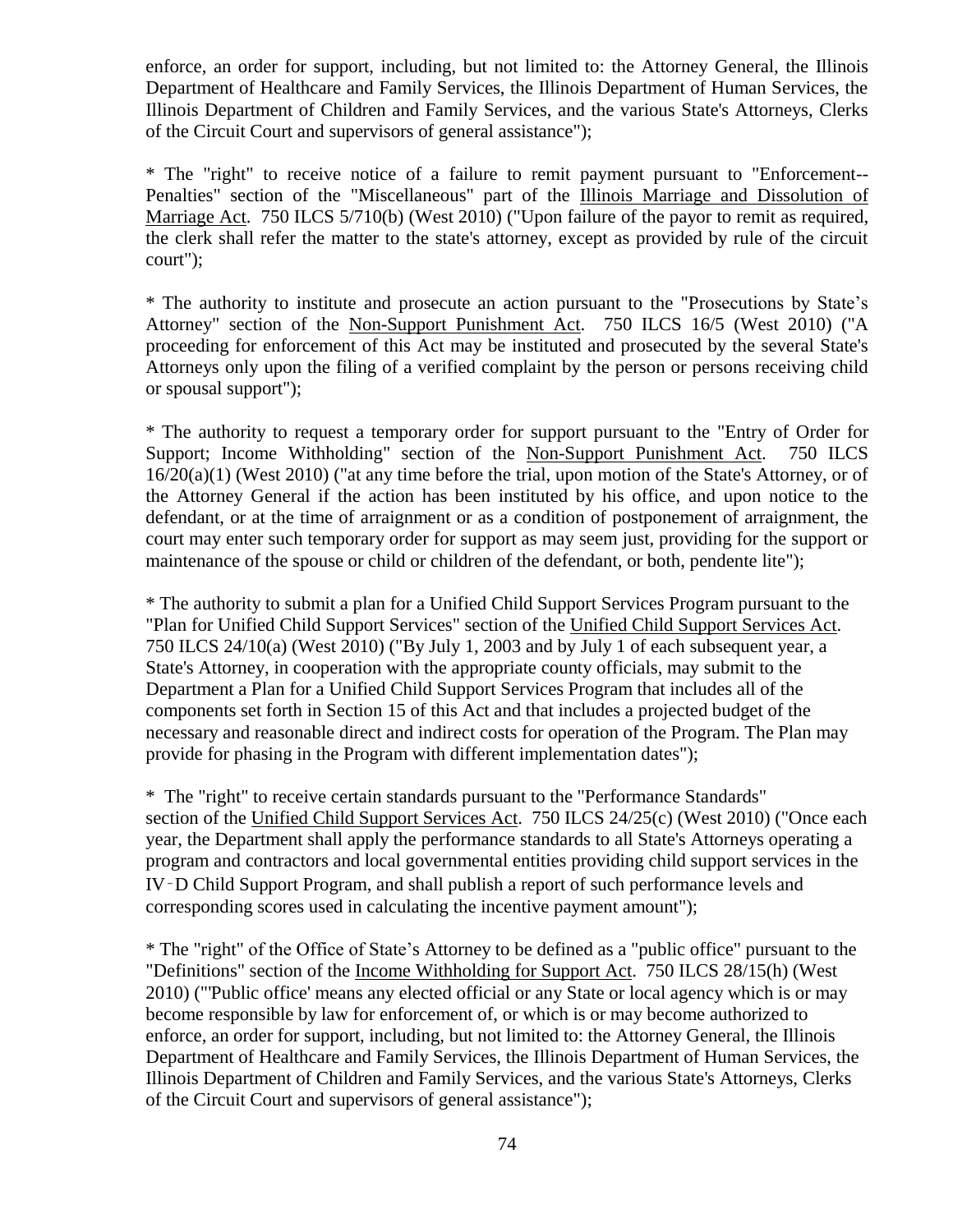\* The authority to take any lawful action pursuant to the "Role of State's Attorney" section of the "Enforcement" article of the Uniform Child Custody Jurisdiction and Enforcement Act. 750 ILCS 36/315(b) (West 2010) ("A State's Attorney or appropriate public official acting under this Section acts on behalf of the court and may not represent any party");

\* The authority to seek assistance from law enforcement officers pursuant to the "Role of Law Enforcement" section of the "Enforcement" article of the Uniform Child Custody Jurisdiction and Enforcement Act. 750 ILCS 36/316 (West 2010) ("At the request of a State's Attorney or other appropriate public official acting under Section 315, a law enforcement officer may take any lawful action reasonably necessary to locate a child or a party and assist a State's Attorney or appropriate public official with responsibilities under Section 315"0;

\* The authority to seek the recovery of various costs pursuant to the "Costs and expenses" section of the "Enforcement" article of the Uniform Child Custody Jurisdiction and Enforcement Act. 750 ILCS 36/317 (West 2010) ("If the respondent is not the prevailing party, the court may assess against the respondent all direct expenses and costs incurred by the State's Attorney or other appropriate public official and law enforcement officers under Section 315 or 316');

\* The "right" to petition the circuit court in accordance with the "Supplementary proceedings" section of the Illinois Parentage Act of 1984. 750 ILCS 45/21(5) (West 2010) ("However, the court, on petition of the state's attorney, may enter new orders designating the clerk of the court or the Department of Healthcare and Family Services, as the person or agency authorized to receive and disburse child support payments and, in the case of recipients of public aid, the court, on petition of the Attorney General or State's Attorney, shall direct subsequent payments to be paid to the Department of Healthcare and Family Services or to the appropriate local governmental unit, as provided in paragraph (3)");

\* The authority to petition the court to enter an order pursuant to the "Support payment; receiving and disbursing agents" section of the Illinois Parentage Act of 1984. 750 ILCS 45/21(5) (West 2010) ("However, the court, on petition of the state's attorney, may enter new orders designating the clerk of the court or the Department of Healthcare and Family Services, as the person or agency authorized to receive and disburse child support payments and, in the case of recipients of public aid, the court, on petition of the Attorney General or State's Attorney, shall direct subsequent payments to be paid to the Department of Healthcare and Family Services or to the appropriate local governmental unit, as provided in paragraph  $(3)$ ");

\* The authority to file a petition in accordance with the "Commencement of action--Filing fees-- Dismissal" section of the "Orders of Protection" article of the Illinois Domestic Violence Act of 1986. 750 ILCS 60/202(d) (West 2010) ("The court shall provide, through the office of the clerk of the court, simplified forms and clerical assistance to help with the writing and filing of a petition under this Section by any person not represented by counsel. In addition, that assistance may be provided by the state's attorney");

\* The "right" to receive a copy of a report pursuant to the "Untrue statements" section of the "Order of Protection" article of the Illinois Domestic Violence Act of 1986. 750 ILCS 60/226 (West 2010) ("The court may direct that a copy of an order entered under this Section be provided to the State's Attorney so that he or she may determine whether to prosecute for perjury").

### **Escheats Act (755 ILCS 20)**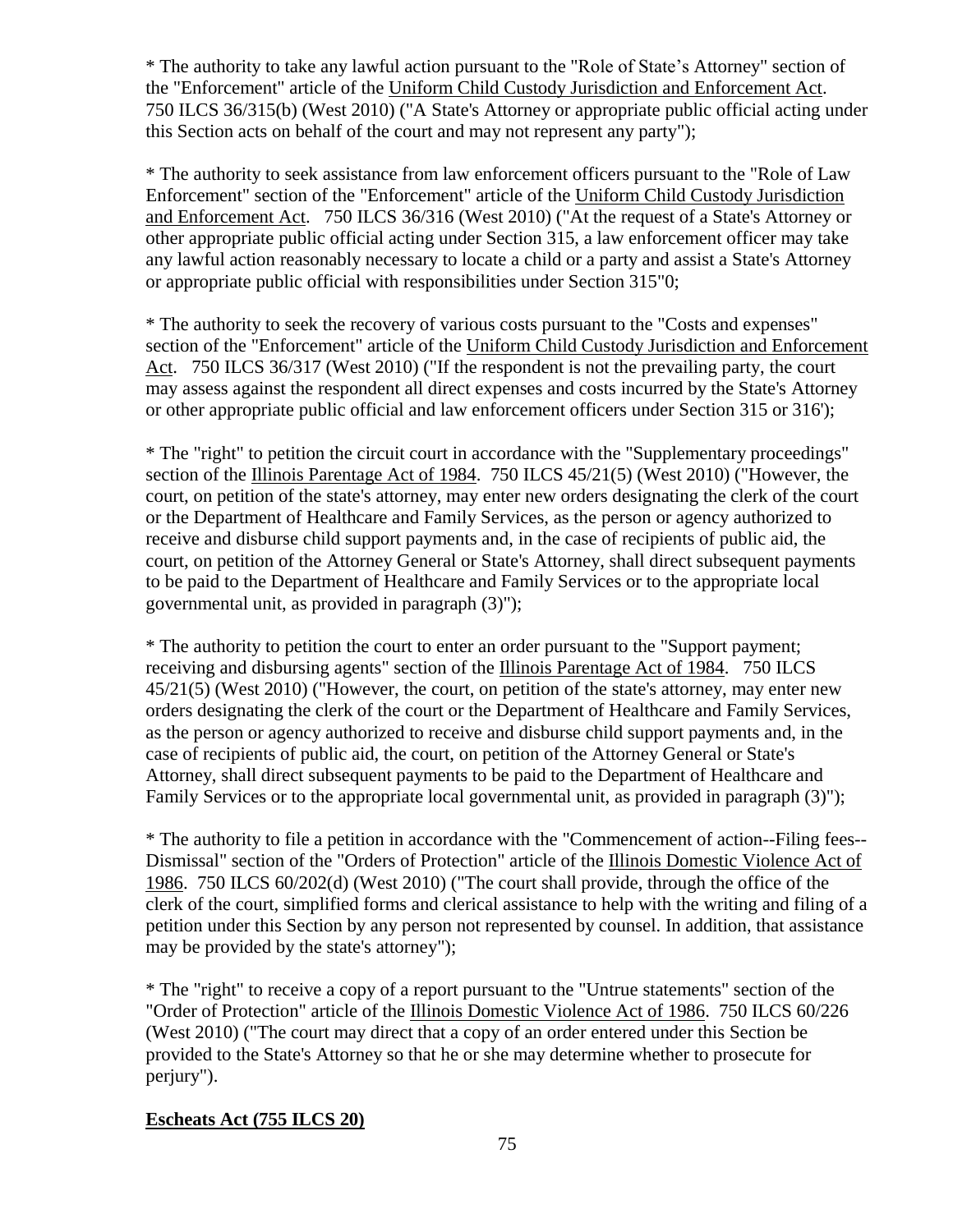\* The authority to enforce certain provisions of the "Appeals" section of the Escheats Act. 755 ILCS 20/6 (West 2010) ("Any party who has filed an appearance in the proceeding and the State's Attorney, on behalf of the county, may appeal in the same manner as parties in other civil cases");

\* The "right" to receive a copy of a petition pursuant to the "Duty of County Treasurer-- Proceedings to recover back escheated property" section of the Escheats Act. 755 ILCS 20/7 (West 2010) ("A copy of such petition shall be served upon the State's Attorney of such county, who shall file an answer to the same, and the court shall thereupon examine the claim and the allegations and proofs, and if it finds that such person is entitled to any money paid into the county treasury, the court shall by order direct the county clerk to issue an order upon the county treasurer for the payment of the money, but without interest or costs").

### **Property Code (765 ILCS 86 through 205)**

\* The authority to seek injunctive relief pursuant to the "Non-registered practice; civil penalty; injunction" section of the "Disciplinary Provisions" article of the Land Sales Registration Act of 1999. 765 ILCS 86/15-70(d) (West 2010) ("The Secretary, the Attorney General, the State's Attorney of any county in the State, or any person may maintain an action in the name of the People of the State of Illinois, and may apply for injunctive relief in any circuit court to enjoin the entity from engaging in the conduct prohibited under this subsection");

\* The authority to seek injunctive relief pursuant to the "Non-registered practice; civil penalty; injunction" section of the "Disciplinary Provisions" article of the Real Estate Timeshare Act of 1999. 765 ILCS 101/15-70(d) (West 2010) ("The Secretary, the Attorney General, the State's Attorney of any county in the State, or any person may maintain an action in the name of the People of the State of Illinois, and may apply for injunctive relief in any circuit court to enjoin such entity from engaging in such practice");

\* The "right" to receive notice of a violation pursuant to the "Prosecuting offenders" section of the Plat Act. 765 ILCS 205/10 (West 2010) ("Whenever it shall come to the knowledge of the recorder or of the registrar of titles of any county that any of the provisions of this Act have been violated, it shall be his duty to notify the State's attorney of the fact, and the State's attorney shall immediately institute proceedings, and prosecute the same to final judgment against the person offending").

### **Assumed Business Name Act (805 ILCS 405)**

\* The authority to approve certain exemptions from prosecution in accordance with the "Violations--Punishment" section of the Assumed Business Name Act. 805 ILCS 405/5(a) (West 2010) ("A person shall be exempt from prosecution for a violation of this Act if he is a peace officer who uses a false or fictitious business name in the enforcement of the criminal laws; provided such use is approved in writing by one of the following: (a) In all counties, the respective State's Attorney").

## **Business Transactions Code (815 ILCS 120 through 705)**

\* The authority to apply for injunctive relief pursuant to the "Actions; remedies" section of the Illinois Fairness in Lending Act. 815 ILCS 120/5(c) (West 2010) ("An action to enjoin any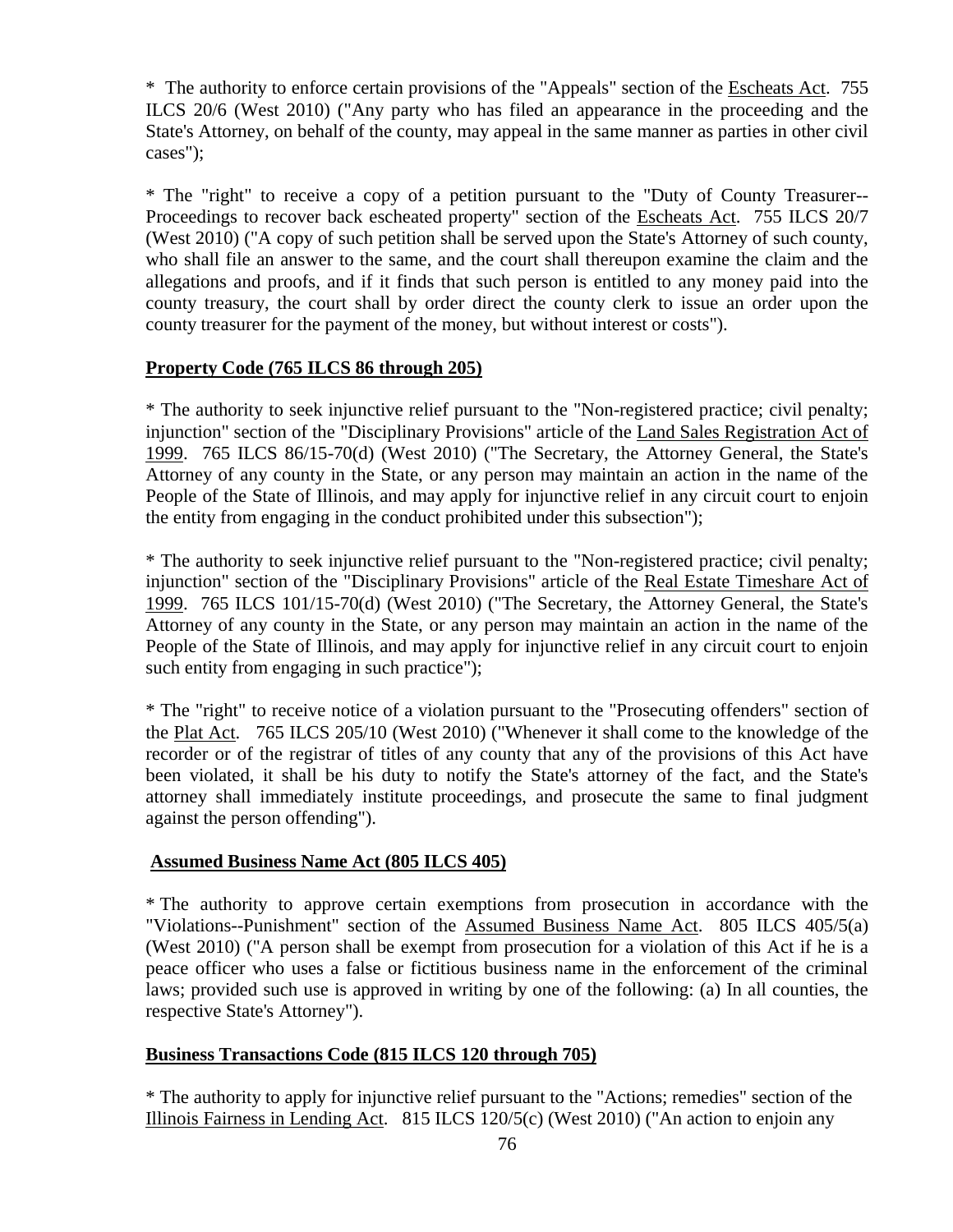person subject to this Act from engaging in activity in violation of this Act may be maintained in the name of the people of the State of Illinois by the Attorney General or by the State's Attorney of the county in which the action is brought");

\* The authority to enforce the provisions of the "Violations" Section of the Automotive Repair Act. 815 ILCS 306/85 (West 2010) ("In the case of such a knowing, persistent practice or pattern of conduct, all remedies, penalties, and authority available to the Attorney General and the several State's Attorneys under the Consumer Fraud and Deceptive Business Practices Act for the enforcement of that Act shall be available for the enforcement of this Act");

\* The authority to enforce certain provisions of the "Enforcement" section of the Motor Vehicle Retail Installment Sales Act. 815 ILCS 375/23 (West 2010) ("The Attorney General or the State's Attorney of any county in this State may bring an action in the name of the State against any person to restrain and prevent any violation of this Act");

\* The authority to enforce certain provisions of the "Enforcement" section of the Retail Installment Sales Act. 815 ILCS 405/30 (West 2010) ("The Attorney General or the State's Attorney of any county in this State may bring an action in the name of the State against any person to restrain and prevent any violation of this Act");

\* The "right" to inspect certain records in accordance with the "Definitions" and the "Invoice" sections of the Second-Hand Watch Act. 815 ILCS 410/1(1) & 3 (West 2010) ("Provided, however, that a watch which has been so sold, and is thereafter returned within sixty days from the date of such sale, either through an exchange or for credit, to the same person who sold such watch to the consumer, shall not be deemed to be a second-hand watch for the purpose of this Act, if such person keeps a written or printed record setting forth the name and address of the consumer, the date of the sale to the consumer, the name of the watch or its maker, and the serial numbers (if any) on the case and the movement of the watch or other distinguishing numbers or identification marks, the aforesaid record to be kept for at least three years from the date of the sale of the watch and to be open for inspection during all business hours by the State's attorney of the county in which such person is engaged in business");

\* The authority to apply for injunctive relief pursuant to the "Injunction against sales in violation of Act" section of the Used Lubricant Act. 815 ILCS 435/2 (West 2010) ("Action for such injunction may be brought in the circuit court in the county in which the defendant resides, and may be brought either by the Attorney General of this state or by the States Attorney in and for such county");

\* The authority to maintain an action for injunctive relief pursuant to the "Immigration services" section of the Consumer Fraud and Deceptive Business Practices Act. 815 ILCS 505/2AA(m) (West 2010) ("If the Attorney General or any State's Attorney or a municipality with a population of more than 1,000,000 fails to bring an action as provided under this Section any person may file a civil action to enforce the provisions of this Article and maintain an action for injunctive relief, for compensatory damages to recover prohibited fees, or for such additional relief as may be appropriate to deter, prevent, or compensate for the violation");

\* The authority to enforce certain provisions of the "Attorney General--Issuance of subpoenas and conduct of hearings--Rules and regulations", "Failure to file report or obey subpoena", "Injunctive and other relief" and "Costs" sections of the Consumer Fraud and Deceptive Business Practices Act. 815 ILCS 505/4, 6 & 7 (West 2010) ("To accomplish the objectives and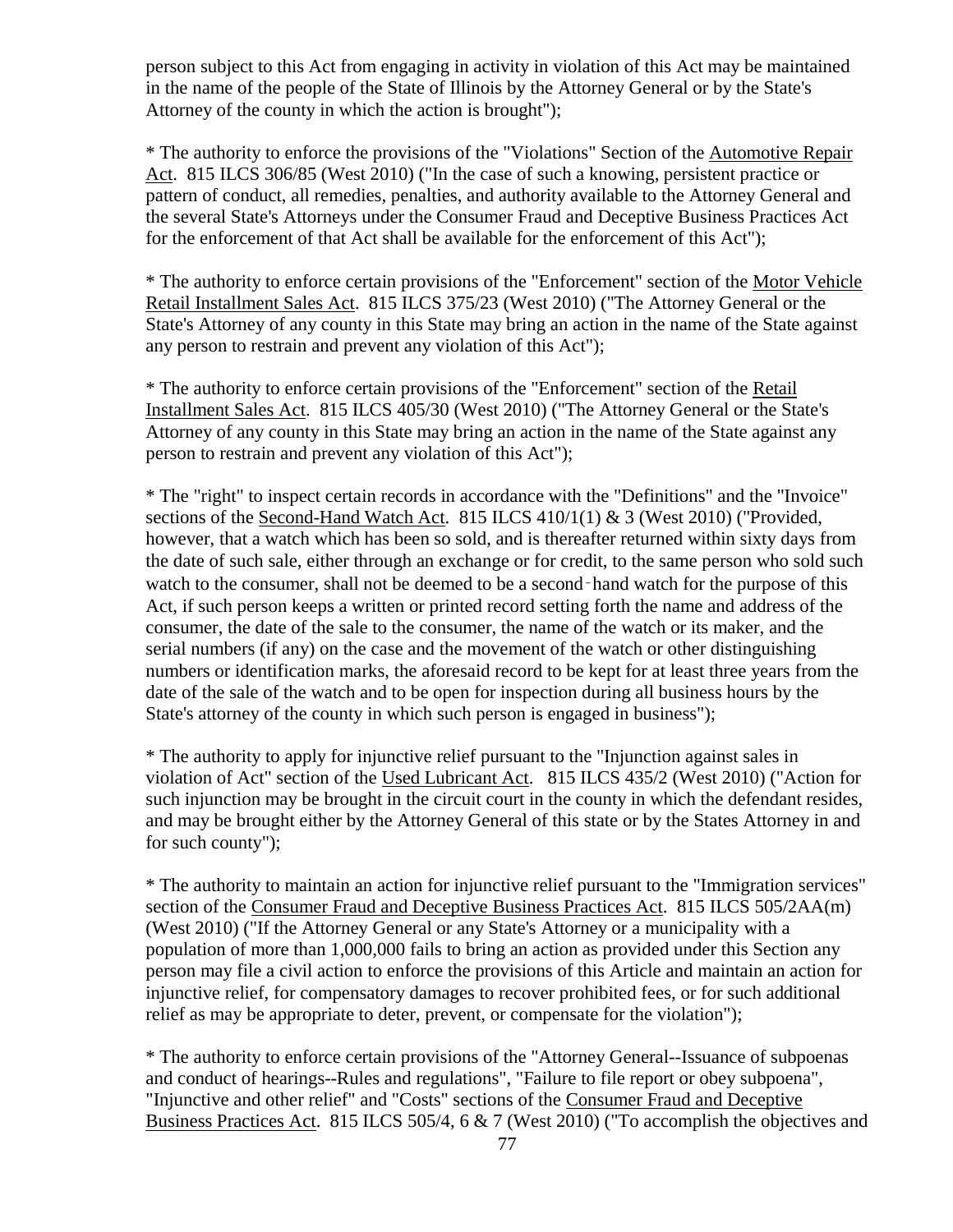to carry out the duties prescribed by this Act, the State's Attorney of any county may issue subpoenas to any person");

\* The "right" to recover certain costs pursuant to the "Costs" section of the Consumer Fraud and Deceptive Business Practices Act. 815 ILCS 505/10 (West 2010) ("In any action brought under the provisions of this Act, the Attorney General or the State's Attorney is entitled to recover costs for the use of this State");

\* The authority to bring an action to enforce the provisions of the "Enforcement" section of the Home Repair and Remodeling Act. 815 ILCS 513/35 (West 2010) ("The Attorney General or the State's Attorney of any county in this State may bring an action in the name of the people of this State against any person to restrain and prevent any pattern or practice violation of this Act");

\* The authority to institute appropriate proceedings pursuant to the "Remedies" and the "Criminal penalties" sections of the Business Opportunity Sales Law of 1995. 815 ILCS 602/5- 65(3) & 5-115 (West 2010) ("The Secretary of State may refer such evidence

 as may be available concerning violations of this Law or any rule, regulation, or order under this Law to the Attorney General or the appropriate State's Attorney, who may, with or without such a reference, institute the appropriate proceedings under this Section");

\* The authority to seek injunctive relief and to recover damages in accordance with the "Injunction" section of the Credit Services Organizations Act. 815 ILCS 605/12 (West 2010) ("The Attorney General, the State's Attorney of any county, or a buyer may bring an action in a circuit court to enjoin a violation of this Act. In addition to any injunction, the Attorney General or any State's Attorney or any county, in the name of the People of the State of Illinois, may seek to recover damages pursuant to this Act");

\* The authority to pursue specific remedies for violations of the Illinois Fair Intervention Development Standards Act. 815 ILCS 620/508 (West 2010) ("The duty to institute actions for violations of this Act, including equity proceedings to restrain and enjoin such violations, is hereby vested in the Attorney General and State's attorneys. The Attorney General or State's attorneys may prosecute misdemeanor actions or institute equity proceedings or both");

\* The "right" to have certain records made available pursuant to the "Duties" section of the Job Referral and Job Listing Services Consumer Protection Act. 815 ILCS 630/5 (West 2010) ("Keep and make available to the Attorney General during regular business hours, and to the States Attorney of any county in which the Service conducts business [certain] records");

\* The authority to bring an action to enforce the provision of the "Enforcement" section of the Motor Vehicle Leasing Act. 815 ILCS 636/75(1) (West 2010) ("The Attorney General or the State's Attorney of any county in this State may bring an action in the name of the State against a person to restrain and prevent any violation of this Act");

\* The authority to assist the Illinois Attorney General in the enforcement of the "Enforcement" and the "Criminal prosecution" sections of the Franchise Disclosure Act of 1987. 815 ILCS 705/22(b) & 25 (West 2010) ("The Administrator, with such assistance as he may from time to time request of the state's attorneys in the several counties, may institute proceedings in the circuit court to prevent and restrain violations of this Act or of any rule or order prescribed or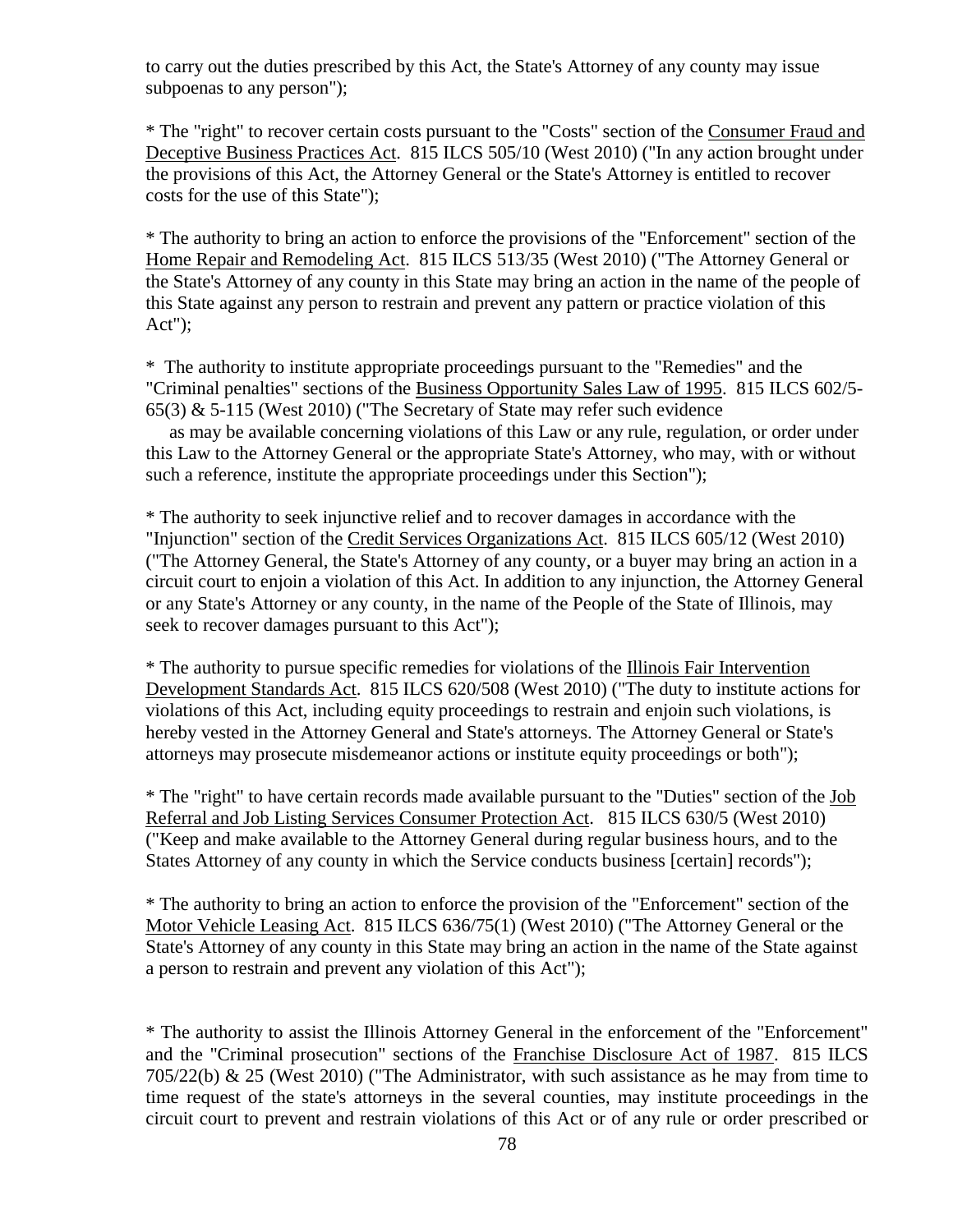issued under this Act").

### **Employment Code (820 ILCS 60 through 405)**

\* The authority to comply with various provisions of the "Injunctive and other relief" section of the Union Employee Health and Benefits Protection Act. 820 ILCS 60/20(a) (West 2010) ("Whenever a State's Attorney has reason to believe that any person or employer is using, has used, or is about to use any method, act, or practice declared by this Act to be unlawful and that proceedings would be in the public interest, he or she may, at his or her discretion, bring an action in the name of the People of the State, upon the relation of the employees or collective bargaining unit, affected thereby, against such person or employee to restrain, by preliminary or permanent injunction, the use of such method, act, or practice");

\* The "right" to recover certain costs pursuant to the "Costs" section of the Union Employee Health and Benefits Protection Act. 820 ILCS 60/30 (West 2010) ("In any action brought under the provisions of this Act, the State's Attorney is entitled to recover costs for the use of this State");

\* The authority to prosecute actions and enforce certain provisions in accordance with the "Duties and powers of Department of Labor" section of the Illinois Wage Payment and Collection Act. 820 ILCS 115/11 (West 2010) ("Nothing herein shall be construed to limit the authority of the State's attorney of any county to prosecute actions for violation of this Act or to enforce the provisions thereof independently and without specific direction of the Department of Labor");

\* The "right" to be classified as an "employee" in accordance with the "Citation of Act-- Definition--Liability" section of the Workers' Compensation Act. 820 ILCS 305/1(b)(1) (West 2010) ("Every person in the service of the State, including members of the General Assembly, members of the Commerce Commission, members of the Illinois Workers' Compensation Commission, and all persons in the service of the University of Illinois, county, including deputy sheriffs and assistant state's attorneys, city, town, township, incorporated village or school district, body politic, or municipal corporation therein, whether by election, under appointment or contract of hire, express or implied, oral or written, including all members of the Illinois National Guard while on active duty in the service of the State, and all probation personnel of the Juvenile Court appointed pursuant to Article VI of the Juvenile Court Act of 1987, and including any official of the State, any county, city, town, township, incorporated village, school district, body politic or municipal corporation therein except any duly appointed member of a police department in any city whose population exceeds 200,000 according to the last Federal or State census, and except any member of a fire insurance patrol maintained by a board of underwriters in this State");

\* The "right" to receive victim and witness information pursuant to the "Disclosure of information" section of the Employment Insurance Act. 820 ILCS 405/1900(S) (West 2010) ("The Department shall make available to a State's Attorney of this State or a State's Attorney's investigator, upon request, the current address or, if the current address is unavailable, current employer information, if available, of a victim of a felony or a witness to a felony or a person against whom an arrest warrant is outstanding").

### **II. Duties**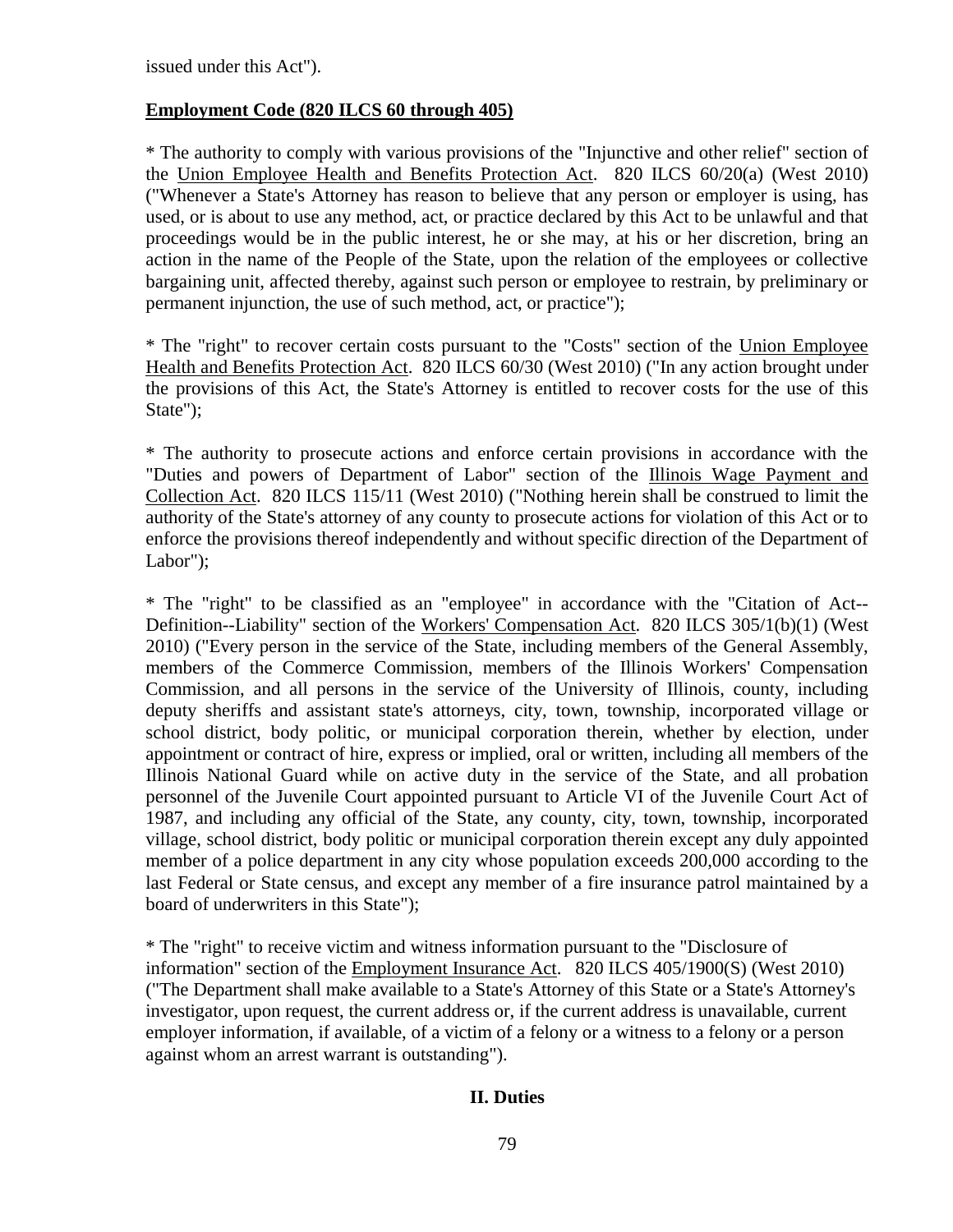# **State's Attorneys Act (55 ILCS 5)**

Section 3‑9005 of the State's Attorneys Act assigns the following duties to Illinois State's Attorneys:

\* "commence and prosecute all actions, suits, indictments and prosecutions, civil and criminal, in the circuit court for his county, in which the people of the State or county may be concerned;"

\* "prosecute all forfeited bonds and recognizances, and all actions and proceedings for the recovery of debts, revenues, moneys, fines, penalties and forfeitures accruing to the State or his county, or to any school district or road district in his county; also, to prosecute all suits in his county against railroad or transportation companies, which may be prosecuted in the name of the People of the State of Illinois;"

\* "commence and prosecute all actions and proceedings brought by any county officer in his official capacity;"

\* "defend all actions and proceedings brought against his county, or against any county or State officer, in his official capacity, within his county;"

\* "attend the examination of all persons brought before any judge on *habeas corpus*, when the prosecution is in his county;"

\* "attend before judges and prosecute charges of felony or misdemeanor, for which the offender is required to be recognized to appear before the circuit court, when in his power so to do;"

\* "give his opinion, without fee or reward, to any county officer in his county, upon any question or law relating to any criminal or other matter, in which the people or the county may be concerned;"

\* "assist the attorney general whenever it may be necessary, and in cases of appeal from his county to the Supreme Court, to which it is the duty of the attorney general to attend, he shall furnish the attorney general at least 10 days before such is due to be filed, a manuscript of a proposed statement, brief and argument to be printed and filed on behalf of the people, prepared in accordance with the rules of the Supreme Court. However, if such brief, argument or other document is due to be filed by law or order of court within this 10 day period, then the State's attorney shall furnish such as soon as may be reasonable;"

\* "pay all moneys received by him in trust, without delay, to the officer who by law is entitled to the custody thereof;

\* "notify, by first class mail, complaining witnesses of the ultimate disposition of the cases arising from an indictment or an information;"

\* "perform such other and further duties as may, from time to time, be enjoined on him by law;"

\* "appear in all proceedings by collectors of taxes against delinquent taxpayers for judgments to sell real estate, and see that all the necessary preliminary steps have been legally taken to make the judgment legal and binding;" and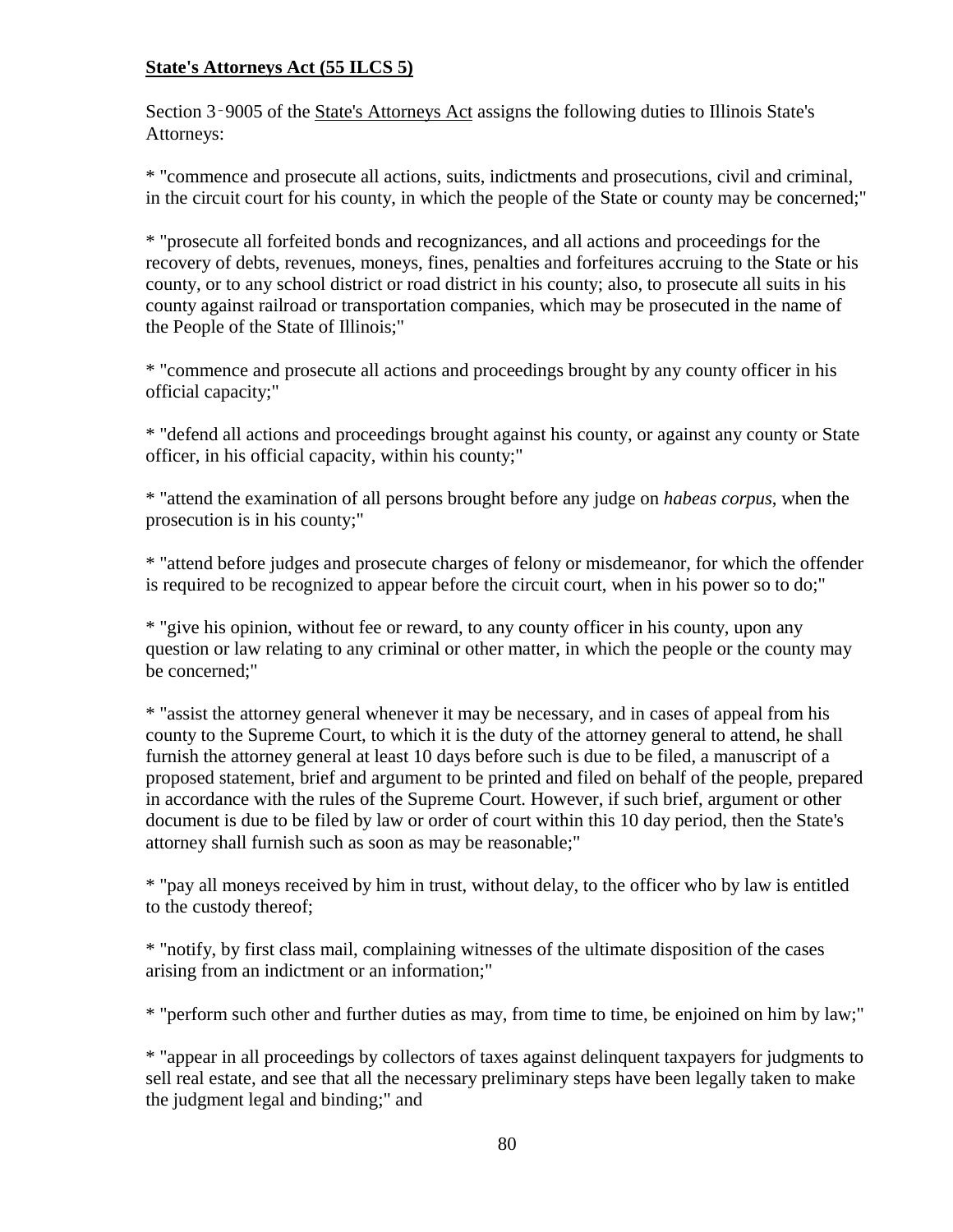\* notify, by first‑class mail, the State Superintendent of Education, the applicable regional superintendent of schools, and the superintendent of the employing school district or the chief school administrator of the employing nonpublic school, if any, upon the conviction of any individual known to possess a certificate issued pursuant to Article 21 of the School Code of any offense set forth in Section 21‑23a of the School Code or any other felony conviction, providing the name of the certificate holder, the fact of the conviction, and the name and location of the court where the conviction occurred. The certificate holder must also be contemporaneously sent a copy of the notice." 55 ILCS 5/3‑9005 (West 2010).

#### **Illinois Governmental Ethics Act (5 ILCS 420)**

\* The duty to prosecute violations of the "Time for filing statement-Candidates, appointees and employees-Late filing fee-Penalty" section of the Illinois Governmental Ethics Act. 5 ILCS 420/4A-105(b-5)(1)(c) (West 2010) ("All late filing fees and penalties collected pursuant to this Section shall be paid into the General Revenue Fund in the State treasury, if the Secretary of State receives such statement for filing, or into the general fund in the county treasury, if the county clerk receives such statement for filing. The Attorney General, with respect to the State, and the several State's Attorneys, with respect to counties, shall take appropriate action to collect the prescribed penalties");

\* The duty to bring an action in *quo warranto* in accordance with the provisions of the "False or incomplete statement-Punishment-Ineligibility for, or forfeiture of, office for failure to file" section of the Illinois Governmental Ethics Act. 5 ILCS 420/4A-107 (West 2010) (the State's Attorney of the county of the entity for which the filing of statements of economic interests is required, \*\*\* shall bring an action in *quo warranto* against any person who has failed to file by either May 31 or June 30 of any given year and for whom the fees and penalties for late filing have not been waived").

#### **Election Code (10 ILCS 5)**

\* The duty to prosecute violations of the "Affixing affidavits-Investigations-Reports-Prosecutions" section of the "Registration of Electors in Counties Having a Population of Less Than 500,000" article of the Election Code. 10 ILCS 5/4-27 (West 2010) ("The State's Attorney shall prosecute all such reports of fraud if on the basis of the facts so reported, and of any additional investigation he may cause to be made, he shall be satisfied that a knowing violation of this Article or of this Act has been committed");

\* The duty to bring certain actions pursuant to the "Contributions; candidates or treasurer of political committee" section of the "Disclosure of Campaign Contributions and Expenditures" article of the Election Code. 10 ILCS 5/9-25.2 (West 2010) ("The appropriate State's Attorney \*\*\* shall bring actions in the name of the people of the State of Illinois" for prosecutions of candidates who knowingly receive any contribution solicited or received in violation of section 33‑3.1 or Section 33‑3.2 of the Criminal Code of 1961);

\* The duty to prosecute violations of the "Willful failure to file or filing of false or incomplete information-Penalty-Prosecution" section of the "Disclosure of Campaign Contributions and Expenditures" article of the Election Code. 10 ILCS 5/9-26 (West 2010) ("The appropriate State's Attorney \*\*\* shall bring such actions in the name of the people of the State of Illinois" for prosecutions related to willful failure to file or willful filing of false or incomplete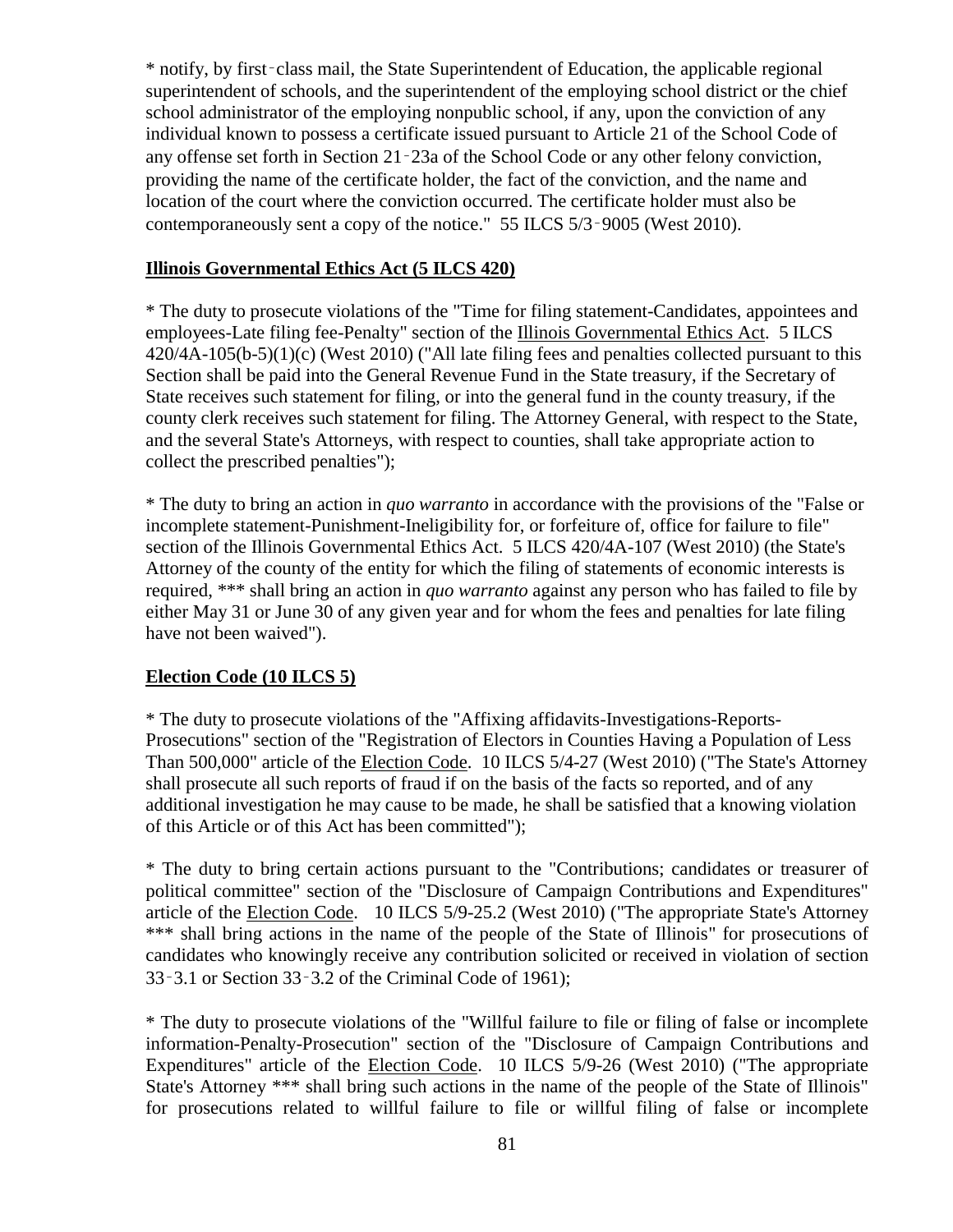information);

\* The duty to comply with certain provisions of the "Splitting of precincts" section of the "Establishment of Election Precincts" article of the Election Code. 10 ILCS 5/11-5 (West 2010) ("the state's attorney, upon the request of an elector in any such district or precinct, shall apply to the Circuit Court for relief by mandamus to compel the appropriate board to divide such district or precinct as required by law");

\* The duty to comply with certain provisions of the "Determination of tie vote" section of the "Canvassing Votes" article of the Election Code. 10 ILCS 5/22-4 (West 2010) ("On the day appointed, the clerk and the chairmen (or vice‑chairman or secretary, as the case may be) of the county central committees of the Republican and Democratic parties and other canvassers, or, in case of their absence the state's attorney or sheriff, shall attend, and the parties interested shall appear and determine by lot which of them is to be declared elected; and the clerk shall issue his certificate of election to the person thus declared elected").

# **Military Code of Illinois (20 ILCS 1805)**

\* The duty to comply with certain provisions of the "State's Attorneys to resist all applications for *habeas corpus*" section of the Military Code of Illinois. 20 ILCS 1805/99 (West 2010) ("It is the duty of the State's Attorney of the county wherein any person is imprisoned in pursuance of a conviction under any provision of this Act to resist before the courts any application for habeas corpus that may be prosecuted by such person so convicted");

\* The duty to prosecute violations of the "Discrimination against members of armed forces-- Interference with employment or enlistment--Punishment" section of the Military Code of Illinois. 20 ILCS 1805/100 (West 2010) ("It is the duty of the State's Attorney of the county wherein said information is made or offense committed to prosecute the action in the name of the People of the State of Illinois").

# **State Guard Act (20 ILCS 1815)**

\* The duty to comply with certain provisions of the "*Habeas corpus*--Duty of State's Attorney" section of the State Guard Act. 20 ILCS 1815/80 (West 2010) ("It is the duty of the state's attorney of the county wherein any person is imprisoned in pursuance of a conviction under any provisions of this Act, to resist before the courts any application for *habeas corpus* prosecuted by such person).

## **Department of Public Health Act (20 ILCS 2305)**

\* The duty to prosecute certain violations of the Department of Public Health Act. 20 ILCS 2305/8.1 (West 2010) ("Each State's Attorney shall prosecute all persons in his county violating or refusing to obey the rules and regulations of the Department of Public Health").

## **Department of State Police Law (20 ILCS 2605)**

\* The duty to "encourage" the federal prosecution of firearms offenses pursuant to the "Pilot program; Project Exile" section of the Department of State Police Law. 20 ILCS 2605/2605- 555(b) (West 2010) ("Through the pilot program, the Department, in coordination with local law enforcement agencies, State's Attorneys, and United States Attorneys, shall, to the extent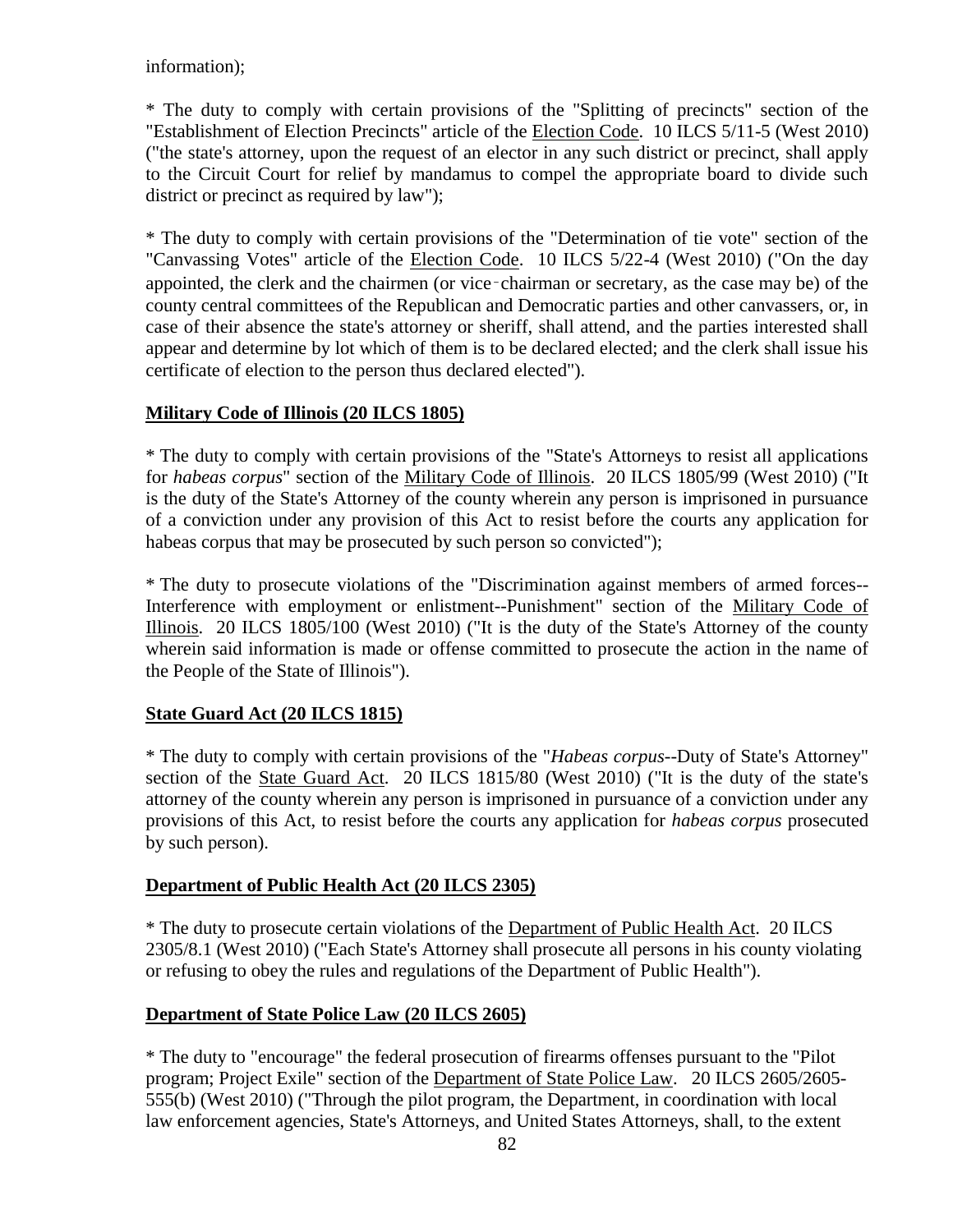possible, encourage the prosecution in federal court of all persons who illegally use, attempt to use, or threaten to use firearms against the person or property of another, of all persons who use or possess a firearm in connection with a violation of the Cannabis Control Act, the Illinois Controlled Substances Act, or the Methamphetamine Control and Community Protection Act, all persons who have been convicted of a felony under the laws of this State or any other jurisdiction who possess any weapon prohibited under Section 24‑1 of the Criminal Code of 1961 or any firearm or any firearm ammunition, and of all persons who use or possess a firearm in connection with a violation of an order of protection issued under the Illinois Domestic Violence Act of 1986 or Article 112A of the Code of Criminal Procedure of 1963 or in connection with the offense of domestic battery").

### **Criminal Identification Act (20 ILCS 2630)**

\* The duty to comply with certain provisions of "Arrest, charge, disposition, fingerprint and corrections information--Notice" section of the Criminal Identification Act. 20 ILCS 2630/2.1 (West 2010) ("For the purpose of maintaining complete and accurate criminal records of the Department of State Police, it is necessary for all policing bodies of this State, the clerk of the circuit court, the Illinois Department of Corrections, the sheriff of each county, and State's Attorney of each county to submit certain criminal arrest, charge, and disposition information to the Department for filing at the earliest time possible. Unless otherwise noted herein, it shall be the duty of all policing bodies of this State, the clerk of the circuit court, the Illinois Department of Corrections, the sheriff of each county, and the State's Attorney of each county to report such information as provided in this Section").

\* The duty to file on behalf of certain victims a petition to seal records pursuant to the "Arrest reports; expungement" section of the Criminal Identification Act. 20 ILCS 2630/5 (West 2010).

## **Department of Veterans Affairs Act (20 ILCS 2805)**

\* The duty to assist the Department of Veterans' Affairs in enforcing certain provisions of the "Veterans' Home Fund--Actions to collect maintenance charges--Trust accounts-- Lease of property" section of the Department of Veterans Affairs Act. 20 ILCS 2805/2.04 (West 2010) ("Upon request of the Department, the State's Attorney of the county in which a resident or living former resident of an Illinois Veterans Home who is liable under this Act for payment of sums representing maintenance charges resides shall file an action in a court of competent jurisdiction against any such person who fails or refuses to pay such sums").

### **Health Facilities Planning Act (20 ILCS 3960)**

\* The duty to prosecute certain violations of the Illinois Health Facilities Planning Act. 20 ILCS 3960/14 (West 2010) ("The State's Attorneys of the several counties or the Attorney General shall represent the People of the State of Illinois in proceedings under this Section").

### **Public Contract Fraud Act (30 ILCS 545)**

\* The duty to prosecute certain violations of the Public Contract Fraud Act. 30 ILCS 545/4 (West 2010) ("It shall be the duty of the State's attorney of the county in which such complaint and affidavits are filed, to present the same to the grand jury, next constituted for such court after the filing thereof, and if said grand jury shall indict the person or persons so complained of it shall further be the duty of said State's attorney to prosecute and try the alleged offender or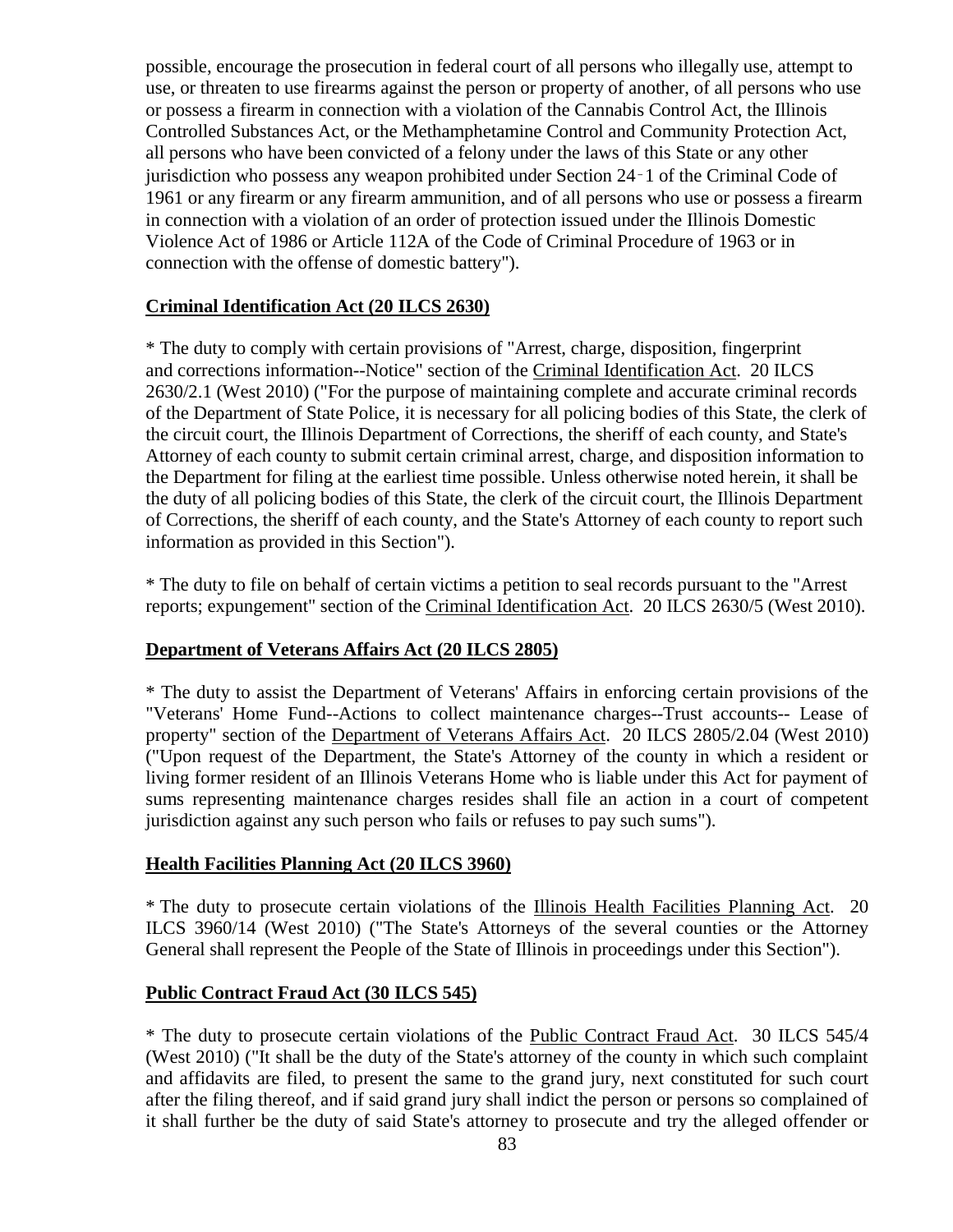offenders").

# **Revenue Code (35 ILCS 130 through 520)**

\* The duty to institute certain proceedings pursuant to the "Legal proceedings under act" section of the Cigarette Tax Act. 35 ILCS 130/16 (West 2010) ("All legal proceedings under this Act, whether civil or criminal, shall be instituted and prosecuted by the Attorney General or by the State's Attorney for the county in which an offense under this Act is committed");

\* The duty to mail a copy of certain final judgments pursuant to the "Certificate of error; counties of 3,000 or more" section of the "Revisions and Corrections" article of the "Revisions and Corrections" division of the "Valuation and Assessment" title of the Property Tax Code. 35 ILCS 200/14-15 (West 2010) ("The State's Attorney of the county in which the property is situated shall mail a copy of any final judgment entered by the court regarding any certificate of error to the taxpayer of record for the year in question");

\* The duty to accept notice on behalf of the County pursuant to the "Hearings" section of the "Review of Assessment Decisions" article of the Property Tax Code. 35 ILCS 200/16-170 (West 2010) ("Notice to all interested taxing bodies shall be deemed to have been given when served upon the State's Attorney of the county from which the appeal has been taken");

\* The duty to give proper notice pursuant to the "Tax objections and copies" section of the "Procedures and Adjudications for Tax Objections" article of the "Tax Objections" title of the Property Tax Code. 35 ILCS 200/23-10 (West 2010) ("The State's Attorney shall also notify the custodian and the county clerk in writing of the date, time and place of any hearing before the court to be held upon the complaint or amended complaint not later than 4 days prior to the hearing");

\* The duty to prepare and file a settlement order pursuant to the "Conference on tax objection" section of the "Procedures and Adjudication for Tax Objections" article of the "Tax Objections" title of the Property Tax Code. 35 ILCS 200/23-30 (West 2010) ("Compromise agreements on tax objections reached by conference shall be filed with the court, and the parties shall prepare an order covering the settlement and submit the order to the court for entry");

\* The duty to bring suit pursuant to the "Delivery and receipt of collector's book before bond approved" section of the "Penalties" article of the "Other Provisions" title of the Property Tax Code. 35 ILCS 200/25-5 (West 2010) ("The State's Attorney shall bring suit, in the name of the People of the State of Illinois");

\* The duty to prosecute all violators pursuant to the "Duty of State's Attorney to prosecute" section of the "Penalties" article of the "Other Provisions" title of the Property Tax Code. 35 ILCS 200/25-45 (West 2010) ("The State's Attorney of each county shall prosecute all violators of this Code").

\* The duty to assist the Illinois Attorney General in accordance with the "Duty of Attorney General--Failure to pay tax--Proceedings" section of the Illinois Estate and Generation-Skipping Transfer Tax Act. 35 ILCS 405/16 (West 2010) ("it shall be the duty of the several State's Attorneys to render assistance when requested by the Attorney General");

\* The duty to give notice to the Illinois Department of Revenue pursuant to the "Enforcement by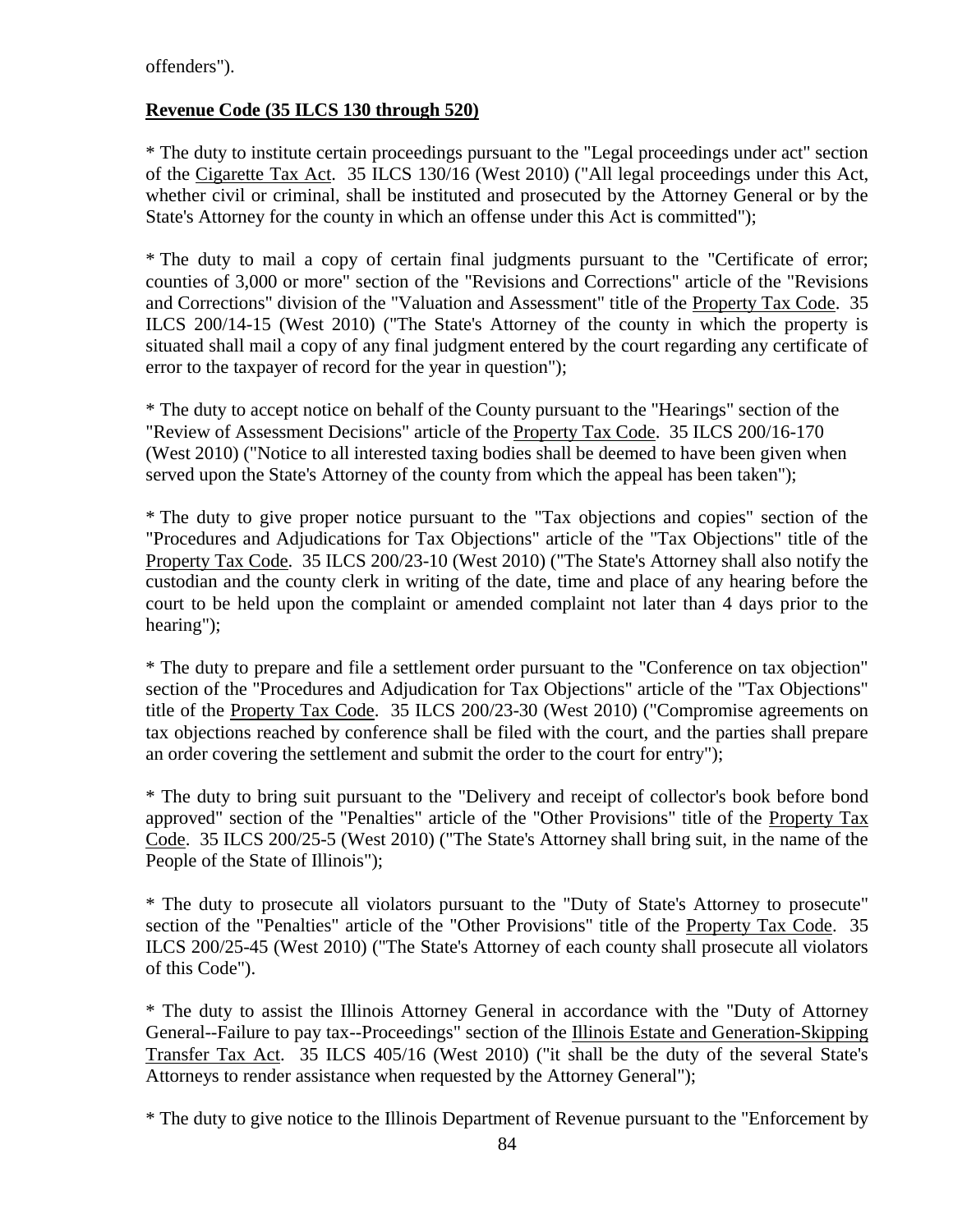State's Attorney" section of the Cannabis and Controlled Substances Tax Act. 35 ILCS 520/14.1(a) (West 2010) ("If the Attorney General approves the request, the State's Attorney shall so notify the Department and be deemed a designated agent of the Department to enforce the provisions of this Act and shall be deemed to possess all of the investigatory and enforcement authorities provided to the Department in this Act").

### **Illinois Pension Code (40 ILCS 5)**

\* The duty, when designated by the Attorney General, to enforce the provisions of the "Penalties" section of the "Regulating Pension Funds" article of the Illinois Pension Code. 40 ILCS 5/1A-113 (West 2010) ("It shall be the duty of the Attorney General or, if the Attorney General so designates, the State's Attorney of the county in which the governmental unit is located to apply promptly by complaint on relation of the Director of Insurance in the name of the people of the State of Illinois").

### **Counties Code (55 ILCS 5)**

\* The duty to prosecute certain violations in accordance with the "Enforcement of orders" section of the "Sheriff's Merit System" division of the "Officers and Employees" article of the Counties Code. 55 ILCS 5/3-8017 (West 2010) ("The State's Attorney of the county where the violation occurred shall prosecute such action. Whenever the State's Attorney for the county where a violation is alleged to have occurred refuses to prosecute the action, or fails to begin to prosecute such action within 30 days after the date the Commission brings the matter to his attention, the Commission may retain special counsel of its own choice to prosecute such action");

\* The duty to prosecute certain violations in accordance with the "Violations--Prosecution" section of the "Merit Employment System" division of the "Officers and Employees" article of the Counties Code. 55 ILCS 5/3-12013 (West 2010) ("All prosecutions for violations of this Division shall be instituted and conducted by the State's Attorney of the county where the offense occurred");

\* The duty to comply with certain provisions of the "State's Attorney Fees" and the "Collection and disposition of fines and forfeitures" sections of the "Classification of Counties" division of the "Fees and Salaries" article of the Counties Code. 55 ILCS 5/4-2002, 4-2002.1 & 4-2004 (West 2010) (generally outlining such fines and forfeitures);

\* The duty to enforce certain provisions of the "Manner of payment--Disposition of fees" section of the "Classification of Counties" division of the "Fees and Salaries" article of the Counties Code. 55 ILCS 5/4-2005 (West 2010) ("The fees which are now, or may hereafter, be provided by law to be paid by the defendant or defendants, as State's attorney's fees, shall be taxed as costs and all fees, fines, forfeitures and penalties shall be collected by the State's attorney")'

\* The duty to comply with certain provisions of the "Report of fees" section of the "Classification of Counties" division of the "Fees and Salaries" article of the Counties Code. 55 ILCS 5/4-2006 (West 2010) ("It is hereby made the duty of all State's attorneys to report to the circuit court at such times as the court shall determine by rule, the payment and collection of all fees, fines, forfeitures and penalties and to satisfy the court by voucher or otherwise, that all fees, fines, forfeitures and penalties by them collected");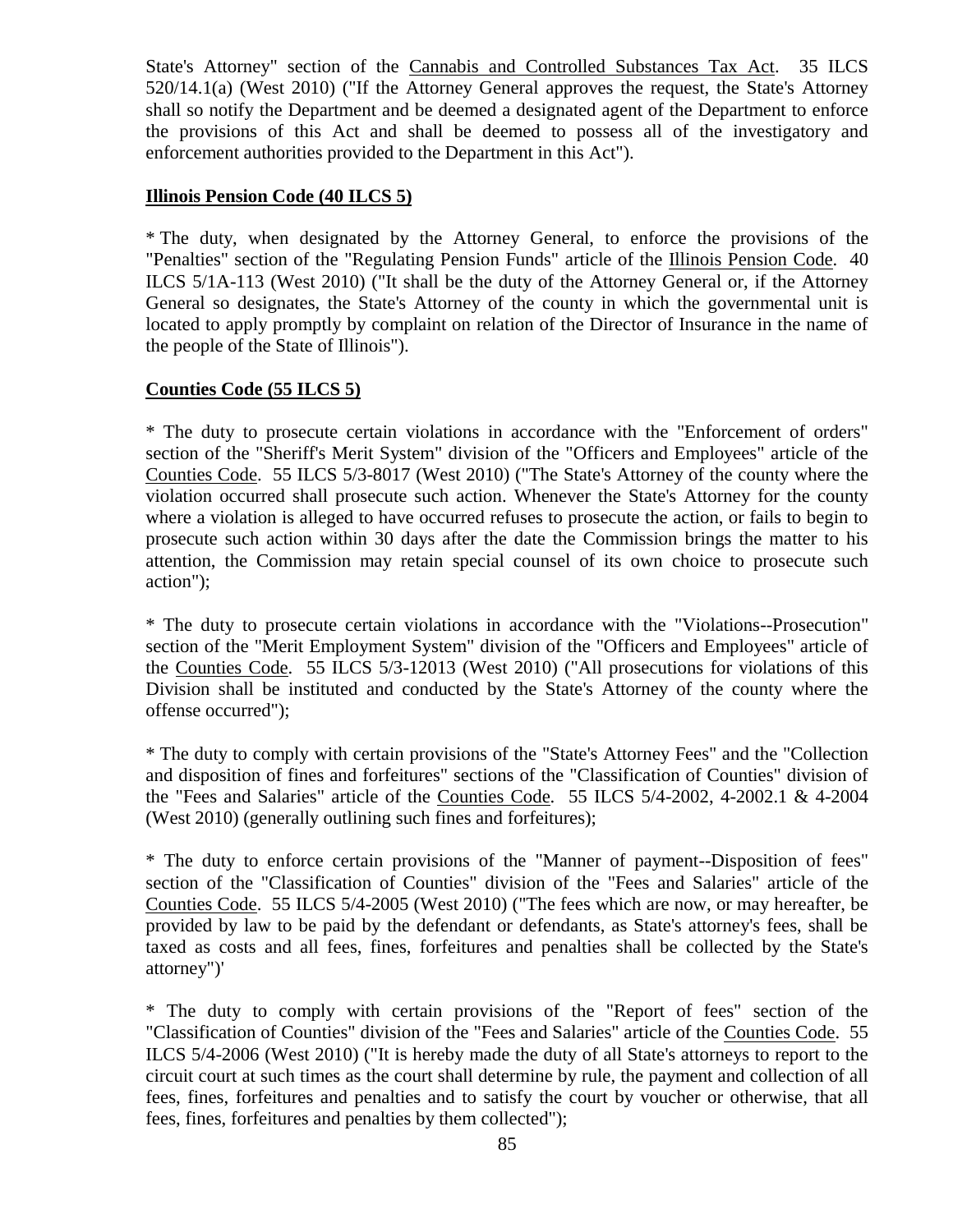\* The duty to enforce certain provisions of the "Coroner's fees" section of the "Coroner's Fees" division of the "Fees and Salaries" article of the Counties Code. 55 ILCS 5/4-7001 (West 2010) ("In counties of less than 1,000,000 population, the State's attorney shall collect such fees out of the estate of the deceased");

\* The duty to promulgate a protocol pursuant to the "Homicide and Questionable death Protocol" section of the "Powers and Duties of County Boards" article of the "In General" division of the Counties Code. 55 ILCS 5/5-1085.5 (West 2010) ("The protocol must be promulgated by the Coroner, Sheriff, State's Attorney, all fire departments and fire protection districts located in the county, and all police departments located in the county");

\* The duty to prosecute certain violations in accordance with the "Violations" section of the "Board of Health" division of the "Powers and Duties of County Boards" article of the Counties Code. 55 ILCS 5/5-20003 (West 2010) ("it shall be the duty of the State's Attorney in the respective counties to prosecute all persons violating, or refusing to obey, the rules of said local boards of health").

## *Habeas Corpus* **Reimbursement Act (55 ILCS 50)**

\* The duty to file a verified claim pursuant to the "Claim by county for reimbursement" section of the *Habeas Corpus* Reimbursement Act. 55 ILCS 50/2 (West 2010) ("it shall be necessary that a verified claim be filed by the State's Attorney of the County with the Court of Claims, setting forth the items for which the county claims the right to receive payment under the provisions of Section 1 of this Act").

### **Children's Advocacy Center Act (55 ILCS 80)**

\* The duty to serve as interim chairman of the Child Advocacy Advisory Board pursuant to the "Child Advocacy Advisory Board" section of the Children's Advocacy Center Act. 55 ILCS 80/3(b) (West 2010) ("The Advisory Board shall organize itself and elect from among its members a chairman and such other officers as are deemed necessary. Until a chairman is so elected, the State's attorney shall serve as interim chairman").

## **County Care for Mentally Retarded and Developmentally Disabled Persons Act (55 ILCS 105)**

\* The duty to enforce certain provisions of the "Maintenance charges--Actions" section of the County Care for Mentally Retarded and Developmentally Disabled Persons Act. 55 ILCS 105/11 (West 2010) ("Upon request of the board of directors, the State's Attorney of the county in which a person who is liable for payment of maintenance charges resides shall file suit in the circuit court to collect the amount due").

### **Township Code (60 ILCS 1)**

\* The duty to file suit to collect certain funds pursuant to the "Suit to collect maintenance charge" section of the "Facilities and Services for Mentally Retarded and Developmentally Disabled Persons" article of the Township Code. 60 ILCS 1/185-55(a) (West 2010) ("Upon the request of the board of directors, the state's attorney of the county in which a person who is liable for payment of maintenance charges resides shall file suit in the circuit court to collect the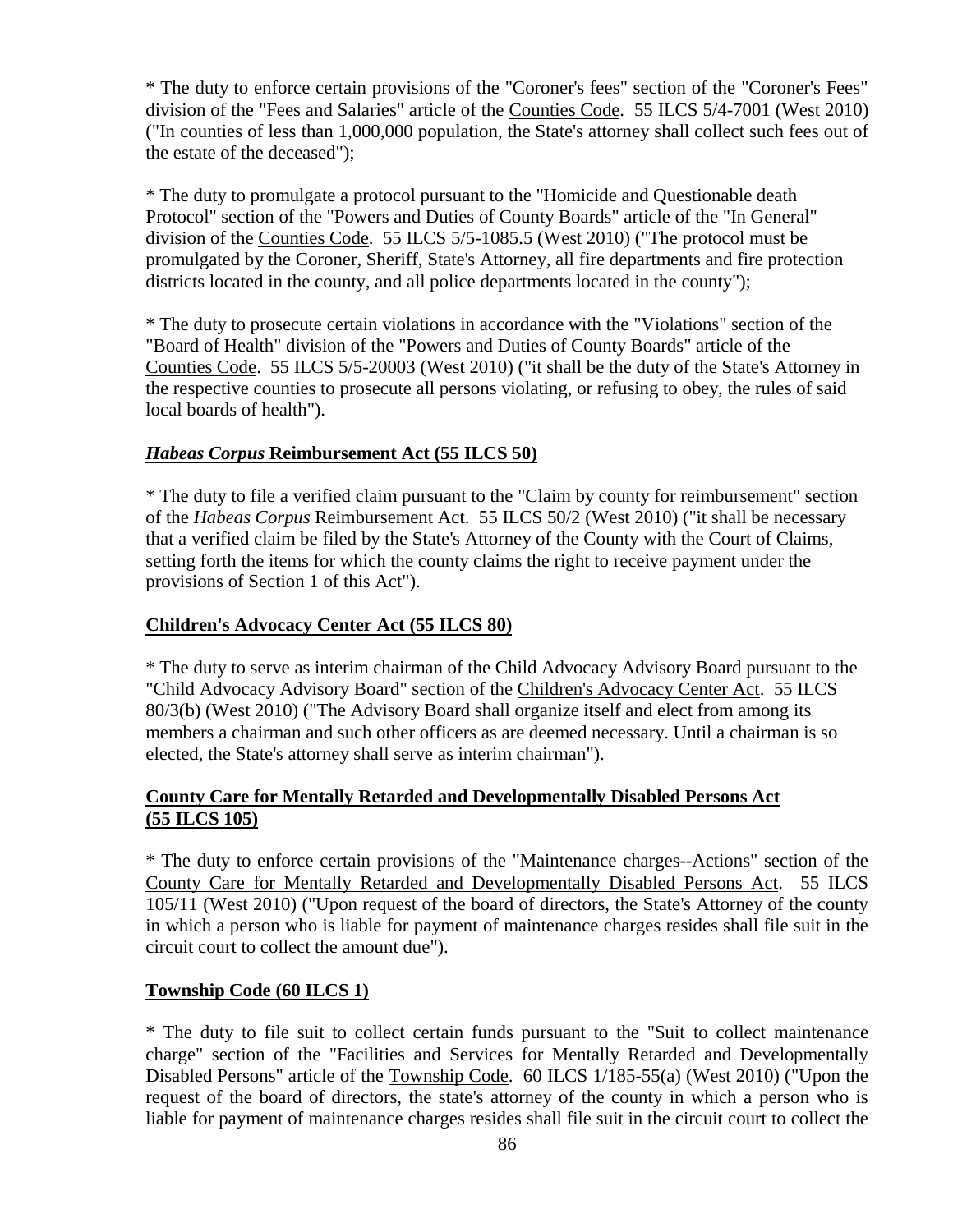amount due").

## **Special Districts Statutes (70 ILCS 2805)**

\* The duty to assist the Department of Public Health in the prosecution of certain violations of the Sanitary District Act of 1936. 70 ILCS 2805/8 (West 2010) ("it shall be the duty of the Attorney General or State's Attorney of the County in which such violation may occur, to institute and prosecute such cause by indictment or information in the manner provided by law").

## **School Code (105 ILCS 5)**

\* The duty to provide legal representation in accordance with certain provisions of the School Code. 105 ILCS 5/3A-15 (West 2010) ("upon request the State's attorney of the county where the regional superintendent's office is located shall act as the legal representative of the regional superintendent of schools; however, where matters arise which are within the exclusive jurisdiction of another State's attorney, said State's attorney shall provide legal representation");

\* The duty to provide legal representation pursuant to the "Legal representation" section of the "Regional Board of School Trustees" article of the School Code. 105 ILCS 5/6-21 (West 2010) ("Upon request, the State's Attorney of the county, other than a county of over 3,000,000 inhabitants, where the regional superintendent's office is located shall act as the legal representative of the regional board of school trustees").

### **Asbestos Abatement Act (105 ILCS 105)**

\* The duty to enforce the "Emergency stop work orders" section of the Asbestos Abatement Act. 105 ILCS 105/12a (West 2010) ("The State's Attorney and Sheriff of the county in which the school is located shall enforce the order after receiving notice thereof").

### **Higher Education Code (110 ILCS 70)**

\* The duty to prosecute certain violations of the State Universities Civil Service Act. 110 ILCS 70/46 (West 2010) ("All prosecution for violations of this act shall be instituted and conducted by the State's Attorney of the county where the offense occurred");

\* The duty to file certain trust agreements with the County Clerk pursuant to the "Powers of trustees" section of the University of Illinois Act. 110 ILCS 305/7(a) (West 2010) ("A certified copy of any such agreement made with the State's Attorney shall be filed with the County Clerk").

### **Financial Regulation Code (205 ILCS 405)**

\* The duty to enforce certain provisions of the Currency Exchange Act. 205 ILCS 405/2 (West 2010) ("the State's Attorney of the county in which the violation occurs shall file a complaint in the Circuit Court of the county to restrain the violation").

### **Health Facilities Code (210 ILCS 45 through 125)**

\* The duty to comply with certain provisions of the "Search and seizure--Report of violations--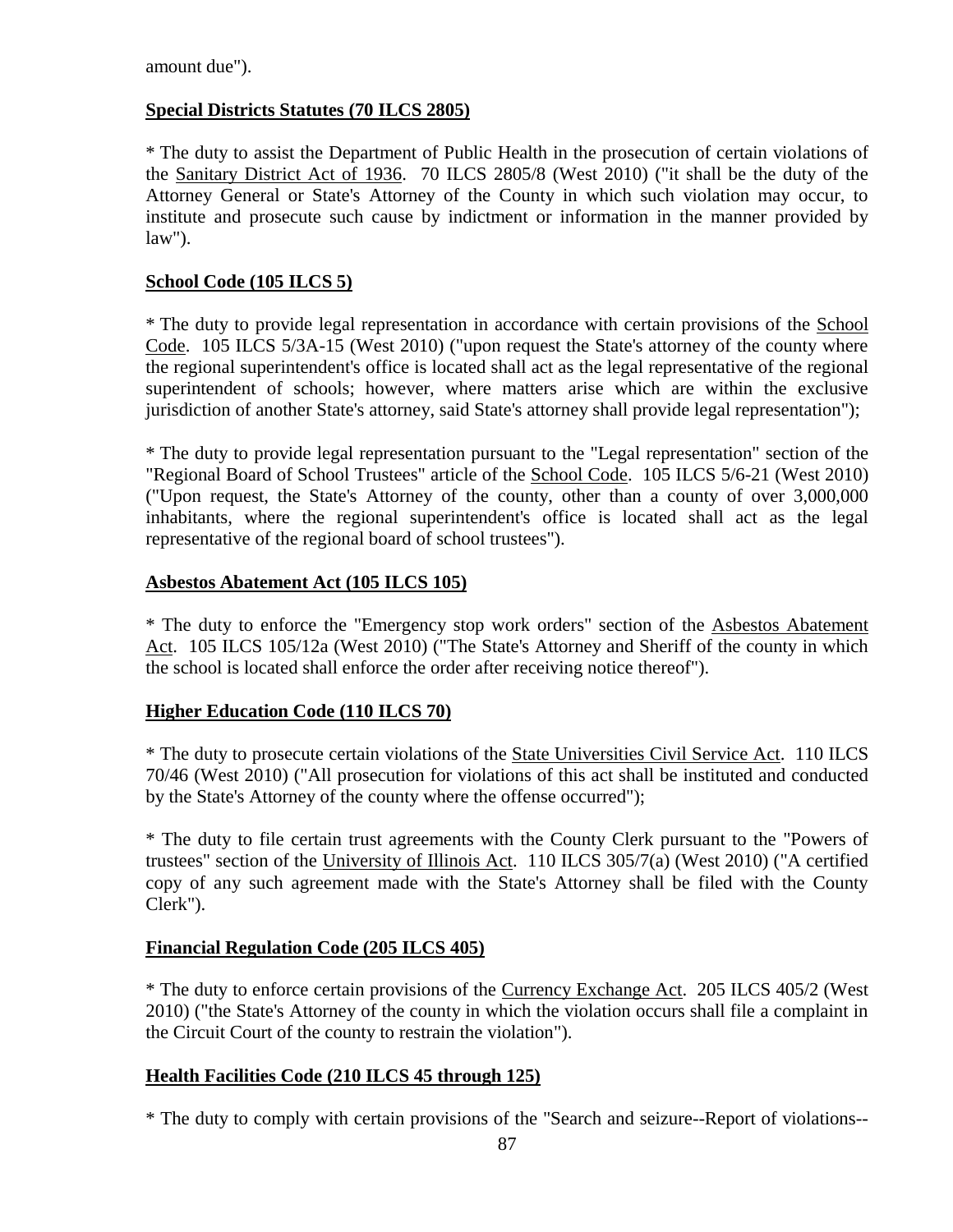Disclosure before grand jury" section of the "Licensing, Enforcement, Violations, Penalties and Remedies" article of the Nursing Home Care Act. 210 ILCS 45/3-107.1 (West 2010) ("the State's Attorneys and law enforcement agencies of this State shall inform the Department of any violations of this Act of which they have knowledge. Disclosure of matters before a grand jury shall be made in accordance with Section 112–6 of the Code of Criminal Procedure of 1963");

\* The duty to comply with certain provisions of the "Establishing hospital without permit-- Operation without license" section of the Hospital Licensing Act. 210 ILCS 85/14 (West 2010) ("The State's Attorneys of the several counties shall represent the People of the State of Illinois in proceedings under this Act in their respective counties");

\* The duty to enforce certain provisions of the "Emergency actions--Enforcement by State's Attorney and sheriff" section of the Campground Licensing and Recreational Area Act. 210 ILCS 95/23 (West 2010) ("The State's Attorney and Sheriff of the county in which the recreational area or campground is located shall enforce the closing order after receiving notice thereof");

\* The duty to prosecute certain violations of the Campground Licensing and Recreational Area Act. 210 ILCS 95/24 (West 2010) ("The State's Attorney of the County in which the violation occurred, or the Attorney General shall bring such actions in the name of the people of the State of Illinois, or may, in addition to other remedies provided in this Act, bring action for an injunction to restrain such violation, or to enjoin the operation of any such recreational area or campground");

\* The duty to enforce certain provisions of the "Emergencies--Actions effective immediately-- Enforcement of orders" section of the Youth Camp Act. 210 ILCS 100/19 (West 2010) ("The State's Attorney and Sheriff of the county in which the youth camp is located shall enforce the closing order after receiving notice thereof. Any owner, operator or licensee affected by such an order is entitled, upon request, to a hearing as provided in this Act. When such conditions are abated, in the opinion of the Department, the Department may authorize reopening the youth camp");

\* The duty to prosecute certain violations of the Youth Camp Act. 210 ILCS 100/20 (West 2010) ("The State's Attorney of the county in which the violation occurred, or the Attorney General shall bring such actions in the name of the people of the State of Illinois, or may in addition to other remedies provided in this Act, bring action for an injunction to restrain such violation, or to enjoin the operation of any such establishment");

\* The duty to prosecute certain violations of the Field Sanitation Act. 210 ILCS 105/12(b) (West 2010) ("The State's Attorney of the county in which the violation occurs or the Attorney General shall bring such action in the name of the people of the State of Illinois, or may in addition to other remedies provided in this Act, bring action for an injunction to restrain such violations or to enjoin the operation of any such operation");

\* The duty to prosecute certain violations of the "Operation of camp without a license-- Violations of Act" section of the Illinois Migrant Labor Camp Law. 210 ILCS 110/14 (West 2010) ("The State's Attorney of the county in which the violation occurs shall bring such action in the name of the people of the State of Illinois, or may in addition to other remedies provided in this Act bring an action for an injunction to restrain such violations or to enjoin the operation of any such establishment");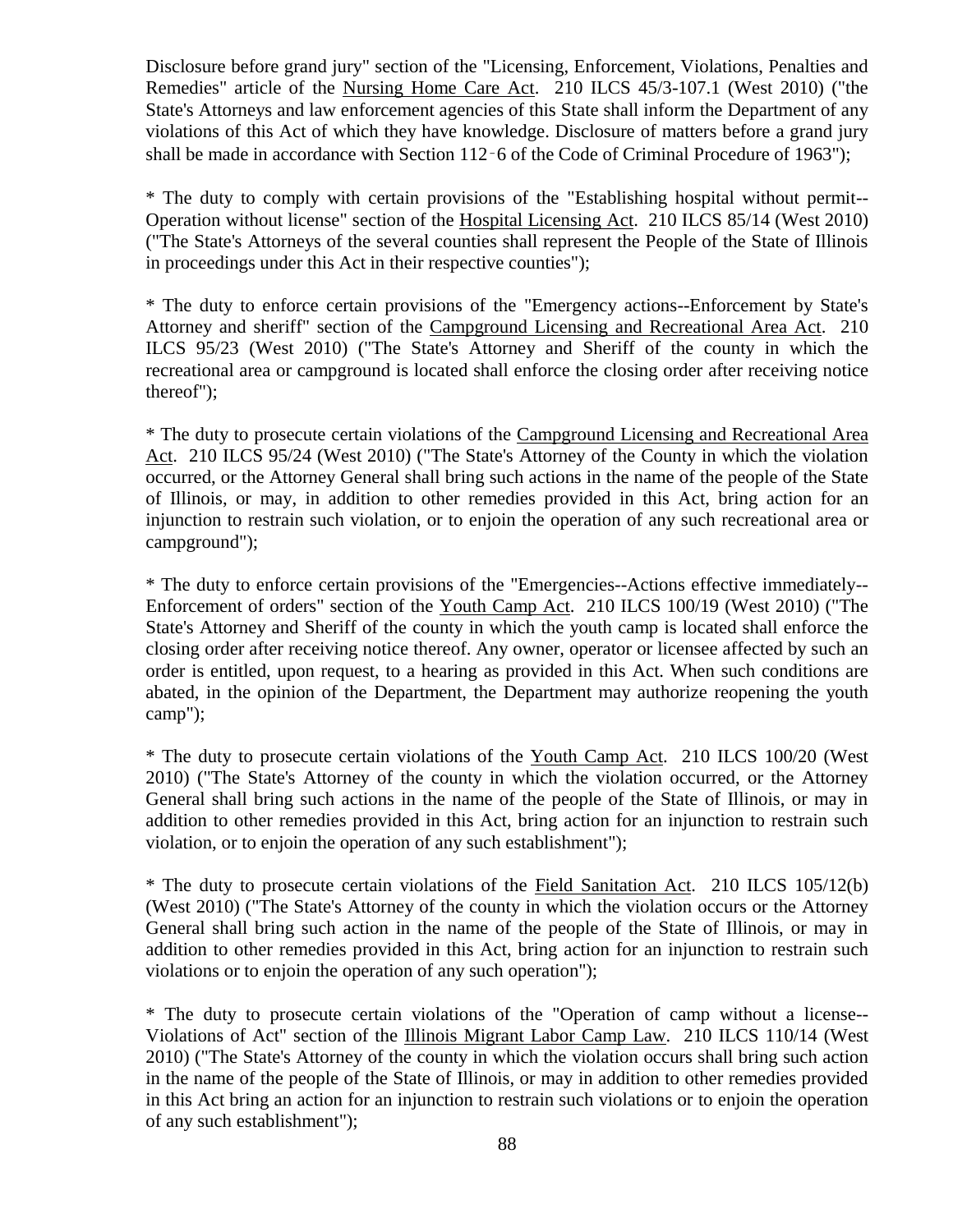\* The duty to enforce certain provisions of the "Emergencies--Orders concerning migrant labor camps--Closing of camp--Hearing" section of the Illinois Migrant Labor Camp Law. 210 ILCS 110/15 (West 2010) ("The State's Attorney and Sheriff of the county in which the migrant labor camp is located shall enforce the closing order after receiving notice thereof");

\* The duty to prosecute certain violations of the Mobile Home Park Act. 210 ILCS 115/19 (West 2010) ("The State's Attorney of the county in which the violation occurred, or the Attorney General shall bring such actions in the name of the people of the State of Illinois, or may, in addition to other remedies provided in this Act, bring action for an injunction to restrain such violation, or to enjoin the operation of any such mobile home park");

\* The duty to enforce certain provisions of the "Conditions requiring closing of pool or beach-- Enforcement--Hearing--Reopening" section of the Swimming Facility Act. 210 ILCS 125/21 (West 2010) ("The State's Attorney and Sheriff of the county in which the swimming facility is located shall enforce the closing order after receiving notice thereof");

\* The duty to prosecute certain violations of the Swimming Facility Act. 210 ILCS 125/22 (West 2010) ("The State's Attorney of the county in which the violation occurred, or the Attorney General shall bring such actions in the name of the people of the State of Illinois, or may in addition to other remedies provided in this Act, bring action for an injunction to restrain such violation, or to enjoin the operation of any such establishment").

### **Illinois Insurance Code (215 ILCS 5)**

\* The duty to enforce the provisions of the "Penalties" Section of the "Reciprocals" and the "Lloyds" articles of the Illinois Insurance Code. 215 ILCS 5/106 (West 2010) ("any person violating any of the provisions of this section shall be guilty of a business offense and shall be required to pay a penalty of not more than one thousand dollars, for each offense, to be recovered in the name of the People of the State of Illinois by the State's Attorney of the county in which the violation occurs, and the penalty so recovered shall be paid into the county treasury");

\* The duty to enforce the provisions of the "Transacting business without certificate of authority prohibited" section of the "Unauthorized Companies" article of the Illinois Insurance Code. 215 ILCS 5/121(3) (West 2010) ("Any company that violates any of the provisions of subsections (1) and (2) of this section shall be guilty of a business offense and shall be required to pay a penalty of not less than \$100 nor more than \$1000 for each offense, to be recovered in the name of the People of the State of Illinois by the State's Attorney of the county in which the violation occurs and the penalty so recovered shall be paid into the county treasury. Each day in which a violation occurs shall constitute a separate offense");

\* The duty to enforce the provisions of the "Contents of advertisements as to financial conditions" and the "Misrepresentation and defamation prohibited" sections of the "Provisions Applicable to All Companies" article of the Illinois Insurance Code. 215 ILCS 5/148(3) (West 2010) ("(Any company violating any provision of this section, and any officer or director thereof knowingly participating in or abetting such violation, shall be guilty of a business offense and shall be required to pay a penalty of not less than five hundred dollars nor more than one thousand dollars, to be recovered in the name of the People of the State of Illinois by the State's Attorney of the county in which the violation occurs and the penalty so recovered shall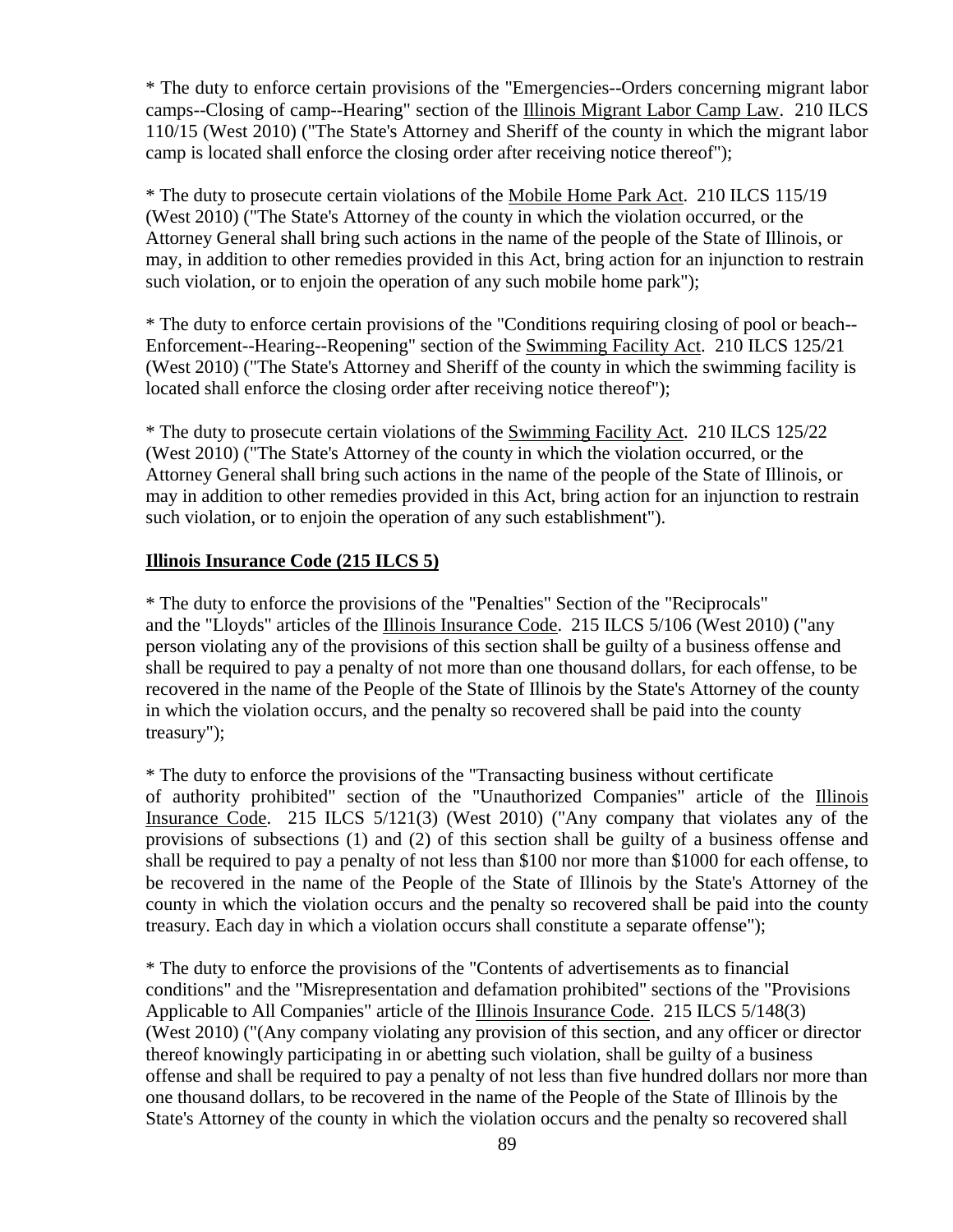be paid into the county treasury");

\* The duty to enforce various provisions of and to prosecute violations of various sections of the Illinois Insurance Code. 215 ILCS 5/403(2) (West 2010) ("If a person subpoenaed to attend such inquiry fails to obey the command of the subpoena without reasonable excuse, or if a person in attendance upon such inquiry shall, without reasonable cause, refuse to be sworn or to be examined or to answer a question or to produce a book or paper when ordered to do so by any officer conducting such inquiry, or if any person fails to perform any act required hereunder to be performed, he or she shall be required to pay a penalty of not more than \$2,000 to be recovered in the name of the People of the State of Illinois by the State's Attorney of the county in which the violation occurs, and the penalty so recovered shall be paid into the county treasury").

## **Professions and Occupations Code (225 ILCS 10 through 725)**

\* The duty to assist the Director of the Department of Children and Family Services in enforcing certain provisions of the Child Care Act of 1969. 225 ILCS 10/11.1 (West 2010) (see statute generally);

\* The duty to comply with certain provisions of the "Reports relating to professional conduct and capacity" section of the Medical Practice Act of 1987. 225 ILCS 60/23(A)(4) (West 2010) ("The State's Attorney of each county shall report to the Disciplinary Board all instances in which a person licensed under this Act is convicted or otherwise found guilty of the commission of any felony");

\* The duty to comply with certain provisions of the "Reports relating to professional conduct and capacity" section of the Podiatric Medical Practice Act of 1987. 225 ILCS 100/26(a-5)(4) (West 2010) ("The State's Attorney of each county shall report to the Board all instances in which a person licensed under this Act is convicted or otherwise found guilty of the commission of any felony");

\* The duty to represent the Director of Public Health pursuant to the "Enforcement" section of the Commercial and Public Building Asbestos Abatement Act. 225 ILCS 207/40 (2010) ("the Director may, in the manner provided by law and in the name of the People of the State and through the State's Attorney or the Attorney General who shall represent the Director in the proceedings, maintain an action for prosecution, injunction, or other relief or process against any Building/Facility Owner or any other person or unit of local government to enforce and compel compliance with the provisions of this Act, the rules promulgated under it and any order entered for any action under this Act and its rules");

\* The duty to prosecute certain violations of various sections of the Private Sewage Disposal Licensing Act. 225 ILCS 225/8, 18 & 19 (West 2010) ("Such action shall be brought by the State's Attorney of the county in which the violation occurred or by the Attorney General in the name of the People of the State of Illinois");

\* The duty to assist the Director of Public Health in the enforcement of various provisions of and to prosecute violations of the Structural Pest Control Act. 225 ILCS 235/21 (West 2010) ("The State's Attorney of the county in which the violation occurred or the Attorney General shall bring such actions in the name of the people of the State of Illinois");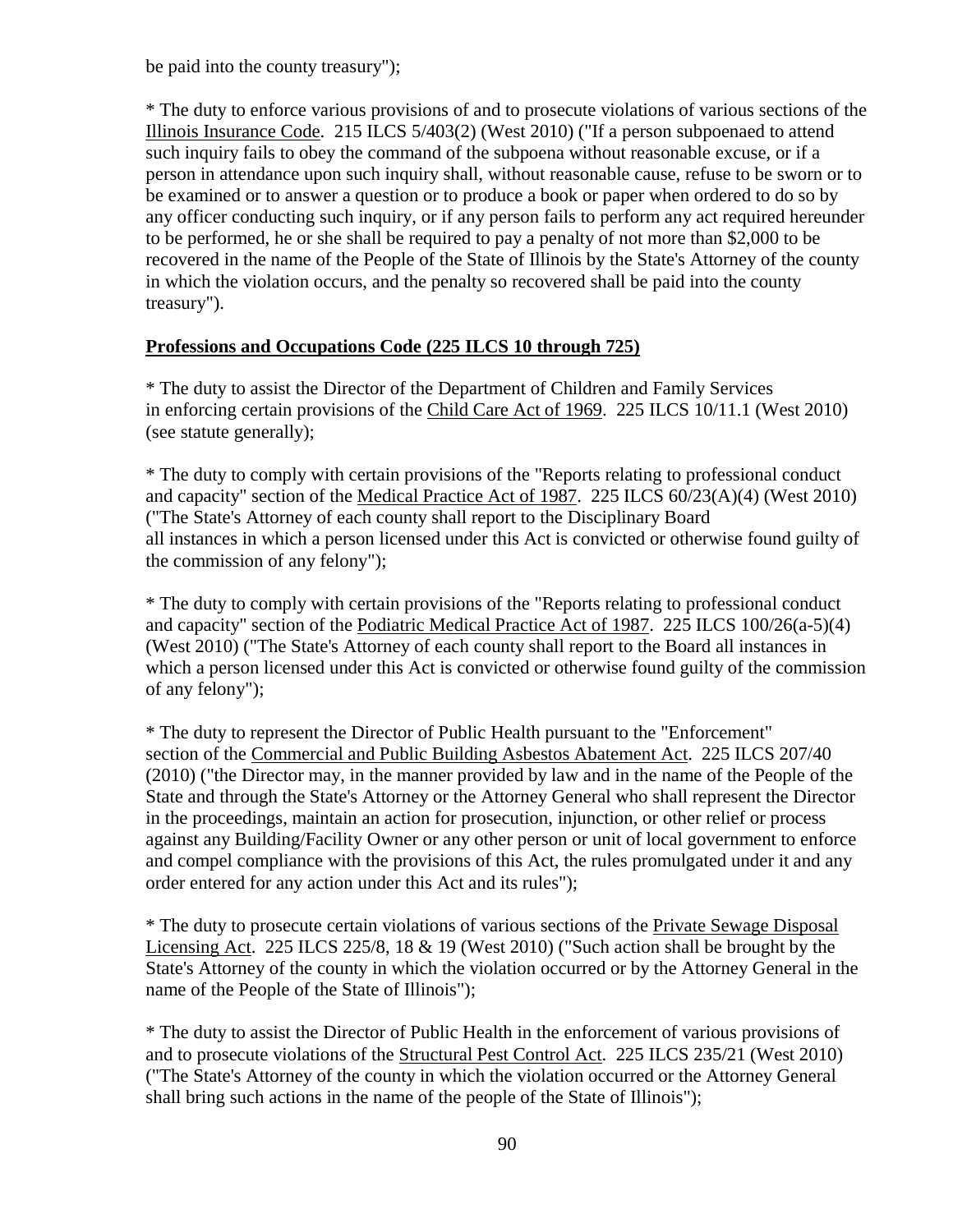\* The duty to bring an action pursuant to the "Penalty" section of the Fire Sprinkler Contractor Licensing Act. 225 ILCS 317/95 (West 2010) ("The State's Attorney of the county in which the violation occurred or the Attorney General shall bring such actions in the name of the people of the State of Illinois");

\* The duty to enforce certain provisions of the "Violation--Injunction--Contempt" and "Compliance with code" sections of the Illinois Plumbing License Law. 225 ILCS 320/29 & 40 (West 2010) ("prosecution shall be the responsibility of the State's Attorney or other authority as authorized by this Act");

\* The duty to prosecute certain violations of the Water Well and Pump Installation Contractor's License Act. 225 ILCS 345/27 (West 2010) ("The State's Attorney of the County in which the violation occurred, or the Attorney General shall bring such actions in the name of the People of the State of Illinois, or may, in addition to other remedies provided in this Act, bring action for an injunction to restrain such violation");

\* The duty to prosecute certain criminal offenses pursuant to the "Penalties; injunction" section of the "Disciplinary Provisions" article of the Real Estate License Act of 2000. 225 ILCS 454/20-21(a) (Wet 2010) ("If any person violates the provisions of this Act, the Secretary may, in the name of the People of the State of Illinois, through the Attorney General of the State of Illinois or the State's Attorney for any county in which the action is brought, petition for an order enjoining the violation or for an order enforcing compliance with this Act. Upon the filing of a verified petition in court, the court may issue a temporary restraining order, without notice or condition, and may preliminarily and permanently enjoin the violation");

\* The duty to institute proceedings in accordance with the "Failure to register--Invalid registration, violations--Injunctive relief" section of the Specialty Farm Product Buyers Act. 225 ILCS 660/30 (West 2010) ("It shall be the duty of each State's Attorney to whom any violation is reported to cause appropriate proceedings to be instituted and prosecuted in the circuit court without delay");

\* The duty to prosecute certain violations of the "Mining Board--Hearing charges of violation of law--Prosecutions" section of the Coal Mining Act. 225 ILCS 705/2.13 (West 2010) ("In case the Mining Board finds, by a majority vote, the charges are valid and true, it shall be the duty of the State's Attorneys to prosecute all persons so offending, and the offenders shall be subject to the penalties provided by law for such violations");

\* The duty to prosecute certain violations of the "Violations of law--Sworn complaint-- Prosecutions" section of the Coal Mining Act. 225 ILCS 705/4.30 (West 2010) ("The State's Attorney for the county in which such violation occurs shall prosecute such complaint, as provided by law in other State cases");

\* The duty to prosecute certain violations of the "Complaint of violation of law--Failure or refusal to file" section of the Coal Mining Act. 225 ILCS 705/4.33 (West 2010) ("the State's Attorney for the county in which such violation occurs shall prosecute such complaint as provided by law in other State cases");

\* The duty to investigate and prosecute certain violations of the "Complaints or charges of violation of law--Report to State's Attorney" section of the Coal Mining Act. 225 ILCS 705/8.16 (West 2010) ("The Miners' Examining Board shall report all complaints or charges of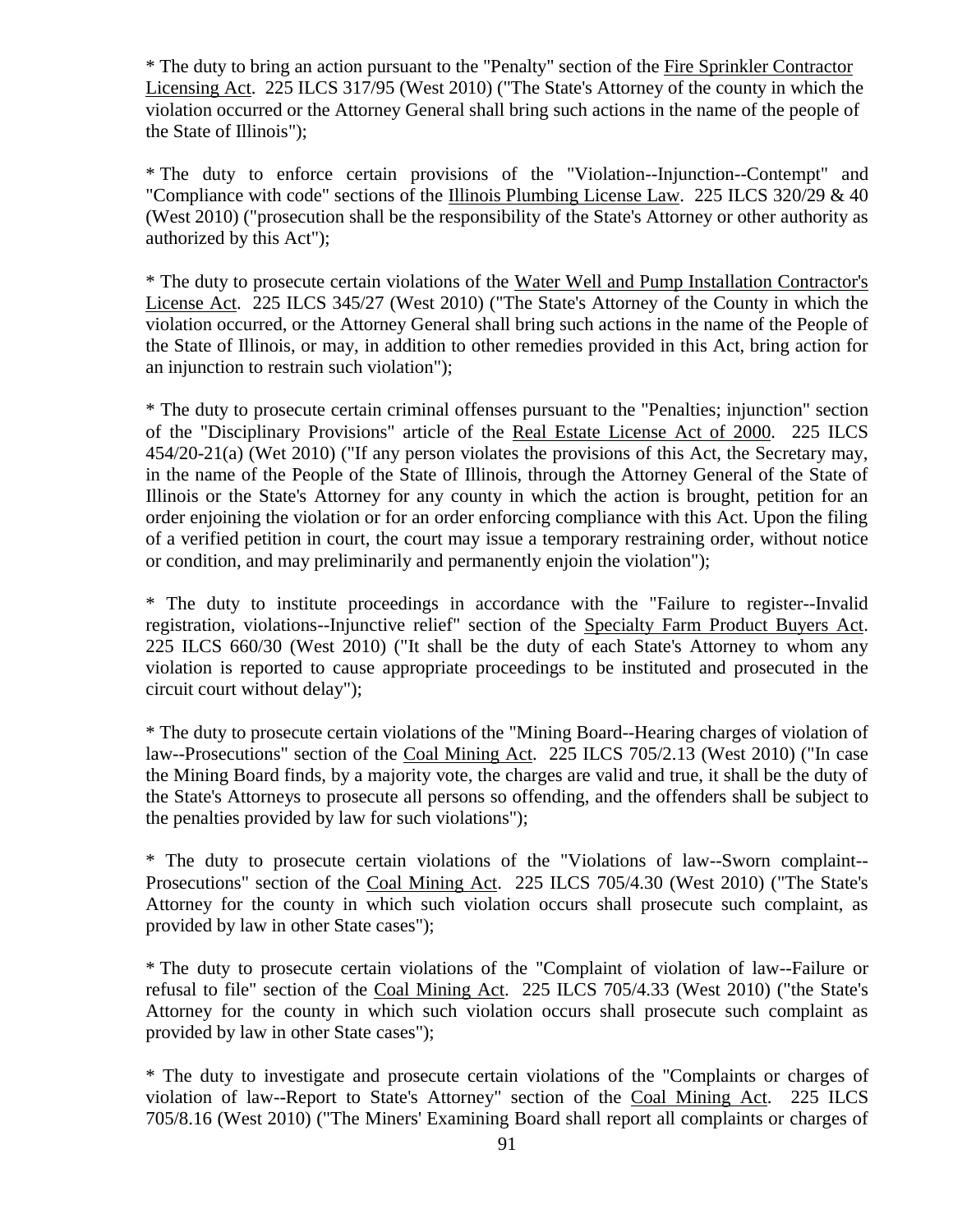noncompliance with, or violation of the provisions of this Article to the State's Attorney of the county in which such non‑compliance or violation occurs, and the State's Attorney of the county wherein the complaints or charges are made shall investigate the same and prosecute all persons so offending");

\* The duty to assist the State Mine Inspector in enforcing the "Violation of law--Penalty" section of the Coal Mining Act. 225 ILCS 705/35.02 (West 2010) ("the State's Attorney of the county in which such suit is brought, when notified by the State Mine Inspector, shall prosecute such suit as provided by law in other State cases");

\* The duty to assist the State Mine Inspector in enforcing provisions of and to prosecute violations of the Mines Inspection Act. 225 ILCS 710/48 (West 2010) ("It shall also be the duty of such Attorney General or State's attorneys upon request made, to assist the inspector of mines in obtaining compliance with this Act, or any provisions thereof, by the institution of appropriate legal proceedings and to represent such inspector in any and all legal proceedings brought against him or her in his or her official capacity");

\* The duty to assist the Attorney General in assisting the State Mining Board in the enforcement of the "Restraining violations" section of the Illinois Oil and Gas Act. 225 ILCS 725/11 (West 2010) ("the Department, through the Attorney General, who may call to his or her assistance the State's Attorney of the county in which an action is instituted, shall bring an action in the name of the People of the State of Illinois against such person in the circuit court of the county wherein any part of the land or any activity which is the subject matter of such action is located, or a final administrative order was entered, to restrain such person from continuing such violation or from carrying out the threat of violation").

### **Illinois Horse Racing Act of 1975 (230 ILCS 5)**

\* The duty to enforce certain provisions of the Illinois Horse Racing Act of 1975. 230 ILCS 5/45 (West 2010) ("It shall be the duty of the Attorney General and the various State's attorneys in this State in cooperation with the Department of State Police to enforce this Act").

### **Personal Property Storage Act (240 ILCS 10)**

\* The duty to prosecute certain violations of Personal Property Storage Act. 240 ILCS 10/19 (West 2010) ("It shall be the duty of each State's Attorney to whom any violation is reported to cause appropriate proceedings to be instituted and prosecuted in the circuit court without delay, provided that the Commission has previously given the warehouseman involved an administrative hearing as provided for in this Act").

### **Illinois Public Aid Code (305 ILCS 5)**

\* The duty to file certified copies of certain restraining orders and injunctions pursuant to the "Civil remedies" section of the "Public Assistance Fraud" article of the Illinois Public Aid Code. 305 ILCS 5/8A-7(d)(2) (West 2010) ("In any action brought by the People of the State of Illinois under this Section, in which any restraining order, injunction or prohibition or any other action in connection with any property or interest subject to forfeiture under this subsection is sought, the circuit court presiding over the trial of the person charged with recipient fraud or vendor fraud as defined in Sections 8A‑2 or 8A‑3 of this Article shall first determine whether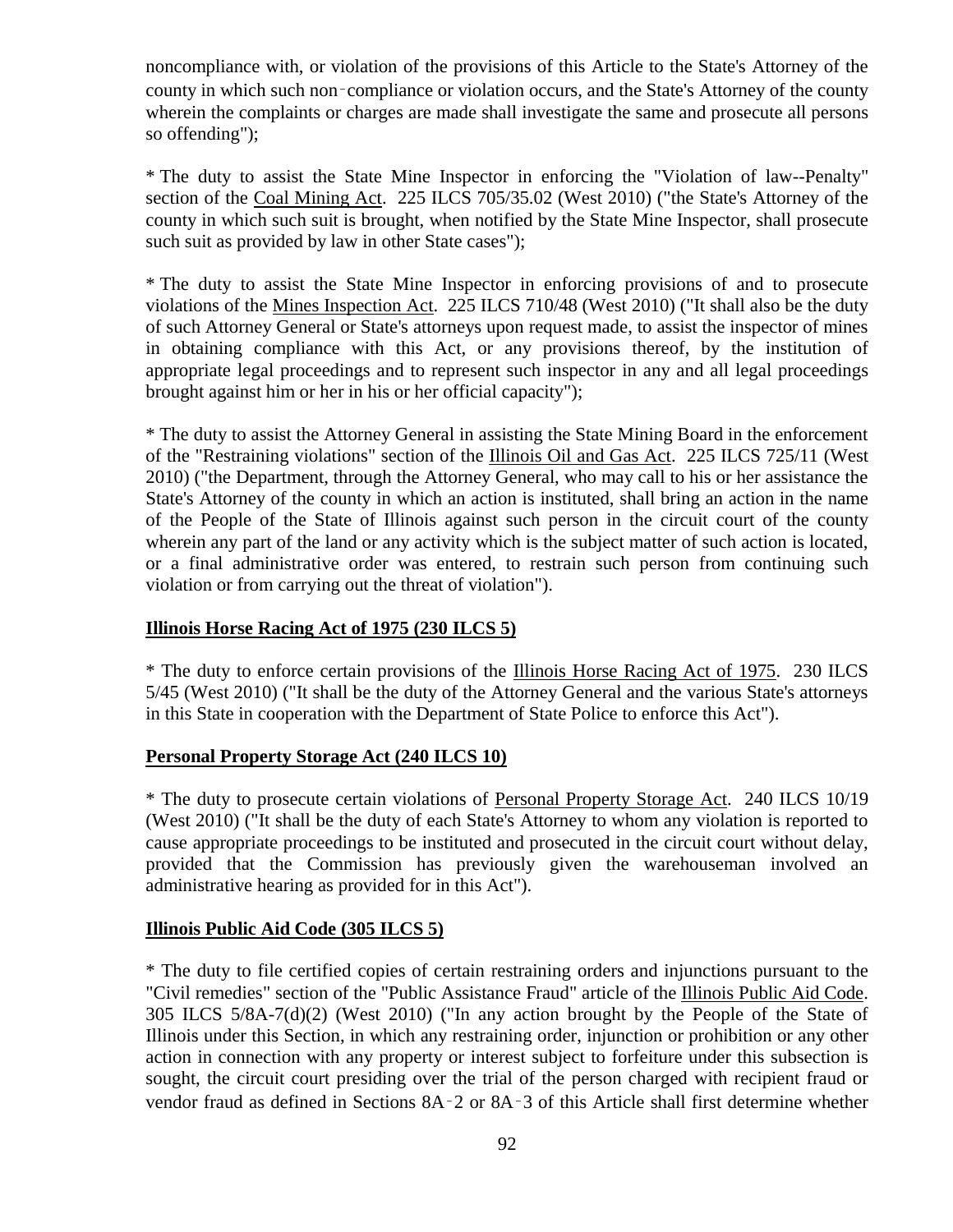there is probable cause to believe that the person so charged has committed the offense of recipient fraud or vendor fraud and whether the property or interest is subject to forfeiture under this subsection");

\* The duty to comply with and enforce various provisions of the Illinois Public Aid Code. 305 ILCS 5/10-10 (West 2010) ("local governmental units shall refer to the State's Attorney or to the proper legal representative of the governmental unit, for judicial enforcement as herein provided, instances of non‑support or insufficient support when the dependents are applicants or recipients under Article VI").

## **Housing Development and Construction Act (310 ILCS 20)**

\* The duty to assist the Department of Commerce and Community Affairs in the enforcement of the provisions of the "Failure or refusal to initiate projects--Recovery of state funds" section of the Housing Development and Construction Act. 310 ILCS 20/9a (West 2010) ("the Department shall institute a civil action for the recovery thereof, which action shall be maintained by the Attorney General of the State of Illinois or the state's attorney of the county in which the housing authority or land clearance commission has its area of operation").

### **Veterans Burial Places Act (330 ILCS 110)**

\* The duty to enforce certain provisions of the Veterans Burial Places Act. 330 ILCS 110/2 (West 2010) ("It is the duty of the State's attorney in the county where the cemetery or burial place is located to enforce the provisions of this Act").

### **Mental Health Code (405 ILCS 5)**

\* The duty to represent the People of the State of Illinois in proceedings brought under the Mental Health and Developmental Disabilities Code. 405 ILCS 5/ 3-101, 4-101 & 5-113 (West 2010) ("The State's Attorneys of the several counties shall represent the people of the State of Illinois in court proceedings under this Chapter and in proceedings under Section 2‑107.1 in their respective counties, shall attend such proceedings either in person or by assistant, and shall ensure that petitions, reports and orders are properly prepared. Nothing herein contained shall prevent any party from being represented by his own counsel).

### **Public Health Code (410 ILCS 95 through 650)**

\* The duty to enforce the provisions of the "Violations" section of the Vector Control Act. 410 ILCS 95/11 (West 2010) ("The State's Attorney of the county in which the alleged violation occurred, or the Attorney General, shall bring such actions in the name of the People of the State of Illinois, and may, in addition to any other remedies provided in this Act, bring action for an injunction to restrain such violation");

\* The duty to prosecute certain violations of the Infant Eye Disease Act. 410 ILCS 215/7 (West 2010) ("It shall be the duty of the State's Attorney for the proper district to prosecute for all misdemeanors as herein prescribed");

\* The duty to prosecute certain violations of the Illinois Food, Drug and Cosmetic Act. 410 ILCS 620/7 (West 2010) ("It shall be the duty of each state's attorney to whom the Director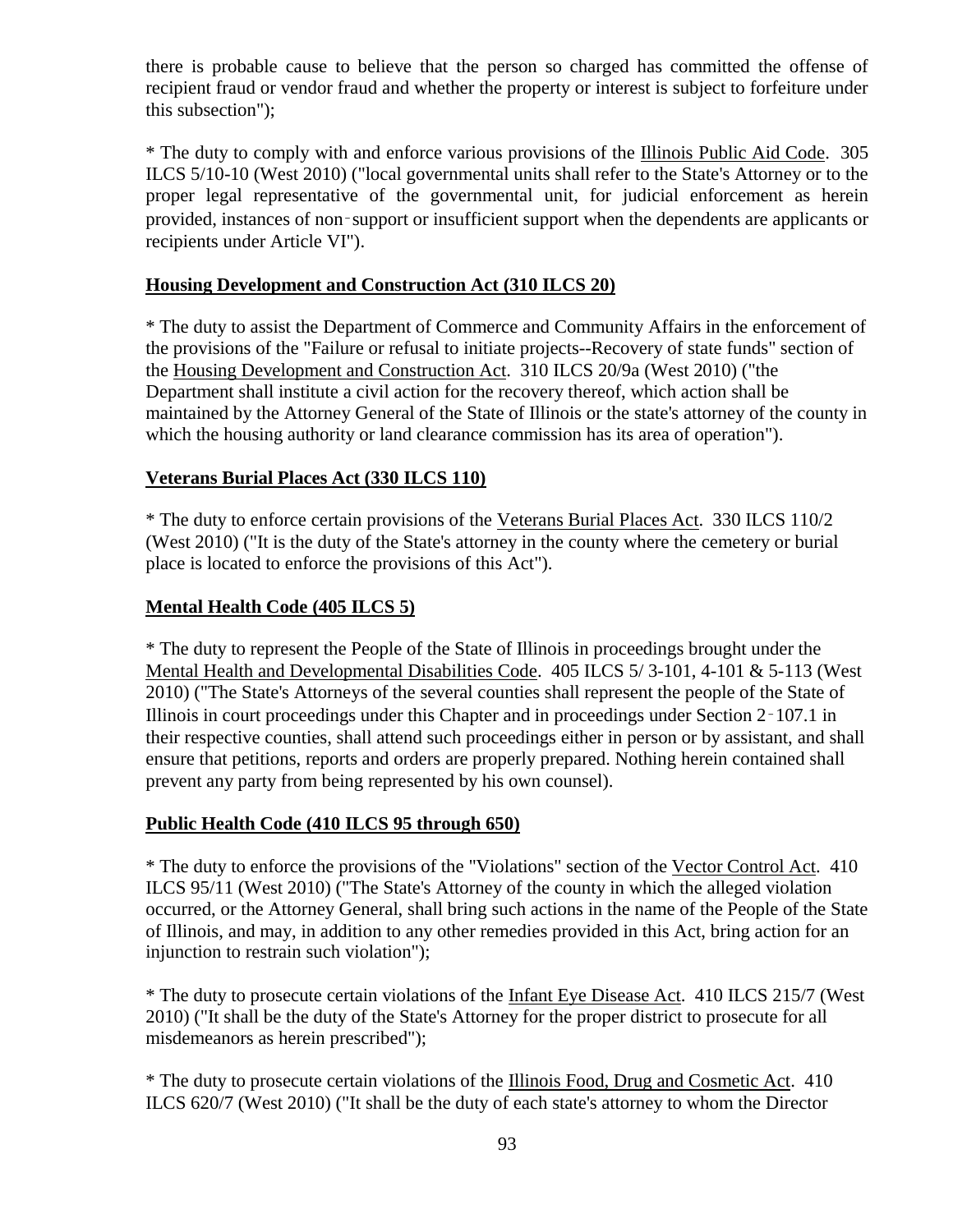reports any violation of this Act, to cause appropriate proceedings to be instituted in the proper courts without delay and to be prosecuted in the manner required by law. Before any violation of this Act is reported to any such state's attorney for the institution of a criminal proceeding, the person against whom such proceeding is contemplated shall be given appropriate notice and an opportunity to present his views before the Director or his designated agent, either orally or in writing, in person or by attorney, with regard to such contemplated proceeding");

\* The duty to enforce certain provisions of and to prosecute violations of the Grade A Pasteurized Milk and Milk Products Act. 410 ILCS 635/12 & 16 (West 2010) ("The court may issue an *ex parte* order and shall schedule a hearing on the matter no later than 3 working days from the date of the injunction. Where this Act is being enforced by the State of Illinois, the State's Attorney of the county in which the violation occurred or the Attorney General shall bring such actions in the name of the People of the State of Illinois");

\* The duty to enforce certain provisions of and to prosecute violations of the Sanitary Food Preparation Act. 410 ILCS 650/11 & 12 (West 2010) ("All fines collected under the provisions of this act shall be paid into the county treasury of the county in which the prosecution is brought, and it shall be the duty of the State's Attorneys in the respective counties to prosecute all persons violating or refusing to obey the provisions of this act").

### **Environmental Safety Code (415 ILCS 5 through 105)**

\* The duty to comply with the provisions of the "Notice; complaint; hearing;" section of the "Enforcement" title of the Environmental Protection Act. 415 ILCS 5/31(b) (West 2010) (see section generally);

\* The duty to enforce certain provisions of the Environmental Protection Act. 415 ILCS 5/44(f) (West 2010) ("The State's Attorney of the county in which the violation occurred, or the Attorney General, shall bring such actions in the name of the people of the State of Illinois");

\* The duty to prosecute violations pursuant to the "Enforcement of Act; prosecution for violations" section of the Litter Control Act. 415 ILCS 105/11 (West 2010) ("Prosecutions for violation of this Act shall be conducted by the State attorneys of the several counties and by the Attorney General of this State").

#### **Public Safety Code (430 ILCS 30 through 115)**

\* The duty to prosecute violations of the "Felony violations--Penalty" section of the Illinois Hazardous Materials Transportation Act. 430 ILCS 30/12 (West 2010) ("Such violation shall be prosecuted by the State's Attorney or the Attorney General at the request of the Department");

\* The duty to assist the Illinois Department of Transportation in complying with certain provisions of the "Imminent hazards--Court orders" and the "Multiple apparent violations-- Court orders" sections of the Illinois Hazardous Materials Transportation Act. 430 ILCS 30/13 (West 2010) ("If the Department or such other person or agency as the Department may designate has reason to believe that an imminent hazard exists, the Department or its designee shall through the Attorney General or State's Attorney petition the circuit court for an order suspending or restricting the transportation of the hazardous material responsible for such imminent hazard, or for such other order as is necessary to eliminate or ameliorate such imminent hazard");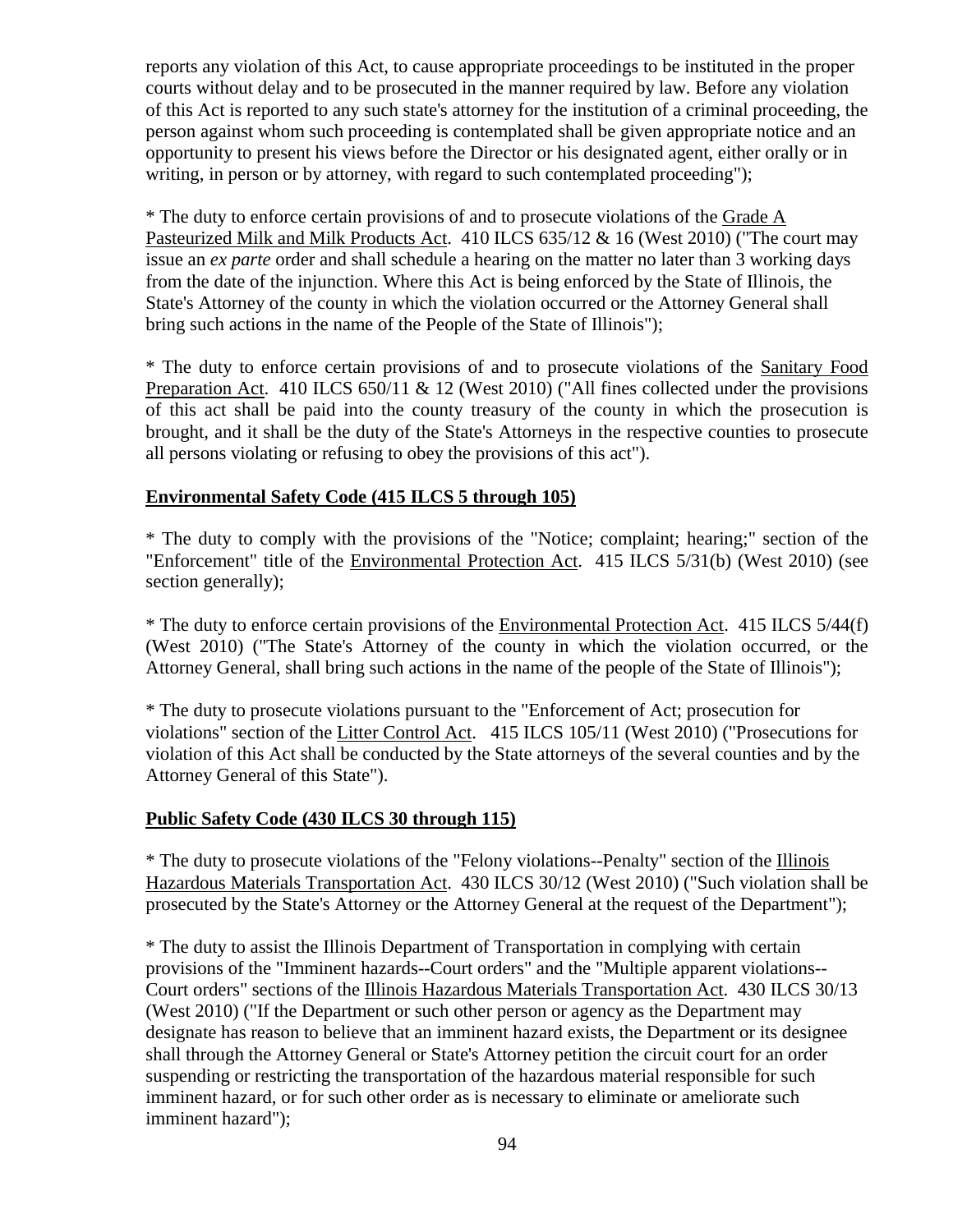\* The duty to prosecute certain violations of the Uniform Hazardous Substances Act of Illinois. 430 ILCS 35/16 (West 2010) ("The State's Attorney of the county in which the violation occurred, or the Attorney General shall bring such actions in the name of the people of the State of Illinois, or may, in addition to other remedies provided in this Act, bring action for an injunction as provided in the Act");

\* The duty to prosecute certain violations of the Illinois Manufactured Housing and Mobile Home Safety Act. 430 ILCS 115/10(b) (West 2010) ("The State's Attorney of the county in which the violation occurred or the Attorney General shall bring such action in the name of the People of the State of Illinois").

### **Agricultural Code (505 ILCS 30 through 120)**

\* The duty to prosecute certain violations of the Illinois Commercial Feed Act of 1961. 505 ILCS 30/12(c) (West 2010) ("Each State's attorney to whom any violation is reported shall cause appropriate proceedings to be instituted and prosecuted in a circuit court without delay. Before the Director reports a violation for such prosecution, an opportunity shall be given the registrant or distributor to present his or her views to the Director");

\* The duty to prosecute certain violations of the Illinois Fertilizer Act of 1961. 505 ILCS 80/19(d) (West 2010) ("It shall be the duty of each State's attorney to whom any violation is reported to cause appropriate proceedings to be instituted and prosecuted in the circuit court without delay");

\* The duty to prosecute certain violations of the Illinois Seed Law. 505 ILCS 110/13 (West 2010) ("The State's Attorney of the county in which a violation has occurred or the State's Attorney General as the case may be, shall institute proceedings at once against any person charged with a violation of this Act, if, in the judgment of such officer, the information submitted warrants such action");

\* The duty to institute proceedings in accordance with the "Violations and prosecutions" section of the Soil Amendment Act. 505 ILCS 120/55(b) (West 2010) ("The State's Attorney of the county in which the violation occurred or the Attorney General, as the case may be, shall immediately institute proceedings against any person charged with a violation if, in the judgment of the State's Attorney or Attorney General, the evidence submitted warrants that action. After judgment by the court in any case arising under this Act, the Director shall, in his or her discretion, publish information pertinent to the judgment issued by the court in any media he or she may designate").

### **Animal Code (510 ILCS 5 through 70)**

\* The duty to prosecute certain violations of the Animal Control Act. 510 ILCS 5/26(a) (West 2010) ("Each State's Attorney to whom the Administrator reports any violation of this Act shall cause appropriate proceedings to be instituted in the proper courts without delay and to be prosecuted in the manner provided by law");

\* The duty to comply with certain provisions of the "Entry upon premises for investigation of complaints--Exemption--Assistance of State's Attorneys and Law enforcement officials" section of the Humane Care for Animals Act. 510 ILCS 70/10 (West 2010) ("State's Attorneys and law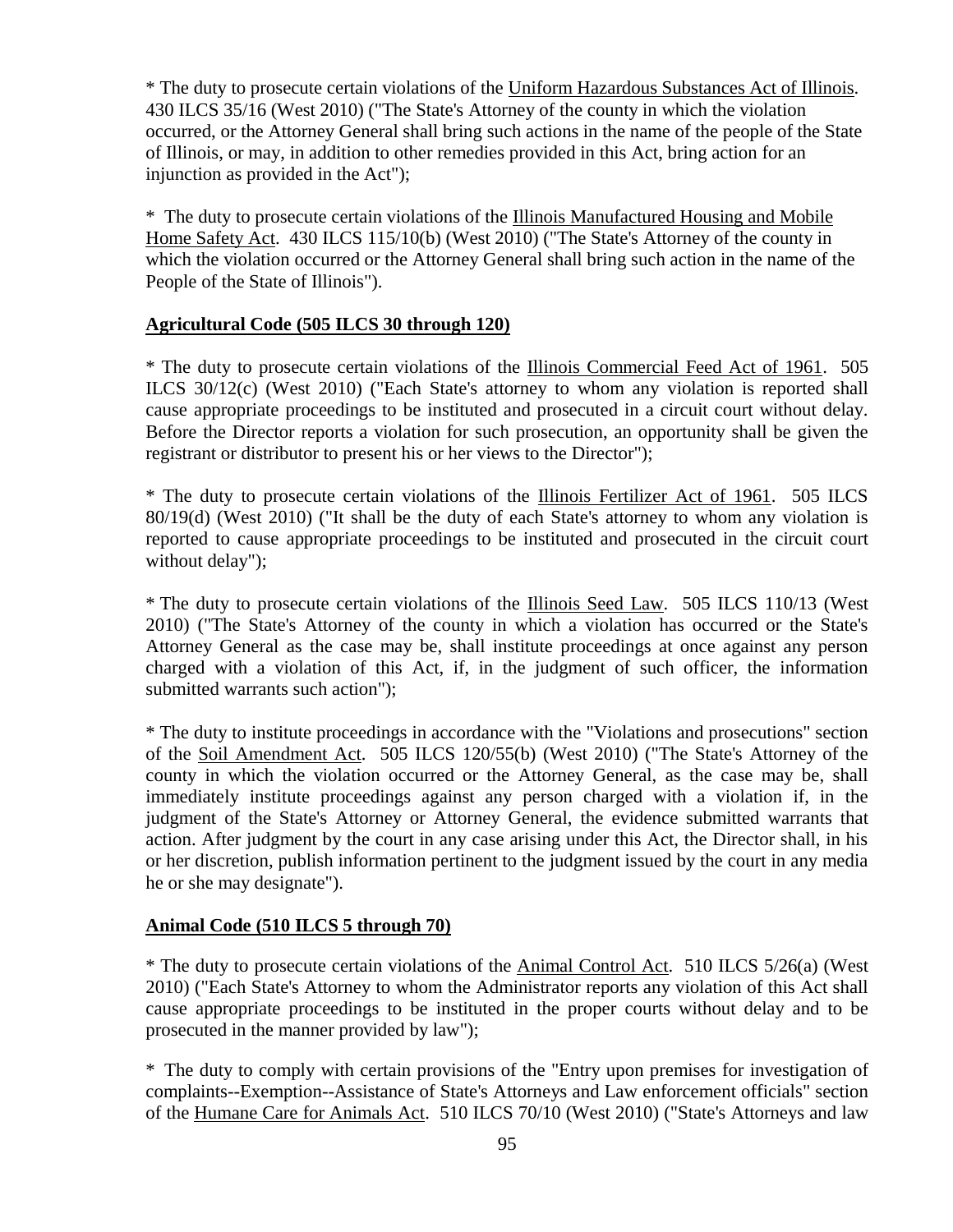enforcement officials shall provide such assistance as may be required in the conduct of such investigations").

## **Fish and Aquatic Life Code (515 ILCS 5)**

\* The duty to enforce certain provisions of the Fish and Aquatic Life Code. 515 ILCS 5/1-170 (West 2010) ("All State's Attorneys shall enforce the provisions of this Code, including administrative rules, in their respective counties and shall prosecute all persons charged with violating its provisions when so requested by the Department").

### **Wildlife Code (520 ILCS 5)**

\* The duty to enforce certain provisions of and to prosecute violations of the Wildlife Code. 520 ILCS 5/1.16 (West 2010) ("All State's Attorneys shall enforce the provisions of this Act, including administrative rules, in their respective counties, and shall prosecute all persons charged with violating such provisions, when so requested by the Department").

### **Illinois Natural Areas Preservation Act (525 ILCS 30)**

\* The Duty to enforce certain provisions of the "Civil penalties" section of the Illinois Natural Areas Preservation Act. 525 ILCS 30/22 (West 2010) ("Any person who violates this Act or any rule, or causes such violation by his employee or agent, shall be liable for a civil penalty of not to exceed \$10,000 for each violation, such penalty to be recovered in an action brought by the Attorney General or the State's Attorney in the circuit court").

### **Vehicle Code (626 ILCS 5 through 45)**

\* The duty to notify the Secretary of State of certain charges pending against certain persons pursuant to the "Notice to Secretary; denial of license; person under 18" section of the "Issuance of Licenses; Expiration and Renewal" article of "The Illinois Driver Licensing Law" chapter of the Illinois Vehicle Code. 625 ILCS 5/6-108.1(a) (West 2010) ("The State's Attorney must notify the Secretary of the charges pending against any person younger than 18 years of age who has been charged with a violation of this Code or the Criminal Code of 1961 arising out of an accident in which the person was involved as a driver and that caused the death of or a type A injury to another person");

\* The duty to enforce certain provisions of the "When court to forward license and reports" section of the "Cancellation, Suspension, or Revocation of Licenses and Permits" article of the Illinois Vehicle Code. 625 ILCS 5/6-204(a) (West 2010) ("it shall be the duty of the several State's Attorneys to enforce the requirements of this Section");

\* The duty to comply with certain provisions of the "Arrests--Investigations--Prosecutions" section of the "Enforcement, Penalties, and Disposition of Fines and Forfeitures" article of the Illinois Vehicle Code. 625 ILCS 5/16-102(c) (West 2010) ("The State's Attorney of the county in which the violation occurs shall prosecute all violations except when the violation occurs within the corporate limits of a municipality, the municipal attorney may prosecute if written permission to do so is obtained from the State's Attorney");

\* The duty to comply with the provisions of the "Felony violations--Criminal penalty" section of the Illinois Vehicle Code. 625 ILCS 5/18b-108(c) (West 2010) ("Such violation shall be prosecuted at the request of the Department by the State's Attorney or the Attorney General");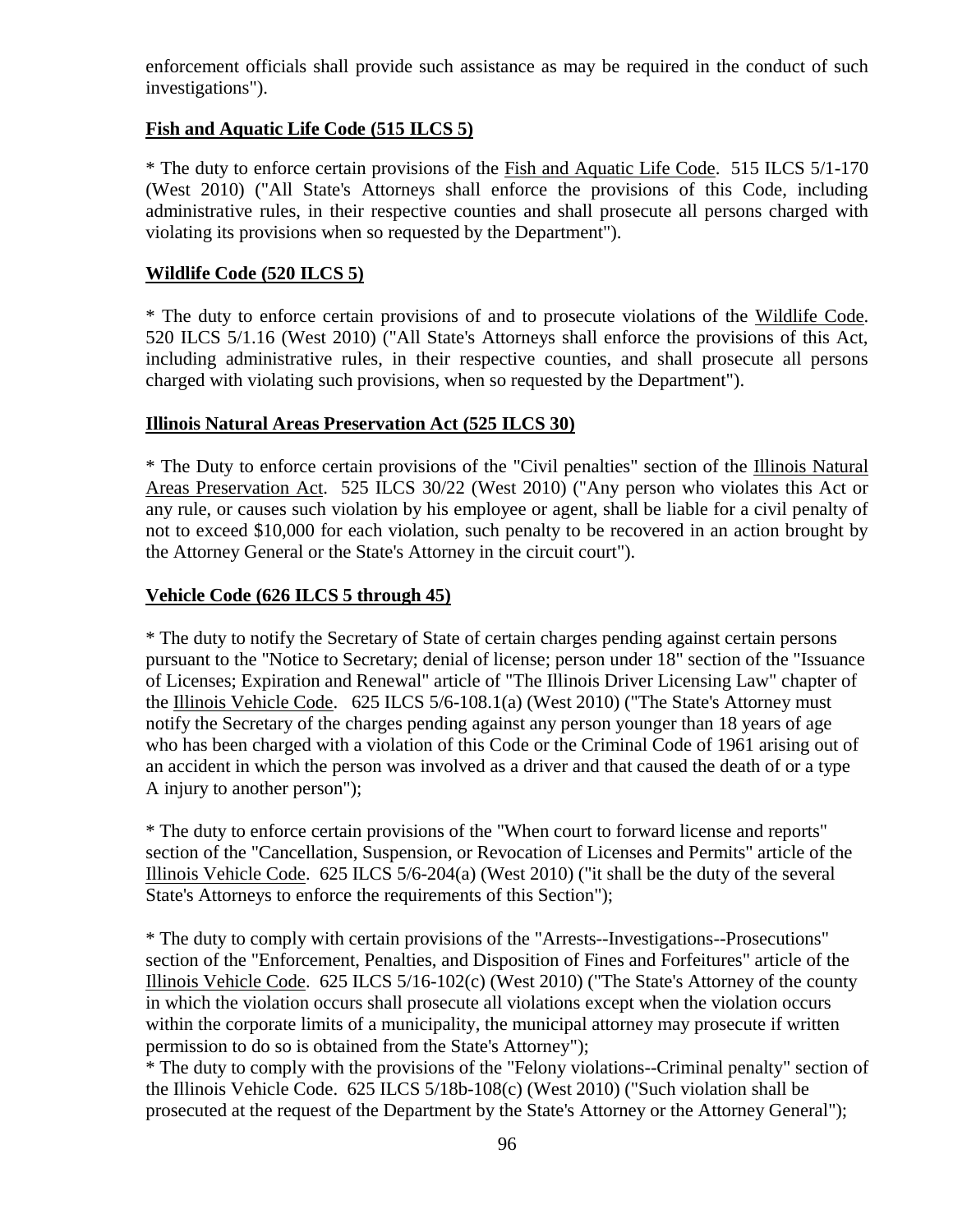\* The duty to prosecute certain violations of the Child Passenger Protection Act. 625 ILCS 25/7 (West 2010) ("The State's Attorney of the county in which the violation of this Act occurs shall prosecute all violations except when the violation occurs within the corporate limits of a municipality, the municipal attorney may prosecute if written permission to do so is obtained from the State's Attorney");

\* The duty to enforce certain provisions and to prosecute violations of the Snowmobile Registration and Safety Act. 625 ILCS 40/2-3 (West 2010) ("It is the duty of all State's Attorneys to enforce this Act in their respective counties and to prosecute all persons charged with violating the provisions hereof);

\* The duty to enforce certain provisions and to prosecute violations of the Boat Registration and Safety Act. 625 ILCS 45/2-3 (West 2010) ("It is the duty of all State's Attorneys to enforce the provisions of this Act in their respective counties, and to prosecute all persons charged with violating the provisions hereof").

### **Courts Code (705 ILCS 305 through 405)**

\* The duty to file a petition in accordance with the "Jury duty-Notice to employer-Right to time off" section of the Jury Act. 705 ILCS 305/4.1(c)(1) (West 2010) ("In such an event, the State's Attorney shall file a petition for civil contempt, criminal contempt, or both, against the employer to be prosecuted by the State's Attorney");

\* The duty to file a petition in accordance with the "Jury duty-Notice to employer-Right to time off" section of the Jury Commission Act. 705 ILCS 310/10.1(c)(1) (West 2010) ("In such an event, the State's Attorney shall file a petition for civil contempt, criminal contempt, or both, against the employer to be prosecuted by the State's Attorney");

\* The duty to comply with the provisions of the "State's Attorney" section of the Juvenile Court Act of 1987. 705 ILCS 405/1-6 (West 2010) ("The State's Attorneys of the several counties shall represent the people of the State of Illinois in proceedings under this Act in their respective counties");

\* The duty to comply with certain provisions of the "Confidentiality and accessibility to juvenile court records" section of the Juvenile Court Act of 1987. 705 ILCS 405/1-8(A)(1) (West 2010) (see article generally);

\* The duty to file a petition or motion as requested pursuant to the "Petition" section of the "Abused, Neglected or Dependent Minors" article of the Juvenile Court Act of 1987. 705 ILCS 405/2-13(1) (West 2010) ("Any adult person, any agency or association by its representative may file, or the court on its own motion, consistent with the health, safety and best interests of the minor may direct the filing through the State's Attorney of a petition in respect of a minor under this Act");

\* The duty to maintain a list of qualified persons who have agreed to serve as community mediators and to adopt rules and procedures governing the "administration of community mediation programs" section of the "Immediate Intervention Procedure" part of the "Delinquent Minors" article of the Juvenile Court Act of 1987. 705 ILCS 405/5-310(2) (West 2010) ("The State's Attorney, or his or her designee, shall maintain a list of qualified persons who have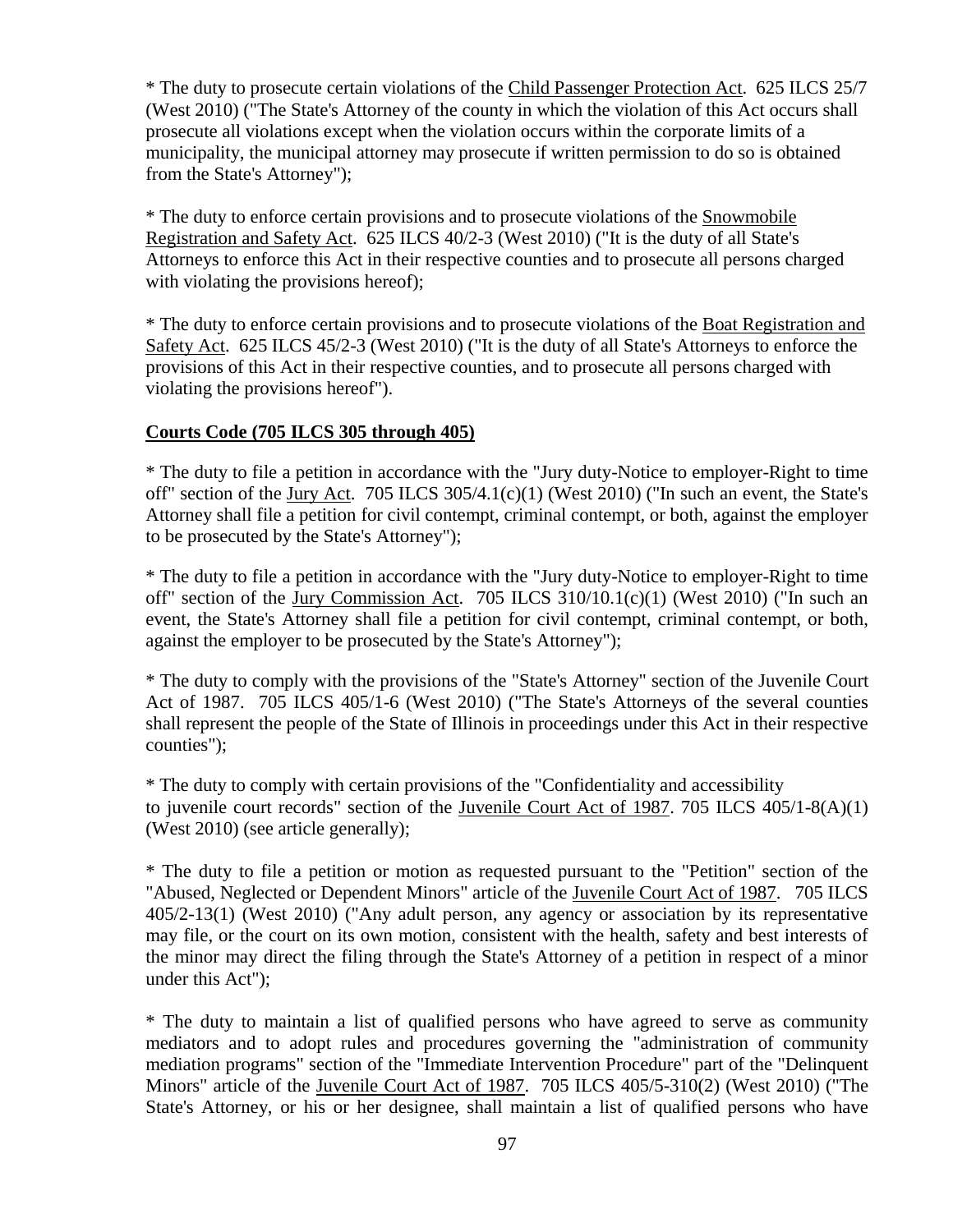agreed to serve as community mediators. To the maximum extent possible, panel membership shall reflect the social–economic, racial and ethnic make–up of the community in which the panel sits. The panel shall consist of members with a diverse background in employment, education and life experience");

\* The duty to cause a petition to be filed pursuant to the "Setting of detention or shelter care hearing; release" section of the "Arrest and Custody" part of the "Delinquent Minors" article of the Juvenile Court Act of 1987. 705 ILCS 405/5-415(2) (West 2010) ("If the State's Attorney or probation officer (or other public officer designated by the court in a county having more than 3,000,000 inhabitants) determines that the minor should be retained in custody, he or she shall cause a petition to be filed as provided in Section 5‑520 of this Article, and the clerk of the court shall set the matter for hearing on the detention or shelter care hearing calendar");

\* The duty to determine whether a minor is enrolled in a school and provide the principal or child administrative officer of that school with that minor's sentencing order pursuant to the "Court file" section of the "Confidentiality of Records and Expungement" part of the "Delinquent Minors" article of the Juvenile Court Act of 1987. 705 ILCS 405/5-901(8) (West 2010) ("the State's Attorney shall ascertain whether the minor respondent is enrolled in school and, if so, shall provide a copy of the sentencing order to the principal or chief administrative officer of the school. Access to such juvenile records shall be limited to the principal or chief administrative officer of the school and any guidance counselor designated by him or her").

### **Criminal Code (720 ILCS 5 through 620)**

\* The duty to enforce certain provisions (concerning HIV testing) of the "General provisions" section of the "Bodily Harm" article of the Criminal Code of 1961. 720 ILCS 5/12-18(e) (West 2010) ("the prosecuting State's attorney shall seek an order from the court to compel the accused to be tested within 48 hours for any sexually transmissible disease, including a test for infection with human immunodeficiency virus (HIV)");

\* The duty to comply with certain provisions of the "Discovery of eavesdropping device by an individual, common carrier, private investigative agency or non-governmental corporation" and the "Discovery of eavesdropping device by common carrier by wire--Disclosure to subscriber" sections of the "Eavesdropping" article of the Criminal Code of 1961. 720 ILCS 5/14-8 & 14-9 (West 2010) ("The State's Attorney shall within a reasonable time notify the person or persons apparently being eavesdropped upon of the existence of that device if the device is illegal");

\* The duty to comply with certain provisions of the "Forfeiture" section of the "Computer Crime" article of the Criminal Code of 1961. 720 ILCS 5/16D-6 (West 2010) ("Any person who commits the offense of computer fraud as set forth in Section 16D–5 is subject to the property forfeiture provisions set forth in Article 124B of the Code of Criminal Procedure of 1963");

\* The duty to comply with various provisions of the "State's Attorney's bad check diversion program" section of the "Deception" article of the "Offenses Directed Against Property" part of the Criminal Code of 1961. 720 ILCS 5/17-1b(b) (West 2010) ("If the State's Attorney contracts with a private entity to perform any services in operating the program, the entity shall operate under the supervision, direction, and control of the State's Attorney");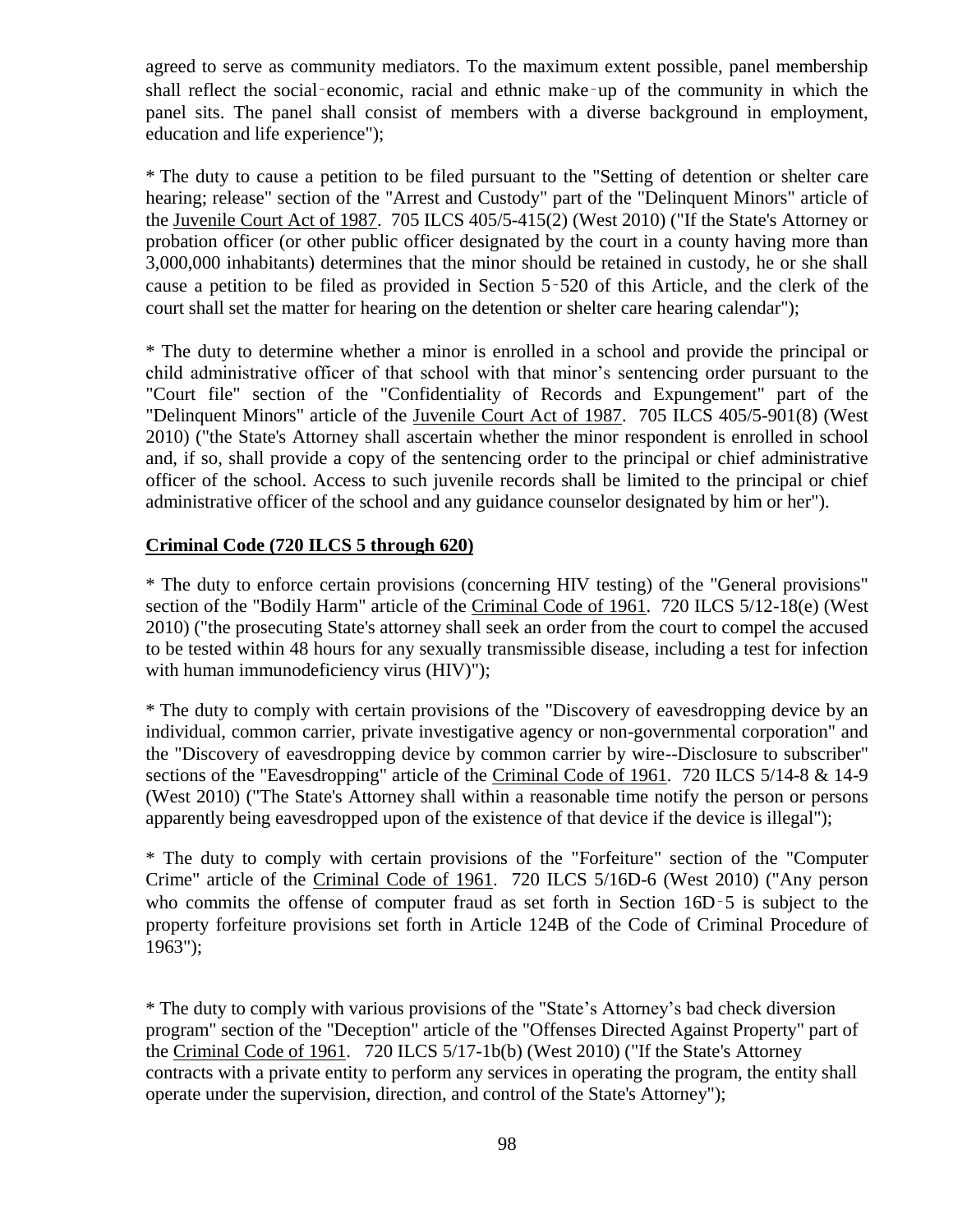\* The duty to bring actions arising under the WIC Fraud article of the Criminal Code of 1961 pursuant to the "Penalties" section of the "WIC Fraud" article. 720 ILCS 5/17B-20(a) (West 2010) ("The State's Attorney of the County in which the violation of this Article occurred or the Attorney General shall bring actions arising under this Article in the name of the people of the State of Illinois");

\* The duty to file a certified copy of a restraining order, injunction or other prohibition pursuant to the "Forfeiture" section of the "WIC Fraud" article of the Criminal Code of 1961. 720 ILCS 5/17B-25(a) (West 2010) ("A person who commits a felony violation of this Article is subject to the property forfeiture provisions set forth in Article 124B of the Code of Criminal Procedure of 1963");

\* The duty to enforce certain provisions of the "Seizure of gambling devices and gambling funds" section of the "Gambling and Related Offenses" article of the Criminal Code of 1961. 720 ILCS 5/28-5(c) (West 2010) ("a gambling device shall be received by the State's Attorney, who shall effect its destruction, except that valuable parts thereof may be liquidated and the resultant money shall be deposited in the general fund of the county wherein such seizure occurred");

\* The duty to comply with certain provisions of the "Rights of lienholders and secured parties" and the "Action of forfeiture" sections of the "Seizure and forfeiture of vessels, vehicles and aircraft" article of the Criminal Code of 1961. 720 ILCS 5/36-1a & 36-2(a) (West 2010) ("The State's Attorney shall exercise his discretion under the foregoing provision of this Section 36–  $2(a)$  promptly after notice is given in accordance with Section 36–1");

\* The duty to comply with certain provisions of the "Institution and conduct of proceedings" section of the "Criminally Operated Businesses" article of the Criminal Code of 1961. 720 ILCS 5/38-3(c) (West 2010) ("Whenever proceedings are instituted against a corporation or business pursuant to Section 38‑1 or 38‑2, the State's Attorney shall give written notice of the institution of such proceedings to the corporation or business against which the proceedings are brought);

\* The duty to promptly release seized telecommunication devices in accordance with the "Seizure--Rights of lienholders and secured parties--Action for forfeiture--Exceptions to forfeiture--Permission by Attorney General" section of the "Telecommunications Devices" article of the Criminal Code of 1961. 720 ILCS 5/44-3(b) (West 2010) ("The State's Attorney shall promptly release a telecommunications device seized under the provisions of this Article to any lienholder or secured party if such lienholder or secured party shows to the State's Attorney that his lien or security interest is bona fide and was created without actual knowledge that such telecommunications device was or possessed in violation of this Section or used or to be used in the commission of the offense charged");

\* The duty to provide assistance in accordance with the "Authority of Director--investigation of alleged violations" section of the Animal Research and Production Facilities Protection Act. 720 ILCS 215/7 (West 2010) ("State's Attorneys, State police and other law enforcement officials shall provide any assistance required in the conduct of an investigation and prosecution. Before the Director reports a violation for prosecution he or she may give the owner or operator of the animal facility and the alleged violator an opportunity to present his or her views at an administrative hearing");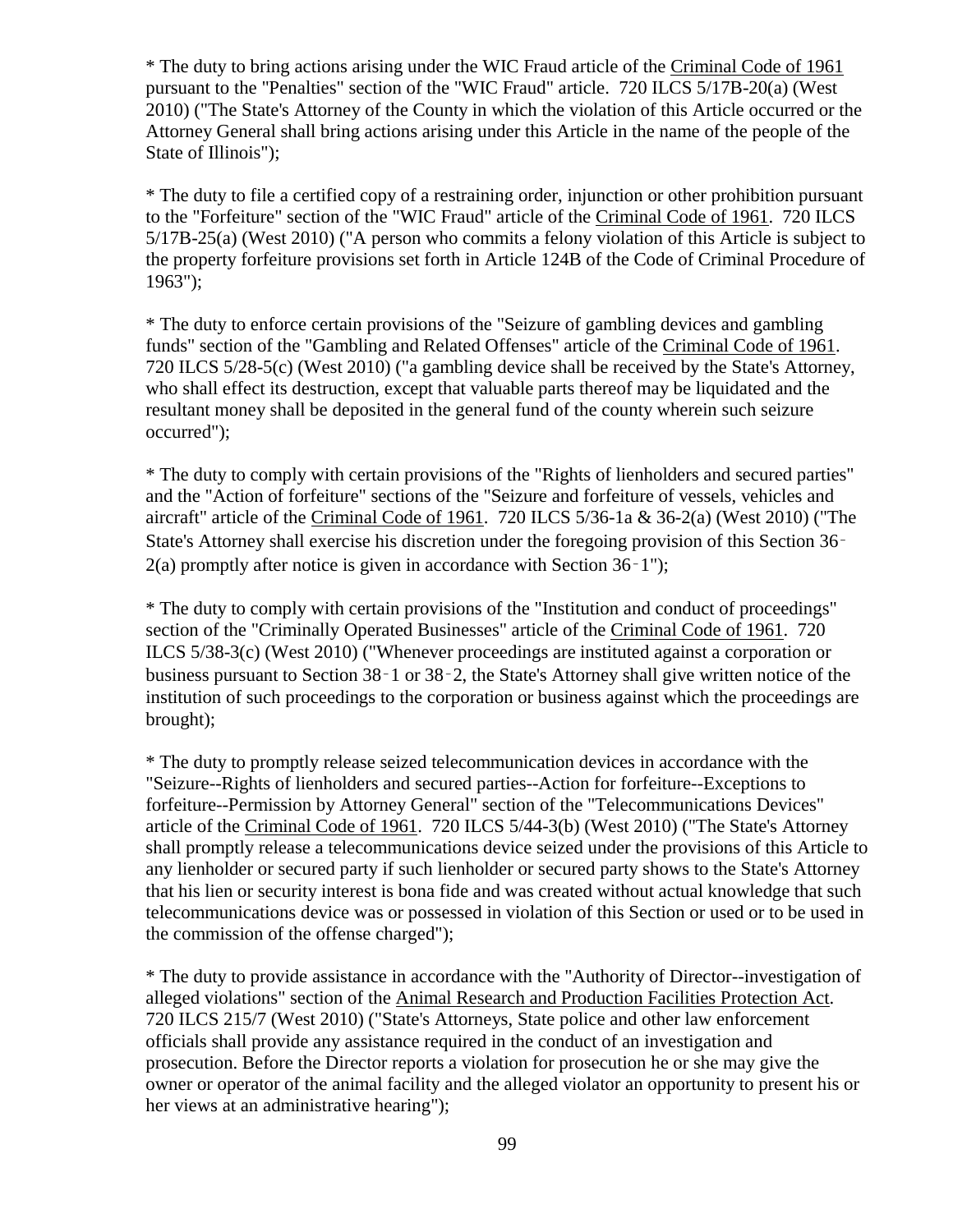\* The duty to enforce certain provisions of the Cannabis Control Act. 720 ILCS 550/17 (West 2010) ("It is hereby made the duty of the Department of State Police, all peace officers within the State and of all State's attorneys, to enforce all provisions of this Act and to cooperate with all agencies charged with the enforcement of the laws of the United States, of this State, and of all other states, relating to cannabis);

\* The Duty to prosecute certain violations of the provisions of the Illinois Controlled Substances Act. 720 ILCS 570/501(e) (West 2010) ("It is hereby made the duty of all State's Attorneys to prosecute violations of this Act and institute legal proceedings as authorized under this Act");

\* The duty to prosecute certain violations of the Flag Desecration Act. 720 ILCS 620/4 (West 2010) ("The State's Attorneys shall see that this Act is enforced in their respective counties, and shall prosecute all offenders on receiving information of the violation of this Act").

## **Criminal Procedure Code (725 ILCS 5 through 230)**

\* The duty to go forward with the evidence pursuant to the "Discharge hearing" section of the "Fitness for Trial; to plead or to be Sentenced" article of the Code of Criminal Procedure of 1963. 725 ILCS 5/104-25(g)(2) (West 2010) ("The court may order an independent examination on its own initiative and shall order such an evaluation if either the recipient or the State's Attorney so requests and has demonstrated to the court that the plan cannot be effectively reviewed by the court without such an examination");

\* The duty to comply with certain provisions of the "Reports concerning use of eavesdropping devices" section of the "Judicial Supervision of the Use of Eavesdropping Devices" article of the Code of Criminal Procedure. 725 ILCS 5/108A-11(a) (West 2010) ("In January of each year the State's Attorney of each county in which eavesdropping devices were used pursuant to the provisions of this Article shall report to the Department of State Police");

\* The duty to comply with the provisions of the "Reports concerning use of eavesdropping devices" section of the "Electronic Criminal Surveillance" article of the Code of Criminal Procedure. 725 ILCS 5/108B-13(a) (West 2010) ("Within 30 days after the expiration of an order and each extension thereof authorizing an interception, or within 30 days after the denial of an application or disapproval of an application subsequent to any alleged emergency situation, the State's Attorney shall report to the Department of State Police");

\* The duty to comply with certain provisions of the "Cash, stocks, bonds and real estate as security for bail" section of the "Bail" article of the Code of Criminal Procedure. 725 ILCS 5/110-8(h) (West 2010) ("When judgment is entered in favor of the State on any bail bond given for a felony or misdemeanor, or judgement for a political subdivision of the state on any bail bond given for a quasi-criminal or traffic offense, the State's Attorney or political subdivision's attorney shall forthwith obtain a certified copy of the judgment and deliver same to the sheriff to be enforced by levy on the stocks or bonds deposited with the clerk of the court and the real estate described in the bail bond schedule");

\* The duty to prosecute pursuant to the "Filing of recognizance; breach of condition" section of the "Peace Bonds" article of the Code of Criminal Procedure of 1963. 725 ILCS 5/110A-50 (West 2010) ("Every recognizance taken in accordance with the foregoing provisions shall be filed of record by the clerk and upon a breach of the condition the same shall be prosecuted by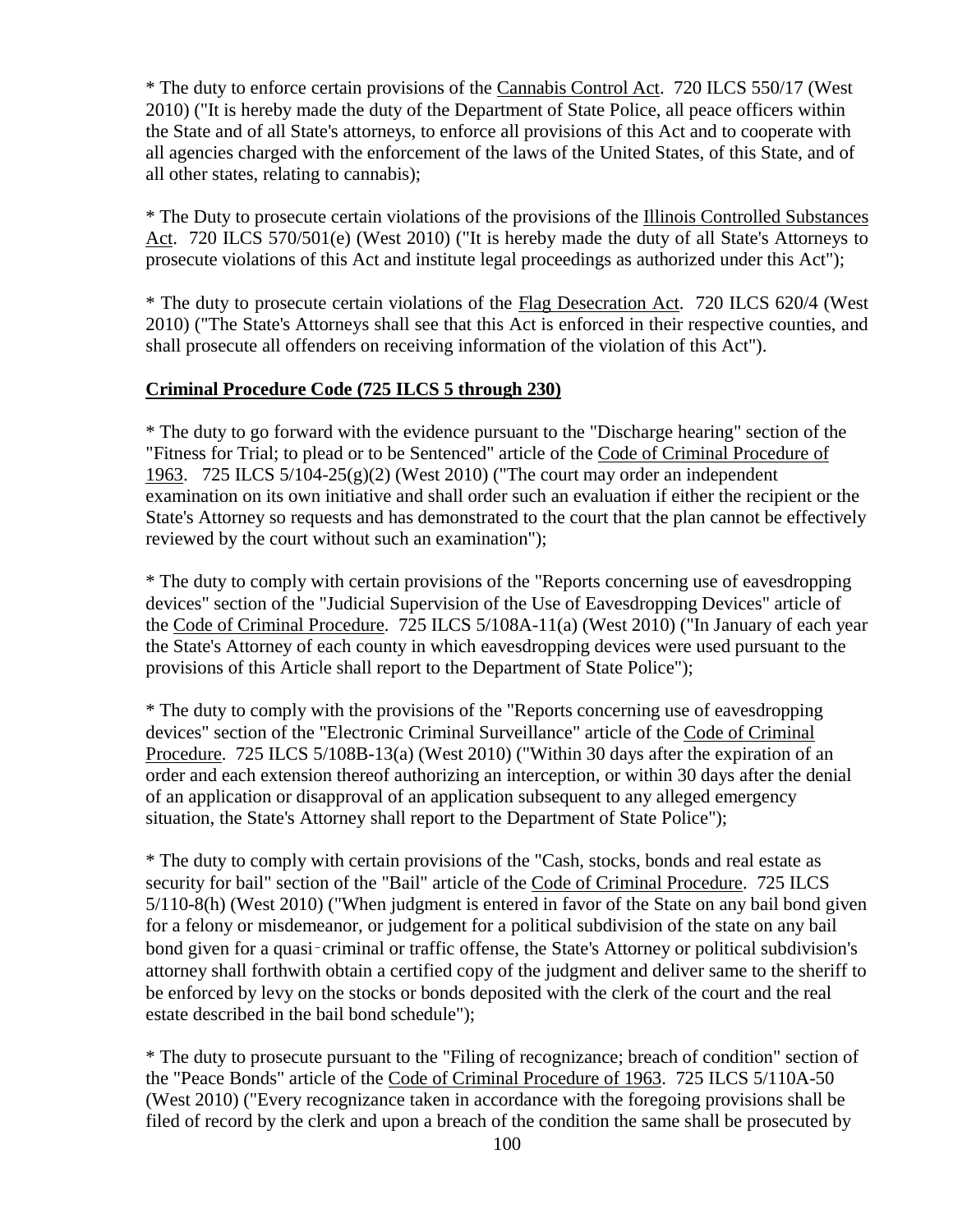the State's Attorney");

\* The duty to comply with certain provisions of the "Form of charge" section of the "Charging an Offense" article of the Code of Criminal Procedure of 1963. 725 ILCS 5/111-3 (West 2010) (see, for example, "An indictment shall be signed by the foreman of the Grand Jury and an information shall be signed by the State's Attorney and sworn to by him or another");

\* The duty to comply with certain provisions of the "Bill of particulars" section of the "Charging an Offense" article of the Code of Criminal Procedure of 1963. 725 ILCS 5/111-6 (West 2010) ("When an indictment, information or complaint charges an offense in accordance with the provisions of Section 111–3 of this Code but fails to specify the particulars of the offense sufficiently to enable the defendant to prepare his defense the court may, on written motion of the defendant, require the State's Attorney to furnish the defendant with a Bill of Particulars containing such particulars as may be necessary for the preparation of the defense. At the trial of the cause the State's evidence shall be confined to the particulars of the bill");

\* The duty to comply with certain provisions of the "Duties of Grand Jury and State's Attorney" section of the "Grand Jury" article of the Code of Criminal Procedure. 725 ILCS 5/112-4(d) (West 2010) ("the State's Attorney shall prepare a Bill of Indictment charging that person with such offense. The foreman shall sign each Bill of Indictment which shall be returned in open court");

\* The duty to provide the presiding court with certain names of the persons to whom certain disclosures were made pursuant to the "Secrecy of proceedings" section of the "Grand Jury" article of the Code of Criminal Procedure of 1963. 725 ILCS 5/112-6(b) (West 2010) ("The State's Attorney shall promptly provide the court, before which was impaneled the Grand Jury whose material has been disclosed, with the names of the persons to whom such disclosure has been made");

\* The duty to comply with certain provisions of the "Change of place of trial" section of the "Pre-trial Motions" article of the Code of Criminal Procedure. 725 ILCS 5/114-6(g) (West 2010) ("When the place of trial is changed the State's attorney shall have all the witnesses on the part of the prosecution recognized to appear at the court to which the change is ordered on the day upon which the trial is to commence");

\* The duty to serve copies of reports on the attorney of record for the accused pursuant to the "Laboratory reports" section of the "Trial" article of the "Proceedings at Trial" title of the Code of Criminal Procedure of 1963. 725 ILCS 5/115-15(b) (West 2010) ("The State's Attorney shall serve a copy of the report on the attorney of record for the accused, or on the accused if he or she has no attorney, before any proceeding in which the report is to be used against the accused other than at a preliminary hearing or grand jury hearing when the report may be used without having been previously served upon the accused");

\* The duty at the request of the victim, to represent that victim pursuant to the "Subpoena to crime victims" section of the "Trial" article of the Code of Criminal Procedure of 1963. 725 ILCS 5/115-17a (West 2010) ("At the request of the victim, the State's Attorney shall represent the victim in the proceeding. The court shall grant the request for the subpoena only if and to the extent it determines that the subpoena seeks evidence that is material and relevant to the post conviction hearing");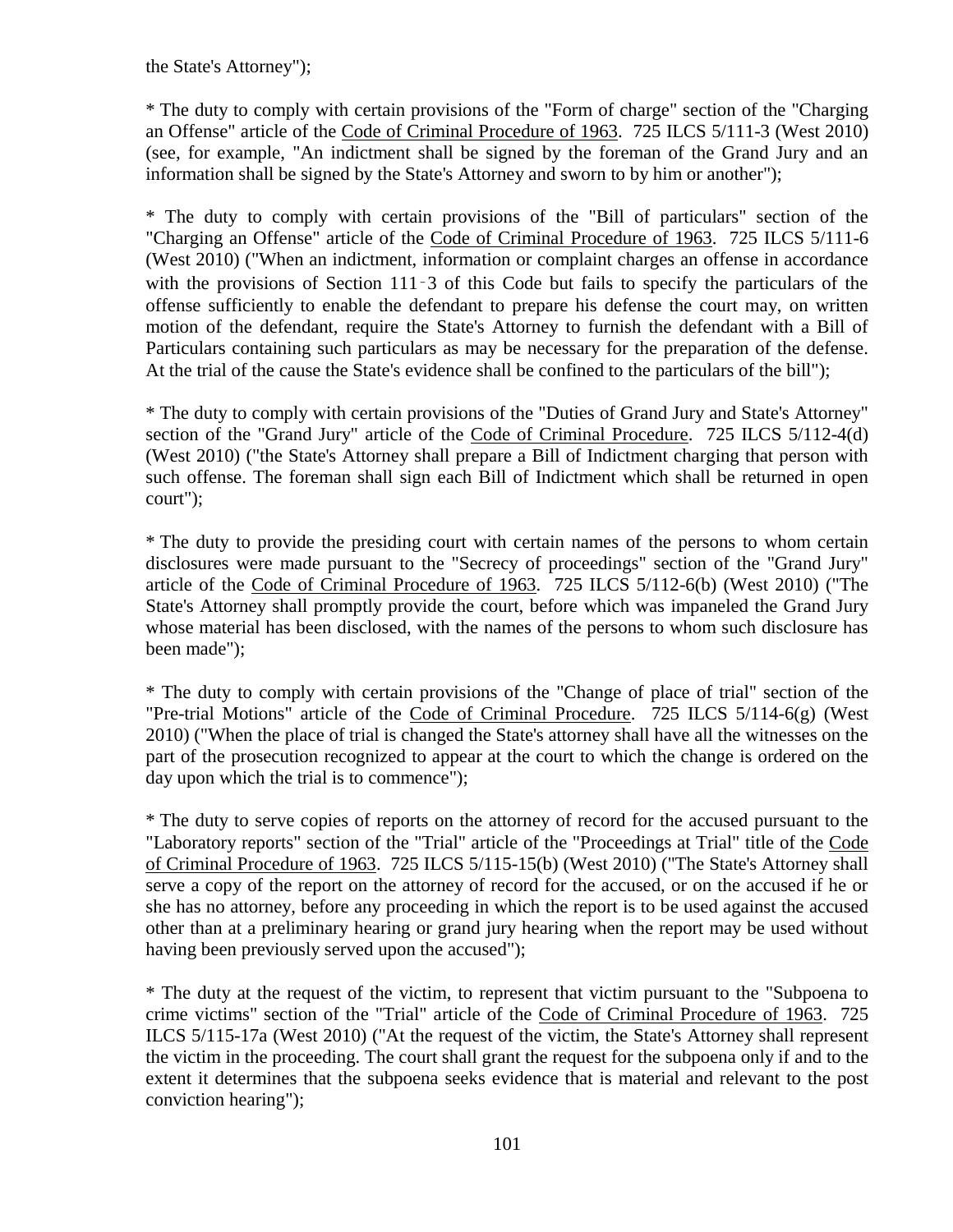\* The duty to comply with certain provisions of the "Procedures to implement the rights of crime victims" section of the Rights of Crime Victims and Witnesses Act. 725 ILCS 120/4.5(b)(1) (West 2010) ("The office of the State's Attorney: (1) shall provide notice of the filing of information, the return of an indictment by which a prosecution for any violent crime is commenced, or the filing of a petition to adjudicate a minor as a delinquent for a violent crime");

\* The duty to comply with certain provisions of the "Rights of witnesses" section of the Rights for Victims and Witnesses of Violent Crimes Act. 725 ILCS 120/5(a)(1) (West 2010) ("Witnesses as defined in subsection (b) of Section 3 of this Act shall have the following rights: (1) to be notified by the Office of the State's Attorney of all court proceedings at which the witness' presence is required in a reasonable amount of time prior to the proceeding, and to be notified of the cancellation of any scheduled court proceeding in sufficient time to prevent an unnecessary appearance in court, where possible");

\* The duty to assist victims in the writing of victim impact statements pursuant to the "Rights to present victim impact statements" section of the Rights for Victims and Witnesses of Violent Crimes Act. 725 ILCS 120/6(a) (West 2010) ("Any impact statement must have been prepared in writing in conjunction with the Office of the State's Attorney prior to the initial hearing or sentencing, before it can be presented orally or in writing at the sentencing hearing. In conjunction with the Office of the State's Attorney, a victim impact statement that is presented orally may be done so by the victim or the victim's spouse, guardian, parent, grandparent, or other immediate family or household member or his, her, or their representative");

\* The duty to make available information pursuant to the "Privately operated crime victim and witness notification service" section of the Rights of Crime Victims and Witnesses Act. 725 ILCS 120/8 (West 2010) ("The county sheriff, the county department of corrections, and the State's Attorney shall make available to the private entity the information to implement the notification procedure in a timely manner");

\* The duty of the Cook County State's Attorney to make annual requests for appropriations pursuant to the "Capital Litigation Trust Fund" section of the Capital Crimes Litigation Act. 725 ILCS 124/15(d) (West 2010) ("The Public Defender and State's Attorney in Cook County, the State Appellate Defender, the State's Attorneys Appellate Prosecutor, and the Attorney General shall make annual requests for appropriations from the Trust Fund");

\* The duty of the Cook County State's Attorney to report to the General Assembly pursuant to the "Report; repeal" section of the Capital Crimes Litigation Act. 725 ILCS 124/19 (West 2010) ("The Cook County Public Defender, the Cook County State's Attorney, the State Appellate Defender, the State's Attorneys Appellate Prosecutor, and the Attorney General shall each report separately to the General Assembly by January 1, 2004 detailing the amounts of money received by them through this Act, the uses for which those funds were expended, the balances then in the Capital Litigation Trust Fund or county accounts, as the case may be, dedicated to them for the use and support of Public Defenders, appointed trial defense counsel, and State's Attorneys, as the case may be. The report shall describe and discuss the need for continued funding through the Fund and contain any suggestions for changes to this Act");

\* The duty to comply with certain provisions of the "Non-judicial forfeiture" and the "Judicial in rem procedures" sections of the Drug Asset Forfeiture Procedure Act. 725 ILCS 150/6 & 9 (West 2010) ("the State's Attorney shall institute judicial in rem forfeiture proceedings as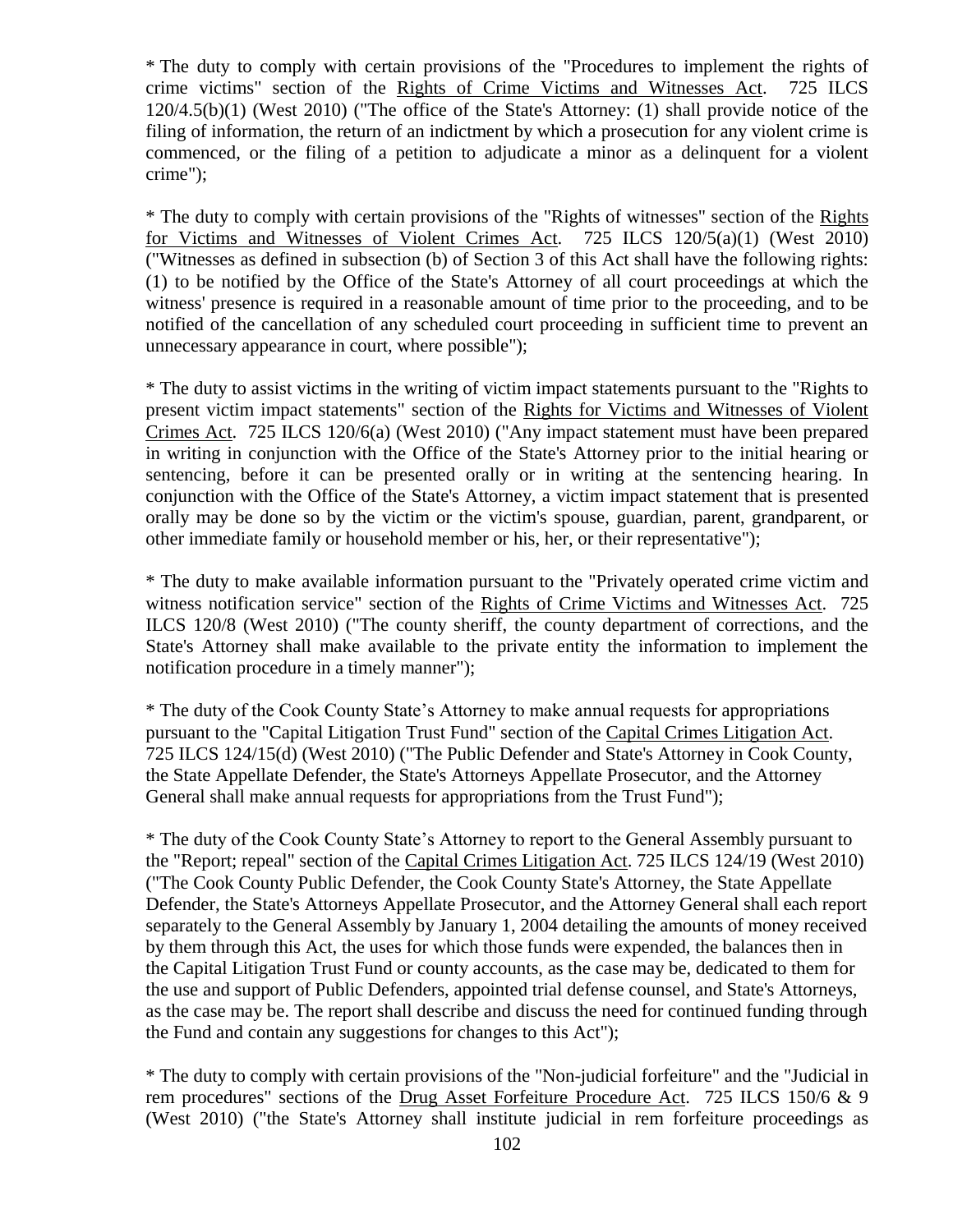described in Section 9 of this Act within 45 days from receipt of notice of seizure from the seizing agency under Section 5 of this Act. However, if non-real property that does not exceed \$150,000 in value excluding the value of any conveyance is seized");

\* The duty to comply with certain provisions of the Federal Prisoner Production Expense Act. 725 ILCS 155/1 (West 2010) ("Before such accounts shall be certified by the Governor, or paid by the county, they shall be verified by affidavit, and certified to by the state's attorney of the county wherein the offense charged was allegedly committed, and submitted therewith shall be documentary evidence of the authority for such travel by the prisoner and his custodians");

\* The duty to file a certified copy of certain restraining orders or injunctions pursuant to the "Fines and penalties--Forfeitures" Section of the Narcotics Profit Forfeiture Act. 725 ILCS 175/5(c) (West 2010) ("The Attorney General or State's Attorney shall file a certified copy of such restraining order, injunction or other prohibition with the recorder of deeds or registrar of titles of each county where any such property of the defendant may be located");

\* The duty to represent the State pursuant to the "Petition for discharge; procedure" section of the Sexually Violent Persons Commitment Act. 725 ILCS 207/65(a)(2) (West 2010) ("At a hearing under this subsection, the Attorney General or State's Attorney, whichever filed the original petition, shall represent the State and shall have the right to have the petitioner examined by an expert or professional person of his or her choice");

\* The duty to provide "cards," without charge, to specified persons pursuant to the "Notice concerning conditional release or discharge" section of the Sexually Violet Persons Commitment Act. 725 ILCS 207/75 (West 2010) ("The Attorney General and State's Attorneys shall provide the cards, without charge, to persons specified in paragraph (b)(1) of this Section");

\* The duty to institute appropriate legal action pursuant to the "Committed persons ability to pay for services" section of the Sexually Violent Persons Commitment Act. 725 ILCS 207/90(c) (West 2010) ("Upon request of the Department, the State's Attorney of the county in which a client who is liable under this Act for payment of sums representing services charges resides, shall institute appropriate legal action against any such client, or within the time provided by law shall file a claim against the estate of the client who fails or refuses to pay those charges");

\* The duty to comply with certain provisions of the "Cost and expenses" section of the Uniform Criminal Extradition Act. 725 ILCS 225/24 (West 2010) ("Before such accounts shall be certified by the Governor, or paid by the county, they shall be verified by affidavit, and certified to by the state's attorney of the county wherein the crime is alleged to have been committed, and submitted therewith shall be the agent's authority or a certified copy of the waiver of extradition");

\* The duty to comply with certain provisions of the Uniform Rendition of Accused Persons Act. 725 ILCS 230/3 (West 2010) ("The State's Attorney shall appear at the hearing and report to the circuit court the results of his investigation").

## **Code of Corrections (730 ILCS 5 through 175)**

\* The duty to comply with certain provisions of the "Mail restrictions" section of the "Adult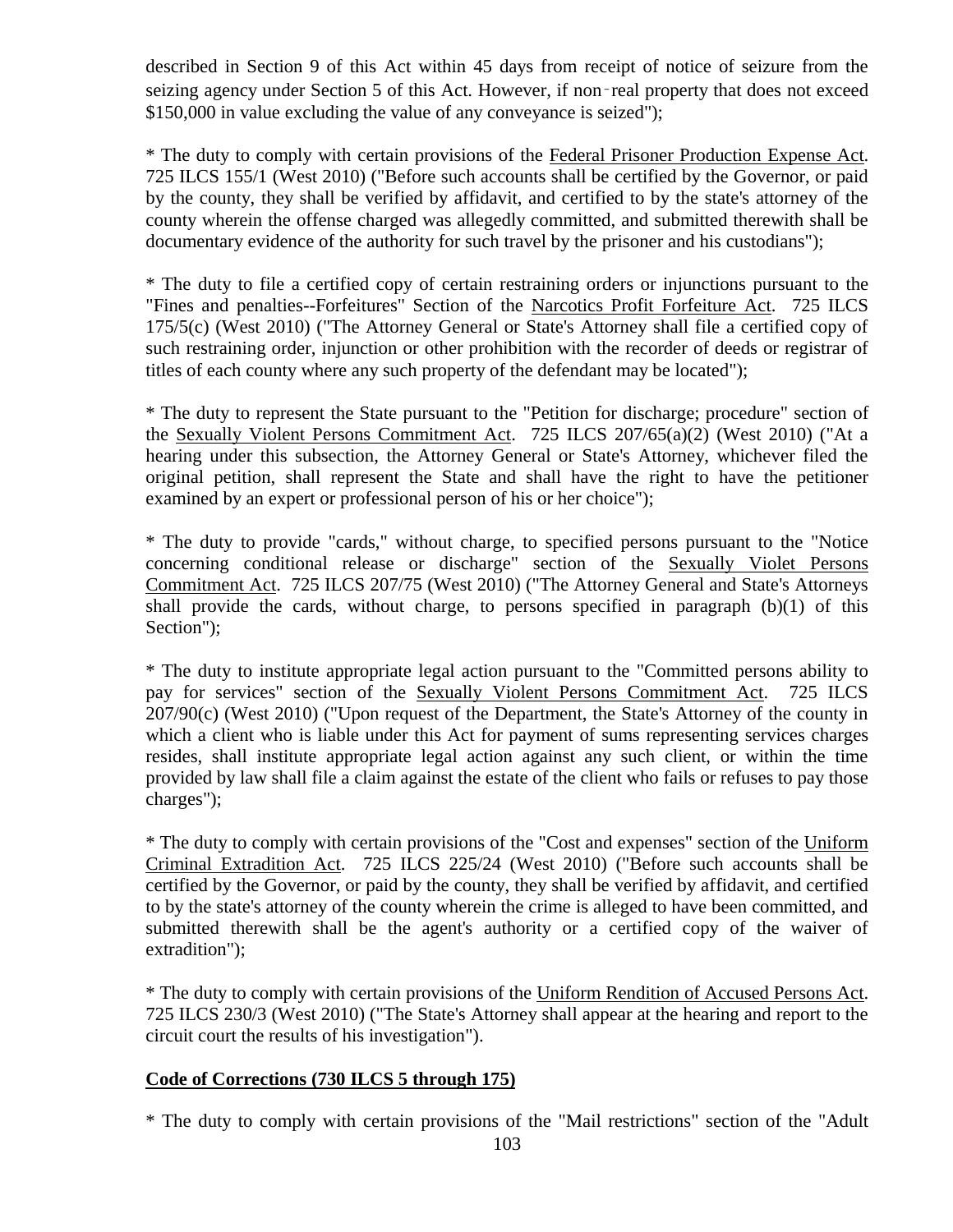Institutional Procedures" article of the Unified Code of Corrections. 730 ILCS 5/3-8-7.5(c) (West 2010) ("At the time of any sentencing which results in the imposition of any term of incarceration with the Department, the State's Attorney shall provide the victim with written notification that the victim or a family member of the victim at any time may notify the Department in writing of the person's desire not to receive correspondence from the inmate convicted of the offense against the victim");

\* The duty to comply with certain provisions of the "Intrastate Detainers" section of the "Adult Institutional Procedures" article of the Unified Code of Corrections. 730 ILCS 5/3-8-10 (West 2010) ("The state's attorney shall then procure the presence of the defendant for trial in his county by habeas corpus");

\* The duty to designate in writing the person to be notified under certain circumstances pursuant to the "Proceedings after Acquittal by Reason of Insanity" section of the "Diversion For Specialized Treatment" article of the "Sentencing" chapter of the Unified Code of Corrections. 730 ILCS 5/5-2-4 (West 2010) (see statute generally);

\* The duty to comply with certain provisions of the "Sentencing hearing" section of the "Sentencing" article of the Unified Code of Corrections. 730 ILCS 5/5-4-1(d) (West 2010) ("When the defendant is committed to the Department of Corrections, the State's Attorney shall and counsel for the defendant may file a statement with the clerk of the court to be transmitted to the department, agency or institution to which the defendant is committed to furnish such department, agency or institution with the facts and circumstances of the offense for which the person was committed together with all other factual information accessible to them in regard to the person prior to his commitment relative to his habits, associates, disposition and reputation and any other facts and circumstances which may aid such department, agency or institution during its custody of such person");

\* The duty to comply with certain provisions of the "Victim's statements" section of the Open Parole Hearings Act. 730 ILCS 105/10(a) (West 2010) ("Upon request of the victim, the State's Attorney shall forward a copy of any statement presented at the time of trial to the Prisoner Review Board to be considered at the time of a parole hearing");

\* The duty to initiate injunctive proceedings pursuant to the "Injunction" section of the Secure Residential Youth Care Facility Licensing Act. 730 ILCS 175/45-100 (West 2010) ("Upon request of the Director, the Attorney General or the State's Attorney of the county in which the violation occurred shall initiate injunction proceedings whenever it appears that any person, group of persons, corporation, or other entity is engaged or about to engage in any acts or practices which constitute or will constitute a violation of this Act or any rule or regulation prescribed under this Act").

#### **Code of Civil Procedure (735 ILCS 5)**

\* The duty to enforce certain provisions of the "Penalties--How Recovered" section of the "Habeas Corpus" article in the Code of Civil Procedure. 735 ILCS 5/10-133 (West 2010) ("All the pecuniary forfeitures incurred under this Act shall inure to the use of the party for whose benefit the order of habeas corpus was entered, and shall be sued for and recovered with costs, by the Attorney General or State's Attorney, in the name of the State, by complaint; and the amount, when recovered, shall, without any deduction, be paid to the party entitled thereto");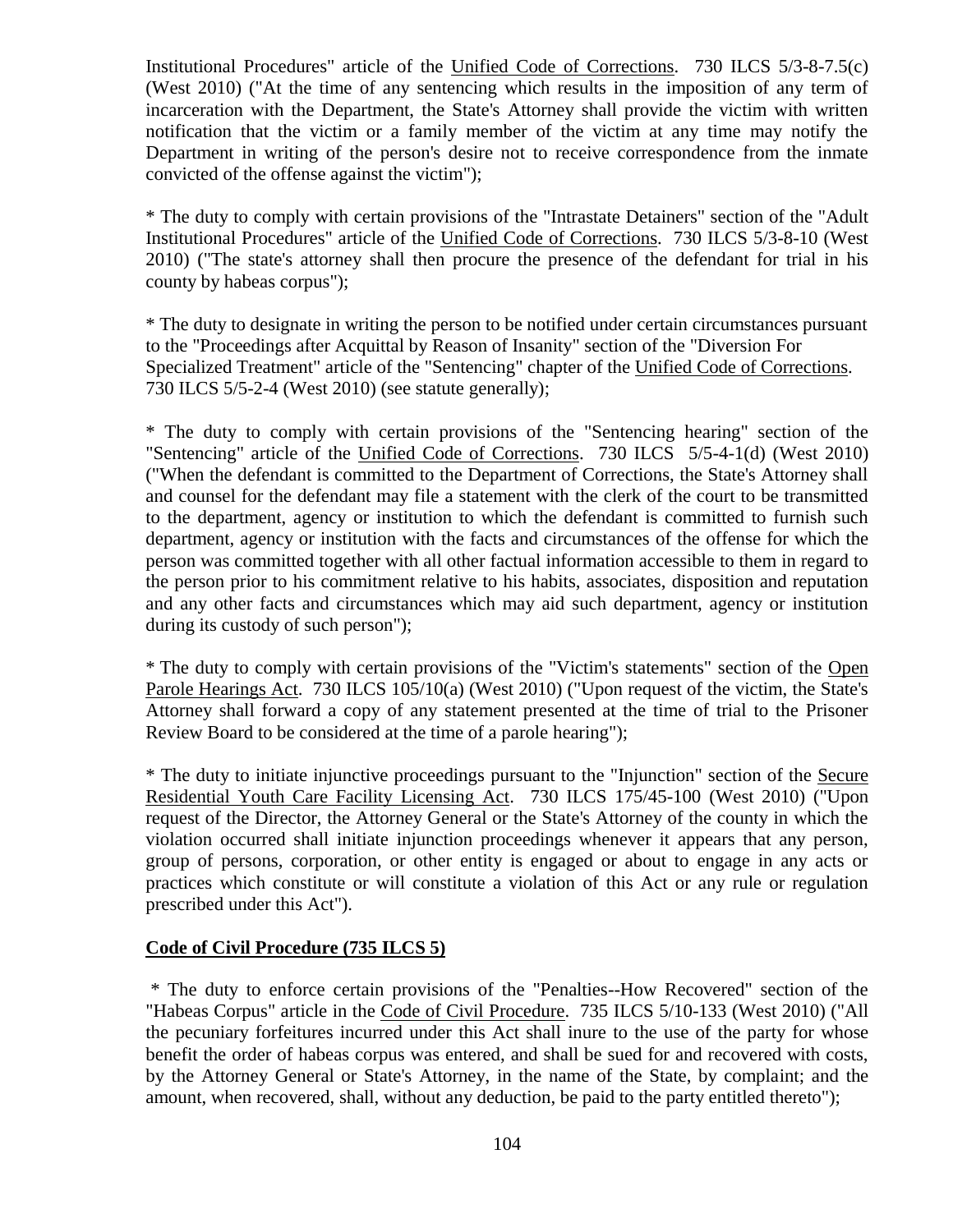\* The duty to comply with certain provisions of the "No limitations on certain actions--Duties of Department of Corrections and State's Attorneys" section of the "Limitations" article of the Code of Civil Procedure. 735 ILCS 5/13-202.1(e) (West 2010) ("The State's Attorney shall within 14 days of receipt of the notice send the same notice to the person or persons who were the victim or victims of the crime for which the offender was committed, at their last known address, along with the information that the victim or victims should contact a private attorney to advise them of their rights under the law");

\* The duty to comply with certain provisions of the "Parties" and "Pleadings" sections of the "Quo Warranto" article of the Code of Civil Procedure. 735 ILCS 5/18-102 (West 2010) ("The proceeding shall be brought in the name of the People of the State of Illinois by the Attorney General or State's Attorney of the proper county, either of his or her own accord or at the instance of any individual relator; or by any citizen having an interest in the question on his or her own relation, when he or she has requested the Attorney General and State's Attorney to bring the same, and the Attorney General and State's Attorney have refused or failed to do so, and when, after notice to the Attorney General and State's Attorney, and to the adverse party, of the intended application, leave has been granted by the circuit court").

#### **Civil Liabilities Code (740 ILCS 10 through 147)**

\* The duty to assist the Illinois Attorney General in the enforcement of certain provisions of, and the prosecution of violations of the Illinois Antitrust Act. 740 ILCS 10/6(1), 7, & 7.2 (West 2010) ("The Attorney General, with such assistance as he may from time to time require of the State's Attorneys in the several counties shall investigate suspected criminal violations of this Act and shall commence and try all prosecutions under this Act");

\* The duty to proceed with the application for a permanent injunction pursuant to the "Filing a complaint for injunction--Procedure and parties" section of the Controlled Substance and Cannabis Nuisance Act. 740 ILCS 40/3(b) (West 2010) ("the Department or State's Attorney, as the case may be, shall proceed with the application for a permanent injunction, and, if he does not do so, the court shall dissolve the temporary restraining order");

\* The duty to provide notice of various pieces of information pursuant to the "Written notice-- Contents--Compliance" section of the Controlled Substance and Cannabis Nuisance Act. 740 ILCS 40/3.1 (West 2010) ("Before the filing of a complaint under paragraph (c) of Section 3 of this Act, the State's Attorney shall, by personal service or by certified mail, provide to the owner of the place at which the nuisance is located, or the agent of the owner, written notice");

\* The duty to comply with the provisions of the "Evidence--Hearing--Dismissal--Costs" section of the Controlled Substance and Cannabis Nuisance Act. 740 ILCS 40/4 (West 2010) ("If the court is of the opinion that such proceeding ought not to be dismissed, the court may overrule such motion and may enter an order directing the State's Attorney to prosecute such cause to final determination");

\* The duty to comply with the provisions of the "Proceedings--Evidence--Dismissal--Costs" section of the Lewdness Public Nuisance Act. 740 ILCS 105/3 (West 2010) ("If the court is of the opinion that such proceeding ought not to be dismissed it may overrule such motion and may enter an order directing the State's Attorney to prosecute such cause to final determination. The cause shall be heard immediately upon issue being joined, and if the hearing is continued, the court may permit any citizen of the county consenting thereto to be substituted for the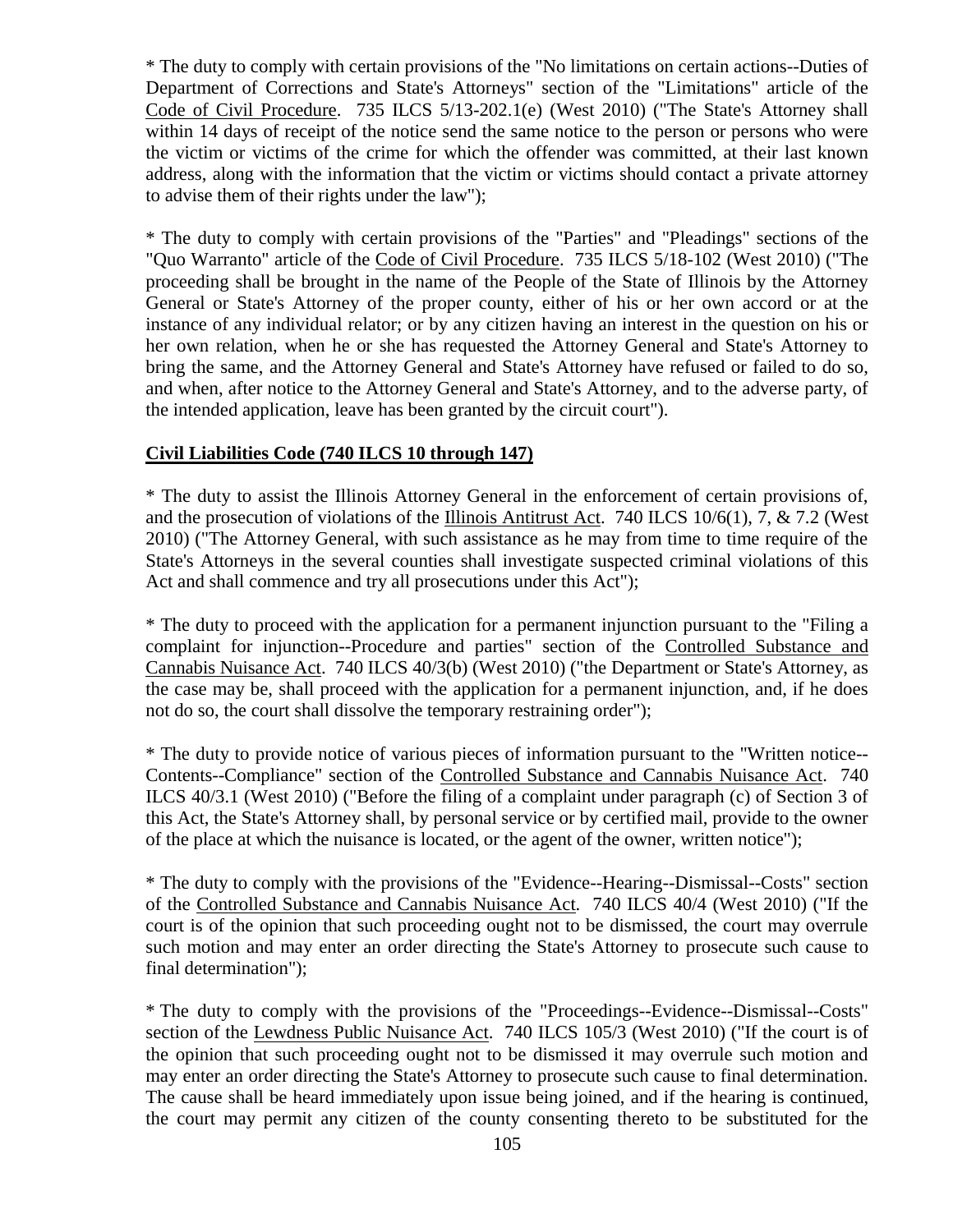original relator");

\* The duty to immediately forward written notice of alleged visitations pursuant to the "Cause of action for sexual exploitation" section of the Sexual Exploitation in Psychotherapy, Professional Health Services, and Professional Mental Health Services Act. 740 ILCS 140/2(f) (West 2010) ("Any State's Attorney or other law enforcement office receiving notice of any alleged violation of this Section or violation of an injunction or order issued in an action brought under this Section shall immediately forward written notice of the alleged violation together with any information that the State's Attorney or other law enforcement office may have to the office of the Attorney General");

\* The duty to bring certain actions pursuant to the "Creation of civil cause of action" section of the Streetgang Terrorism Omnibus Prevention Act. 740 ILCS 147/15(c) (West 2010) ("The cause of action authorized by this Act shall be brought by the State's Attorney or attorneys, or by his or their designees");

\* The duty to initiate forfeiture proceedings pursuant to the "Contraband" section of the Illinois Streetgang Terrorism Omnibus Prevention Act. 740 ILCS 147/40(b) (West 2010) ("Within 60 days of the date of the seizure of contraband under this Section, the State's Attorney shall initiate forfeiture proceedings as provided in Article 36 of the Criminal Code of 1961").

## **Family Law Code (750 ILCS 5 through 45)**

\* The duty to enforce certain provisions of the "Enforcement--Penalties" section of the Illinois Marriage and Dissolution of Marriage Act. 750 ILCS 5/710(c) (West 2010) ("Upon referral from the clerk, the state's attorney shall promptly initiate enforcement proceedings against the payor. Legal representation by the state's attorney shall be limited to child support and shall not extend to visitation, custody, property or other matters");

\* The duty under certain circumstances to enter into an intergovernmental agreement pursuant to the "Plan for Unified Child Support Services" section of the Unified Child Support Services Act. 750 ILCS 24/10(b) (West 2010) ("If the Plan is approved, the Department and the State's Attorney shall enter into an intergovernmental agreement incorporating the Plan, subject to the approval of the Attorney General and the appropriate county board");

\* The duty under certain circumstances to create and manage a Program pursuant to the "Components of a Unified Child Support Services Program" section of the Unified Child Support Services Act. 750 ILCS 24/15(c) (West 2010) ("Any State's Attorney who submits a Plan pursuant to this Act shall commit to manage the Program for a period of no less than 3 years");

\* The duty to comply with certain provisions of the "Right to counsel--Free transcript on appeal" section of the Illinois Parentage Act of 1984. 750 ILCS 45/18(b) (West 2010) ("Upon the request of a mother or child seeking to establish the existence of a father and child relationship, the State's Attorney shall represent the mother or child in the trial court. If the child is an applicant for or a recipient of assistance as defined in Section 2‑6 of "The Illinois Public Aid Code", approved April 11, 1967, as amended, or has applied to the Department of Healthcare and Family Services (formerly Illinois Department of Public Aid) for services under Article X of such Code, the Department may file a complaint in the child's behalf under this Act").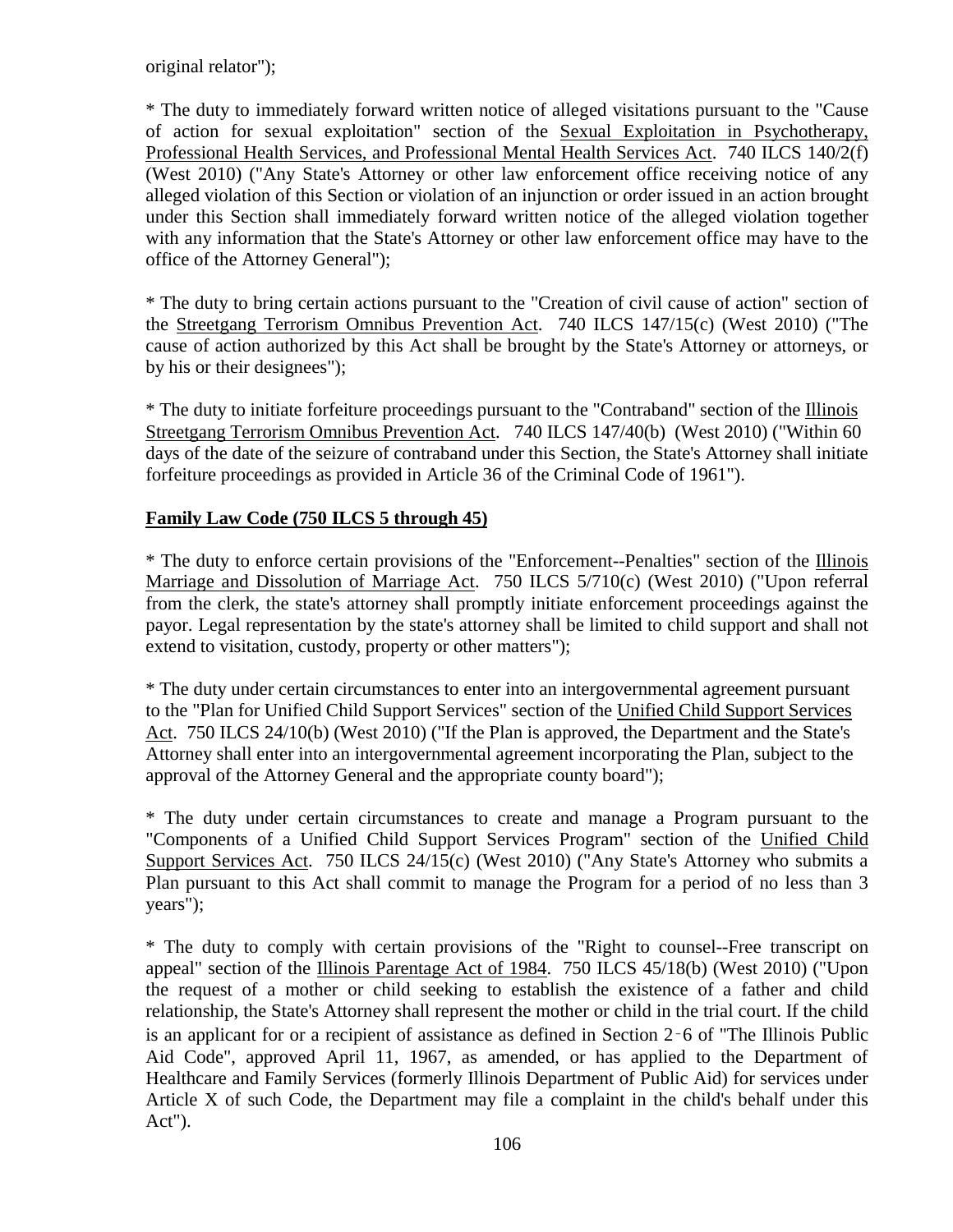#### **Escheats Act (755 ILCS 20)**

\* The duty to enforce certain provisions of the "Proceedings--Notice" section of the Escheats Act. 755 ILCS 20/3 (West 2010) ("it shall be the duty of the State's Attorney to file a complaint in behalf of the county in the circuit court of the county, setting forth a description of the estate, the name of the last lawful owner thereof, the names of the parties in possession, and persons claiming such estate, if known, and the fact and circumstances in consequence of which such estate is claimed to have escheated, and alleging that by reason thereof the county has a right by law to such estate");

\* The duty to comply with certain provisions of the "Judgment--Enforcement--Recording" section of the Escheats Act. 755 ILCS 20/5 (West 2010) ("and upon the return of such order of seizure, the State's Attorney shall cause the record and process to be exemplified under the seal of the court, and cause the same to be recorded in the office of the recorder of the county");

\* The duty to comply with certain provisions of the "Duty of county treasurer--Proceedings to recover back escheated property" section of the Escheats Act. 755 ILCS 20/7 (West 2010) ("A copy of such petition shall be served on the State's Attorney of the county, who shall file an answer").

### **Property Code (765 ILCS 45 through 220)**

\* The duty to comply with certain provisions of the "Proceedings to reproduce maps--Notice" section of the Destroyed Public Records Act. 765 ILCS 45/4 (West 2010) ("it shall be the duty of the State's Attorney of the county in which such injury, loss or destruction has occurred or shall occur, forthwith to file in the circuit court a complaint, in the name of the People of the State of Illinois, setting forth substantially the fact of such injury, loss or destruction with the circumstances attending the same, as near as may be; and thereupon the clerk of such court shall cause such complaint to be published in full in one or more public newspapers published in such county, for the period of 3 weeks, together with a notice, addressed to "all whom it may concern," that the court will at a return day therein designated, which shall not be less than 4 weeks from the first publication of such information and notice, or as soon after such designated return day as the matter can be heard proceed to hear and determine the matters alleged in the complaint, and will take testimony for the purpose of reproducing and re–establishing such records of maps and plats as the court shall find to be damaged, lost or destroyed");

\* The duty to prosecute certain violations of the Plat Act. 765 ILCS 205/10 (West 2010) ("Whenever it shall come to the knowledge of the recorder or of the registrar of titles of any county that any of the provisions of this Act have been violated, it shall be his duty to notify the State's attorney of the fact, and the State's attorney shall immediately institute proceedings, and prosecute the same to final judgment against the person offending");

\* The duty to prosecute certain violations of the Land Survey Monuments Act. 765 ILCS 220/11 (West 2010) ("It shall be the responsibility of all State's Attorneys of this State in all cases of suspected willful and knowing violation of any of the provisions of this Act to prosecute the person or persons committing such violation").

#### **Defense Contract Employment Discrimination Act (775 ILCS 20)**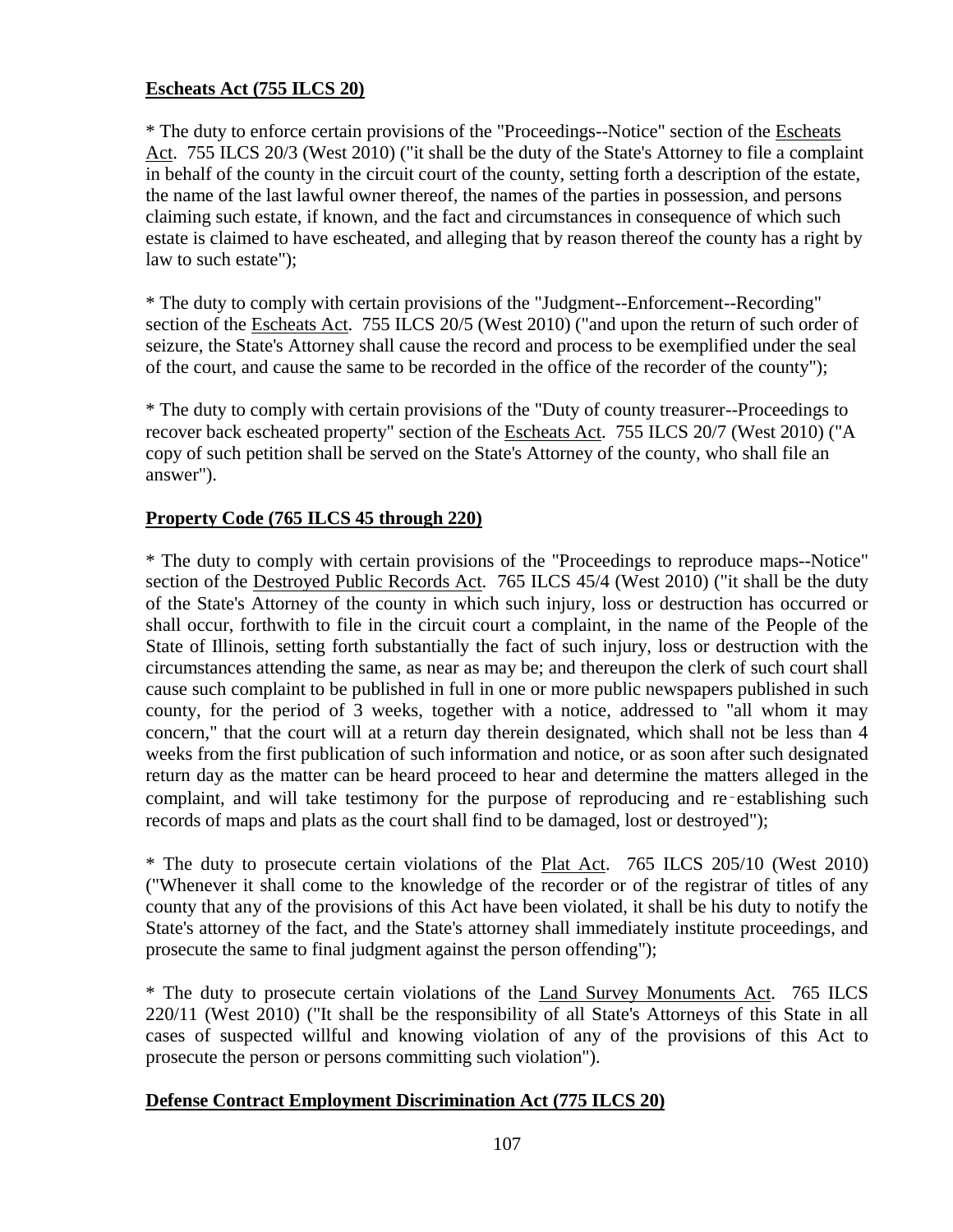\* The duty to enforce certain provisions of the Defense Contract Employment Discrimination Act. 775 ILCS 20/4 (West 2010) ("Upon the filing of a verified complaint, setting out the facts of the alleged discrimination in the office of the Department of Employment Security of the State of Illinois, and the state's attorneys of the respective counties of the State of Illinois and the attorney general of Illinois on the relation of the State of Illinois, it shall be the duty of said respective officers or their assistants to enforce the prosecution of any violation of this act").

### **Business Transactions Code (815 ILCS 5)**

\* The duty to comply with certain provisions of the "Duties and powers of the Secretary of State" section of the Illinois Securities Law of 1953. 815 ILCS 5/11 (West 2010) (see statute generally);

\* The duty to enforce certain provisions of the Foreign Corporation Lending Act. 815 ILCS 125/1 (West 2010) ("it is the duty of the State's Attorney to proceed by complaint, in the name of the People of the State of Illinois, against such corporation, in the Circuit Court of the county within which such land is situated, and such court has jurisdiction to hear and determine the fact, and to order the sale of such land or real estate, at such time and place, subject to such rules as the court shall establish");

\* The duty to comply with certain provisions of the "Notice--Manner of service" and "Failure to file report or obey subpoena" sections of the Consumer Fraud and Deceptive Business Practices Act. 815 ILCS 505/5 & 6 (West 2010) ("Service of any subpoena issued by a State's Attorney shall be made in the manner provided in the Civil Practice Law");

\* The duty to enforce the Illinois Fair Intervention Development Standards Act. 815 ILCS 620/508 (West 2010) ("The duty to institute actions for violations of this Act, including equity proceedings to restrain and enjoin such violations, is hereby vested in the Attorney General and State's attorneys. The Attorney General or State's attorneys may prosecute misdemeanor actions or institute equity proceedings or both").

### **Employment Code (820 ILCS 205 through 310)**

\* The duty to assist the Department of Labor in the enforcement of certain provisions of the Child Labor Law. 820 ILCS 205/17 (West 2010) ("Such truant officers or other school officials also are authorized to file complaints against any employer found violating the provisions of this Act in case no complaints for such violations are pending; and when such complaints are filed by truant officers or other school officials the State's attorneys of this state shall appear for the people, and attend to the prosecution of such complaints");

\* The duty to assist the Department of Labor in enforcing certain provisions of the Safety Inspection and Education Act. 820 ILCS 220/8 (West 2010) ("The Attorney General and state's attorneys, upon request of the Department, shall prosecute any violation of any law which the Department has the duty to administer and enforce");

\* The duty to assist the Illinois Industrial Commission in the prosecution of certain violations of the Health and Safety Act. 820 ILCS 225/17(b) (West 2010) ("The Attorney General or state's attorney upon request of the Director of Labor shall prosecute any violation of any law which probable cause shall be determined to exist after hearing on the aforesaid petition");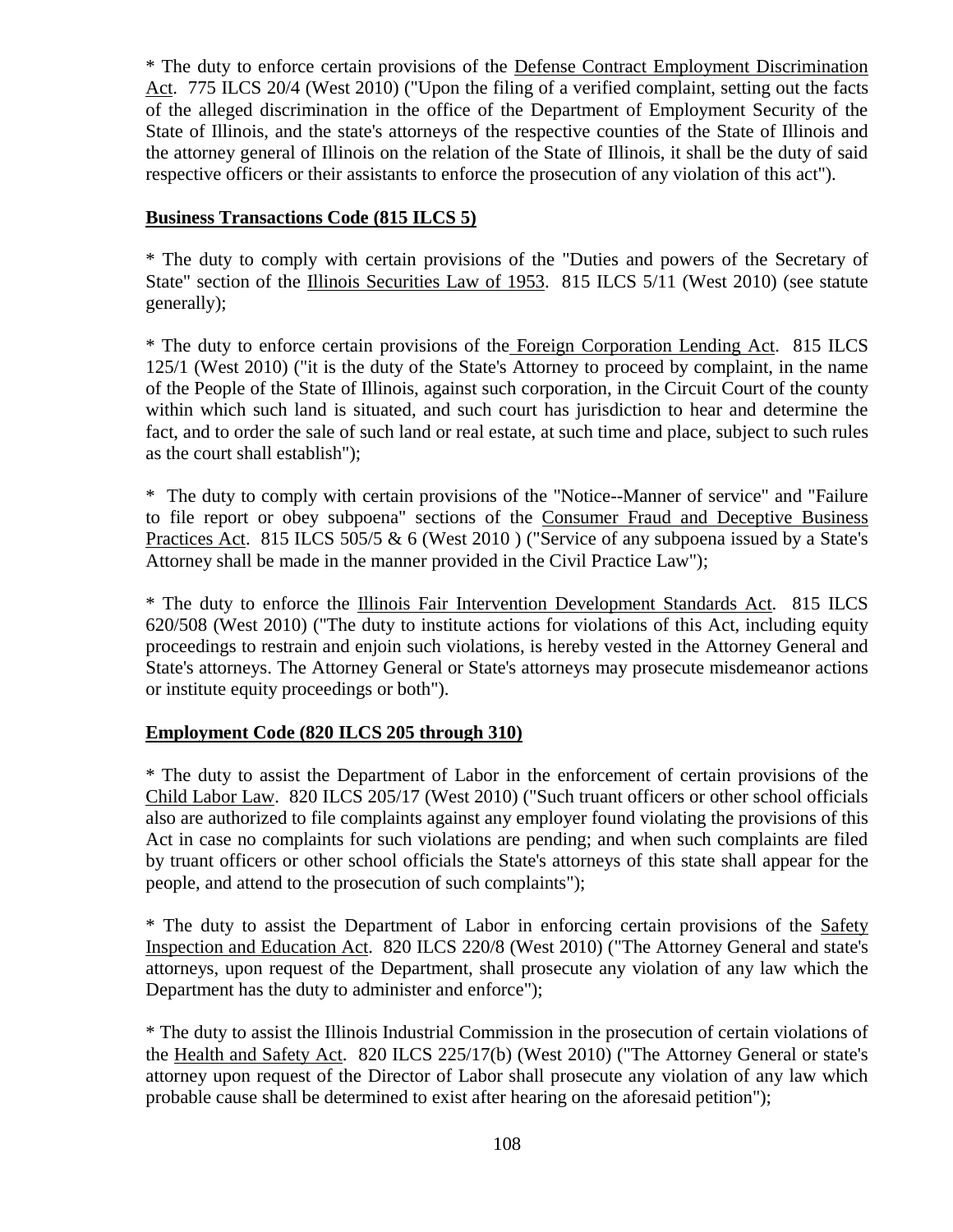\* The duty to assist the Illinois Industrial Commission in the prosecution of certain violations of the Workers' Compensation Act. 820 ILCS 305/26 (West 2010) ("The Attorney General and the State's Attorney of each county, upon the request of the Illinois Workers' Compensation Commission, shall enforce any penalties set forth in this Act);

\* The duty to assist the Illinois Industrial Commission in the prosecution of certain violations of the Workers' Occupational Diseases Act. 820 ILCS 310/26 (West 2010) ("The Attorney General and the State's Attorney of each county, upon request of the Illinois Workers' Compensation Commission, shall enforce any penalties set forth in this Act").

### **III. Responsibilities**

#### **Illinois Rules of Professional Conduct (Rule 3.8)**

Rule 3.8 of the *Illinois Rules of Professional Conduct* (adopted July 1, 2009, eff, January 1, 2010) outlines the following responsibilities shared by prosecutors, which, of course, includes Illinois State's Attorneys:

\* "seek justice, not merely \*\*\* convict;"

\* "refrain from prosecuting a charge that the prosecutor knows is not supported by probable cause;"

\* "make reasonable efforts to assure that the accused has been advised of the right to, and the procedure for obtaining, counsel and has been given reasonable opportunity to obtain counsel;"

\* "not seek to obtain from an unrepresented accused a waiver of important pretrial rights, such as the right to a preliminary hearing;"

\* "make timely disclosure to the defense of all evidence or information known to the prosecutor that tends to negate the guilt of the accused or mitigates the offense, and, in connection with sentencing, disclose to the defense and to the tribunal all unprivileged mitigating information known to the prosecutor, except when the prosecutor is relieved of this responsibility by a protective order of the tribunal;"

\* "not subpoena a lawyer in a grand jury or other criminal proceeding to present evidence about a past or present client unless the prosecutor reasonably believes [that] (1) the information sought is not protected from disclosure by any applicable privilege[,] (2) the evidence sought is essential to the successful completion of an ongoing investigation or prosecution[,] and (3) there is no other feasible alternative to obtain the information;"

\* "except for statements that are necessary to inform the public of the nature and extent of the prosecutor's action and that serve a legitimate law enforcement purpose, refrain from making extrajudicial comments that pose a serious and imminent threat of heightening public condemnation of the accused and exercise reasonable care to prevent investigators, law enforcement personnel, employees or other persons assisting or associated with the prosecutor in a criminal case from making an extrajudicial statement that the prosecutor would be prohibited from making under Rule 3.6 or this Rule [(the section related to 'Trial Publicity')]."

*The committee comments to Rule 3.8 also remind prosecutors that they are subject to Rules 5.1*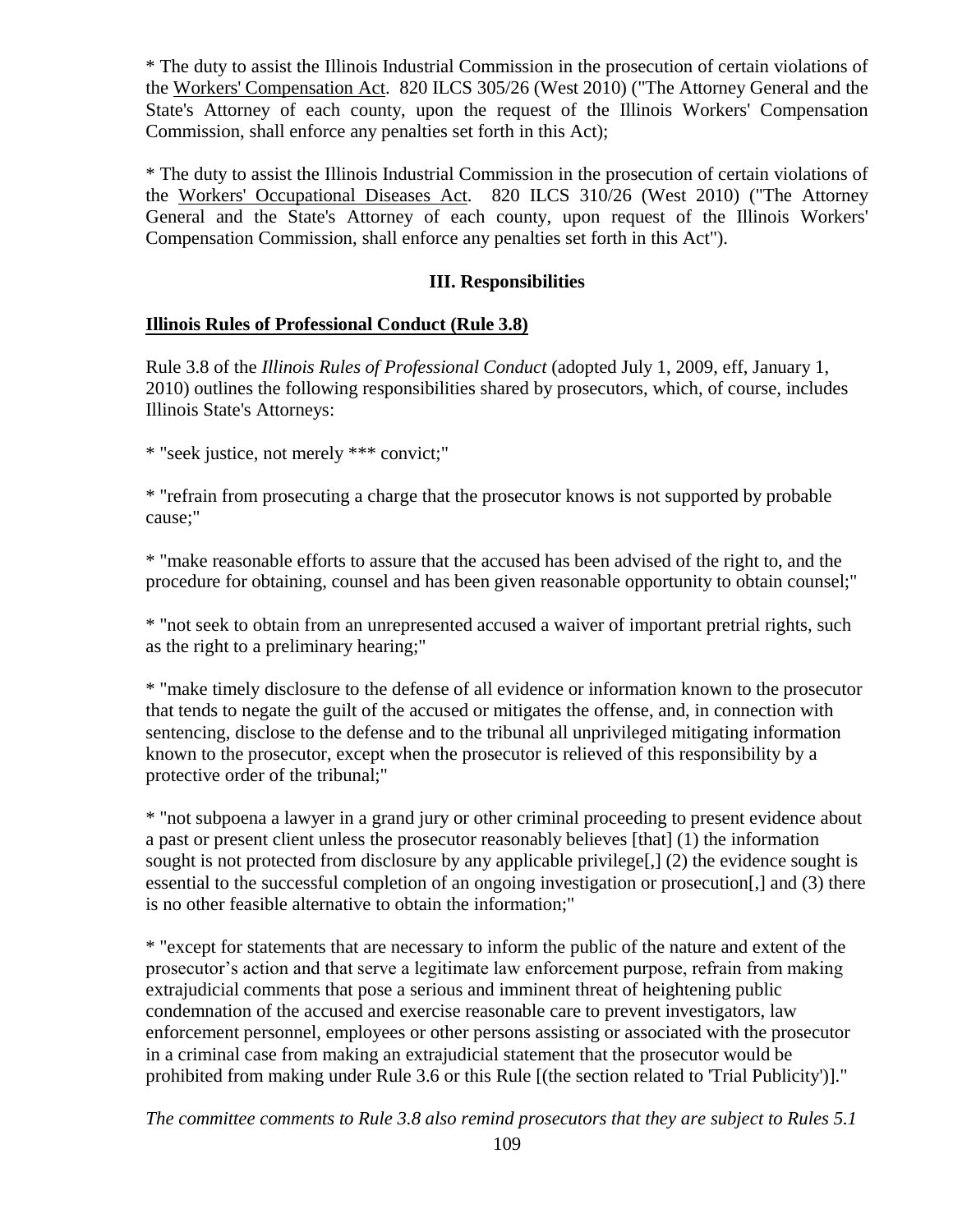*and 5.3 (committee note 6), which relate to responsibilities regarding lawyers and non-lawyers who work for or are associated with the lawyer's office. Prosecutors, of course, are also subject to all other Rule of Professional Conduct attributable to members of the bar of this State.*

Section 3–9009 of the State's Attorneys Act provides the following additional responsibilities:

\* To (1) take the following oath of office: "I do solemnly swear (or affirm, as the case may be), that I will support the constitution of the United States and the constitution of the state of Illinois, and that I will faithfully discharge the duties of the office of state's attorney according to the best of my ability" and (2) execute a bond, to the People of the State of Illinois, (or, if the county is self-insured, the county through its self-insurance program may provide bonding) with good and sufficient securities in the penal sum of \$5,000. 55 ILCS 5/3–9001 (West 2010);

\* Not to collect private fees or engage in private employment ("The State's attorney shall not receive any fee or reward from or in behalf of any private person for any services within his official duties and shall not be retained or employed, except for the public, in a civil case depending upon the same state of facts on which a criminal prosecution shall depend.") 55 ILCS 5/3‑9009 (West 2010).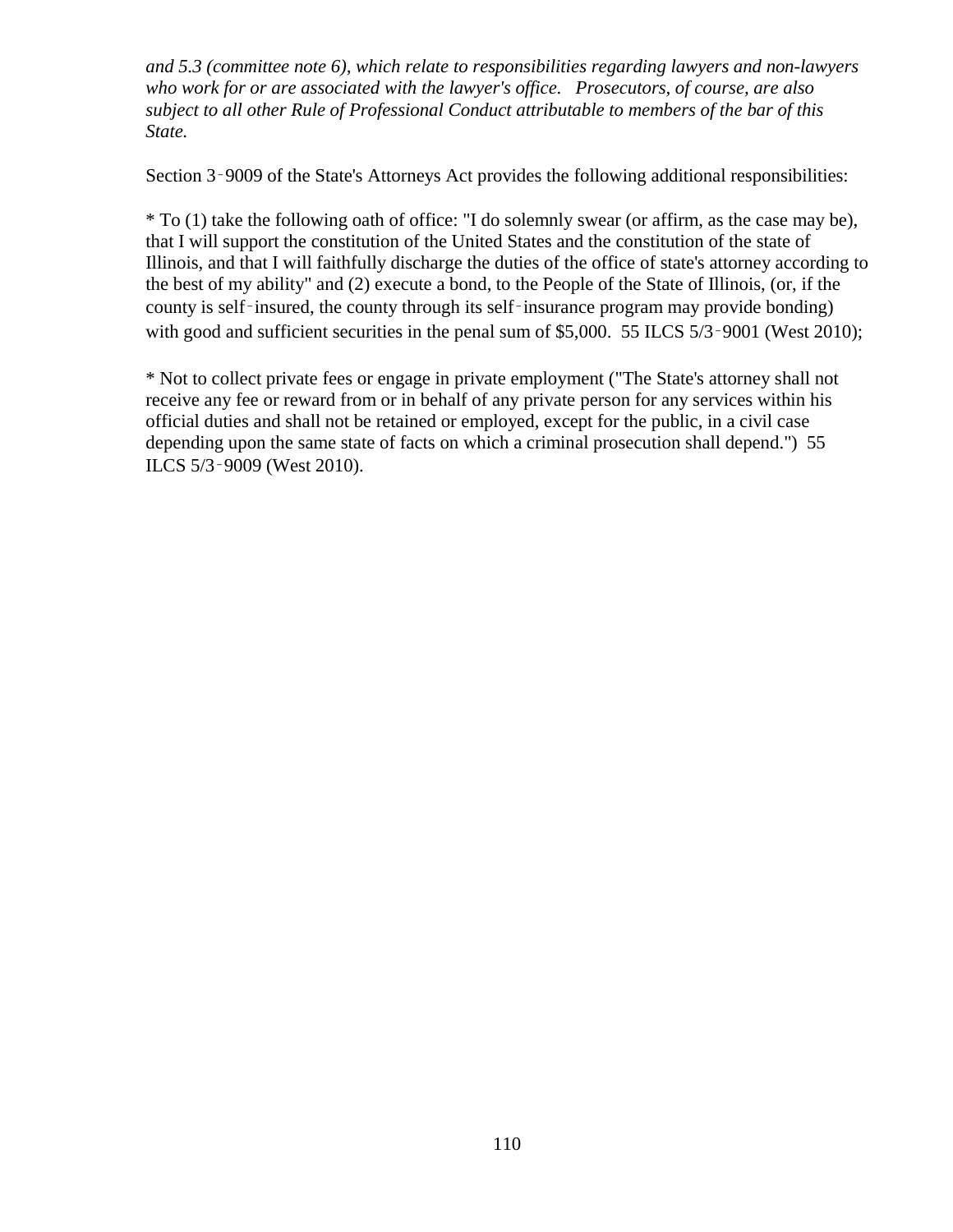# **Appendices**

| a. Legislation 2012 | 112        |
|---------------------|------------|
| <b>b.</b> blank     | 113        |
| c. blank            | <b>114</b> |
| d. blank            | <b>115</b> |